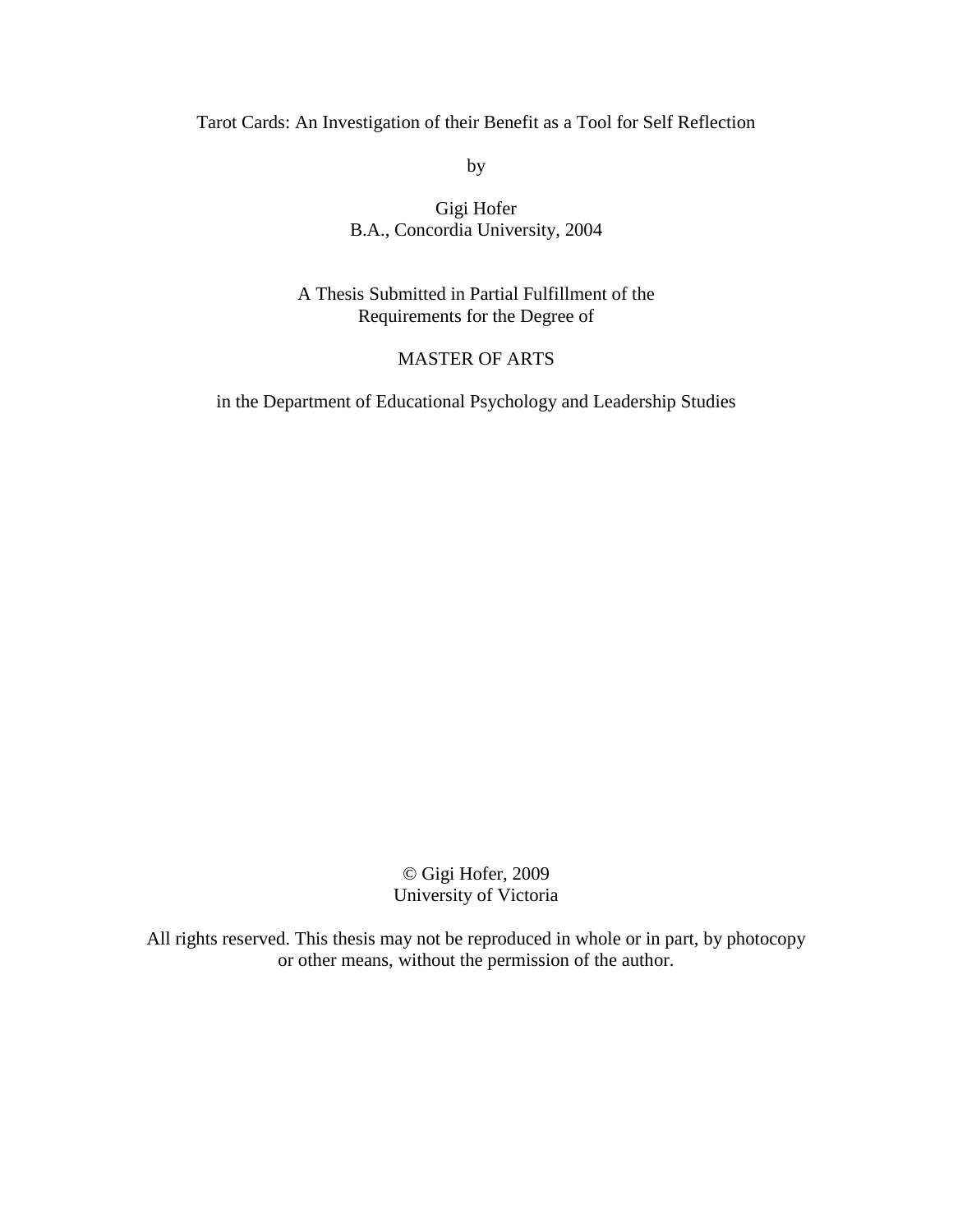Tarot Cards: An Investigation of their Benefit as a Tool for Self Reflection

by

Gigi Hofer B.A., Concordia University, 2004

Supervisory Committee

Dr. Honore France, Supervisor Department of Educational Psychology and Leadership Studies

Dr. Tim Black, Department Member Department of Educational Psychology and Leadership Studies

Dr. Lara Lauzon, Outside Member Department of Exercise Science, Physical and Health Education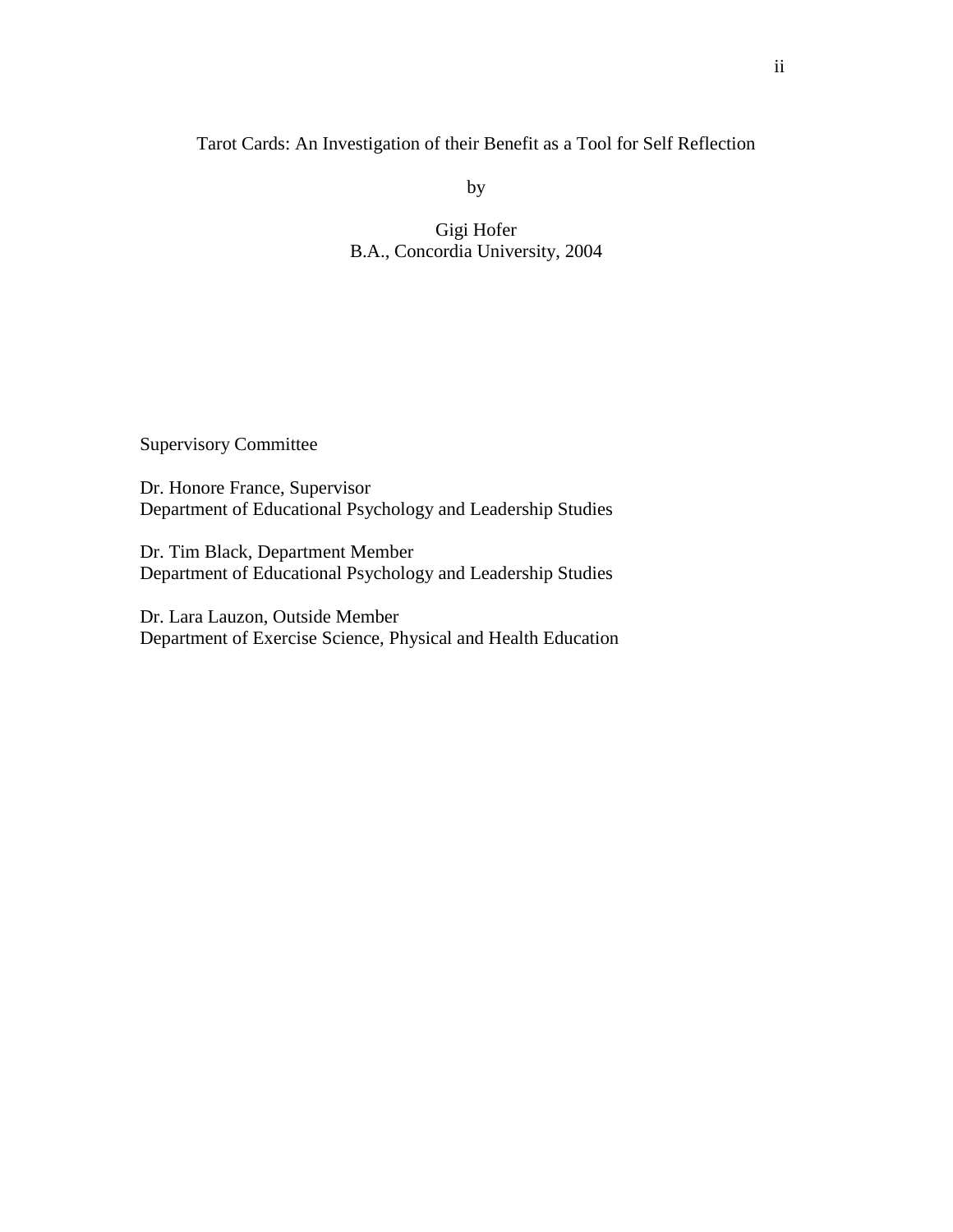## **Supervisory Committee**

Dr. Honore France, Supervisor Department of Educational Psychology and Leadership Studies

Dr. Tim Black, Department Member Department of Educational Psychology and Leadership Studies

Dr. Lara Lauzon, Outside Member Department of Exercise Science, Physical and Health Education

### Abstract

The purpose of this study was to investigate the way in which regular users of Tarot cards employ the cards and the focus was on the participants', or co-researchers', use of Tarot for self-reflection rather than for divination. Although Tarot cards have been in existence for at least 700 years (Beal, 1975; Cavendish, 1975) and there are over 1000 different Tarot decks, and the related oracle decks, in existence (Aeclectic Tarot, 2009) there is a paucity of academic research on Tarot use (Crocker, 2004). Studies that have been done on Tarot have focused on its effectiveness as a divination tool (Blackmore, 1983) and the susceptibility of individuals to the Barnum effect (Glick, 1989; Ivtzan, 2007). A few studies have looked at psychological correlates of Tarot use (Crocker, 2004; Sjoberg, 2002) and have offered general descriptions of its use in a therapeutic setting (Coulter, 2004; Kopp, 1984). Research has not investigated the way in which Tarot is being used, nor has it given detailed descriptions of its potential usage in therapy sessions. This study sought to investigate the way in which Tarot is being used and based on the results, outline clear and concrete ways in which Tarot can be employed in therapeutic sessions. This study adopted a postmodern approach to the pursuit of knowledge, such that knowledge was viewed as a social and linguistic construction. The methodology employed was qualitative in nature and the general research design was heuristic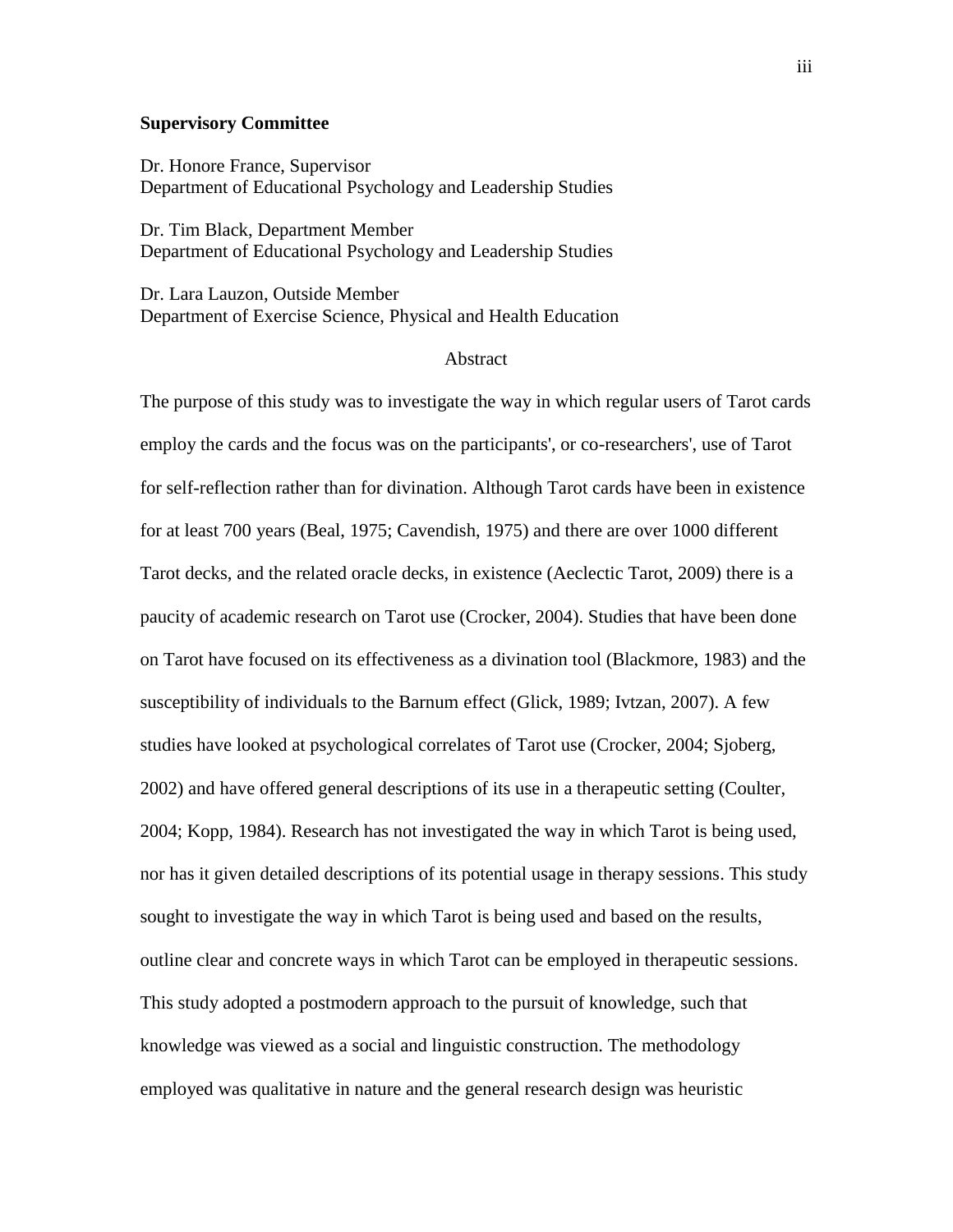(Moustakas, 1990). Interviews were conducted with four female co-researchers who used Tarot cards regularly and in a self-reflective manner. The interviews were transcribed and common qualities and themes that existed between them were extracted. The results indicated that the co-researchers use Tarot as a way to gain insight into current situations and possible action plans. The cards were used most often in difficult times, at which point, they offered comfort. This comfort involved confirmation that things were ok and that life was not without order. Tarot was also used as positive reinforcement for what the co-researchers were seeking in life and cards were drawn both intentionally, such as in positive reinforcement activities, and at random, in instances when novel insights were sought. The co-researchers sometimes pulled one card, a few cards, and sometimes used an entire spread. Just as different Tarot decks were used for different purposes, so different Tarot spreads were used in different circumstances. The nature of the coresearchers' use of Tarot supports the utilization of Tarot in a therapeutic context and this study explored various ways in which this can be done, including as a means of acquiring new perspectives and of identifying wishes or goals.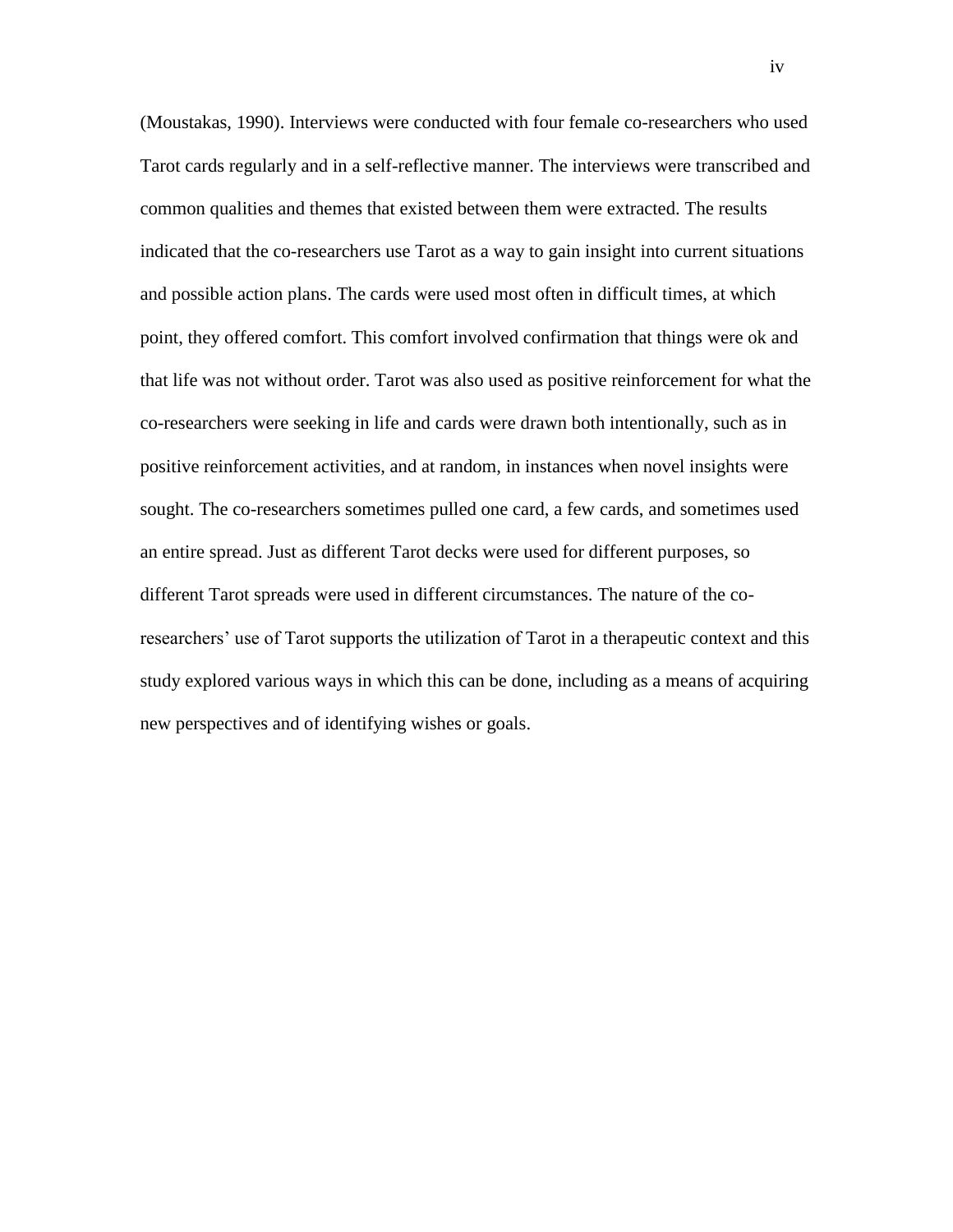| <b>Table of Contents</b> |
|--------------------------|
|                          |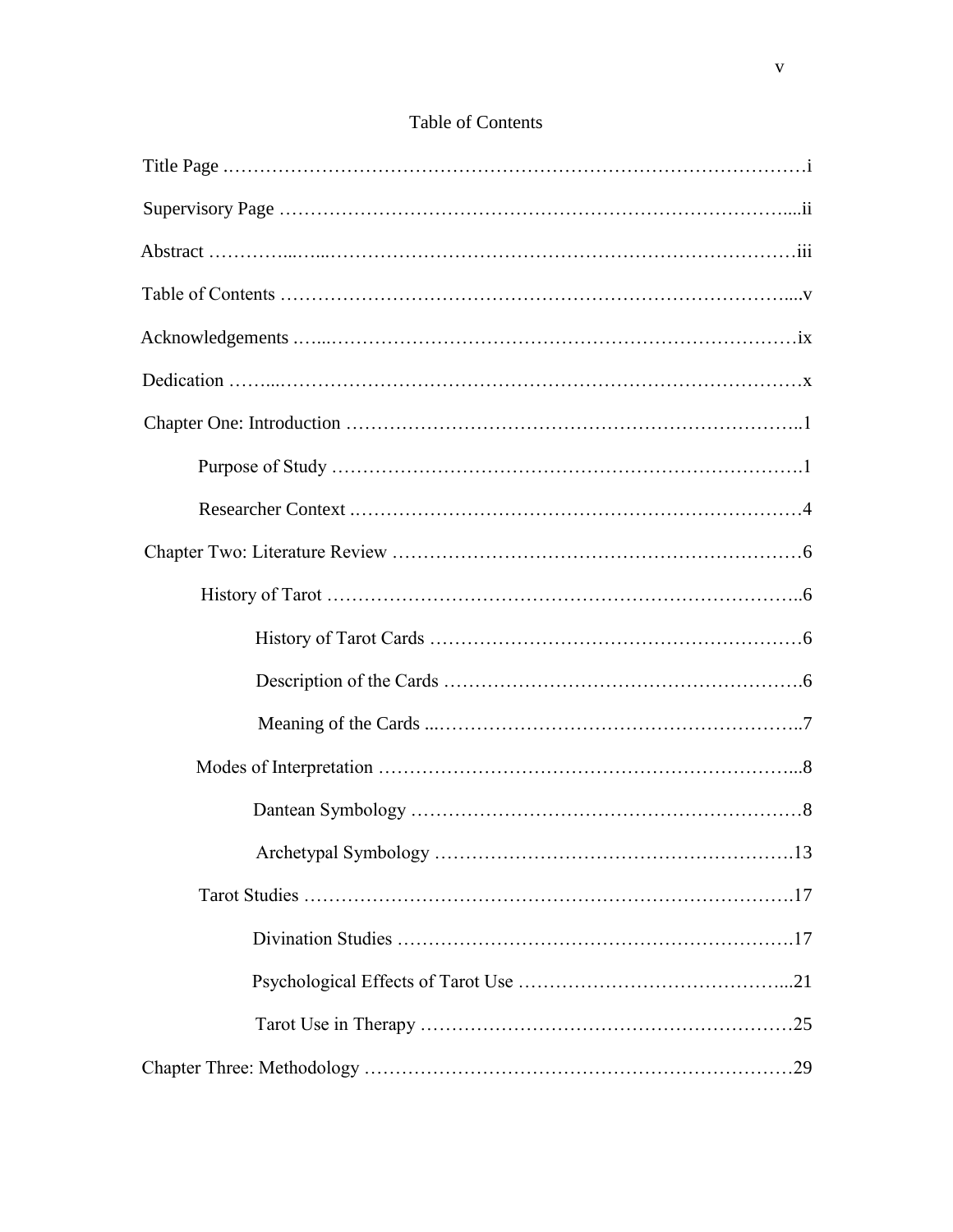| Generalizability, Internal Validity, Credibility, and Transferability 43 |  |
|--------------------------------------------------------------------------|--|
|                                                                          |  |
|                                                                          |  |
|                                                                          |  |
|                                                                          |  |
|                                                                          |  |
|                                                                          |  |
|                                                                          |  |
|                                                                          |  |
|                                                                          |  |
|                                                                          |  |
|                                                                          |  |
|                                                                          |  |
|                                                                          |  |
|                                                                          |  |
|                                                                          |  |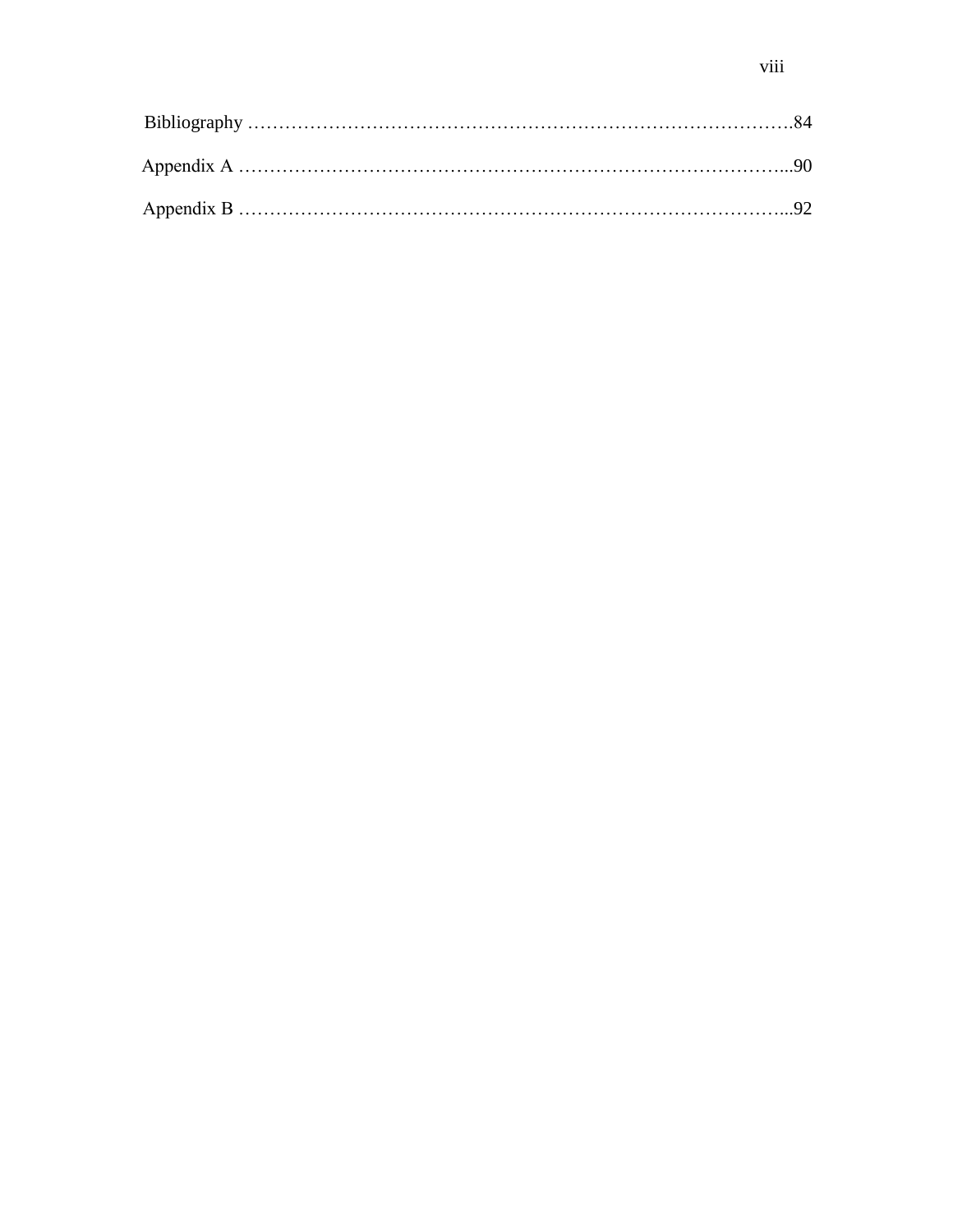#### Acknowledgements

I wish to thank my supervisor, Dr. Honore France, for his enthusiasm and openmindedness toward my research and for his talent in providing support and guidance while still allowing me great agency in my process. I am sincerely appreciative of the valuable insights and feedback provided me by my committee members, Dr. Tim Black and Dr. Lara Lauzon.

Deep gratitude goes to friends and family for their excitement about my study and unwavering support through its various stages. Having others be endlessly curious about my research gave me confidence and having so many sounding boards made this journey less of a solitary one.

Finally, I want to thank my co-researchers; the four thoughtful, articulate, and inspiring women who shared their time and their lives with me. Their insights imbue this thesis with meaning and continue to roll around in thoughts and impact my life.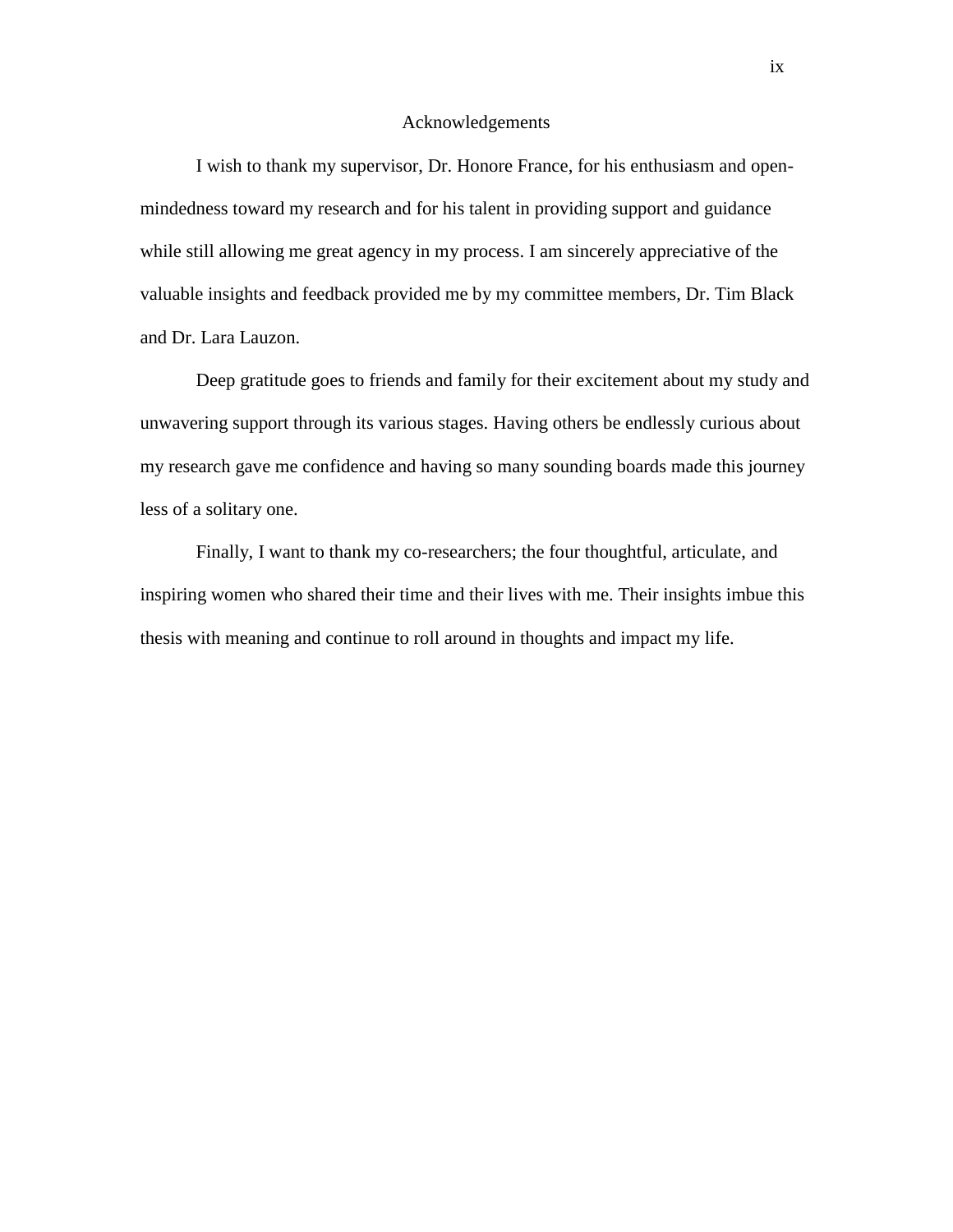# Dedication

This thesis is dedicated to all of the women whose thoughtful and skilful use of Tarot teaches and heals, who keep the flame of this ancient form of healing alive in our modern world.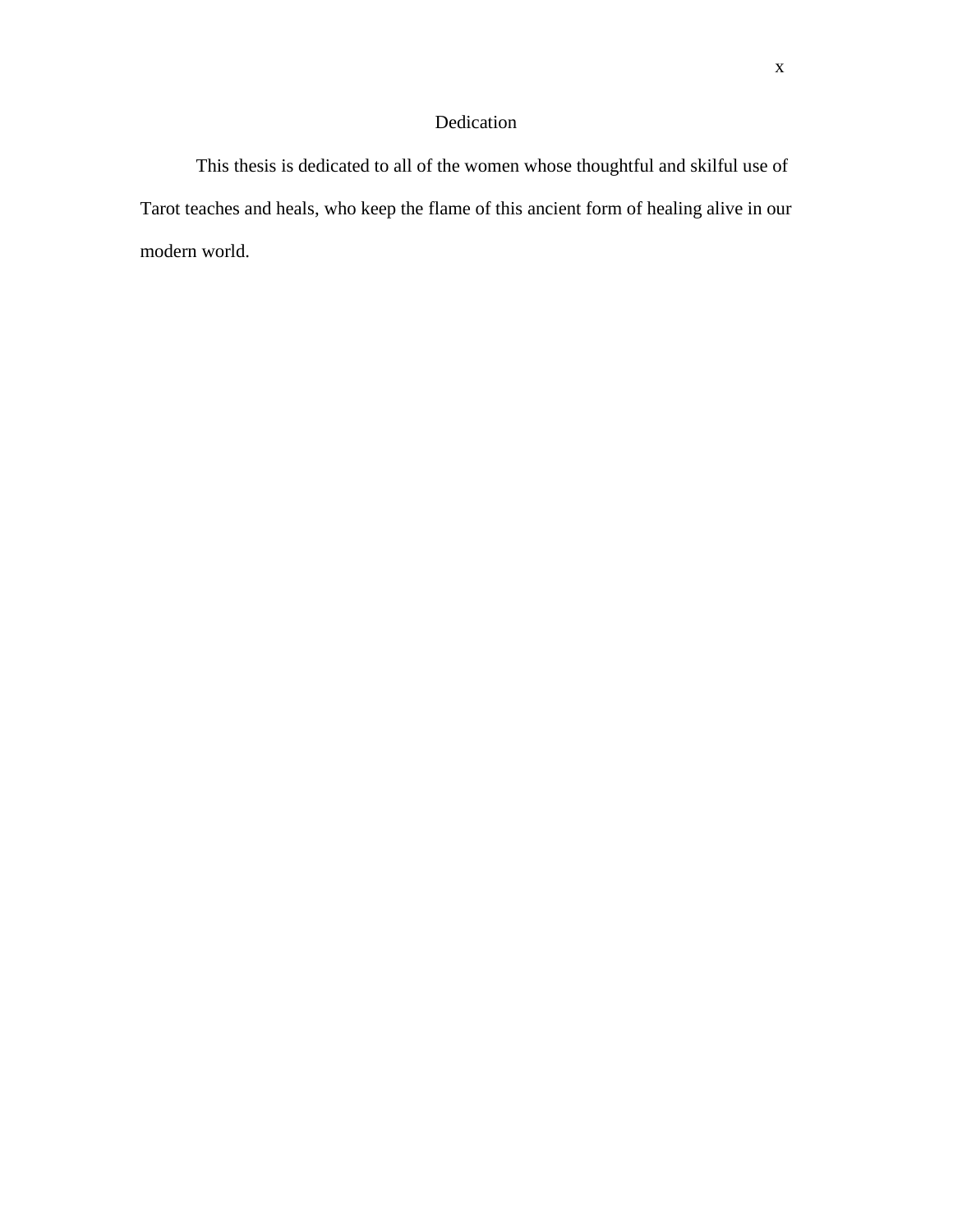#### Chapter 1

### Introduction

# *Purpose of the Study*

The purpose of this study was to investigate how regular users of Tarot cards utilize the cards; what the self-reported benefits of Tarot use are and what form of interpretation was used to understand the meaning of the cards for each participant. All participants, in this research referred to as co-researchers, were female, in their midthirties to early fifties, and the focus was on their use of Tarot for self-reflective purposes and not for doing readings for others.

This study is based on previous studies that have investigated the psychological correlates of Tarot use (Crocker, 2004; Sjoberg & Wahlberg, 2002) and the use of Tarot in therapy (Coulter, 2004; Kopp, 1984). For the purpose of this study, the word therapy will be used as an umbrella term referring to both one-on-one psychotherapy and one-onone counselling. Although not directly related to this study, the literature review will include a discussion of studies investigating the accuracy of Tarot readings in relation to divination (Glick, Gottesman, & Jolton, 1989; Ivtzan & French, 2004; Sjoberg & Wahlberg, 2002; Tobacyk, Milford, Springer, & Tobacyk, 1988). Divination, for the purpose of my study, will be defined as using Tarot, or other divination tools such as astrology, as a means of forecasting future events and learning about one"s past and present with a concentration on personality characteristics (Ivtzan, 2007).

Furthermore, as an introduction to Tarot, a discussion of the history of Tarot (Beal, 1975; Campbell & Roberts, 1993; Cavendish, 1975) and a Dantean (Campbell & Roberts, 1993) and Jungian (Douglas, 1997) interpretation of the cards will be presented.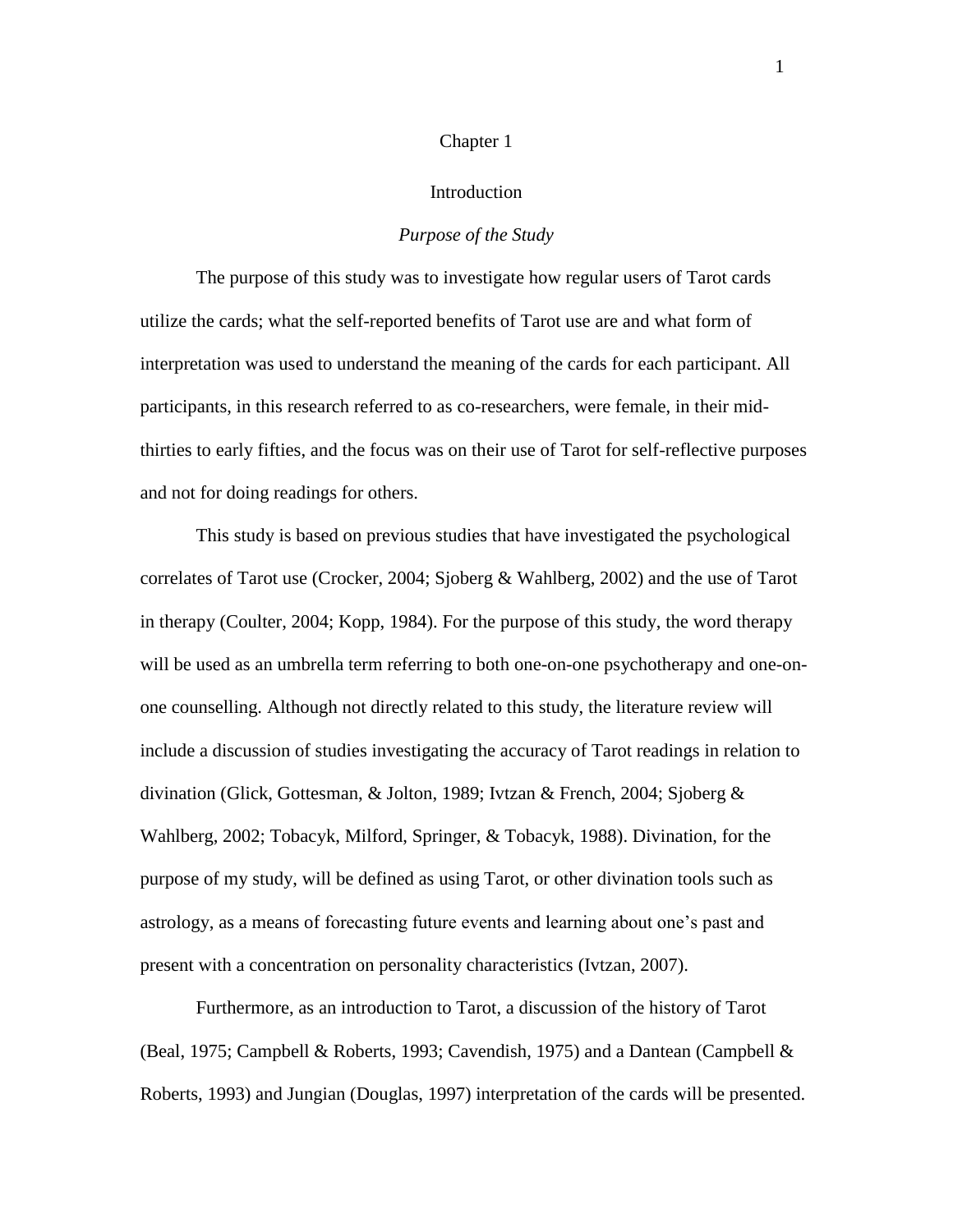These two modes of interpretation were selected because Dante"s work and the first Tarot deck emerged at the same point in history (Campbell & Roberts, 1993), making the symbology in each easily comparable, and because applying Jungian theory to the interpretation of Tarot may be useful in employing the cards in a therapeutic context. Carl Jung, a Swiss psychiatrist, founded a branch of psychology called analytic psychology and one of the major concepts proposed by him was psychological archetypes or "innate neoropsychic centres possessing the capacity to initiate, control, and mediate the common behavioural characteristics and typical experiences of all human beings" (Stevens, 1994, p. 48). Several authors (Coulter, 2004; Nichols, 1980) have proposed a link between the individual Tarot cards and Jungian archetypes.

This study builds on previous research in two ways: by investigating the way in which Tarot is being used and by offering specific techniques for utilizing Tarot in therapy. Although the existing literature on Tarot describes how the cards have historically been used (Cavendish, 1975; Davidson, 2001), it does not describe how Tarot cards are currently being used, particularly in a self-reflective manner. Furthermore, although the literature on Tarot offers suggestions for using the cards for divinatory purposes (Arrien, 1997; Noble, 1983) and general descriptions of their use in a therapeutic context (Coulter, 2004; Kopp, 1984), the literature contains no examples of Tarot activities that can be employed in therapy sessions.

As mentioned, the purpose of this study was to examine the benefits associated with the personal use of Tarot and was not to investigate the use of Tarot in therapy. However, because Tarot has traditionally been used between a reader and client and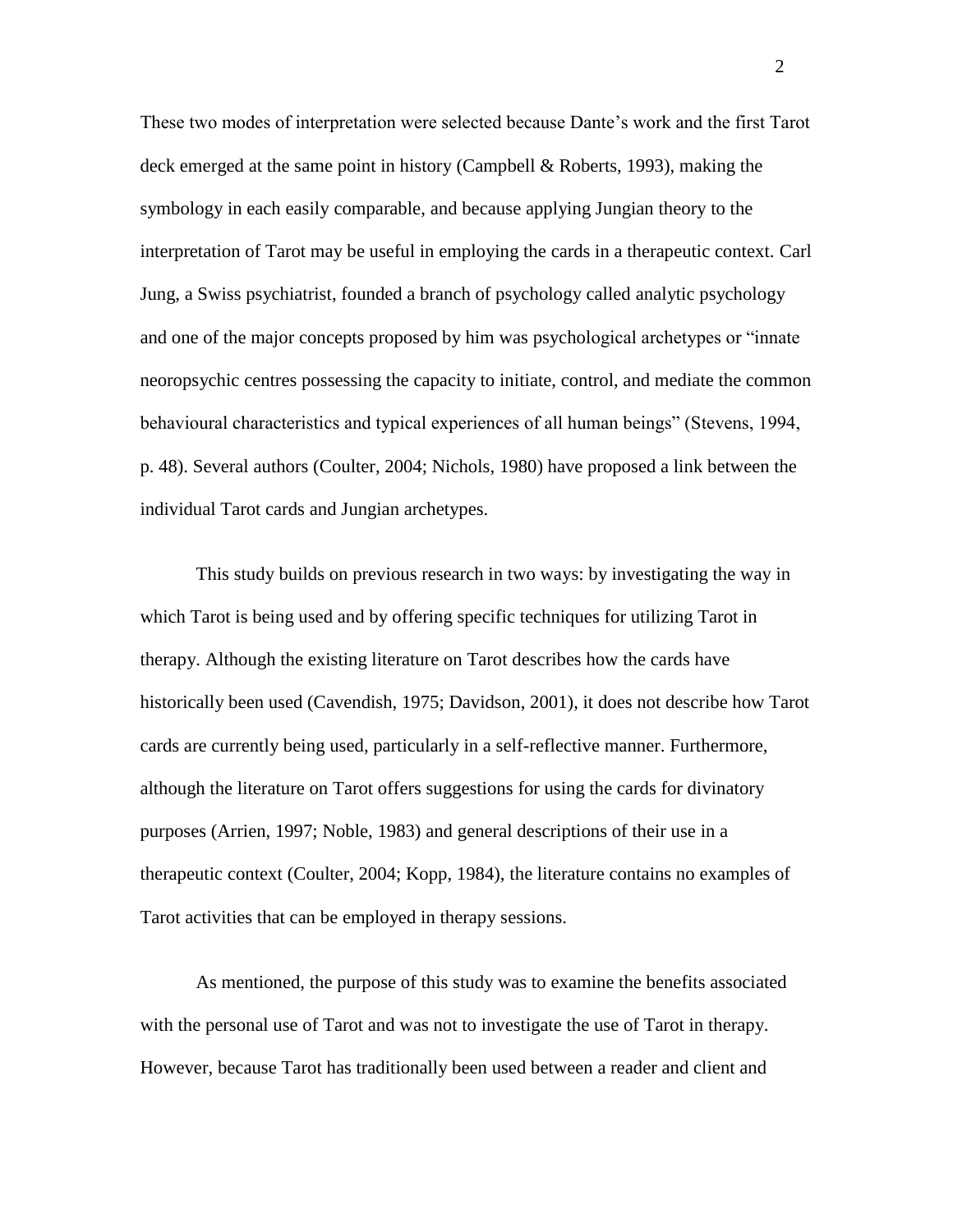because the cards are designed for this purpose, it seems reasonable to apply the details of the coresearchers" personal use of Tarot to the use of the cards in therapy. Moreover, I chose to focus on the co-researchers" personal use of Tarot and not on their readings for others because, based on my experiences with Tarot and on discussions I"ve had with other Tarot users, it appears that individuals, when doing readings for others, focus on divinatory insights, whereas when they do readings for themselves, the focus is on selfreflection. It seems to me that the self-reflective use of Tarot is more in line with therapeutic activities than is the divinatory use.

This study builds on the knowledge about therapy by offering general guidelines and specific techniques for using Tarot in therapy. Although pictured, therapeutic decks such as the OH deck are widely used in therapy (France & Lawrence, 1993; Shechtman, 2007), it seems to me to be the dissimilarity between such decks and Tarot that has allowed for their use in this context. Tarot cards persist in having the negative stigma of being associated with the occult (Crocker, 2004) and is it perhaps this stigma that has prevented them from gaining acceptance in academic and professional circles. However, compared with Tarot cards which contain intricate, ancient, and meaningful symbolism (Cavendish, 1975), the symbology contained in decks such as the OH deck is very basic. Several authors have commented on the therapeutic nature of symbols; for example, Jung writes that, "the psychological mechanism for transforming energy is the symbol" (Arrien, 1997, p. 12) and in Cavendish (1975) in *The Tarot*, writes:

Oswald Wirth, whose influence on Tarot interpretation has been considerable, said that, "a symbol can always be studied from an infinite number of points of

3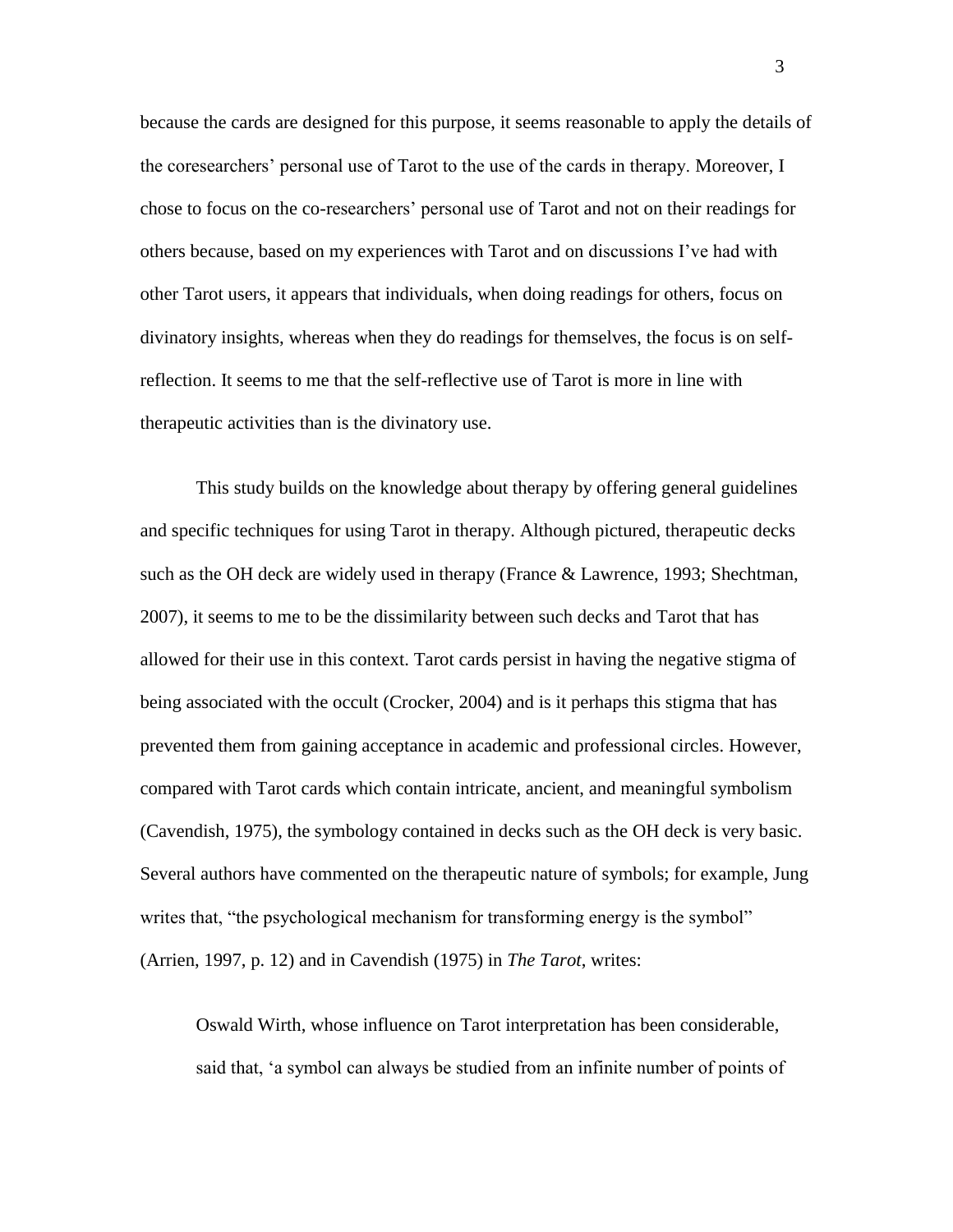view, and each thinker has a right to discover in the symbol a new meaning corresponding to the logic of his own conceptions. As a matter of fact symbols are precisely intended to awaken ideas sleeping in our consciousness. They arouse a thought by means of suggestion and thus cause the truth which lies hidden in the depths of our spirit to reveal itself.'  $(p. 48)$ 

# *Researcher Context*

My interest in studying the potential therapeutic nature of Tarot has developed through my personal use of the cards. For approximately ten years, I have used the Motherpeace Tarot cards (Vogel & Noble, 1983) (Figure 1) on a daily basis as a means of gaining insight into my emotions, my cognitions, and the situations with which I am confronted. Each morning, I draw several cards and reflect how they might apply to my life. For example, when I pull the four of discs in the Motherpeace deck, representing "an inner sanctuary of some kind, perhaps a room or a house, where a person can be alone and sheltered" (Noble, 1983, p. 171), I consider the potential need for me to spend time alone and process what has occurred in the outside world. Furthermore, there have been many times, when I have been in conflict with someone, that I have pulled the five of swords card. Noble describes this card as representing "a powerful negative experience, such as a defeat, or at least a fight" and goes on to write that, "Inspired by the bright yellow mental energy surrounding the cursing pentagram, the personality may change her approach to the situation and give up power-tripping, anger, and victimization" (Noble, 1983, p. 172).

Furthermore, Noble (1983), in her rich description of each card, not only offers an interpretation of its meaning, but also advice for handling the situation it represents. In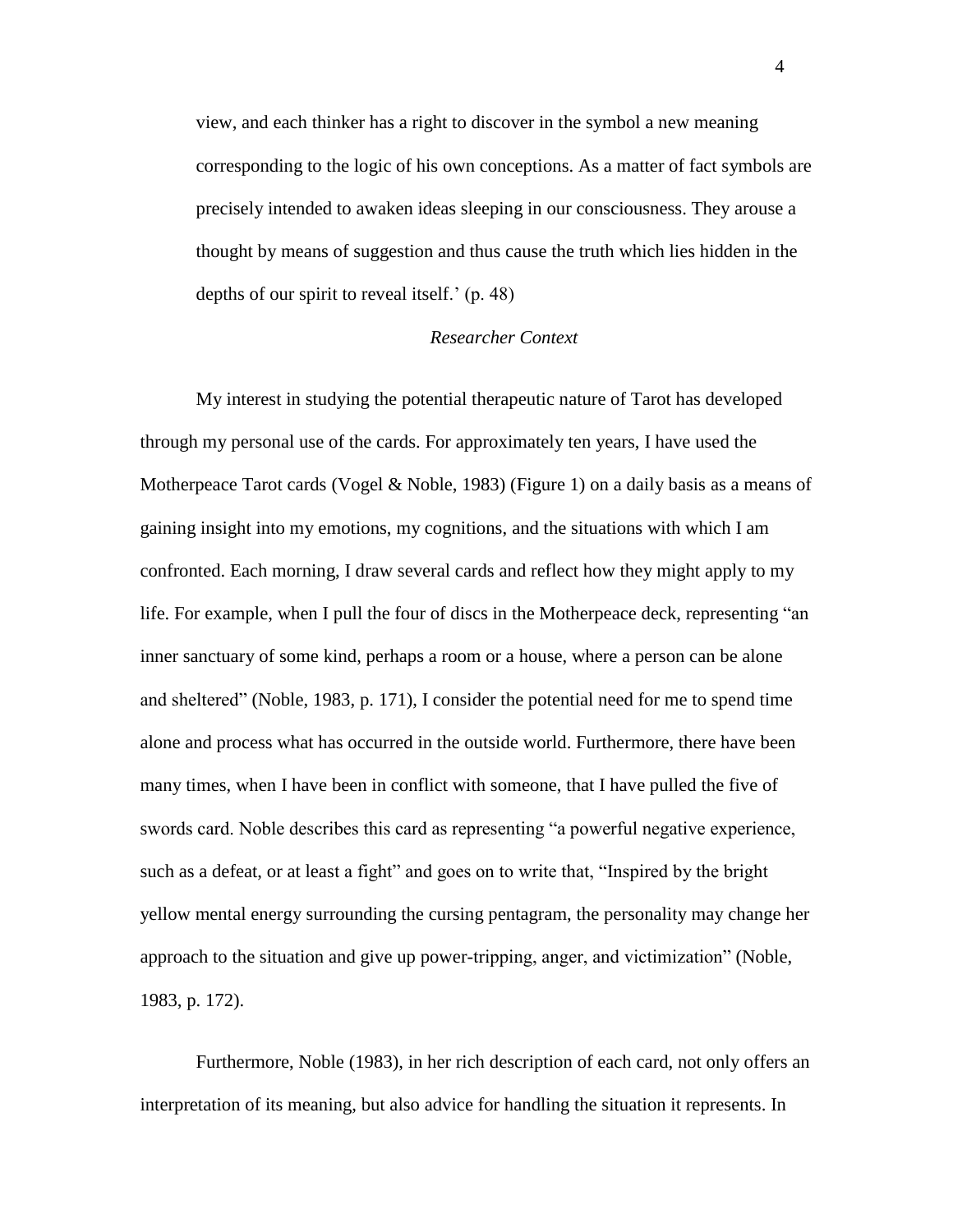facing personal challenges, I have often found Noble"s advice to be invaluable and her insights to be an astute self-reflective tool. Similar to my experiences with Tarot, in *The Tarot Handbook* (1997), Arrien discusses her use of Tarot as a tool for personal growth and asserts that through this practice she "began to see what an important self-help tool [Tarot] could be for people to use personally, rather than to have it remain misunderstood and misused within a fortune-telling context" (p. 12).

Because of the psychological benefit I have obtained from Tarot, I was surprised at its lack of mention in my counselling training and when I have attempted to seek out information on Tarot, I have found both a dearth of academic literature and the nonacademic literature to have an excessively spiritual slant. This dearth of academic writing left me wondering why there has been so little attention paid to Tarot cards, particularly in the fields of psychology and counselling, given that Tarot is so often used as a tool for healing. Additionally, although the extant literature on Tarot describes how the cards have historically been used (Campbell & Roberts, 1993; Cavendish, 1975; Sadhu, 1962), it does not indicate how the cards are actually being used and interpreted. In light of the aforementioned paucities, for my study, I chose to seek out and examine the extant academic research on Tarot and to assess how the Tarot is actually being utilized, including and the lens through which the symbolism of the cards is being understood.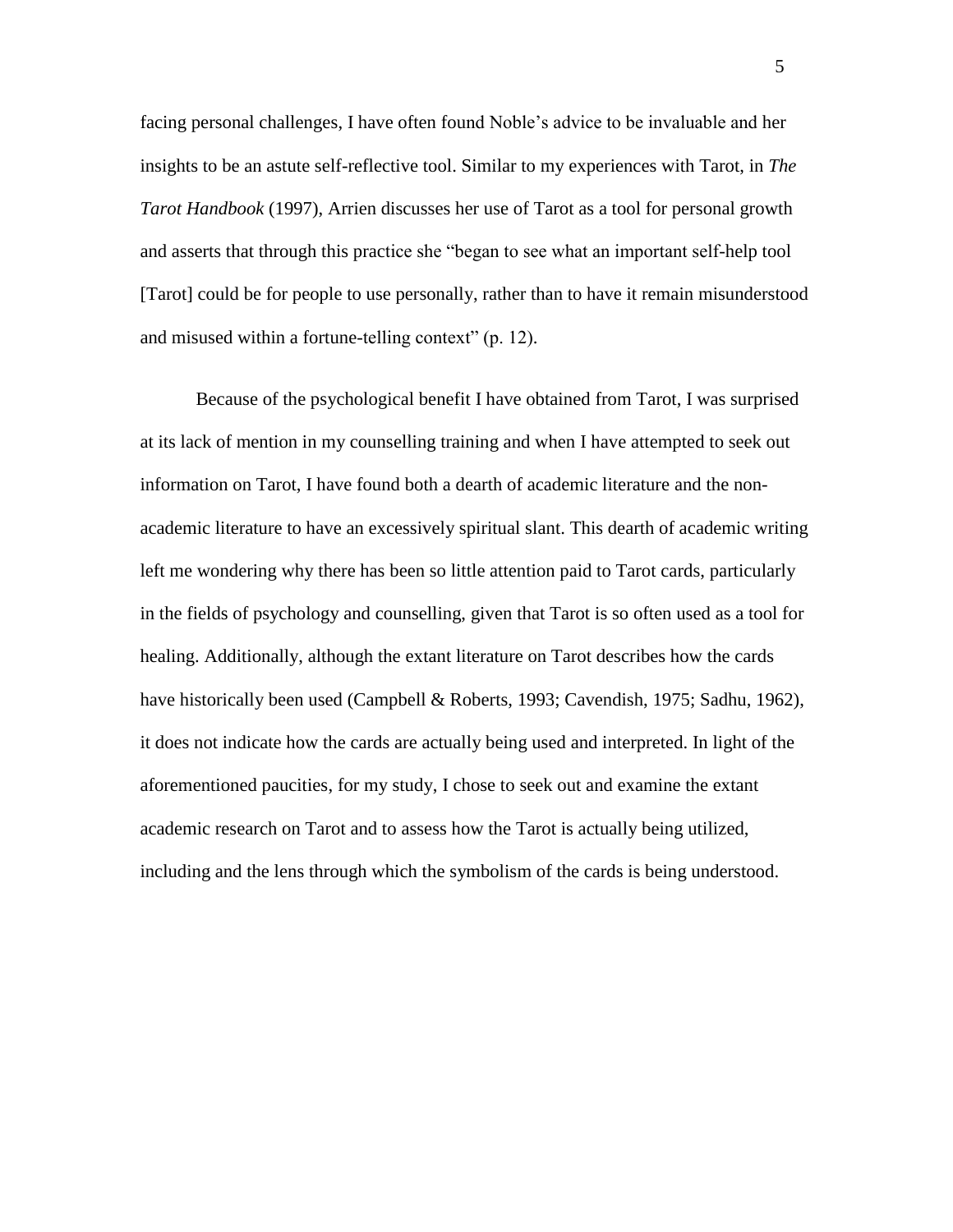#### Chapter 2

### Literature Review

# *History of Tarot*

# *History of Tarot Cards*

The Tarot deck, consisting of 78 pictorial cards, is linked with our modern day, ordinary playing cards and is "often said to be their [predecessor]" (Cavendish, 1975, p. 9). Although throughout its long history, the Tarot deck was predominantly used in card games, it is now associated almost solely with fortune-telling and magic (Cavendish, 1975). Many legends have arisen about the origin of the cards, including that they came from Ancient Egypt (Ivtzan, 2007), China, or Persia, "that they were brought to the West by gypsies, or by returning Crusaders, or by the Arab invaders of Sicily or Spain, or alternatively, that they had nothing to do with the East at all and were invented in Europe" (Cavendish, 1975). In spite of these myriad and conflicting theories regarding the origin of the cards, there are two details of their history that can be agreed upon: that the first definitive references to Tarot cards were in Europe in the 1370"s and that the earliest Tarot set of which examples exist "was prepared in 1392 for King Charles VI of France by the painter Jacquemin Gringonneur" (Campbell & Roberts, 1993, p. 9). *Description of the Cards*

As mentioned, modern day playing cards evolved from Tarot; the main difference between the two decks being additional 26 cards in Tarot, to equal a total of 78 cards (versus the 52 cards in playing cards). In Tarot, each of the four suits has the adjunct of a Knight card and instead of the Spades, Hearts, Diamonds, and Clubs seen in playing cards, the four suits of Tarot are "Swords, Cups, Coins (Dishes or Pentacles), and Wands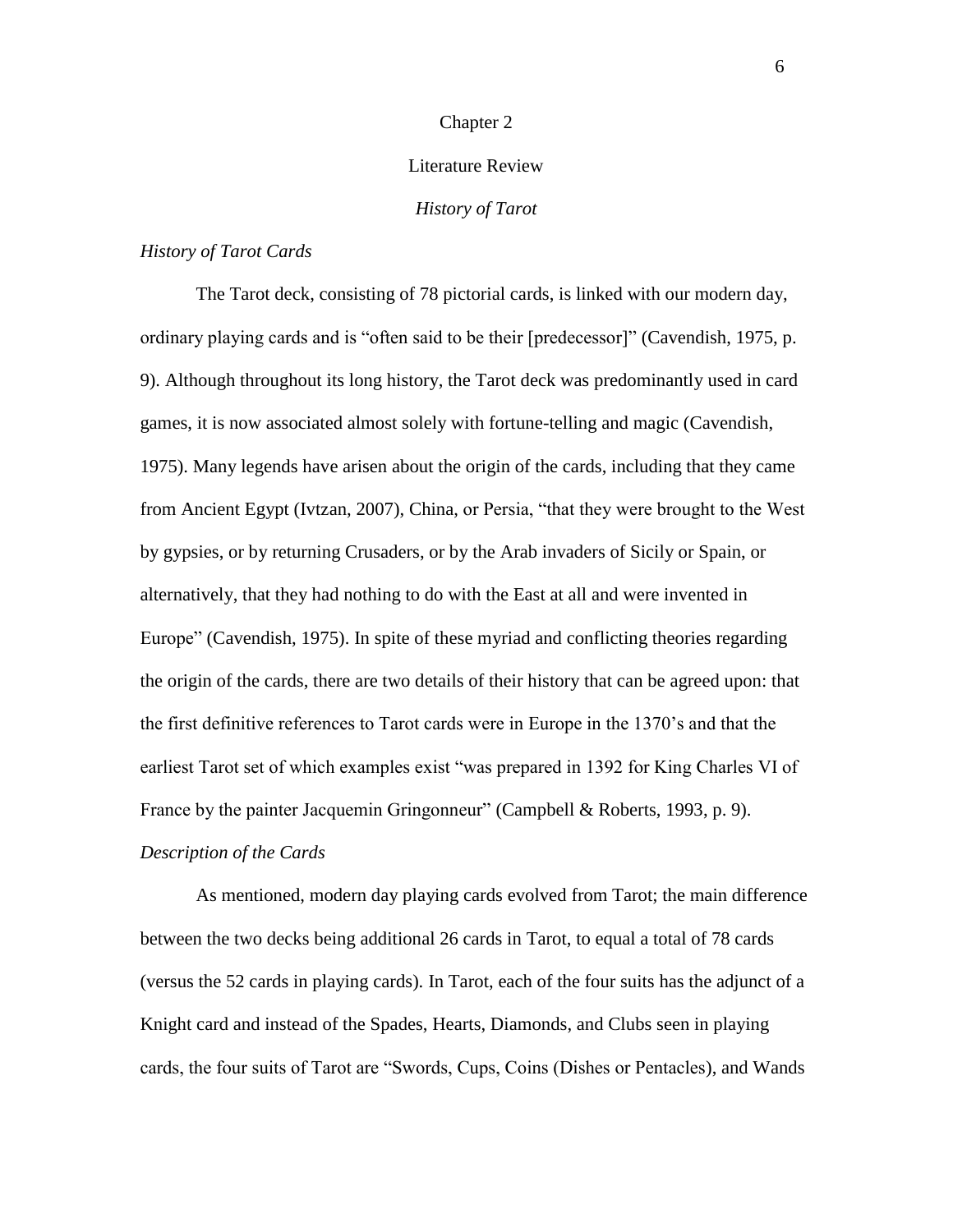(or Staves)" (Campbell & Roberts, 1993, p. 49) . The sequence of the cards within each suit of Tarot is such that the Knight follows the Page (the Jack in playing cards) and the Queen and King follow the Knight. The 56 cards belonging to the four suits are referred to in Tarot as Minor Arcana and the remaining 22 cards of the Tarot deck, numbered 0 to 22, are the Major Arcana or trumps. The word Arcana, or its singular, Arcanum, is Latin in origin and its meaning, according to Sadhu (1962) is that of:

[A] mystery, necessary for the cognition of a definite kind and number of things, laws or principles; a mystery without which one cannot operate, since the necessity of that cognition has been born in us; a mystery accessible to a mind strong and curious enough to see that knowledge. (p. 33)

#### *Meaning of the Cards*

Explanations of the symbology within Tarot cards have historically drawn on a vast amount of material including astrological, mythological, Gnostic, and Christian traditions (Campbell & Roberts, 1993; Cavendish, 1975; Sadhu, 1962). However, because the origin of the cards remains undetermined and because their order and pictorial representations have changed over time (Cavendish, 1975), there is no agreed upon interpretation of the symbolism contained therein. In addition, in general, explanations of symbols are subject to two pitfalls: the same symbol will mean different things to different people and "almost by definition, a symbol can never be explained adequately in any case" (Cavendish, 1975, p. 47). Although there exists a plethora of interpretation systems pertaining to Tarot cards, for the sake of brevity, I will narrow my discussion to two: Dantean symbology and Jungian archetypes.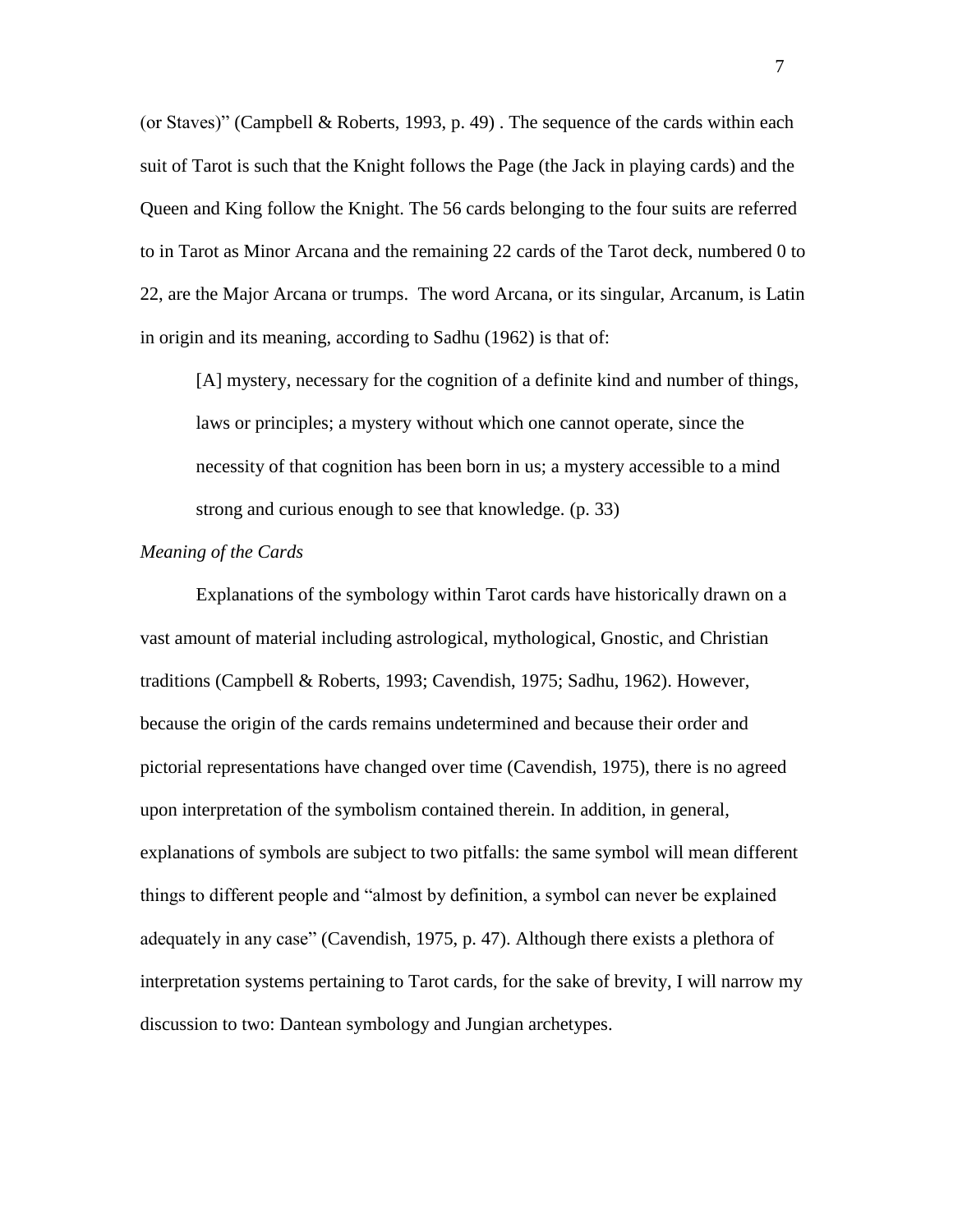## *Dantean Symbology*

The deck to which Campbell (Campbell  $\&$  Roberts, 1993) refers in his discussion on the symbology of Tarot is that of Marseilles. As mentioned, the first Tarot deck of which actual cards survive was prepared by the painter Jacquemin Gringonneur in 1392 and the imagery in these cards resembles that of the medieval symbolism in the Marseilles deck (Campbell & Roberts, 1993). Campbell (Campbell & Roberts, 1993) explains that in studying this particular deck, not only was the symbolism of the Catholic church, the dominant religion at the time, evident, but, "what had most excited [his] imagination had been its reflection of what [he] thought [he] recognized as a tradition expounded by Dante in his *Convito*" (p. 4). Campbell (Campbell & Roberts, 1993) goes on to say that:

In fact, it had been my recollection specifically of Chapters 23 and 28 of "The Fourth Treatise" of that philosophical work that first opened to me… the message of the four Marseilles [trumps], 6 to 9. Whereupon the sequence of cards 14 to 17 appeared to me to match the order of the poet"s four major works, *La Vita Nuove, Inferno, Purgatorio*, and *Paradiso*. Highly significant in this connection (I have now found) is the fact that the earliest evidences for the existence in Europe of Tarot packs date exactly from Dante's time, while the first pack that we have tangible, visible evidence (that prepared by the artist Jacquemin Gringonneur for Charles VI of France, seventeen [trumps] of which are preserved in Paris in the Biblioteheque Nationale) appeared only seventy-one years after Dante"s death, namely in 1392 (pp. 4-5).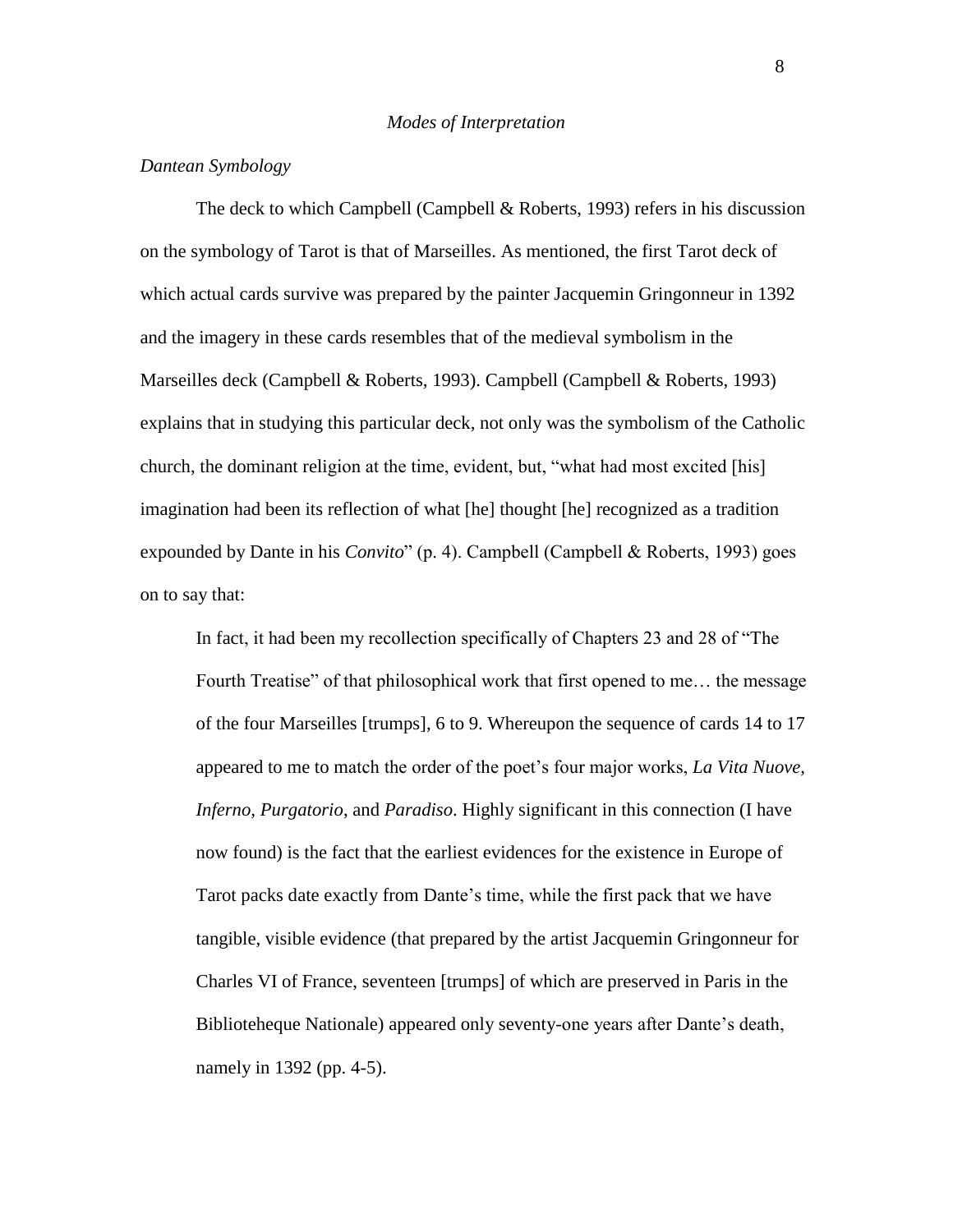Campbell (Campbell & Roberts, 1993) explains, as do other writers (Cavendish, 1975, Sadhu, 1962), that the four suits of the Tarot represent the four classes of the medieval social order: swords represent nobility; cups represent the clergy; coins are the townsmen; and staves (clubs or batons) the peasants and servants. Cavendish (1975) points out that although "it was quite widely believed that cards had been invented by the Devil" (p. 15), Brother John of Brefeld in 1377 saw the potential of Tarot:

[to] be used to 'teach noblemen the rule of life' and to instruct the common people in "the way of labouring virtuously"… in other words, they could be used to demonstrate the structure of society and to inculcate the lesson of knowing and keeping one"s appointed place in it. (Cavendish, 1975, p. 17)

In the progression of the cards of each suit, from the ten numbered cards to the four face cards, is a representation of an evolving spiritual and social power (Cavendish, 1975); Campbell (Campbell & Roberts, 1993) writes that, "only in that of the Coins would the power have been economic, as it is generally in our day" (p. 10). Given that each of the four suits culminates in the figures of nobility, Knave, Knight, King, and Queen, Campbell (Campbell & Roberts, 1993) proposes that ascent along any of the four lines leads to "*spiritual* realizations of equivalent value and importance" (p. 10). In other words, in the movement from card to card in all of the four suits of the Minor Arcana, spiritual growth is depicted and Campbell (Campbell & Roberts, 1993) proposes that this growth, regardless of suit, is of the same importance.

In Medieval times there was no mobility from class to class; rather, class was determined by birth (Campbell & Roberts, 1993). Hence it is clear why, in the Tarot, movement was depicted, not in terms of social status, but only along the lines of spiritual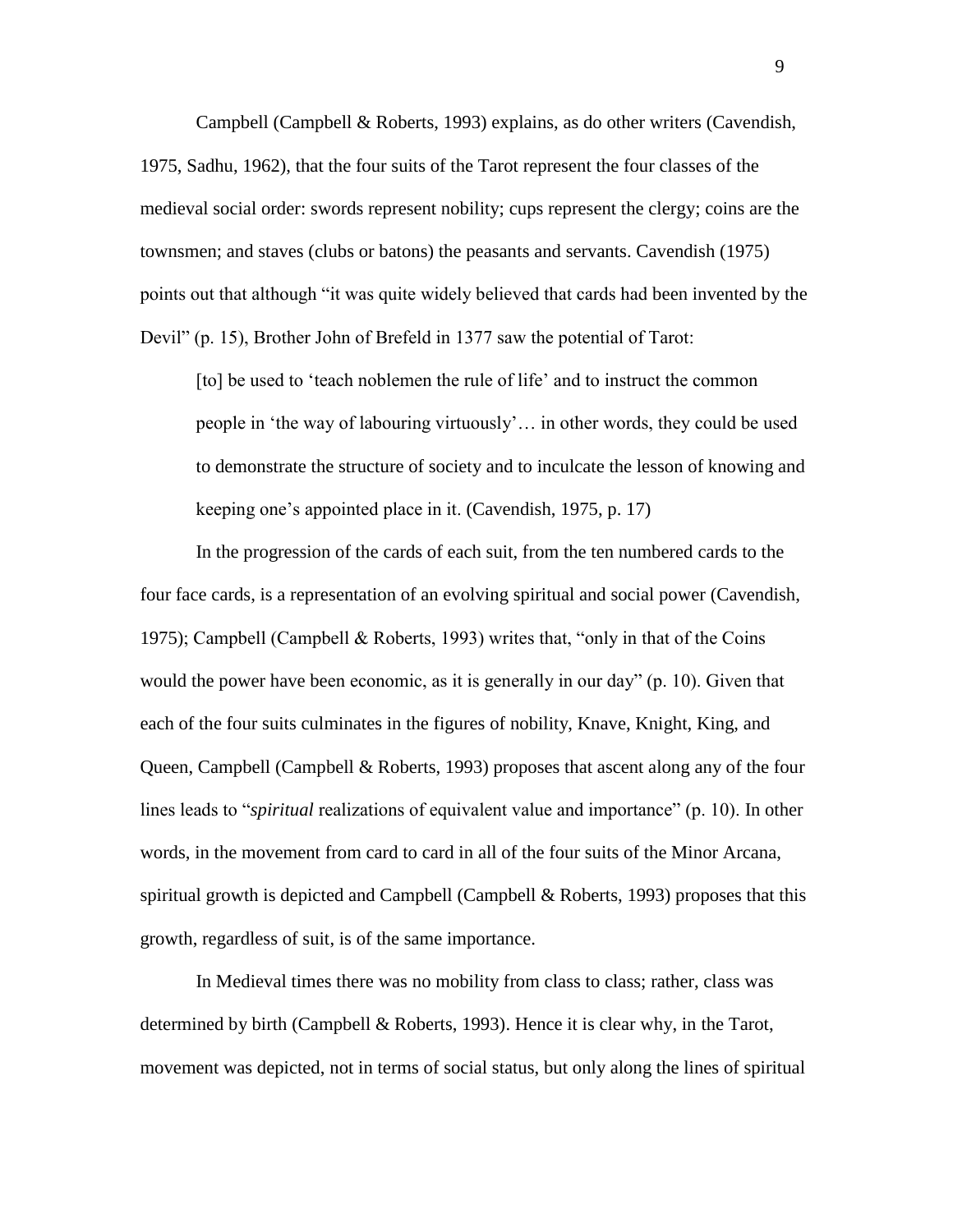kingship and "in the series of the higher set, the Trumps, Honours, or Atouts, this ascent on the spiritual life is emphatic" (Campbell & Roberts, 1993, p. 11). Campbell (Campbell & Roberts, 1993) writes that the first of the Trumps, the Magician, is represented as a juggler playing with the signs of all four suits, symbolizing "that he is in control, that is to say, of the symbols of all four social estates, able to play or conjure with them, and so, represents a position common to, or uniting them all" (Campbell & Roberts, 1993, p. 11). Following the Magician are twenty numbered cards, succeeded by the Fool (numbered 0), which Campbell (Campbell & Roberts, 1993) arranges in five rows of four ascending cards, "to suggest the graded stages of an ideal life, lived virtuously according to the knightly codes of the Middle Ages" (Campbell & Roberts, 1993, p. 11). Below is a brief description of the five rows and the four or five Trumps contained in each (Figure 2).

The first row, containing Trumps II to IV, represents the social aspects predominant in the various stages of life. The High Priestess (Trump II) symbolizes youth and love as something sacred while the Empress (Trump III), who sits as the Queen of the Queens in the Minor Arcana, symbolizes the virtue of love in its maturity. Following the Empress is Trump IIII, the Emperor, which signifies the pass from maturity to age; the virtue associated with the Emperor is justice, which "according to Dante, is the cardinal Virtue of age" (Campbell & Roberts, 1993, p. 13). Following the Emperor is the Pope (Trump V), symbolizing the move from age to decay wherein the mind moves from secular to spiritual concerns.

The next four Trumps, VI to VIIII, embody the informing virtues in the course of life. The Lovers, Trump VI, represents the stage of life referred to by Dante as *Adolescence* and the virtue represented in The Lovers card is that of love, which is "the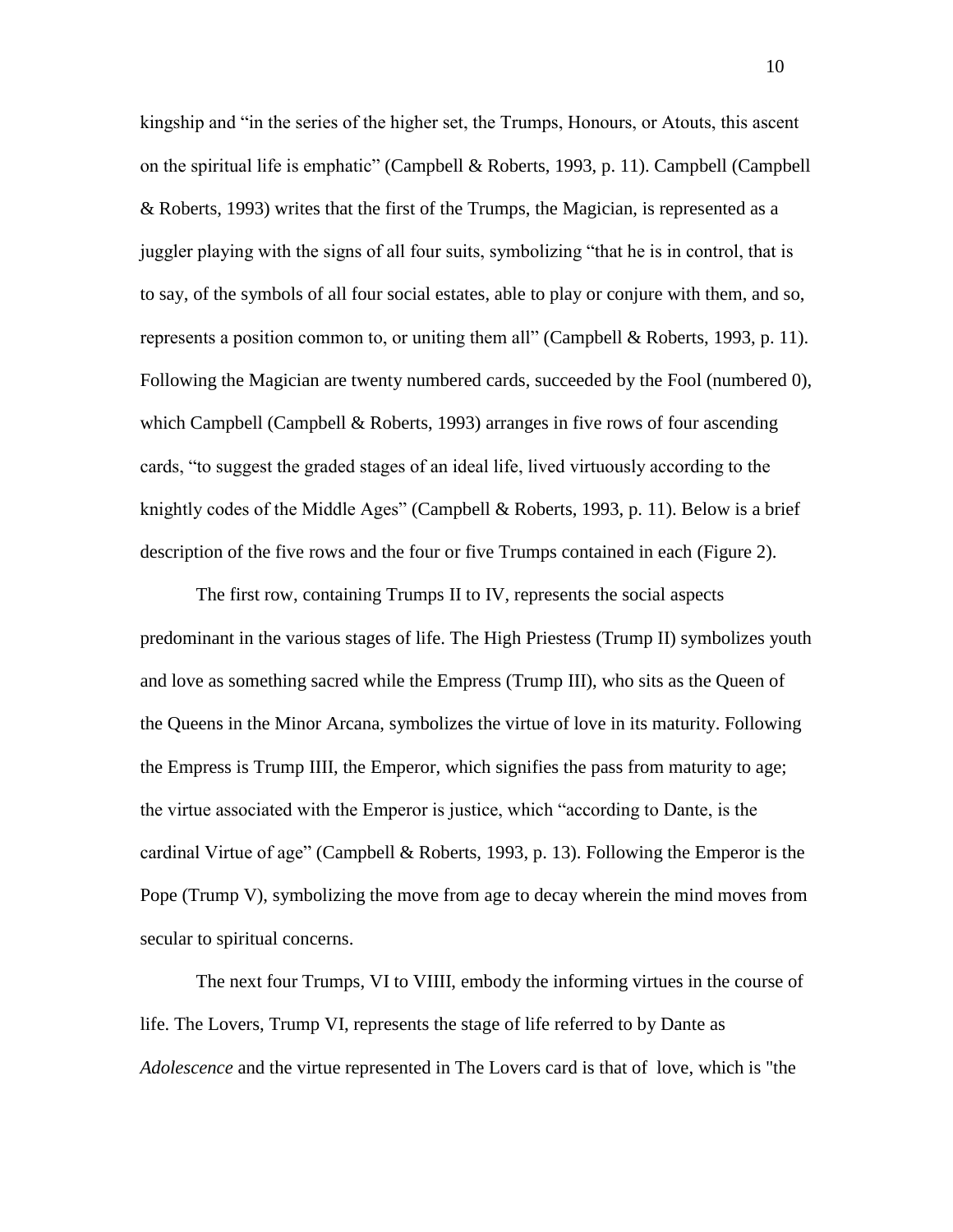proper concern, the actual and inevitable concern, of youth" (p. 14). The next card, The Chariot (Trump VII), signifies the stage of the body's maturity to which Dante assigns the years of 25 to 45. By passing through the midlife crisis, which takes place during these years, the individual passes from the senses to salvation and the virtues associated with this period are temperance, courage, love, loyalty, and courtesy. The next card, that of Justice (Trump VII), represents the virtue of justice, what Dante described as the prime cardinal virtue of Age (the stage of life extending from 45 to 70). During this time individuals are called to be useful, not just to themselves, but to others. The final card in this series of four, The Hermit (Trump VIIII), represents old age. Dante assigns the years 70 plus to this stage of life and describes it as the time at which the soul returns to God and the individual looks back upon his or her life "with a blessing upon the voyage that has been made" (Campbell & Roberts, 1993, p. 15).

The life stages represented in these four Trumps closely mirror Erik Erikson"s stages of psychosocial development, particularly the final three stages of young adulthood, middle adulthood, and late adulthood (Erikson, 1980). As with Campbell"s (Campbell & Roberts, 1993) explanation of the stages represented by the Trumps, in all of Erikson"s eight stages, the individual is faced with a specific crisis, and in overcoming this crisis, gains virtue. The main challenges in Erikson"s final three stages are: in young adulthood, the pursuit of intimacy; in middle adulthood, productivity, both in family life and in work; and in late adulthood, looking back on life, ideally, with a sense of contentment (Erikson, 1980).

The next set of four Trumps, beginning with The Wheel of Fortune, symbolize "keys that lead through each of the four stages of life, beyond bondage in the accidents of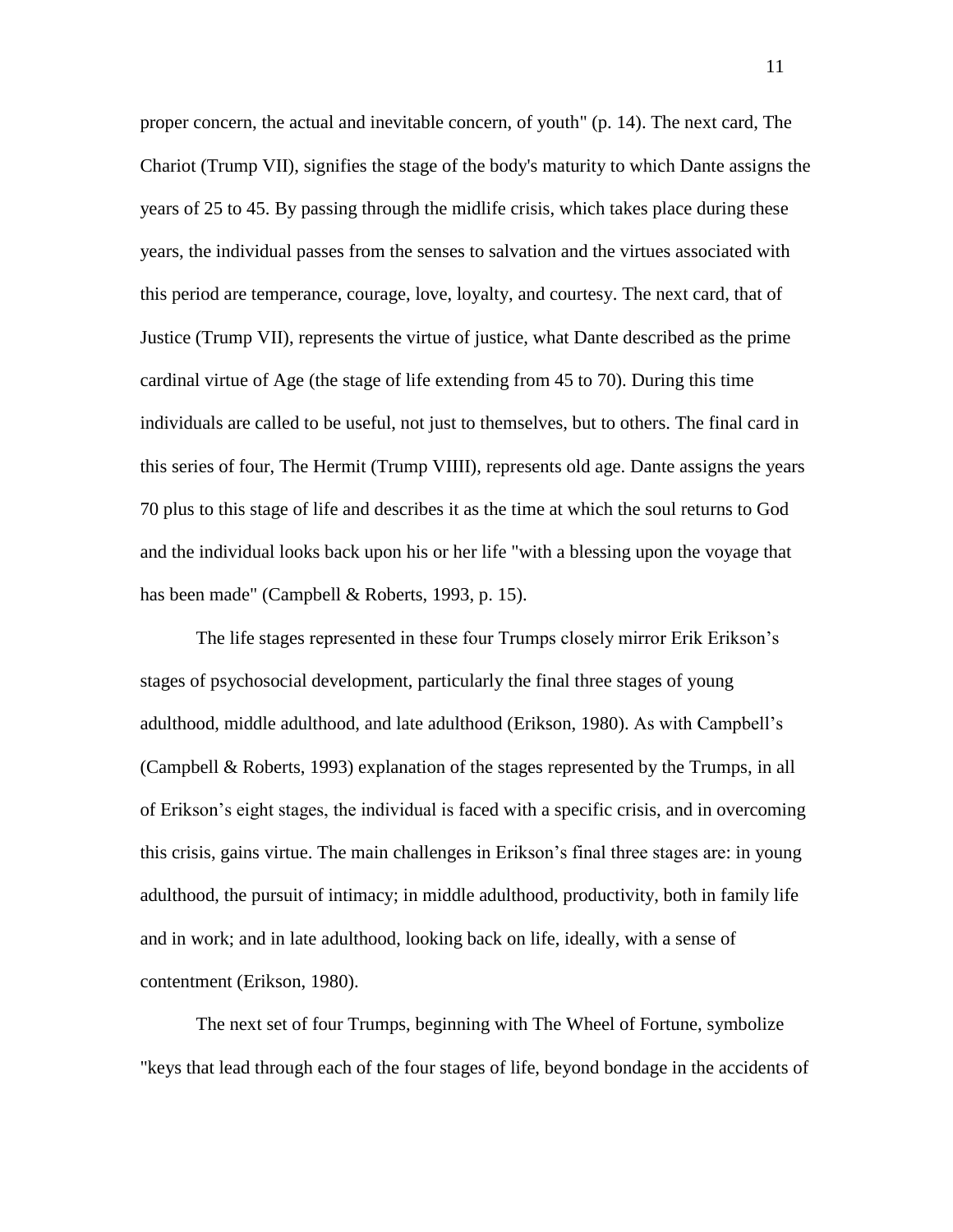this world, to a nobler order of realizations: indifference in youth to the turns of the wheel of fortune; in maturity, submission of one's animal to one's spiritual force; in age, wisdom and justice in the dispensation of advice, indifference to personal advantage; and when approaching death, indifference to the Reaper's scythe" (Campbell & Roberts, 1993, p. 18). The Wheel of Fortune (Trump X) represents the accidents of fortune and that wisdom and virtue lie in regarding the center (of the wheel), rather than the rim; Force (Trump XI), brings with it the message that spiritual, not physical force is what is great; The Hanged Man (Trump XII) symbolizes, that in this later stage of life, one must die to public opinion and live under the precept of justice; and Death (Trump XIII), tells that in old age, one "must have died to the fear of death" (Campbell & Roberts, 1993, p. 17) to obtain equanimity. In other words, in these four Trump cards, Campbell outlines the lesson associated with the life stages depicted in the previous four Trumps, lessons that once learned, bring one"s focus from the superficial (represented by the rim of the wheel) to what is genuine (represented by the centre of the wheel).

The next set of four Trumps is the first in what Campbell (Campbell  $\&$  Roberts, 1993) calls the supernatural series, cards representing internal, spiritual journeys, versus the more tangible and concrete scenarios depicted in the previous Trumps. Temperance (Trump XIIII) is symbolic of the control of the appetites and a move to a more spiritual life; The Devil (Trump XV) represents "the loathsomeness of lives lived in sensuality and pride" (Campbell & Roberts, 1993, p. 20); The Tower of Destruction (Trump XVI) is symbolic of pride being "destroyed by the lightning bolt of God"s Judgement" (Campbell & Roberts, 1993, p. 20); and The Star (Trump XVII) shows that after purgatory one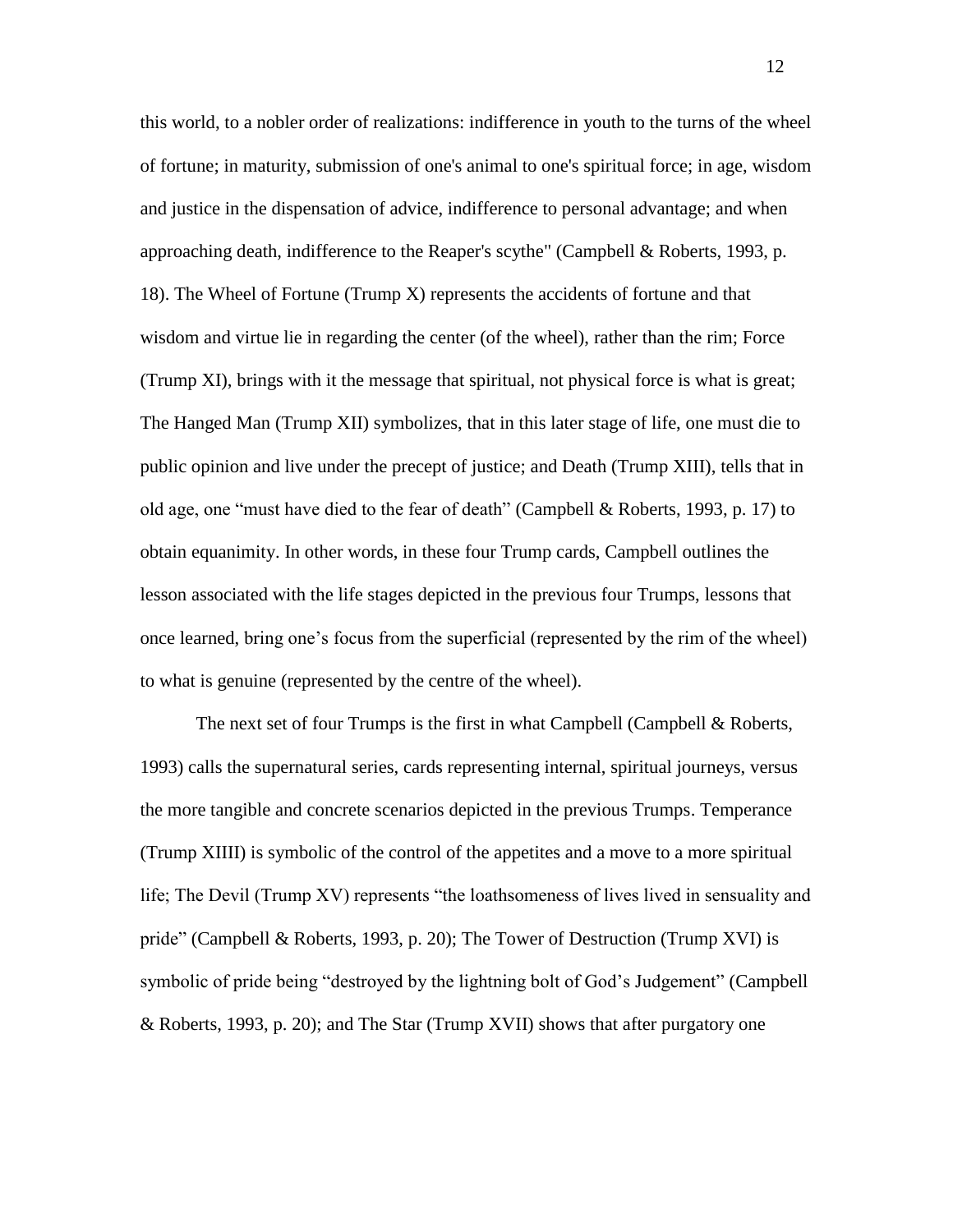enters paradise and that the "function of God"s chastisement is to prepare the soul for its Heaven-journey" (Campbell & Roberts, 1993, p. 21).

The final set of four Trumps is "where the highest revelations appear of those ultimate spiritual forces of which the figures of the lowest ranges have been the graded reflections" (Campbell & Roberts, 1993, p. 22). The Moon (Trump XVIII), with its cycle of waxing and waning, "tells of life"s power to cast off the shadow of death through tireless rounds of rebirths in unending cycles of time" (p. 22). The Sun (Trump XVIIII) represents the un-shadowed revelation of God"s light, while Judgement (Trump XX) represents the end of the world and the resurrection of the body. The next Trump, numbered XXI, is the World card, and its message is that with the ability to discern God in all things, "one is liberated from the mouth of death" (Campbell & Roberts, 1993, p. 24). And the final card in the Major Arcana, The Fool (Trump O), is placed by Campbell (Campbell & Roberts, 1993) "outside and at the end of the set, to signify his freedom to roam as a vagabond, beyond as well as through all of the numbered stations, trumping them all" (p. 12). The Fool represents "the wandering mendicant saint or sage, known to himself as the intelligible sphere whose center is everywhere and circumference nowhere" (Campbell & Roberts, 1993, pp. 24-25).

### *Archetypal Symbology*

Archetypes, according to Jung, are "identical psychic structures common to all [which together constitute] the archaic heritage of humanity" (C. G. Jung & Read, 1966; A. Stevens, 1994, p. 47); in other words, they represent a "preconscious psychic disposition that enables a [man] to react in a human manner" (Jung  $& Hull$ , 1986, p. 106). Some archetypes that are described by Jung as belonging to all people are the child, the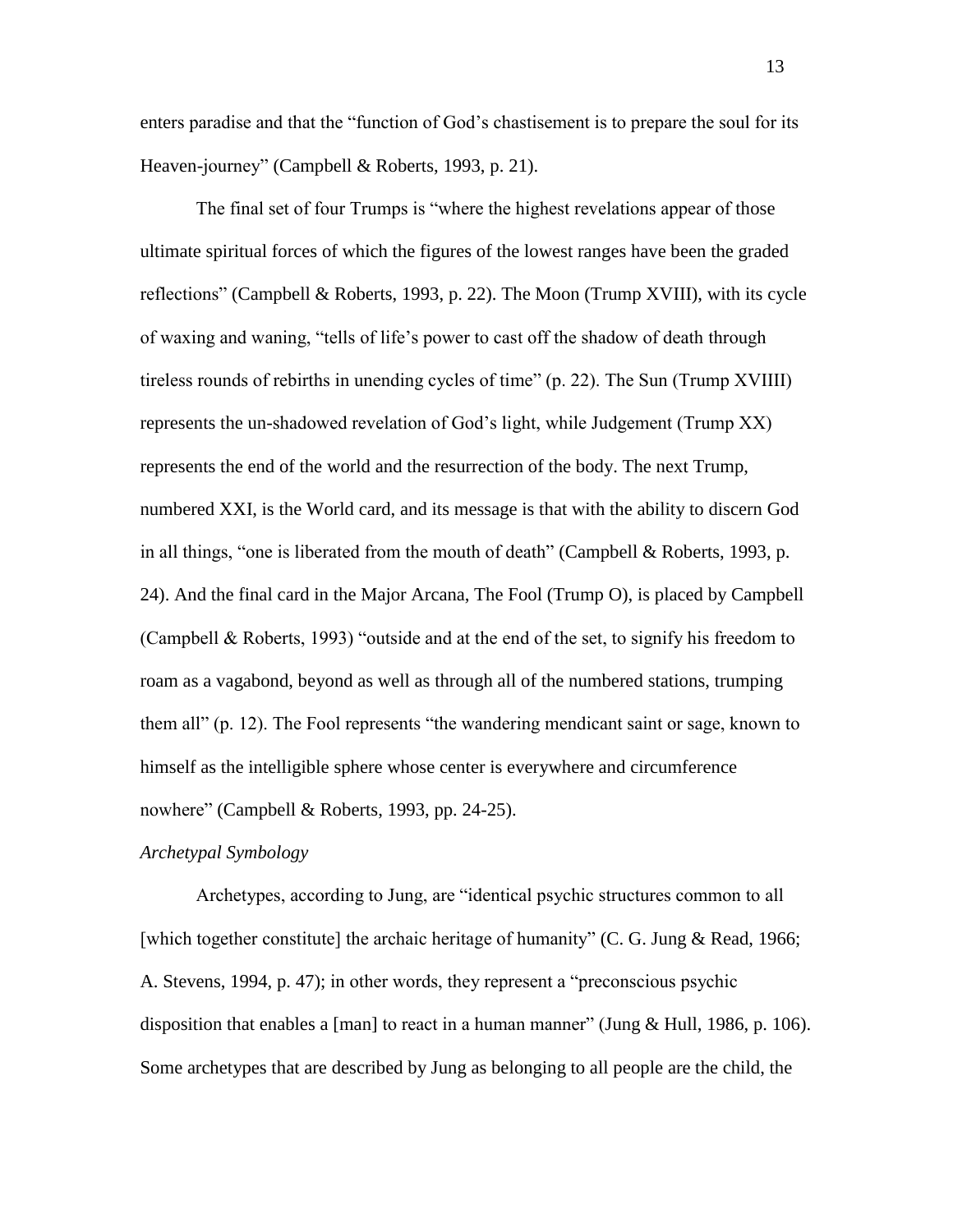mother, and the old-man (Coulter, 2004). When the right circumstances present themselves, "archetypes give rise to similar thoughts, images, mythologems, feelings, and ideas in people, irrespective of their class, creed, race, geographical location or historical approach" (A. Stevens, 1994, p. 48). The possibility for the activation of these archetypes occurs when they enter one"s consciousness in the form of symbols and although there are only a small number of archetypes in the unconscious, the images or symbols that point back to them are limitless in number (Jung & Hull, 1986).

Jung writes of the images in Tarot that "it seems as if the set of pictures in Tarot cards were distantly descended from the archetypes of transformation" (C. G. Jung, 1980). And in on talk on March 1, 1933, he says:

These cards are really the origin of our pack of cards, in which the red and the black symbolize the opposites, and the division of four- clubs, spades, diamonds, and hearts- also belongs to the individuation symbolism. They are psychological images, symbols with which one plays, as the unconscious seems to play with its contents. They combine in certain ways, and the different combinations correspond to the playful development of events in the history of mankind… For example, the symbol of the sun, or the symbol of the man hung up by the feet, or the tower struck by lightening, or the wheel of fortune and so on. Those are sort of archetypal ideas, of a differentiated nature, which mingle with ordinary constituents of the flow of the unconscious, and therefore it is applicable for an intuitive method that has the purpose of understanding the flow of life, possibly even predicting future events, at all events lending itself to the reading of the conditions of the present moment. (Douglas, 1997, p. 923)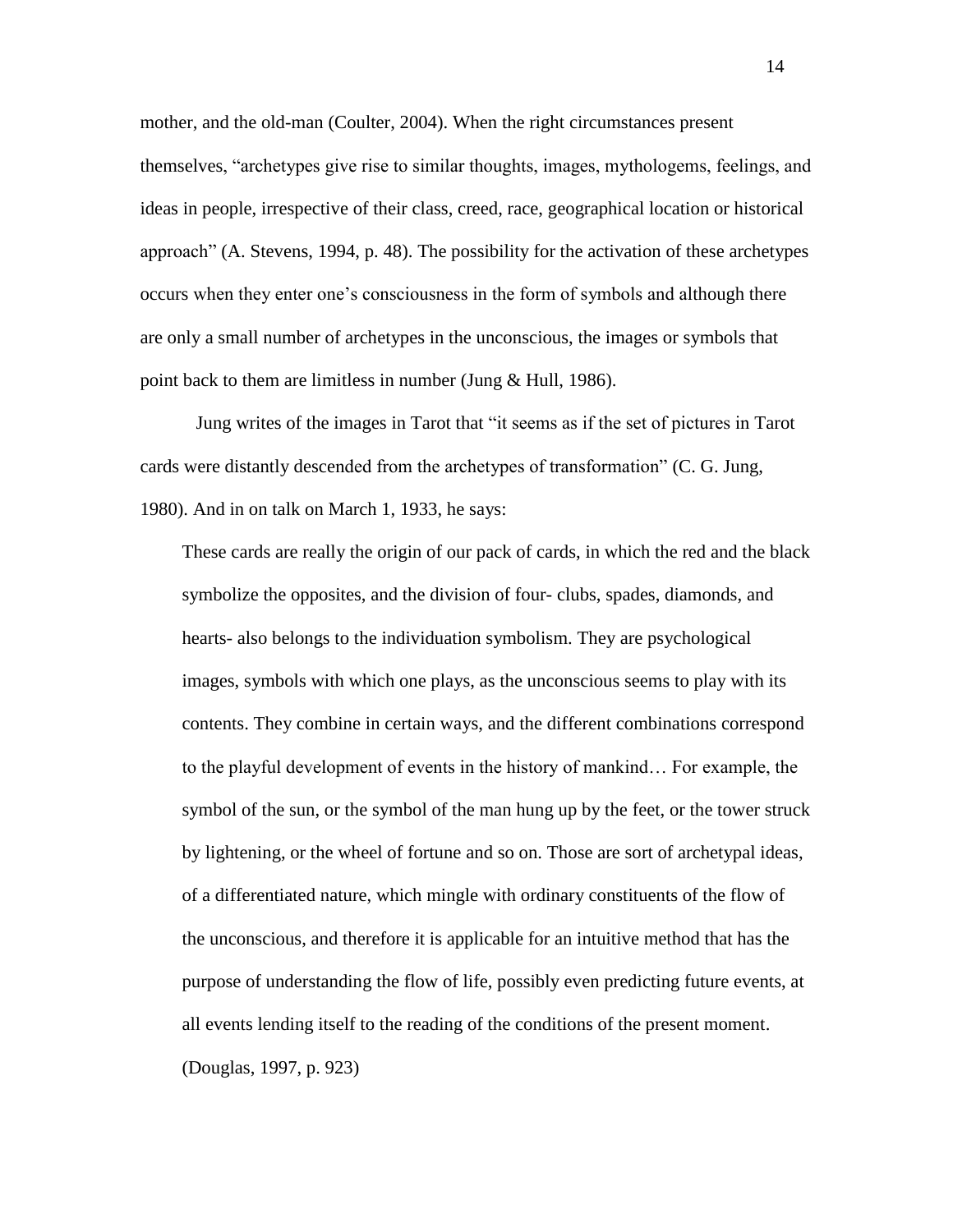Individuation is the term designated by Jung to describe "the process of personality development which leads to the fullest possible actualization of the *Self*" (A. Stevens, 1982, p. 298). It implies "becoming a single, homogenous being" and the term is synonymous with "self-realization" (A. Stevens, 1982, p. 298). Individuation has "two principle aspects: "In the first place it is an internal and subjective process of integration, and in the second, it is an equally indispensable process of objective relationship"" (Jung as cited in Stevens, 1994, p. 155). Therefore, becoming individuated not only involves forming a relationship with oneself, but also to the outside world (Stevens, 1994). In accordance with Jung"s suggestion that the four suits of the Minor Arcana are compatible with the symbolism of individuation, Richard Roberts (Campbell & Roberts, 1993) writes that the symbolism of the Tarot represents a process of self-transformation "comparable to… the "individuation process"" (p. 43).

Many authors discuss the symbology of Tarot in terms of Jungian archetypes (Arrien, 1997; Assad, 1984; Campbell & Roberts, 1993; Cavendish, 1975; Coulter, 2004; Kopp, 1984; Nichols, 1980), some giving an archetypal interpretation of each of the Major Arcana (Coulter, 2004; Nichols, 1980). However, my discussion of an archetypal interpretation of the cards will be general in its scope, allowing the reader to further investigate the various archetypal interpretations of the cards on his or her own.

In *The Tarot Handbook*, Arrien (1997) concedes that the entire 78 cards of the Tarot deck and their designated symbols "are portraitures and archetypes of inner and outer experiences that are prevalent within the human experience" (p. 12). Campbell (Campbell & Roberts, 1993) posits that the first two Trumps of the Tarot (The Magician and The High Priestess) can been read as representative of Jung"s anima and animus

15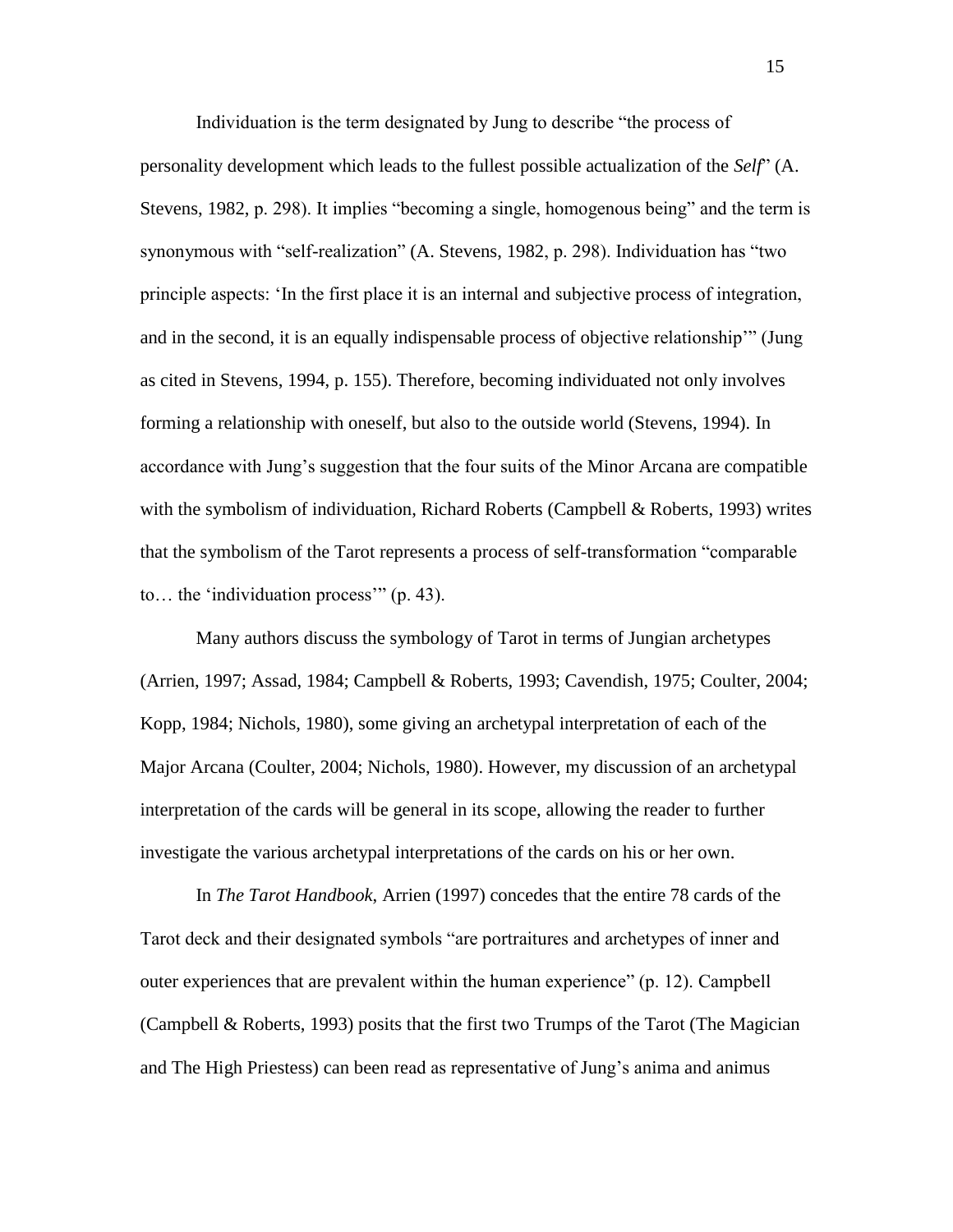archetypes, "complementary images of the ideal male in the psyche of the female and female in the psyche of the male" (p. 12). In contrast, Cavendish (1975) proposes that the Empress is the anima, "the female archetype… symbolically connected with both earth and water" (p. 79) and "the Emperor is the animus, the male counterpoint of the anima, as father, ruler and warrior, enterprising, dominating, opinionated and aggressive" (p. 81).

Coulter (2004) writes that the Tarot contains "what psychiatrist Carl Jung referred to as deep-rooted transformational archetypes" (p. 339) and that these archetypes "symbolize the hero's journey from childhood to adulthood" (2004, p. 339). According to Jungian theory, the movement from one archetype to the next, for example, from the child to the adult, without digression, leads to psychological health and in order for individuals to find their place in the universe, they must understand these symbolic selves, or archetypes (Coulter, 2004). Given that symbols not only elicit the activation of archetypes, but also aid in one"s ability to understand them, and that Tarot is extremely rich in symbolism, Tarot could be proposed as a way of facilitating a person"s understanding of the archetypes that he or she has encountered or is currently experiencing. For example, if the Mother archetype comes up a reading, the client could examine her current experiences with either being a mother, or with her mother. Although not put in this context, Coulter (2004) does contend that Tarot can be used as a way of helping clients understand and work with "mythologic symbols and archetypes" (p. 339).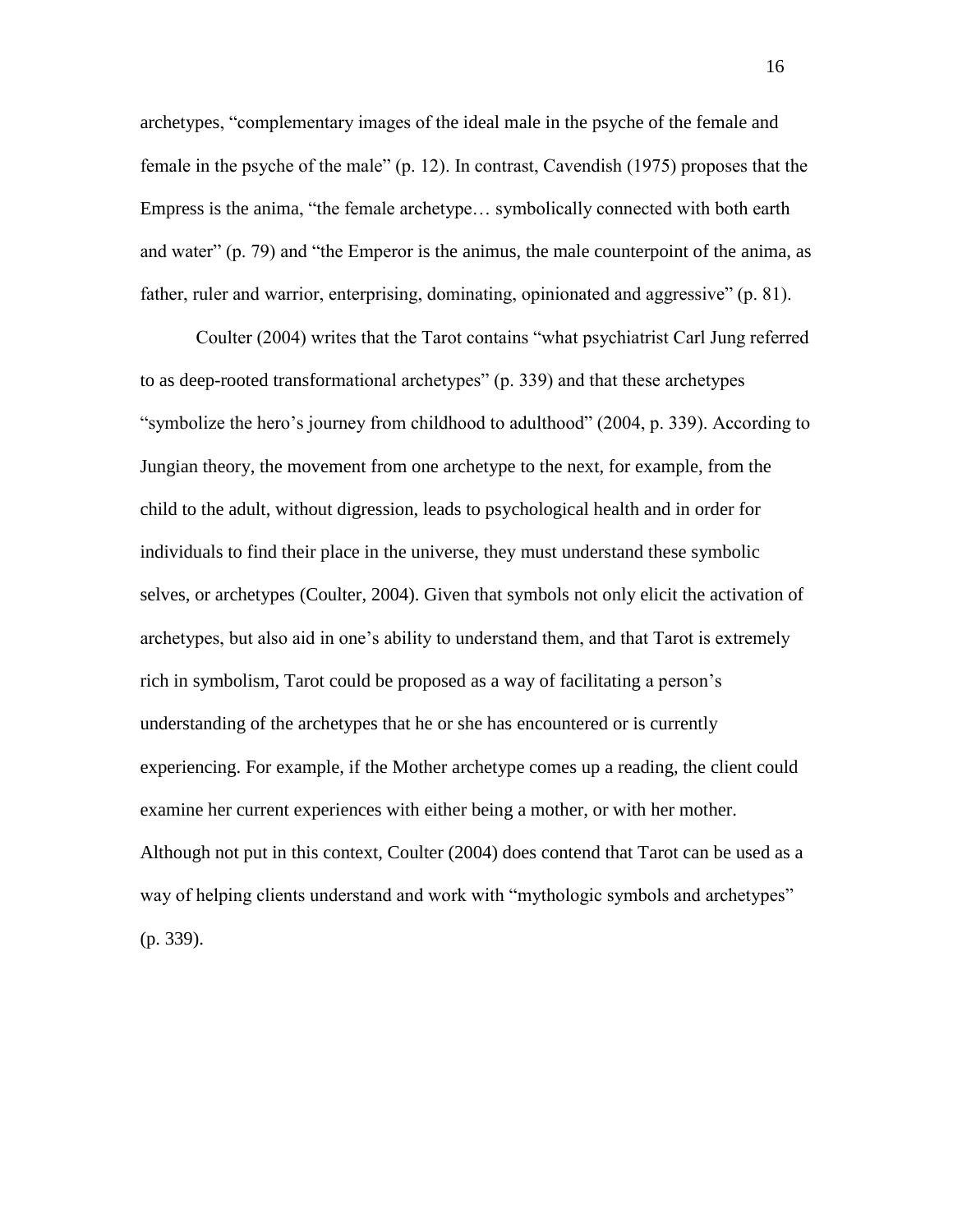# *Tarot Studies*

## *Divination Studies*

There have been a few studies looking at Tarot use in a divinatory context (Blackmore, 1983; Glick et al., 1989; Ivtzan & French, 2004; Sjoberg & Wahlberg, 2002; Tobacyk, Milford, Springer, & Tobacyk, 1988) and the same number looking at the susceptibility of particular individuals to accepting as accurate spurious personality feedback (Glick et al., 1989; Tobacyk et al., 1988). The focus of these studies has been an assessment of paranormal versus non-paranormal explanations for "people"s claims that [insights gained vis-à-vis divination] accurately reflect their own individual issues" (Ivtzan, 2007, p. 139). The paranormal explanation of divination through Tarot is that the cards represent "opportunities, hidden motives, and potentials" in the individual such that they reflect "the client"s inner processes" (Ivtzan, 2007, p. 139). The non-paranormal explanation involves two related concepts: the Barnum effect and cold reading. The Barnum effect refers to "acceptance of bogus personality feedback consisting of relatively trivial statements with a high base rate" (Tobacyk et al., 1988, p. 737) while cold readings are "a set of deceptive psychological techniques that are being used in the psychic reading to create the impression that the reader has paranormal ability" (Ivtzan, 2007, p. 139). Cold reading largely involve high probability guesses based on the observation of physical traits, such as gender, age, physique, and behavioural traits, such as manner of speaking (Ivtzan, 2007).

Blackmore's (1983) study tested the validity of Tarot with respect to the paranormal explanation of divination using three experiments. In the first, ten participants who were interested in Tarot were obtained through a parapsychology course. Each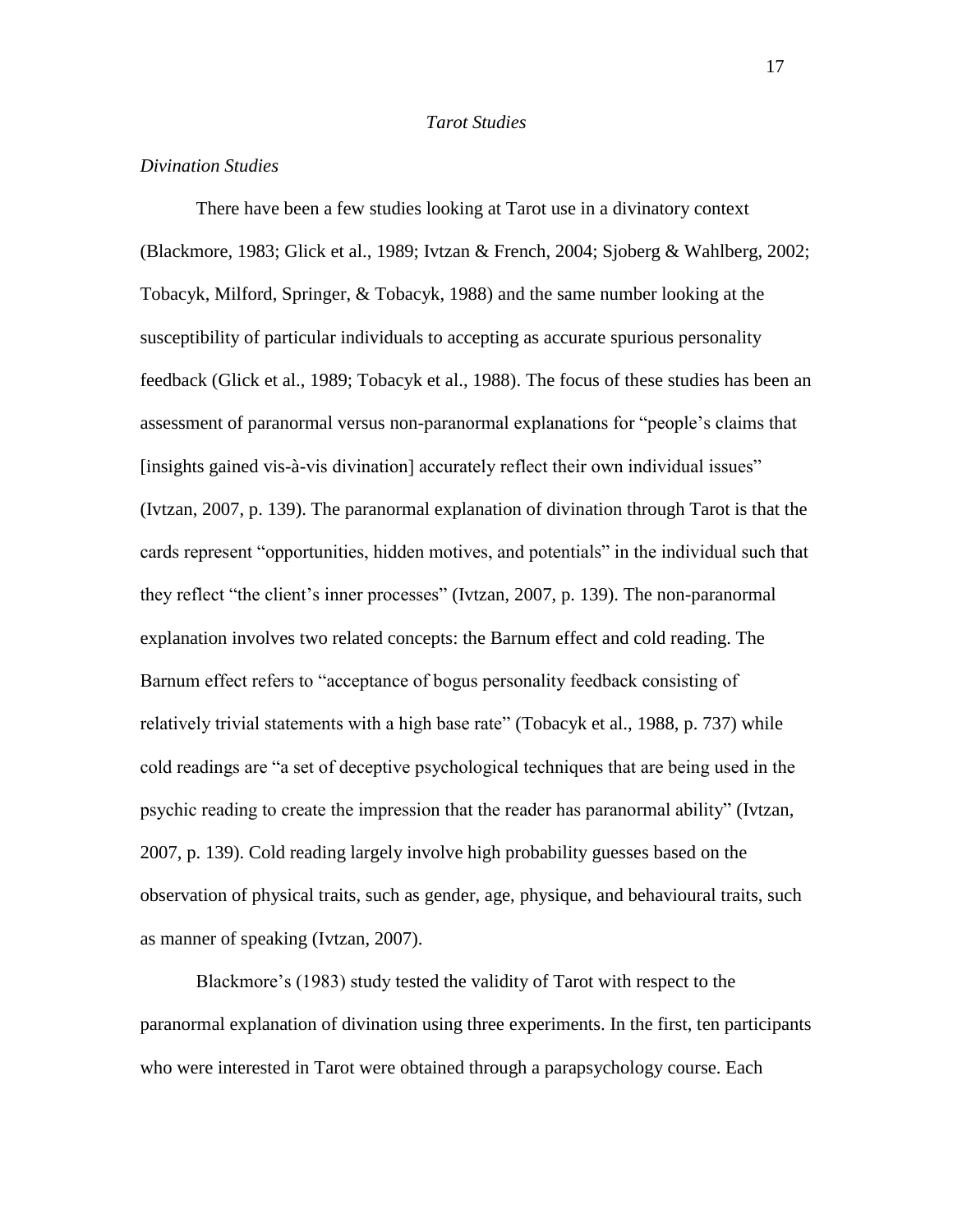participant was given two readings: a face-to-face reading and one in which the participant shuffled and chose the cards and the data was given to a reader to interpret. A week later, each participant was given the layouts for all ten participants and was asked to rate the relevance of the readings to them.

Results indicated that the participants rated their own readings significantly higher than those of the other participants and that they rated the face-to-face readings higher than the test reading. Blackmore (1983) criticizes this first experiment on the basis that the participants knew each other and could thus avoid choosing the readings that were not their own as they seemed to fit another participant. Another possible explanation for the ability of the participants to identify their own reading, one not discussed by the author, is that, given their familiarity with Tarot, they remembered the cards they had drawn and the associated meaning of the cards and could pick out their own readings on this basis.

To avoid the possible effect that the participants' familiarity with each other had on the results, Blackmore (1983) repeated the experiment, but this time, participants were recruited through an advertisement. Results from this experiment indicated that participants were not able to identify their own readings from those of the other participants. Blackmore (1983) suggests that perhaps this difference was due to the fact that the participants were disinterested in Tarot and thus not engaged in the experiment. To control for this possibility, she conducted a third experiment, this time with participants from a parapsychology course who were not familiar with each other; results again showed that the participants were unable to identify their own reading from those of the others. What Blackmore"s (1983) study indicates is that individuals are not able to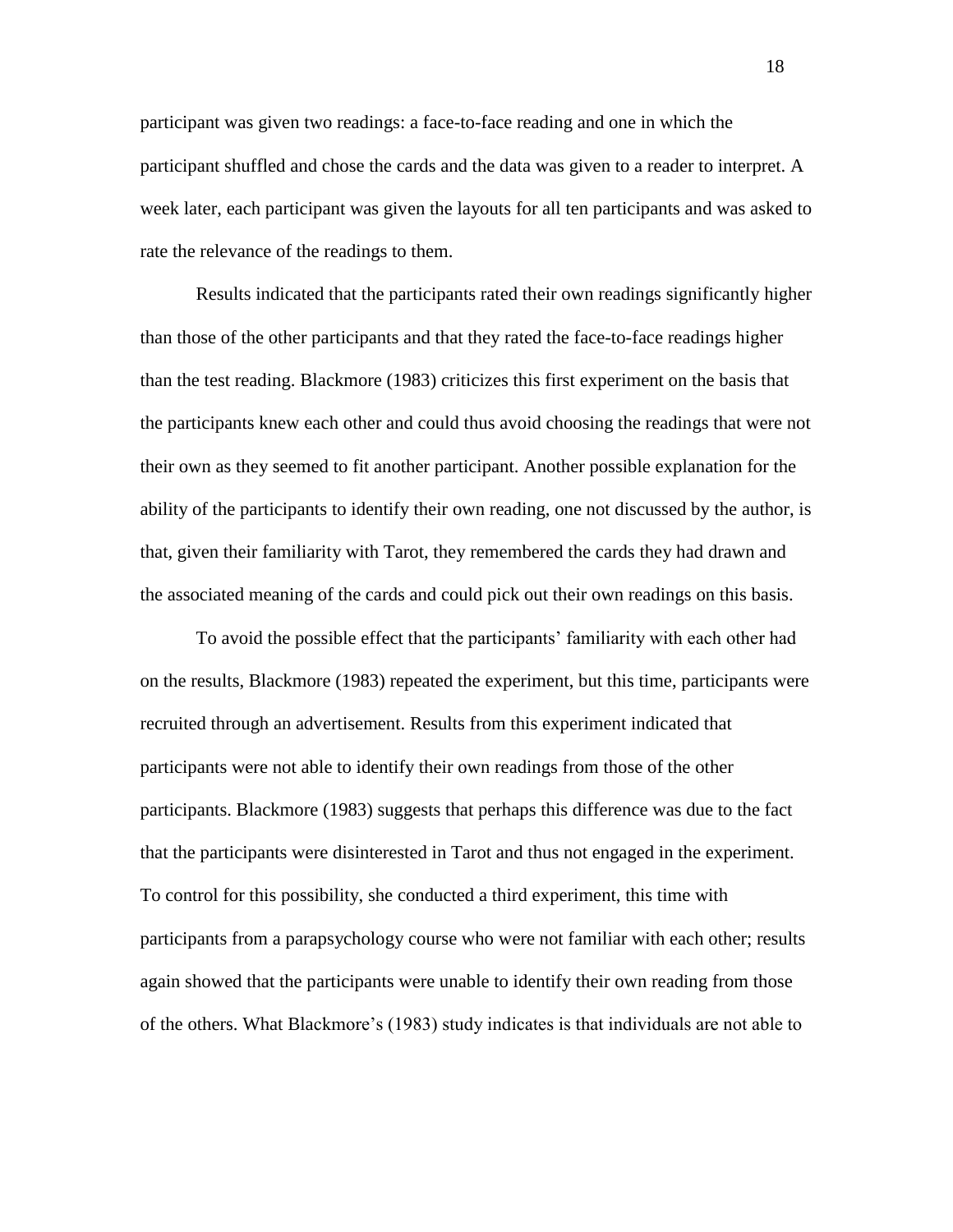identify their own readings from those of others, and thus, supports the non-paranormal explanation of divination with Tarot.

In a study by Ivtzan and French (2004), the paranormal versus the nonparanormal explanations of divination with Tarot were assessed. As mentioned, these explanations speak to the reason why individuals claim that the insights they receive through Tarot readings are accurate. The assumption behind their experiment was that if the paranormal explanation is valid, "the participant should give higher ratings to a real reading in terms of overall relevance compared with a control reading" (Ivtzan & French, 2004, p. 437). Real readings in which the 30 participants chose their own cards were compared with control readings in which the card selections were random. The experimenters also assessed whether believers in the paranormal were able to distinguish between real and control readings more accurately than non-believers.

Results indicated that believers gave both readings higher overall ratings than did non-believers and that neither group gave significantly different ratings to either the real or the control reading. The researchers conclude that "the pattern of results obtained did not correspond to what might be predicted upon the basis of either of the general hypotheses outlined" (Ivtzan & French, 2004, p. 438); however, implicit in the results and not touched upon by Ivtzan and French (2004), is the possibility that believers in divination are more susceptible to the Barnum effect than are non-believers.

The last two studies that will be discussed looked at the phenomenon omitted in Ivtzan and French"s article: whether believers were more susceptible to the Barnum effect than non-believers. The methods of divination that were used in the studies were not Tarot readings; they were randomly generated personality characteristics (Tobacyk et al.,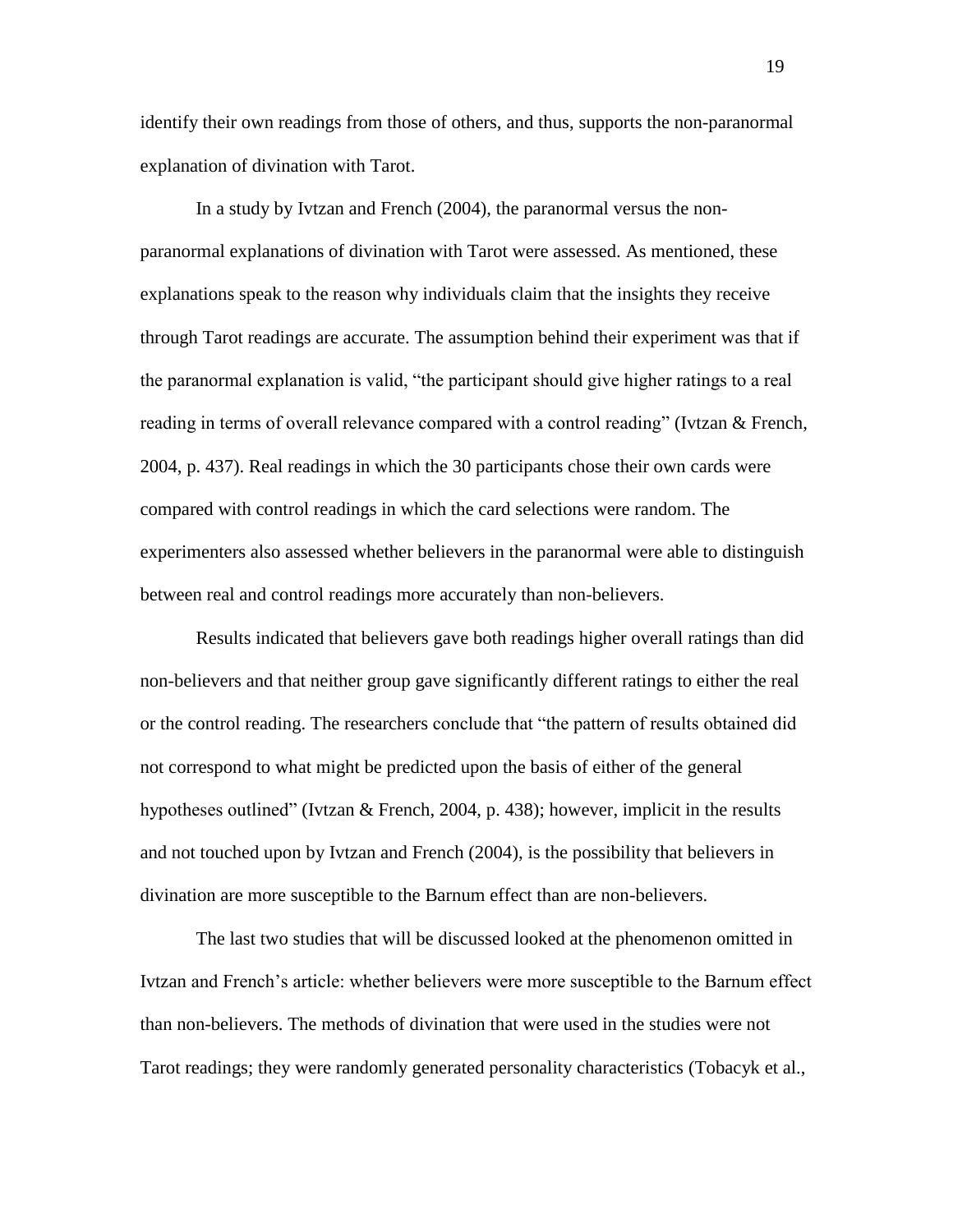1988) and astrological profiles (Glick et al., 1989). Tobacyk, Milford, Springer, and Tobacyk (1988) hypothesized that "paranormal beliefs emphasizing divinatory procedures that produce personalized feedback… are associated with greater susceptibility to the Barnum effect" (p. 737). Their experiment involved the completion of assessment instruments, such as the Paranormal Belief Scale- the other assessment instruments were not identified by the researchers- by 128 college students. Personality feedback was given to each of the participants "by varying the order of the same set of 13 Barnum statements" (Tobacyk et al., 1988, p. 738) and the participants were then asked to rate the accuracy of these statements on a five point scale.

The results of this study indicated that over three quarters of participants gave the accuracy of their personality descriptions a rating of either *good* or *excellent*, "showing a robust Barnum effect" (Tobacyk et al., 1988, p. 738). The researchers also found a correlation between "spiritualism" and greater accuracy ratings of the personality descriptions, a finding which is in contradiction to other studies that have shown that "paranormal beliefs, as measured by the Paranormal Belief Scale, are not significantly related to the endorsement of the accuracy of bogus personality feedback" (Tobacyk et al., 1988, p. 738). As with Blackmore"s (1983) study, the studies by Ivtzan and French (2004) and (Tobacyk et al., 1988) also support the non-paranormal explanation of divination with Tarot, and the study by Tobacyk et al. (1988) indicated that "spiritualism" was related to susceptibility to the Barnum effect.

In a final study by Glick, Gottesman, and Jolton (1989), "skeptics" and believers" acceptance of generalized personality descriptions of the self was explored" (p. 572). The descriptions were varied in two ways: they were either said to be attributed to astrology

20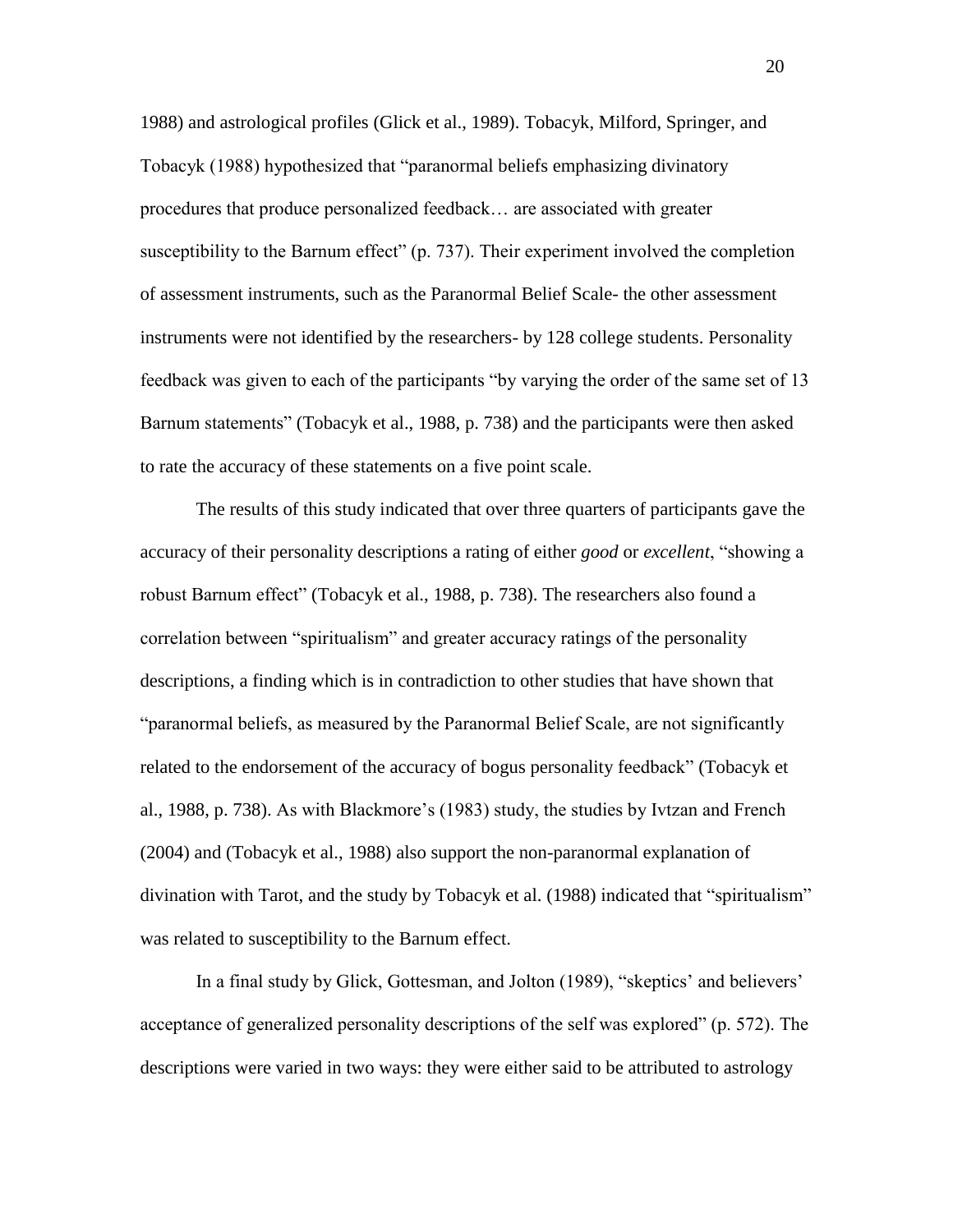or said to be potentially self-descriptive and were either socially desirable or undesirable. It was found that participants- 216 public high school students- who were believers were more likely to accept the descriptions, regardless of source and content, as accurate. It was also found that favourable descriptions were rated as more accurate by both groups with the exception of negative astrological descriptions, which believers accepted as readily as positive astrological descriptions. Finally, both groups rated the "astrological descriptions as more accurate than identical non-astrological descriptions" (Glick et al., 1989, p. 572). This study, as with Tobacyk et al.'s (1988), indicates that believers in the paranormal are more susceptible to the Barnum effect than are skeptics, but that to a lesser degree, skeptics are also susceptible. All of the studies in this section point to the non-paranormal explanation of divination, both with Tarot and astrological descriptions. In other words, divination does not accurately reflect individual personality characteristics, rather, the insights gained through divination can apply, to some degree, to most individuals, and degree to which they are believed is associated with susceptibility to the Barnum effect.

## *Psychological Effects of Tarot Use*

Studies looking at the psychological corollaries of Tarot use are extremely sparse: Sjoberg and Wahlberg (2002) looked at the relationship between New Age (NA) beliefs, including the use of divination, and risk perception while Crocker (2004) investigated the psychological effects that divination, including Tarot use, had on members of the Feminist Spirituality Movement (FSM).

Sjoberg and Wahlberg (2002) define NA beliefs as those involving superstition and the existence of supernatural phenomenon and hypothesized that NA beliefs were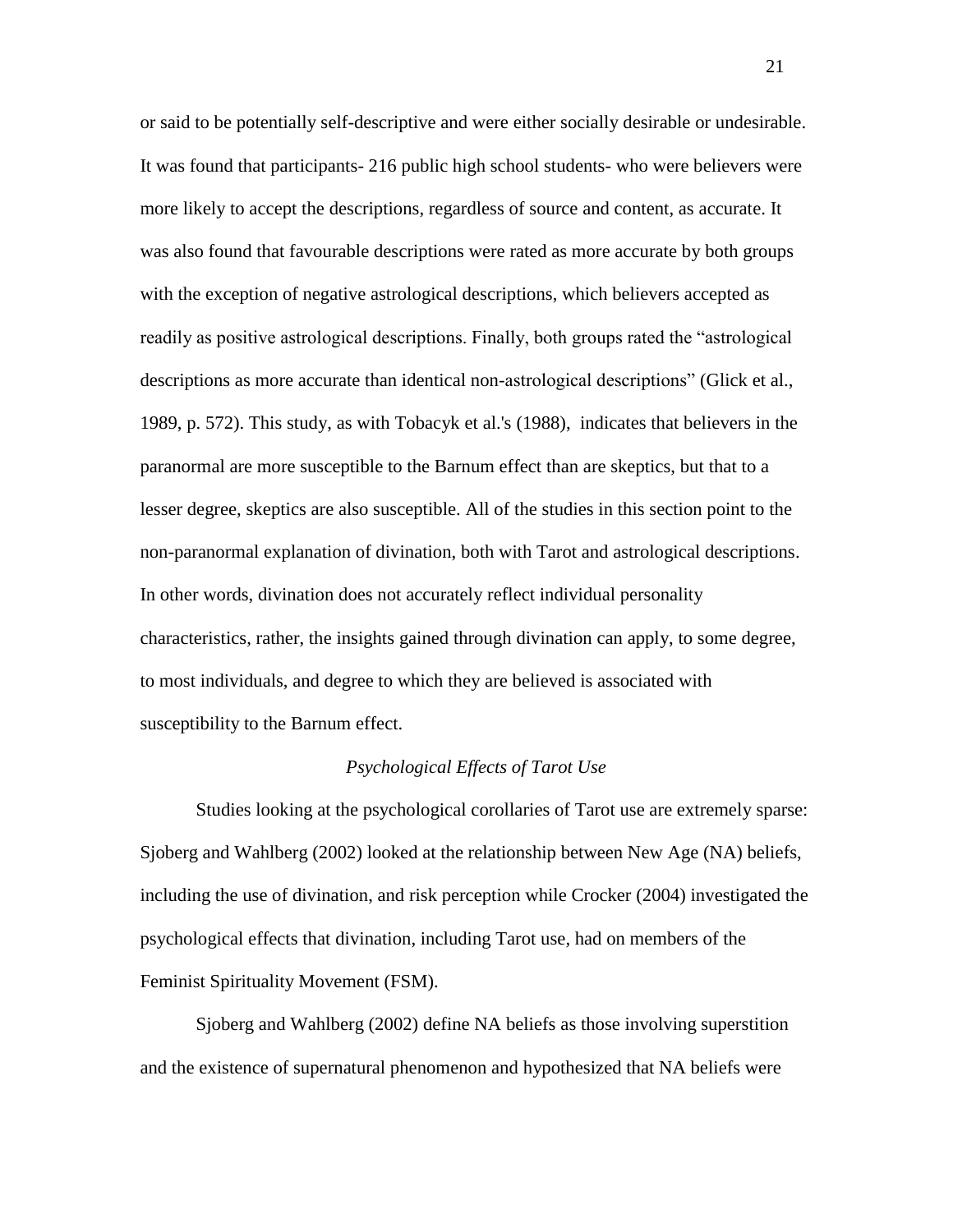associated with risk perception because in a study by Sebald (1984), it was shown that "[at] its core, the [NA] movement deeply mistrusts science, realism, and objectivity" (p. 752). In order to assess NA beliefs and risk perception, Sjoberg and Wahlberg (2002) obtained data via a questionnaire on "trust dimensions and on personality and psychopathology variables, as well as religious involvement" (p. 751). It should be mentioned that although the questionnaire was sent to "a sample of respondents approximately representative of the Swedish population" (Sjoberg & Wahlberg, 2002, pp. 754-755), of the 250 people who received the questionnaire, only 151 responded, a 60% response rate. Although there is no status quo for acceptable response rates, Baruch (1999) proposes that 55.6% be the standard for an acceptable response rate. Given that Sjoberg  $&$  Wahlberg's (2002) response rate was only slightly above the acceptable mark, sample bias could have occurred. For example, individuals who completed the questionnaires might have been more interested in NA phenomenon that those who did not.

Sjoberg & Wahlberg (2002) assessed risk perception using a compilation of items previously used at the Center for Risk Research that focussed on such things as "technological and environmental as well as everyday hazards, 34 in all" (p. 755). NA beliefs were assessed using items from the Revised Paranormal Belief Scale (RPBS) and "items about NA beliefs and activities and folk superstition" (p. 755). The authors also assessed personality characteristics such as paranoia and schizoid thinking by using several items from two personality scales (Eysenck"s MPI and the SLC-90 scale). It was hypothesized that "those who hold NA… beliefs regard technology risks as larger than those who do not" (Sjoberg & Wahlberg, 2002, p. 754).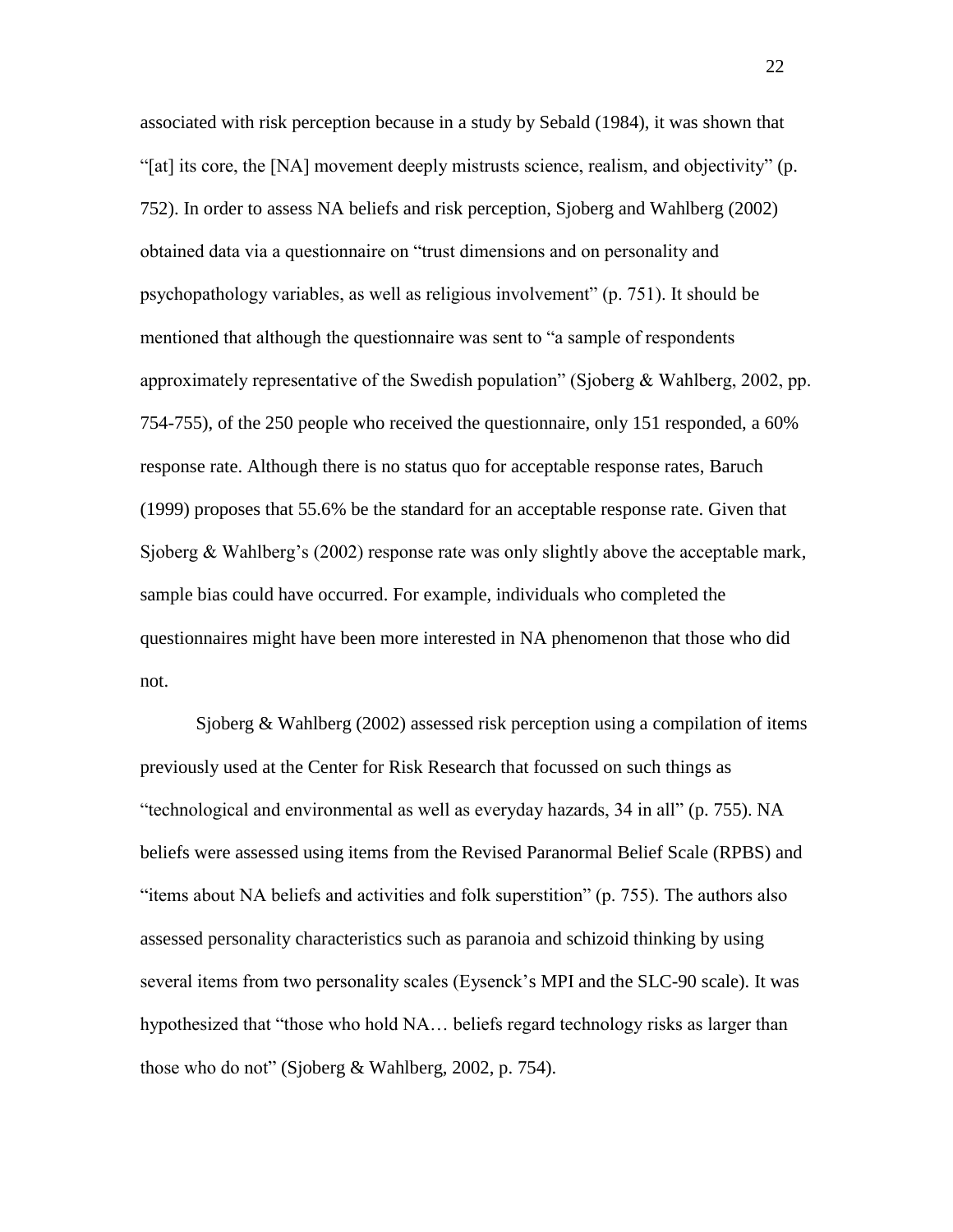With respect to their hypothesis, the researchers found that several dimensions of NA beliefs, such as higher consciousness beliefs and belief in paranormal phenomenon, were correlated with perceived risks. Results also indicated that the most important background variable associated with NA beliefs was education level, with those who had more education being "less impressed by NA messages" (Sjoberg & Wahlberg, 2002, p. 759) and it is noted that this finding is in contrast to "the claims made by Frisk that NA beliefs are embraced in particular by well-educated people" (Sjoberg & Wahlberg, 2002, p. 760). With respect to my investigation on the use of Tarot, it will be interesting to note whether the co-researchers appear to perceive high risks in their environments.

An issue that was not addressed in Sjoberg and Wahlberg's (2002) study was the potential that negative sociocultural stereotypes related to NA beliefs and divination (Crocker, 2004) might have contributed to the heightened level of perceived risk seen in the "believers". That is, if those engaging in divination and ascribing to NA beliefs are viewed negatively by mainstream society, then these individuals may become somewhat mistrustful of society in general. This issue is, however, addressed in Crocker's (2004) study where it is noted that the "practice of divination... is often misunderstood in spite of its popularity" (p. ii) and that in her participants, "negative sociocultural stereotypes create pressures without discouraging practice" (p. iii).

Important to her study is Crocker"s (2004) definition of divination, which is as follows: "[divination] is an intentional attempt to ascertain truth or to gather information about past, present, or future events, or situations beyond that which is available through logical inference or ordinary sensory input, centered around an implicit or explicit question, and by means other than those that depend on rational analysis" (p. 1). Two of

23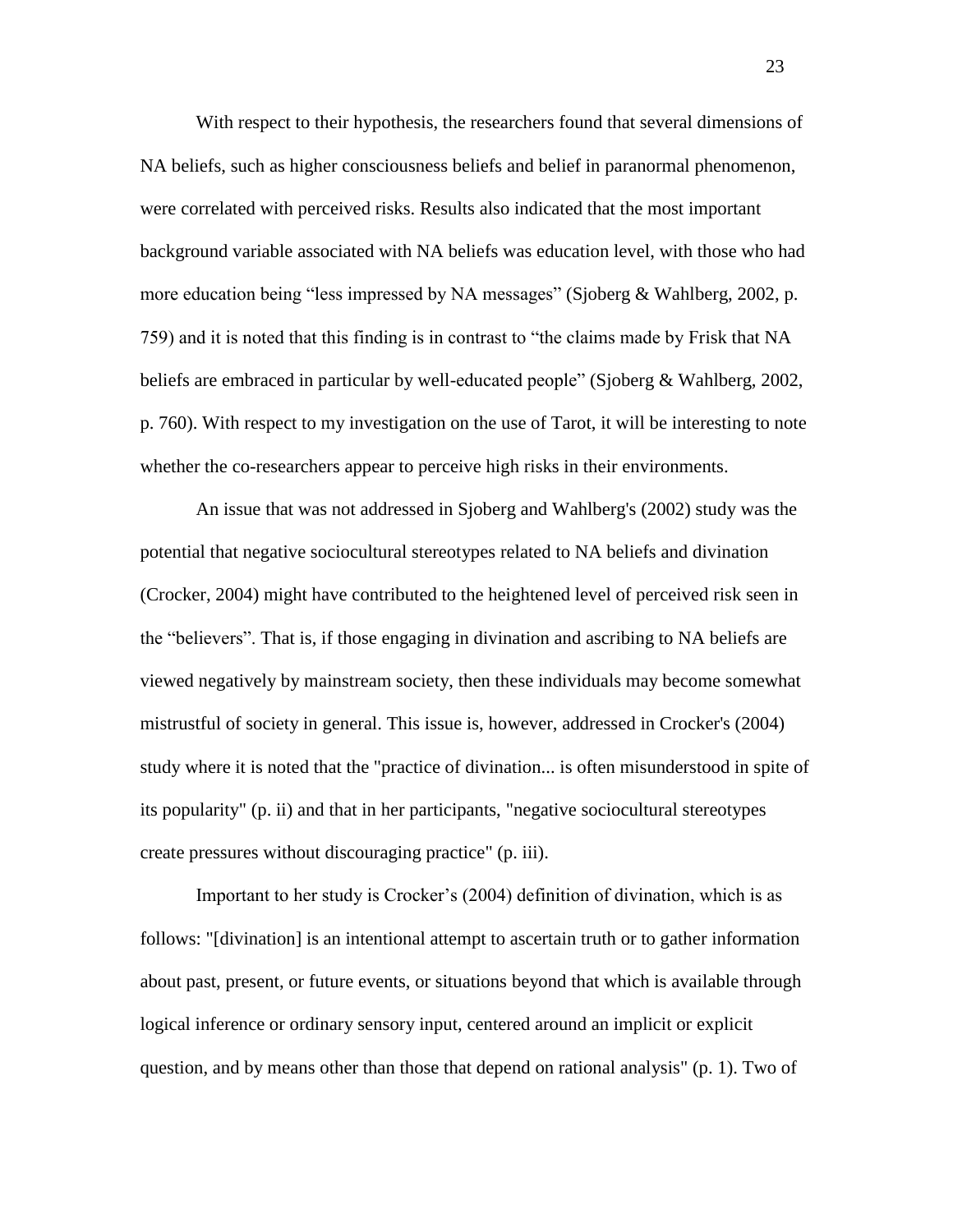the questions that were asked in Crocker's (2004) study were: "[how do] North American female diviners in the FSM [Feminist Spirituality Movement] experience and explain the process of divination... and [what] social and personal factors inhibit and encourage their practice" (p. ii). The FSM movement, according to Crocker (2004), is a new religious movement "located within the larger 'New Age' movement, the 'cultural creatives', and the 'culture of chance' (p. ii). Participants were 50 female FSM volunteers who completed a survey form and out of these 50, nine were chosen to complete an interview. These nine were selected based on such factors as "geographic availability, Pagan affiliation, and Tarot practice" (p. iii).

Survey and interview results suggested that "divination, perceived to result in greater self-knowledge and mental and physical well-being, was described by interviewees as a meaningful, fulfilling act of intrapsychic communication accessing seldom used cognitive-affective capacities to gain insight and balance" (Crocker, 2004, p. iii). Crocker"s (2004) results contrast those of other studies that have focussed on the deficiency in cognitive skills of those who endorse paranormal phenomena (Irwin, 1994, as cited in Crocker, 2004) and the idea that such individuals are marginal members of society (Zeidner & Beit-Hallahmi, 1988, as cited in Crocker, 2004). Crocker (2004) suggests that her results "support further exploration of divination as an unusual way of knowing used by talented, productive women, contrary to negative stereotypes" (p. iii). As with the findings in Sjoberg & Wahlberg's (2002) study, it will be interesting to note whether the behaviors of Crocker's (2004) participants, i.e. the use of divination as a means of gaining insight and balance, are mirrored in the co-researcher"s I interview.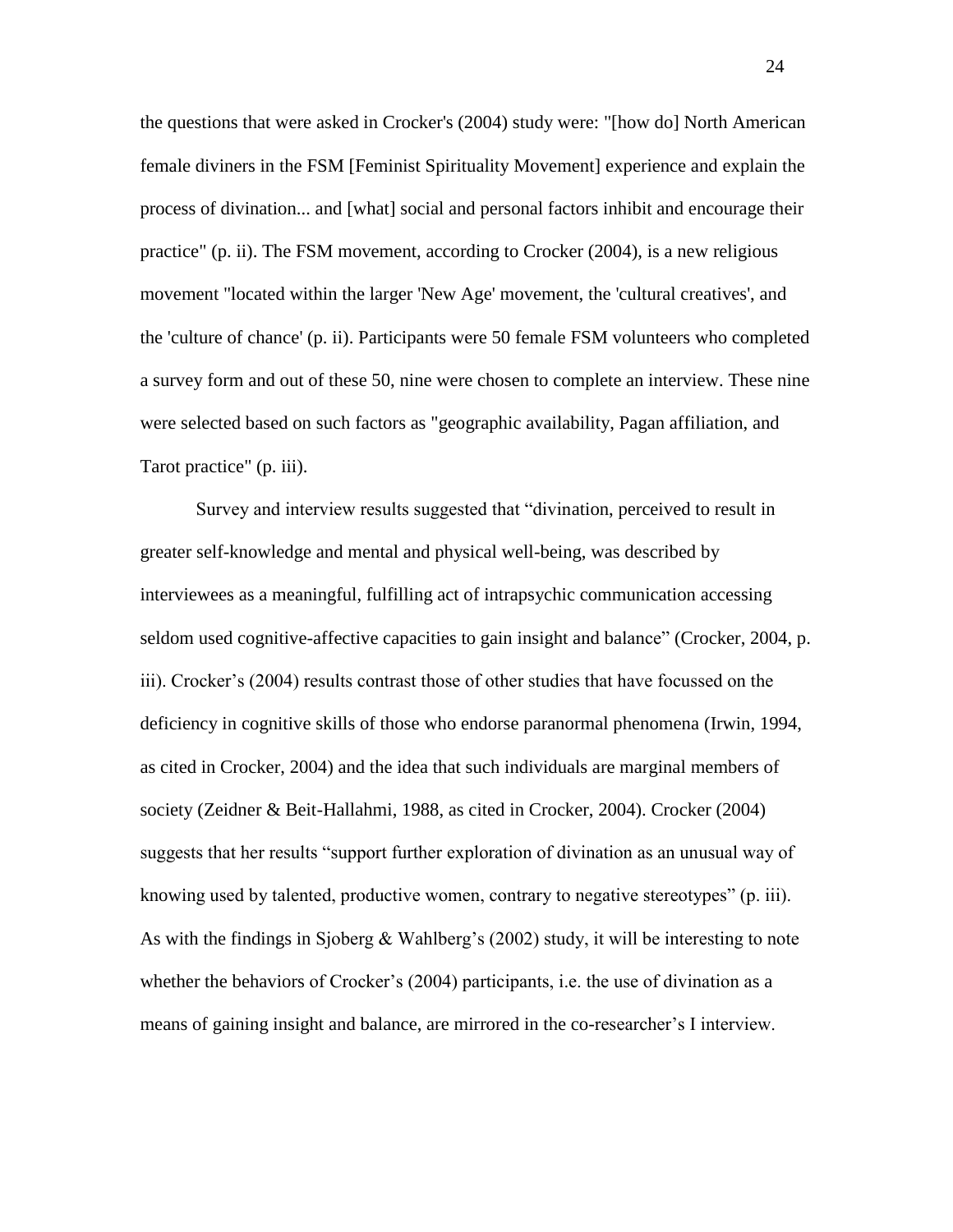#### *Tarot Use in Therapy*

Two researchers that have looked at the use of Tarot in therapy are Kopp (1983) and Coulter (2004), both of whom explored their use in terms of aiding clients in accessing Jungian archetypes. Kopp"s (1983) article investigated the archetypal themes that can be described as represented in each of the Major Arcana while Coulter"s (2004) article offers specific suggestions for using the cards with clients.

Kopp"s (1983) study consisted of 81 individuals who had applied to the San Francisco C. G. Jung Institute's low fee clinic. The participants were asked to write down a title, description, and the symbolic meaning of each of the 22 Major Arcana and responses to the Fool, Hermit, and Devil cards were later analyzed. Analysis first entailed the assignation of an archetype to each of three cards followed by the assigning of themes to each archetype by several Jungian analysts. Correlational analysis indicated that the Jungian analysts were in agreement as to the archetype that was most related to each card and the major themes related to each archetype. It was also found that the participants' responses to each card contained the themes related to the card"s assigned archetype, and not to other archetypes. What this implies is that there is a specific Jungian archetype associated with each of the Major Arcana of Tarot and that individuals unversed in Jungian theory are able to detect the themes associated with this archetype simply by observing the cards.

Coulter's (2004) article largely outlines the technique used by a nurse, Toni Gilbert, in Jefferson, Oregon to help clients ""interconnect" with what psychiatrist Carl Jung referred to as deep-rooted transformational archetypes" (p. 339) through the use of Tarot. Coulter (2004) does not define "deep-rooted transformational archetypes", but

25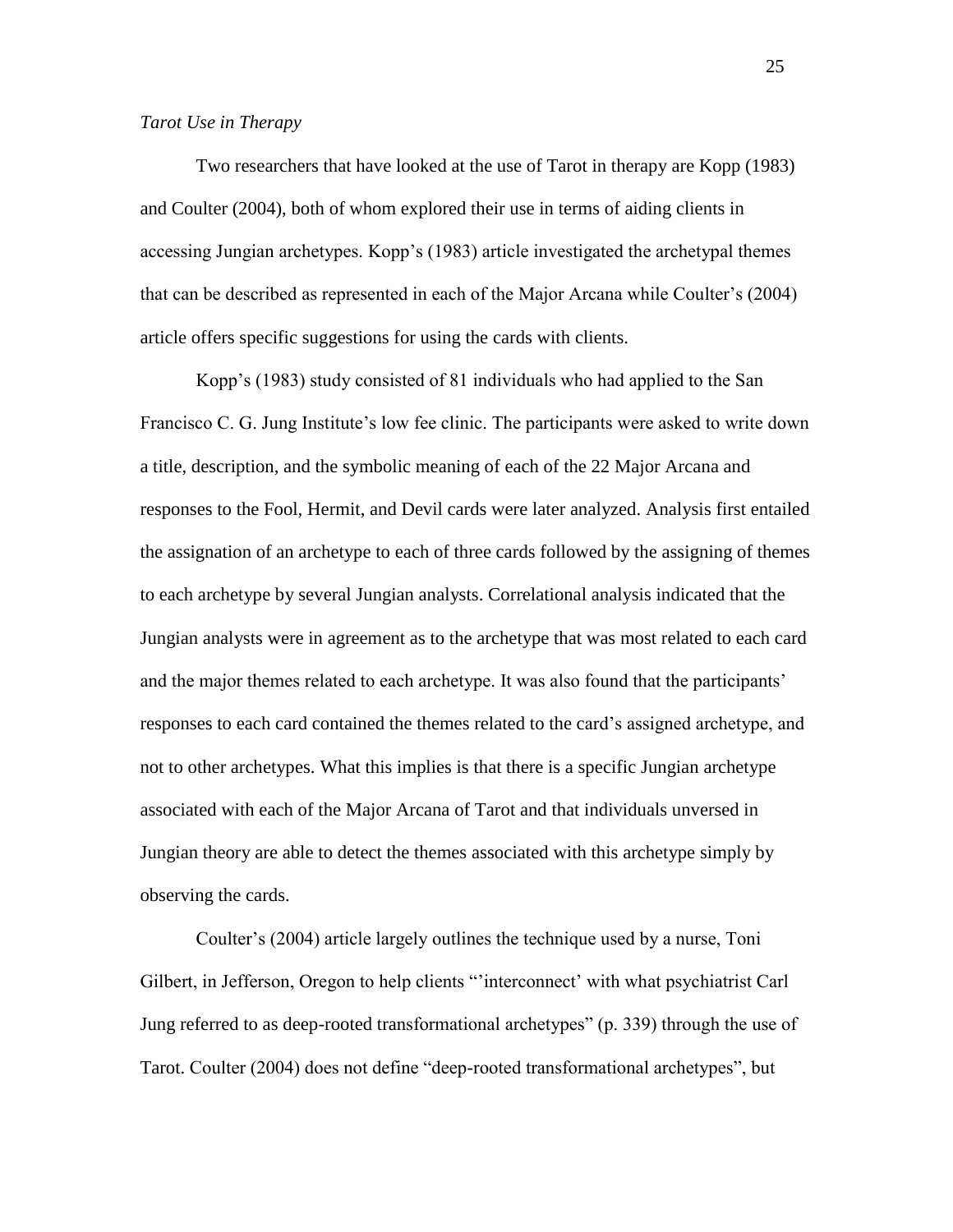appears to use this phrase synonymously with archetypes of transformation, which "symbolize the hero's journey from childhood to adulthood" (p. 339) and include such archetypes as the child, and wise old man (Stevens, 1994). Gilbert proposes that Tarot cards facilitate analysis based on the presence of the upper and lower level aspects of archetypes, representing the higher self and the shadow. In conveying the archetypal significance of the cards to her clients, Gilbert focuses on the shadow aspect, which is communicated as a challenge or stumbling block that once acknowledged, can then be integrated by the client. Gilbert (as cited in Coulter, 2004) describes the higher self aspect of an archetype as when this archetype is experienced and understood by an individual and the shadow as when the archetypes "become obsessions of, or "possess", the individual" (p. 339). Gilbert, in describing this conception of the shadow, uses the example of a daughter who is "possessed by the mother-complex" (p. 339). According to Gilbert (as cited in Coulter, 2004) this individual is likely to be desperate for children of her own and to see the father of these children, not as a partner, but simply as a means to an end, i.e., obtaining children. Gilbert"s (as cited in Coulter, 2004) conception of the shadow is not a conventional use of the Jungian term shadow, which is "the disowned, sub-personality" or "[u]nwanted thought… [that] persists as a powerful dynamic that we take with us wherever we go" (p. 64).

Coulter"s (2004) description of the "Tarot Method" does not include specific techniques, but rather involves its theoretical underpinnings, strengths, and limitations (some of the theory and the limitations will be integrated in the section of my study wherein I will describe ways in which Tarot can be used in therapy). For example, Coulter (2004) quotes psychologist Arthur Rosengarten as conceding that the Tarot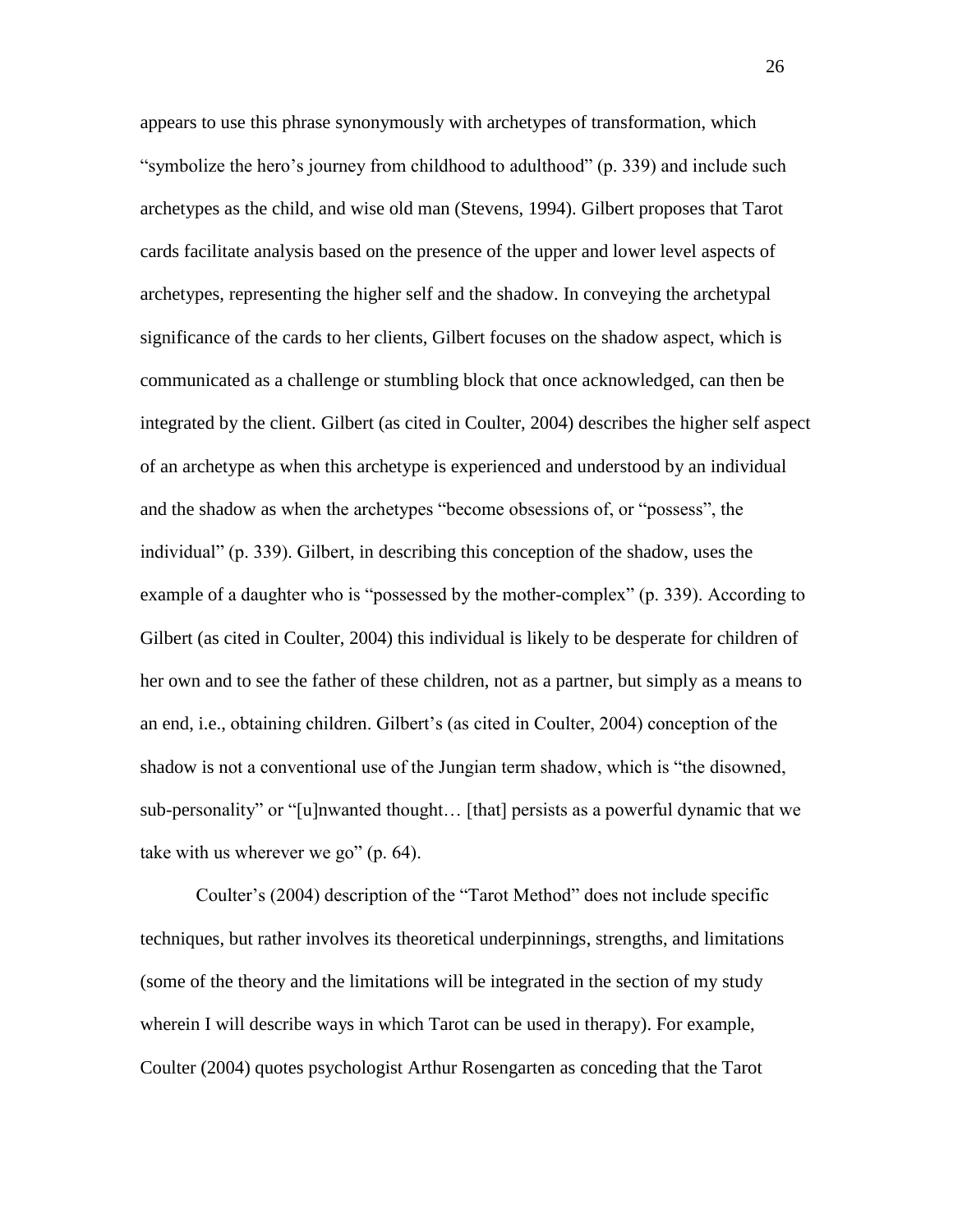therapist must be capable of "suspending previous knowledge of the client, particularly during the preliminary stages of card shuffling and selection" and that "the most favourable times for introducing Tarot come when ordinary attempts to resolve or understand a problem have been unsatisfactory" (p. 340).

Further, Rosengarten advocates the use of Tarot with clients who are "normalneurotic" and with couples and families, who "will find Tarot uniquely helpful in reflecting interpersonal dynamics" (as cited in Coulter, 2004, p. 341) and cautions again its use with clients with actively psychotic schizophrenia, paranoia, or who hold fundamentalist religious beliefs. According to Coulter (2004), Gilbert proposes that the use of Tarot cards in therapy is most fitting for "people, who are having trouble coping; who have stress in their situation[s]. They may be troubled because of illness, injury, difficult life situations" (p. 342).

Although the reasons for cautioning against the use of Tarot with paranoid and religious clients are not discussed, it can be assumed that using a tool that has been traditionally used for divination could create paranoia regarding the outcome of life events in clients who are already thus prone. For example, if a paranoid client receives the Death card in a reading, which does not usually denote actual death, but rather metamorphosis of some kind (Coulter, 2004), such a client may become afraid that his or her own death is impending. In addition, because Tarot has been traditionally associated with occult, those clients holding fundamentalist religious beliefs may take exception to the use of such cards in their therapy sessions. Coulter (2004) notes, in line with Dr. Rosengarten"s suggestion, that before proposing the use of Tarot, Gilbert questions the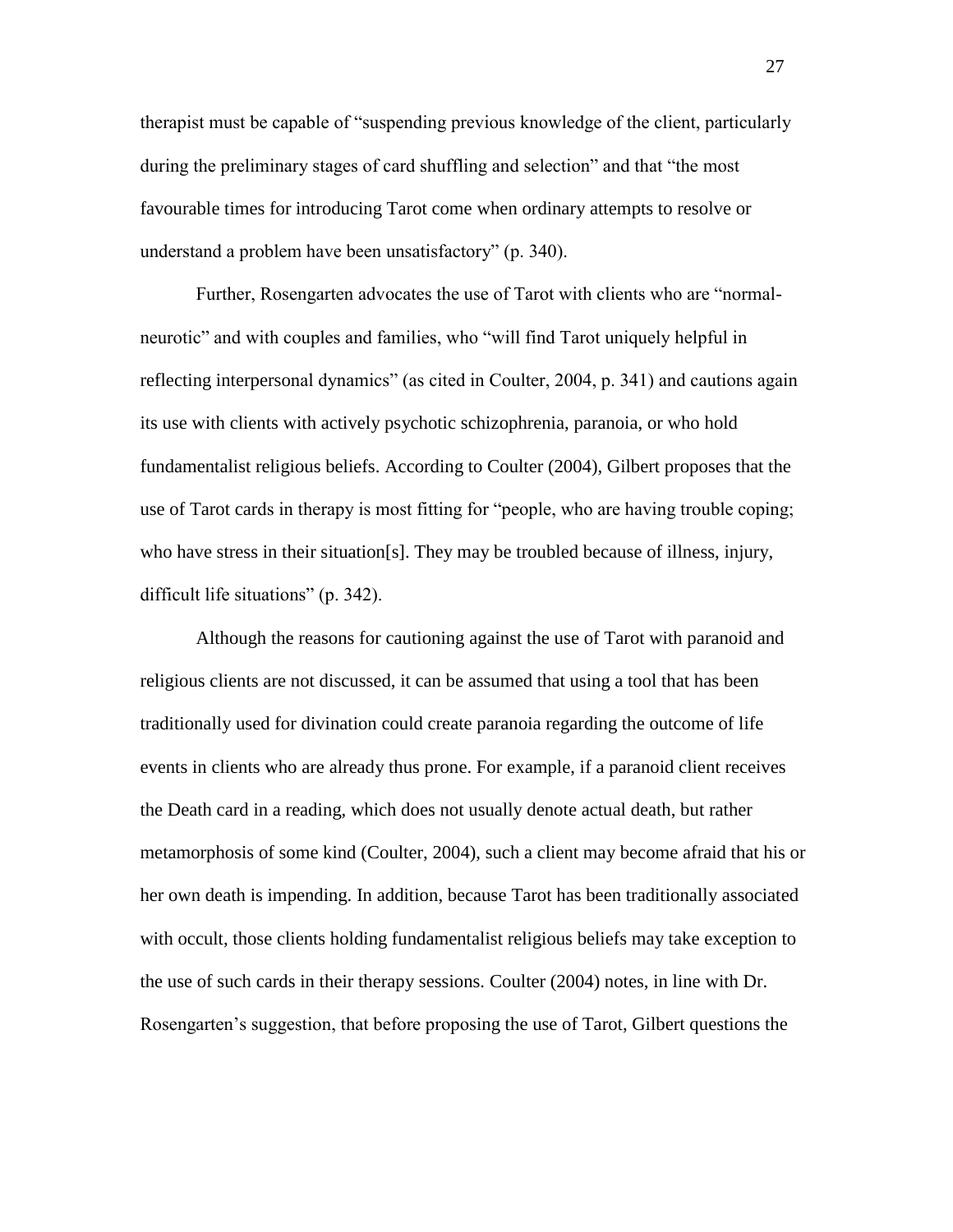clients about their religious affiliation in order to assess whether the use of the cards will fit their value system.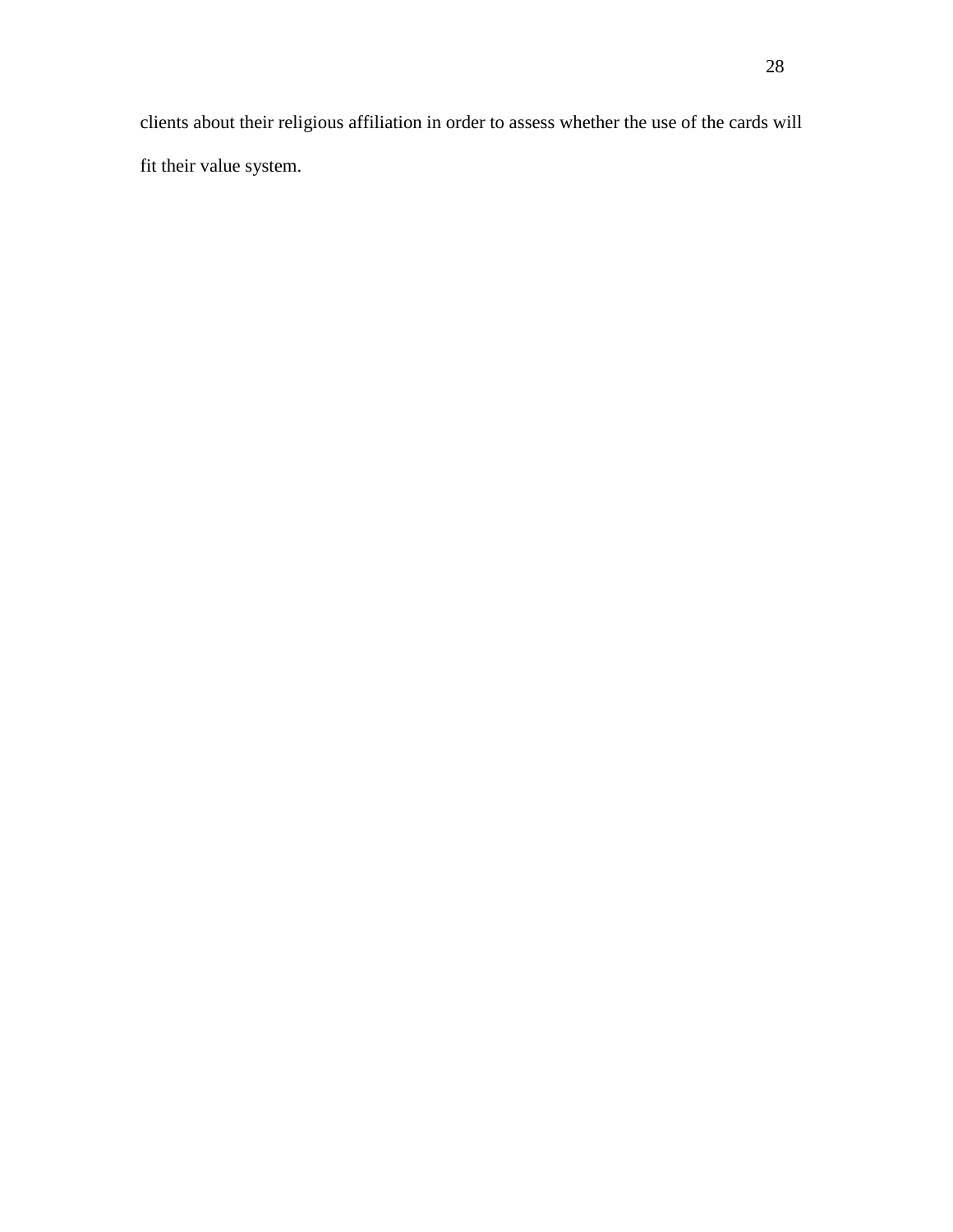#### Chapter 3

# Methodology

#### *Philosophical Approach to the Search for Knowledge*

The philosophical approach in which this study is situated is that of postmodernism. In postmodernism, "the conception of knowledge as a mirror of reality is replaced by knowledge as a linguistic and social construction of reality" (Kvale, 1995, p. 24). The modernist belief in one true reality is dissolved in postmodernism and is substituted with "a focus on interpretation and negotiation of the meaning of the lived world" (Kvale, 1995, p. 24).

With respect to the issue of legitimation in qualitative research, postmodernism replaces the question of whether a study is scientific with "the pragmatic question of whether it provides useful knowledge" (Kvale, 1996, p. 42). Kvale describes the qualitative interview as the "construction site of knowledge" (1996, p. 42) and argues that this knowledge is related to five features of postmodernism. These features include: knowledge as conversation, knowledge as narrative, knowledge as language, knowledge as context, and knowledge as interrelational (Kvale, 1996).

Concerning *knowledge as conversation*, Kvale (1996) describes an interview as a dialogue between two individuals about a topic that is of mutual interest; both the interview and the philosophical discussion "rest on conversation as access to knowledge" (Kvale, 1996), p. 42). The second feature of the knowledge acquired through an interview, that of *knowledge as narrative,* is based on the idea that in qualitative interviews, people tell stories, or narratives, about their lives. Lyotard (as cited in Kvale,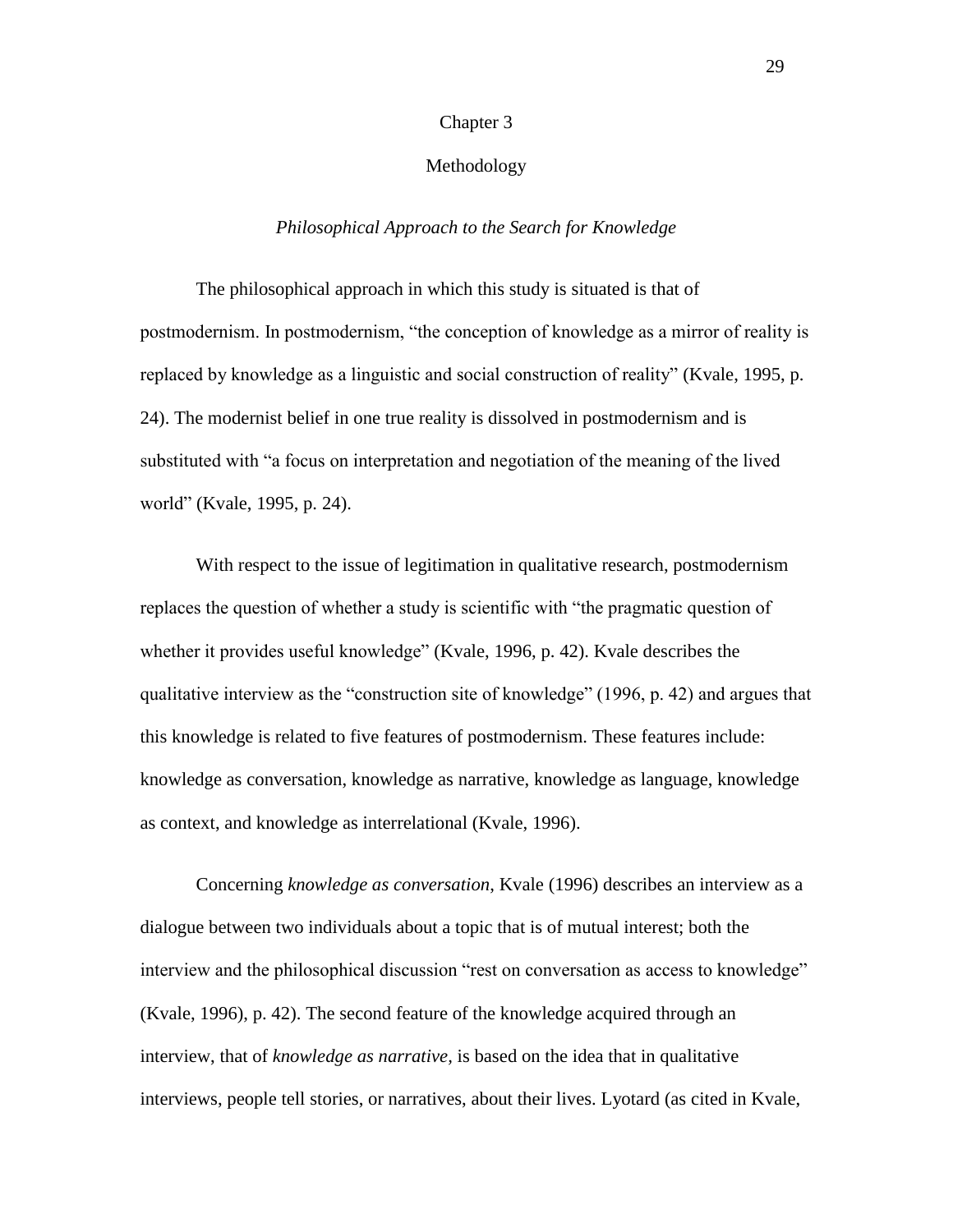1996) argues that in "[postmodernist] thought, there is a shift from modern, formalized knowledge systems to the narrative knowledge embodied in storytelling" (p. 43).

*Knowledge as language* implies that the knowledge generated through an interview is produced linguistically. In the qualitative interview, "language is both the tool of interviewing and, in the form of tapes and transcripts, also the object of textural interpretation" (Kvale, 1996, p. 43). Kvale"s conception of *knowledge as context* recognizes that the interview takes place within an interpersonal context and that this context influences the meaning of the interview statements. Finally, with *knowledge as interrelational*, Kvale (1996) posits that a major purpose of the interview is for the two people discussing a common theme to exchange views. He states that from a postmodernist perspective, knowledge is neither derived from inside the individual"s mind nor from the outside world, but from the relationship between the individual and the world (Kvale, 1996).

### *Research Design*

Douglas and Moustakas (Douglass & Moustakas, 1985) write that heuristics "is a passionate and discerning personal involvement in problem solving, an effort to know the essence of some aspect of life through the internal pathways of the self" (p. 39). Heuristic research begins with a number of subjective reflections, involving self analysis and dialogue with others and develops into "a systematic and definitive exposition" (Douglass & Moustakas, 1985, p. 40).

My research design is heuristic is nature, incorporating a phenomenological component, and the general methodological approach is qualitative. As a means of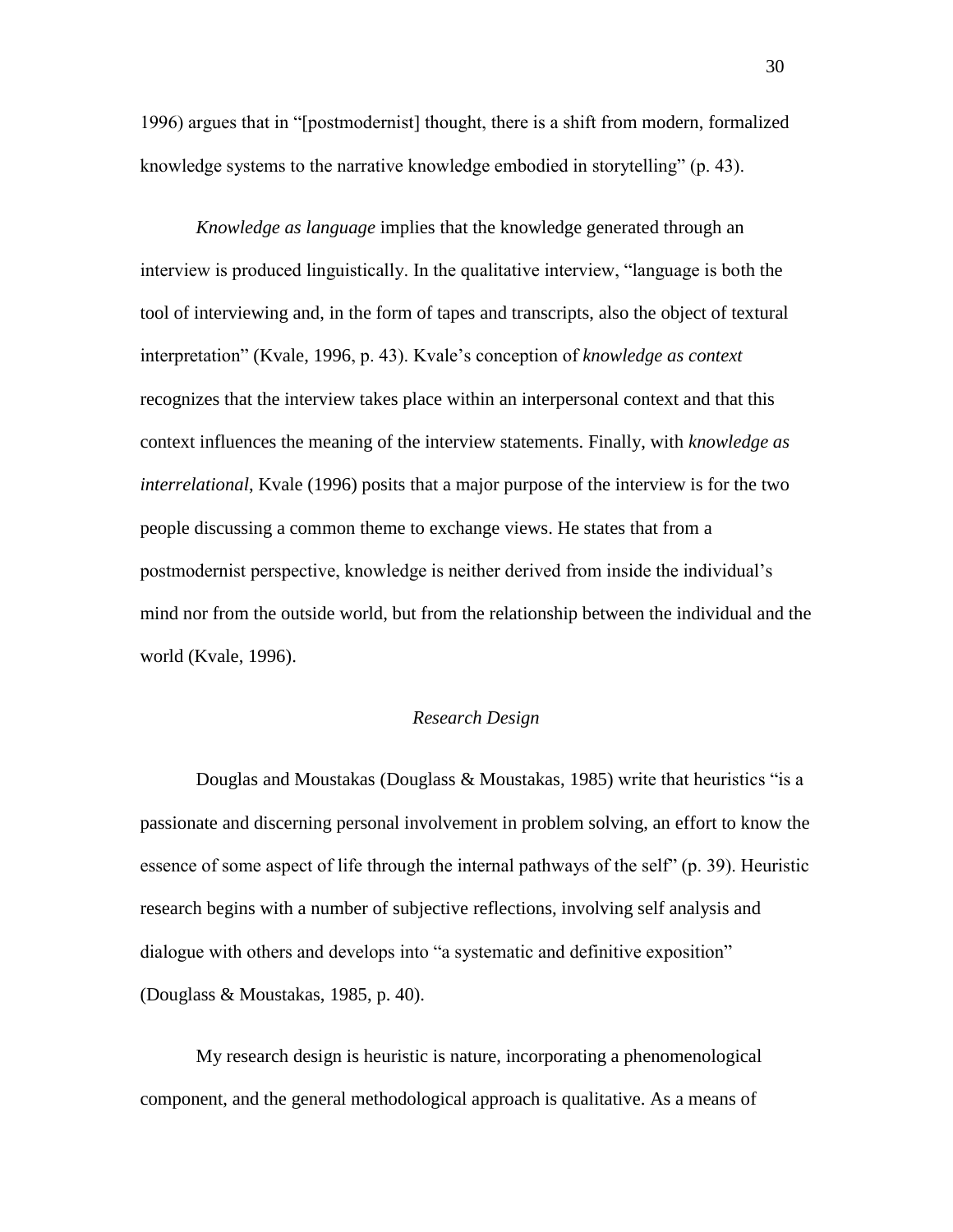understanding and engaging in the process of the research, I employed the first five of Moustakas" (1990) six stages of heuristic research and in order to analyze the interviews, I used Moustakas" modification of Van Kaam"s seven steps of phenomenological data analysis (Moustakas, 1994).

I employed a qualitative methodology because I studied single individuals (called *cases)* and compared the cases "with other cases that also have been studied in depth" (Gall, Gall, & Borg, 2005, p. 14). I chose to use heuristics instead of the case study method because the inter-relational nature of the heuristic inquiry, i.e. the researcher as co-creator of the phenomenon (Moustakas, 1994), is very much in line with the postmodern perspective that reality is created linguistically (Kvale, 1995, p. 24). The data collection involved conducting interviews with four female co-researchers. Before beginning the interviews, I clarified my own experience with Tarot and my insights related to the use of the cards by answering the interview questions myself in journal format. This was an important part of the data collection process; as Moustakas (1990) writes, "preliminary awareness of one's own knowledge and experience of a critical life issue, challenge, or problem enables one to begin the study of the problem or concern" (p. 17).

Moustakas (1994) outlines six phases of heuristic research, the first five of which are: initial engagement, immersion into the question, incubation, illumination, and explication (p. 18). I did not employ phase six, creative synthesis, because this phase constitutes an analysis of the data and I am using Moustakas" modification of Van Kaam"s seven steps of phenomenological data analysis (Moustakas, 1994) for this purpose. The initial engagement is comprised of an internal dialogue in which the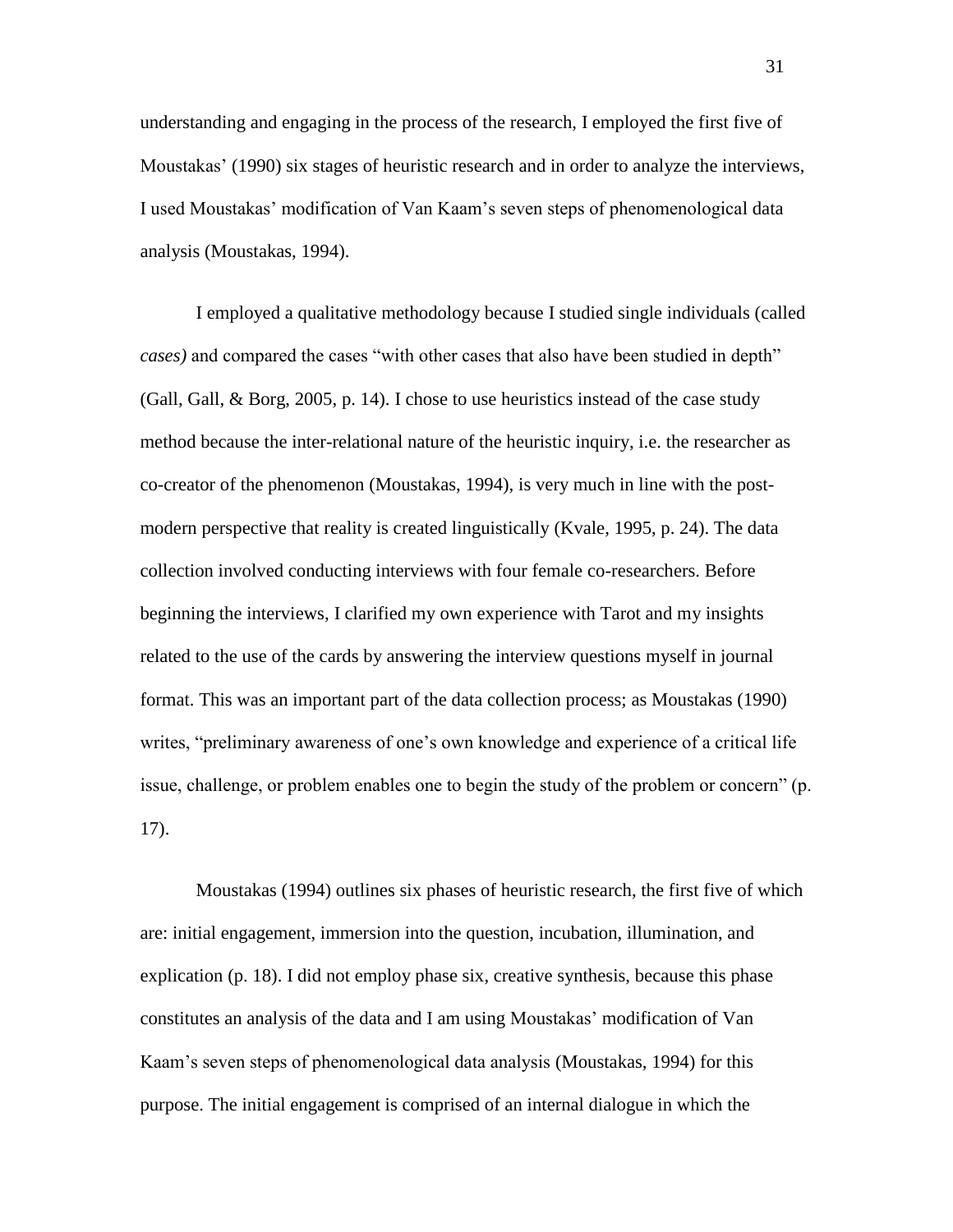researcher discovers what topic is of interest and what questions are associated with this interest (Douglass & Moustakas, 1985). In the immersion stage, "anything connected with the question becomes raw material for immersion, for staying with, and for maintaining a sustained focus of concentration" (Moustakas, 1990, p. 28). During this stage, the researcher undergoes constant self-reflection, musing over and exploring variations of the topic in order to discover further components of the investigation (Douglass & Moustakas, 1985). To aid in this self-reflection, during the immersion stage, I kept a journal, and when ideas related to my research would come to mind, I would transcribe them in this journal.

During the third phase, incubation, in order for fresh insights and understanding to be derived on levels outside of conscious awareness, the researcher disengages from the intense concentration on the question (Moustakas, 1990). Once this incubation has taken place, phase four, illumination, occurs, in which clusters of qualities and themes associated with the question come into consciousness (Moustakas, 1990). During illumination, I found that my interview questions became refined in my own mind and qualities associated with these questions were brought to consciousness. For example, I became aware of additional benefits associated with my personal use of Tarot and began to speculate on what the co-researchers might gain from their use of Tarot. At this point, data collection can take place and involves awareness, on the part of the researcher, of the inter-subjective nature of the exchange. And finally, after data has been obtained, phase five, explication, occurs, in which the researcher can combine the main components of the phenomenon "into a whole experience" (Moustakas, 1990, p. 31).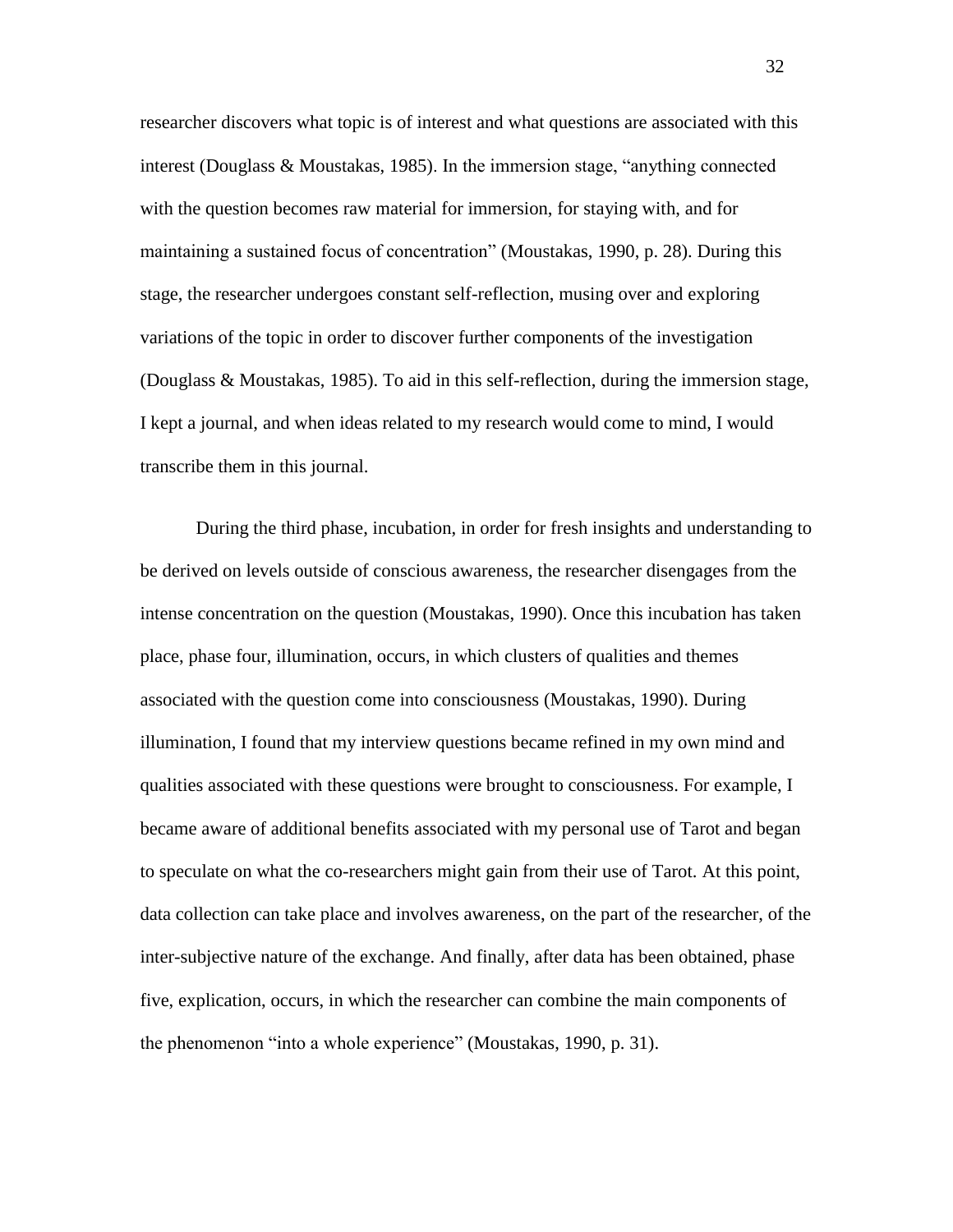## *Sampling*

I used purposeful sampling, specifically the snowball method, in which the participants were chosen because of their expertise regarding the phenomenon (Gall et al., 2005). The selection criterion for the experts was that she uses Tarot cards regularly (at least once a month) and that she uses them, not solely for doing readings for others, but also for self-reflective purposes, or as a tool for self examination and for clarifying one"s own emotions.

In order to acquire further participants, after I asked these experts (who fit my selection criteria) if they were willing to take part in my study, I then asked them whether they knew of others who fit the criteria for participation in my study. If they did, I inquired as to whether they were willing to give a letter containing a brief description of my research study and my contact information to these individuals. I ended up having only four participants because, after completing my fourth interview, I felt like I had a lot of information and that theoretical saturation had been achieved (Patton, 2002, p. 490).

# *Methods of Data Collection*

I gathered my data through interviews and informal conversations with participants. In order to understand the content of the interviews, I employed a mainly emic perspective. The emic perspective represents the participant's viewpoint and involves the researcher coming to view the phenomenon from the perspective of the participant (Gall et al., 2005). I further obtained this perspective through "informal conversations with the… participants, and by observing them as they behave naturally in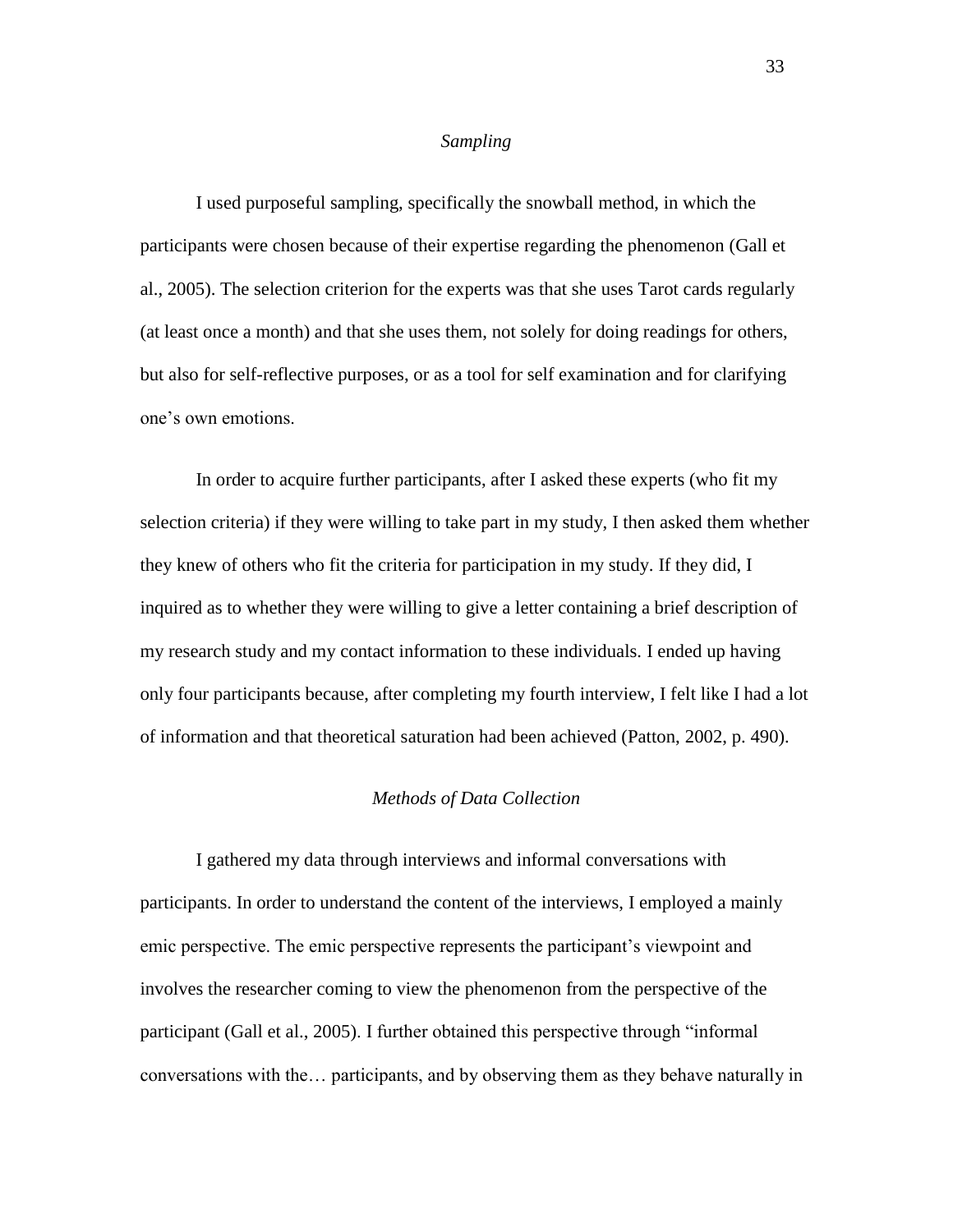the field" (Gall et al., 2005, p. 309). Because I interviewed each coresearcher in her home and asked her to demonstrate to me how she did a spread, I was able to gain information about her life and use of Tarot beyond what was evident in the answers to the interview questions. It should be noted, however, that the act of being observed can influence the behaviour of the individual being observed (Robins, Spranca, & Mendelsohn,1996) and therefore, it cannot be assumed that the way in which co-researchers" behave when I am there is entirely "natural" or, how they would behave in absence. I also applied an etic perspective, maintaining my own viewpoint as the investigator of this phenomenon. An etic perspective helped me to "make conceptual and theoretical sense of the case, and to report the findings so that their contribution to the research literature is clear" (Gall et al., 2005, p. 310). Keeping a journal with my personal reflections on the interviews aided in maintaining this perspective.

The use of theory in qualitative research can be quite varied, for example, it can "come at the beginning [of a study] and provide a lens that shapes what is looked at and the question asked" (Creswell, 2008, p. 49) or it can come both at the beginning and at the end, as in mixed methods research, "where researchers both test theories and generate them" (Creswell, 2008, p.49). For the purpose of my study, I looked to "discover concepts and theories after data have been collected" (Gall et al., 2005, p. 15).

# *Interview Questions*

The demographic information that I included in my research were the coresearchers" gender, approximate age, and frequency with which Tarot was used. I obtained this information through informal conversation with the participant. The other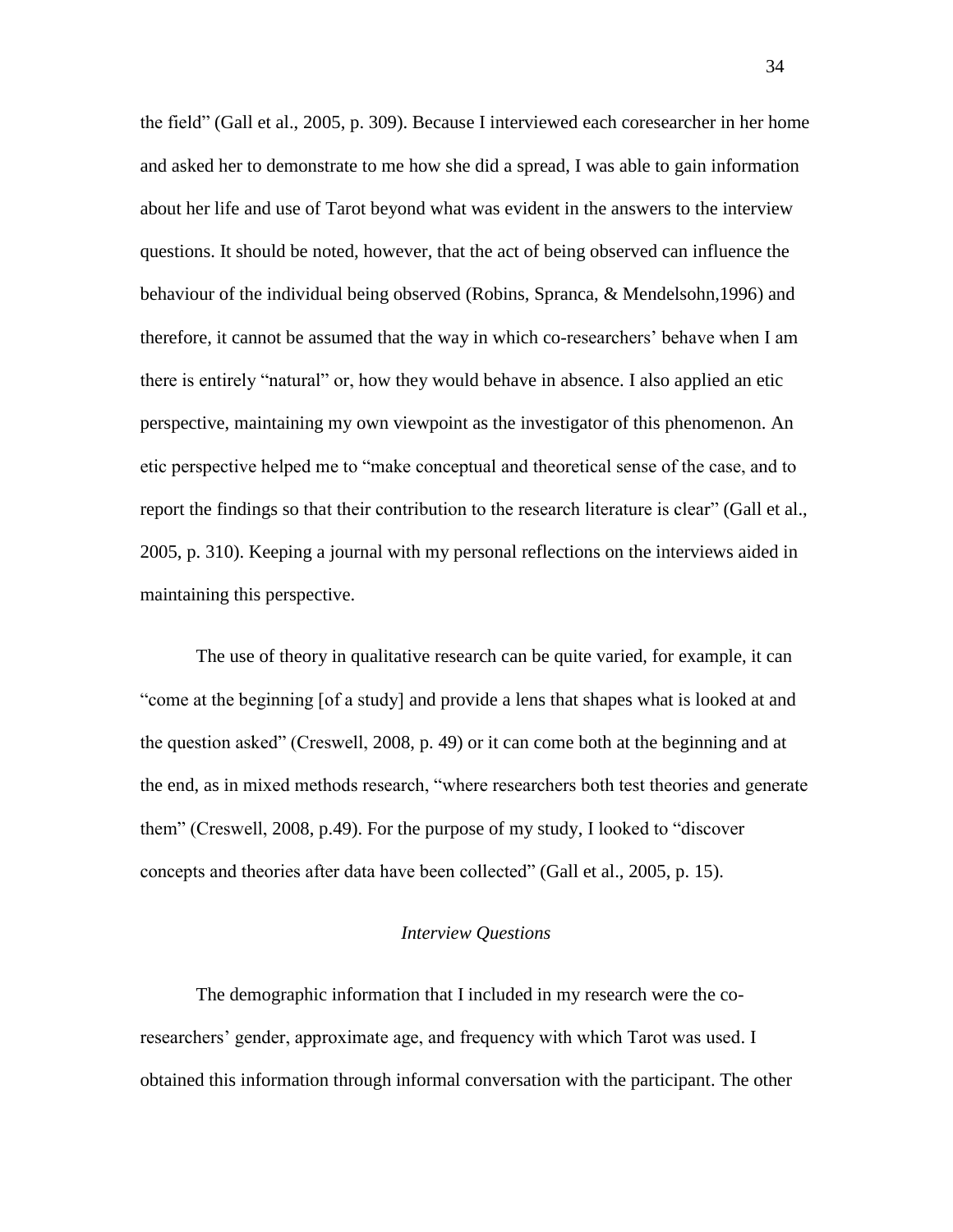information that I included in my research were the answers to the interview questions. The interview questions were as follows:

- 1. Approximately how long (in years) have you been using Tarot cards?
- 2. Do you use the cards as a means of doing readings for others, for your own purposes, or both (briefly describe)?
- 3. What Tarot deck(s) do you use?
- 4. What spreads do you use when accessing the cards (please describe in detail)?
- 5. Why do you use the cards (i.e. as a means of forecasting the future, for insight into specific situations, etc.)?
- 6. How does the use of Tarot benefit your life?
- 7. What method do you use to understand the meaning of the cards?

It should be noted that a Tarot spread is a particular configuration of any number of cards, wherein each card is allotted added meaning by its location within the spread. These questions are related to self-reflection because part of the selection criteria was that the individual used Tarot for her own purposes and not just for doing readings for others. In attempting to ascertain the benefit that Tarot brought to the participant"s life, I expected answers to not just include information related to forecasting the future, but also to clarifying issues that are currently a priority. Questions one through four are designed to elicit technical information related to the co-researchers" use of the cards and five through seven are designed to elicit information related the purpose of my study, which,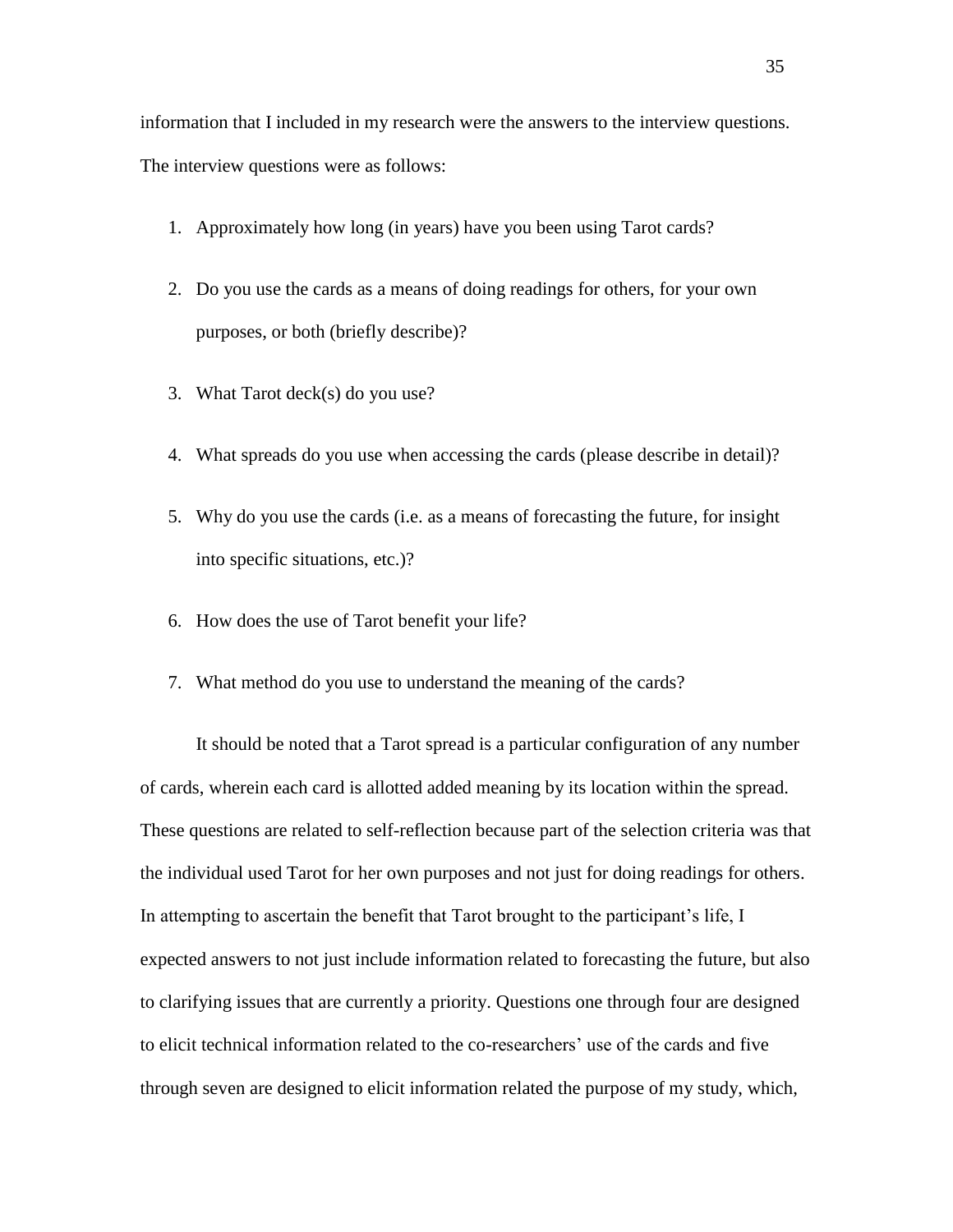as mentioned, is to investigate how regular users of Tarot cards utilize the cards; what the self-reported benefits of Tarot use are and what form of interpretation was used to understand the meaning of the cards for each participant.

## *Interview Format*

Moustakas (1990) describes the typical data collection method in heuristic research as extended interviews, comprised of dialogue with oneself and with the coresearchers. In these interviews, thoughts, images, and feelings unfold and are expressed naturally and the process is not bound by time constraints; it ends "only when the individual has had an opportunity to tell his or her story to a point of natural closing" (Moustakas, 1990, p. 42). The function of the interviews is to discover the experiences, thoughts, and feelings of the co-researchers and then to interpret the expressed phenomenon. It should be noted that there is a contradiction in terms between *discovering the experiences* of the co-researchers and the postmodernist conception of knowledge as *co-created* (Kvale, 1995). My view, as the researcher, is that there is some kind of reality beyond what is created through dialogue, but that the modernist view in an objective reality is too black and white, given that knowledge and understanding is generated and seems to be sometimes created through dialogue.

Although the interview questions may be formulated in advance, sincere dialogue occurs through the creation, by the researcher, of a climate conducive to disclosure, and cannot be planned. This dialogue may involve self-disclosure on the part of the researcher as a means of evoking further elucidation from the co-researcher; Moustakas (1990) writes that "there may be moments in the interview process when the primary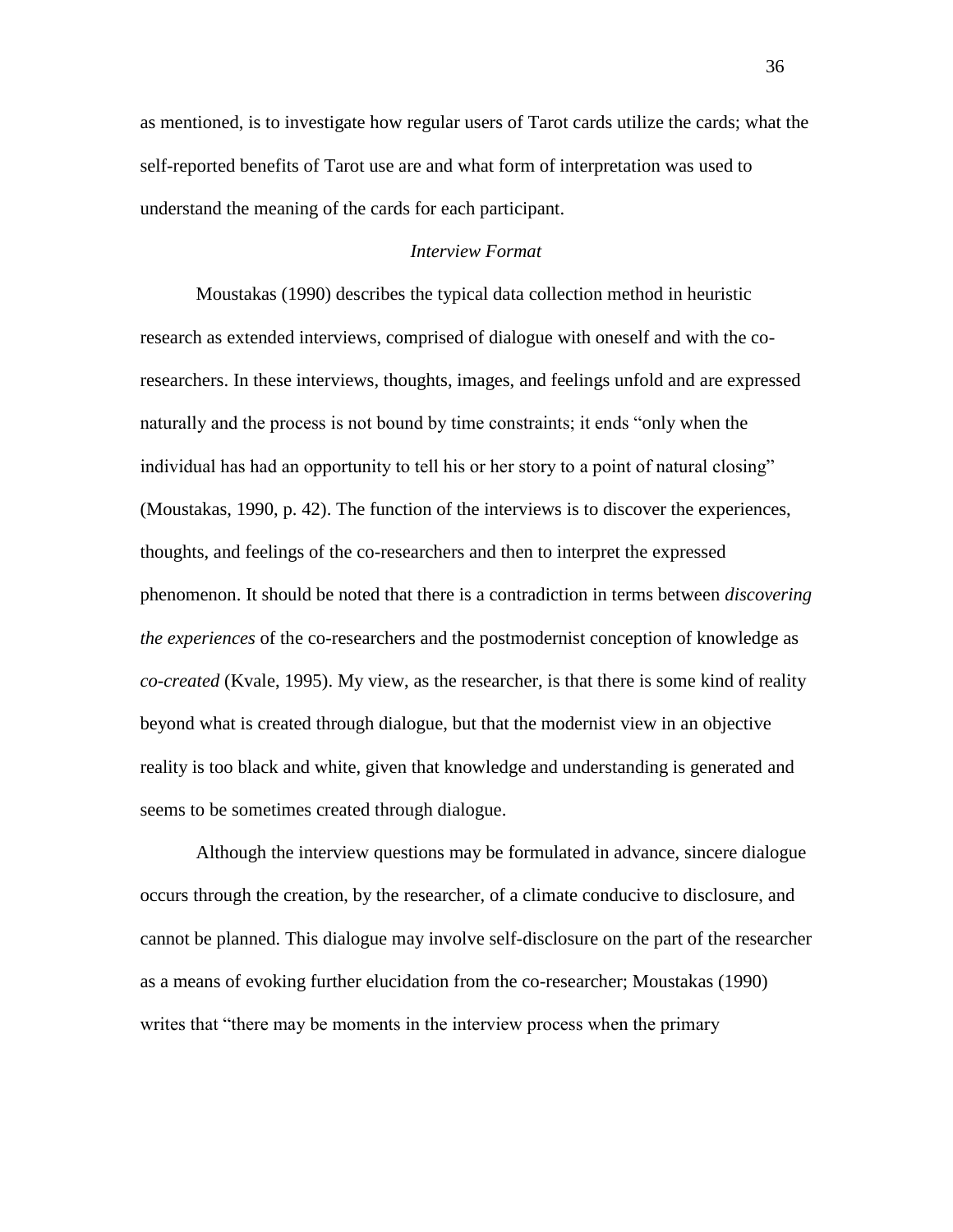investigator shares an experience that will inspire and evoke richer, fuller, more comprehensive depictions from the co-researcher" (p. 47).

Moustakas (1990) describes three interview approaches, identified by Patton (1980), that are appropriate in heuristic research. The one employed in my study was the *general interview guide*, which "outlines a set of issues or topics to be explored that might be shared with co-researchers as the interview unfolds, thus focusing on common information to be sought from all co-researchers" (Moustakas, 1990, p. 47).

The interviews were not casual conversations, but rather involved intentional listening, reflecting, and questioning that "alternate[d] between focusing on the personal interaction and the knowledge constructed through the interaction" (Kvale, 1996, p. 16). I used a person-centered approach, involving the core Rogerian conditions of congruence or genuineness, unconditional positive regard, and accurate empathic understanding. This approach is complemental to heuristic research and Corey (2005) writes of the Rogerian method that "[it] is perhaps best characterized as a way of being and as a shared journey in which therapist and client reveal their humanness and participate in a growth experience" (pp. 172- 173). Many aspects of the Rogerian, or person-centered, therapist's attitude mirror that of a heuristic researcher:

When [person-centered therapists] encounter the client on a person-to-person level, their "role" is to be without roles… [Rogerian] therapists do not aim to manage, conduct, regulate, or control the client… Person-centered theory holds that the therapist"s function is to be present and accessible to clients and to focus on their immediate experience. (Corey, 2005, p. 169)

37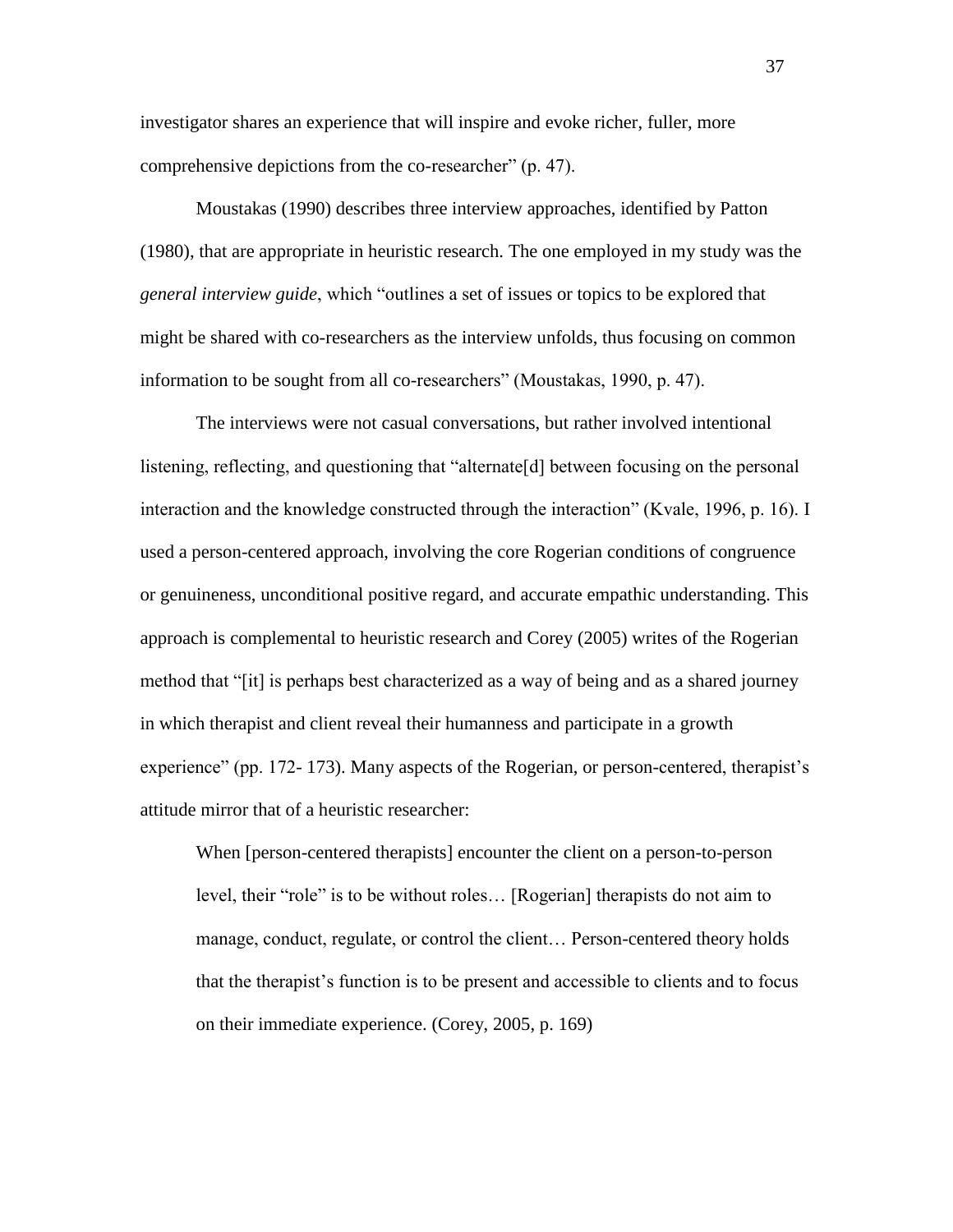Kvale (1996) describes twelve structures, or modes of understanding in the qualitative research interview, which were fundamental in my data collection. These 12 structures are: *life world*, *meaning*, *qualitative*, *descriptive*, *specificity*, *deliberate naïveté*, *focused*, *ambiguity*, *change*, *sensitivity*, *interpersonal situation*, and *positive experience*. *Life world* refers to the notion that the interview seeks to uncover the everyday lived world of the interviewee and *meaning* suggests that the interviewer also seeks to interpret the central themes such that the "interviewer registers and interprets the meaning of what is said as well as how it is said" (Kvale, 1996, p. 30). The interview is *qualitative* in that it does not look for quantification; rather it seeks knowledge conveyed through everyday language and is *descriptive* in the sense that it uncovers detailed descriptions of the interviewees lived world.

*Specificity* refers to the fact that descriptions of specific notions rather than general descriptions are sought and *deliberate naïveté* on the part of the researcher suggests that the researcher is open to novel phenomena, as opposed to having "readymade categories and schema of interpretation" (Kvale, 1996, p. 31). In my research, *specificity* was met by asking for more detail or clarification if co-researchers' spoke in very general terms and *deliberate naiveté* was met through an open and curious attitude by me towards information shared by the co-researchers and also through the absence of leading questions. *Focused* refers to the idea that the interview centers on particular themes and was met in this research by using interview questions as a means of keeping the interview discussion focused on information related to the interview question. *Ambiguity* simply suggests that the interview statements can sometimes contain contradictions or ambiguities whereas *change* refers to the fact that the process of being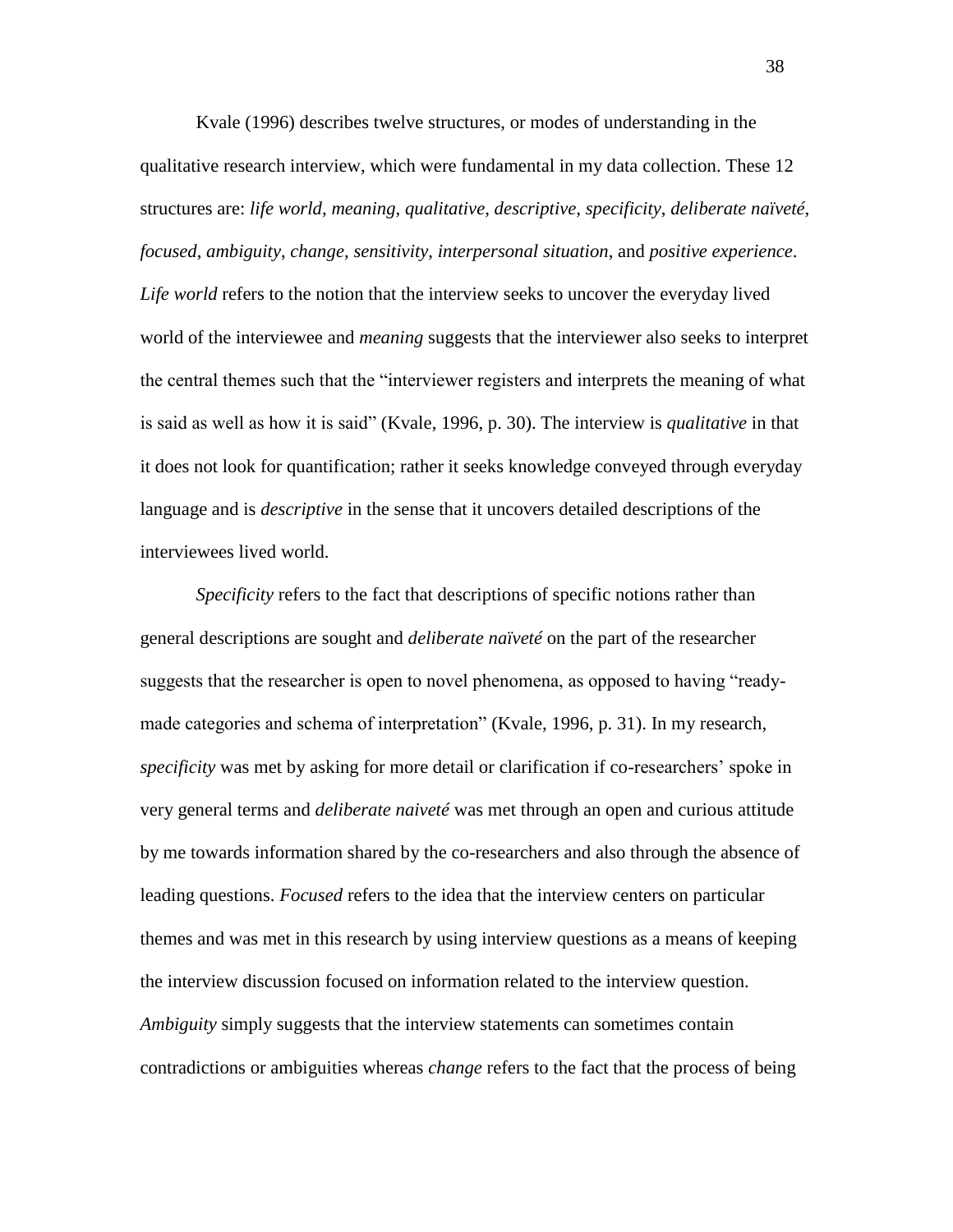interviewed may bring about new insights for the interviewee. *Sensitivity* refers to the idea that the greater the sensitivity to and knowledge of the interview topic by the interviewer, the greater the knowledge obtained through the interview. As the researcher, I met the structures of *ambiguity* and *change* simply by allowing for their existence in their interview and met the structure of *sensitivity* vis-à-vis researching Tarot for my study and by clarifying my own experiences with and thoughts and feelings about Tarot by answering the interview questions myself.

*Interpersonal situation* simply refers to the idea that the knowledge generated is obtained through the interpersonal interaction, and finally *positive experience* refers to the fact that the "qualitative research interview can be a favorable experience for the interviewee" (Kvale, 1996, p. 36) because by telling his or her story to a sensitive listener who is seeking understanding, an affirmative response may be evoked in the interviewee. *Interpersonal situation* was met in my research by my awareness of the post-modernist conception of knowledge as co-created (Kvale, 1995) and my understanding of the actorobserver effect, or the fact that one"s behavior is influenced and can change when one is being observed. Finally, *positive experience* appeared to be met in that a positive sentiment was expressed about the interview by all four co-researchers.

Prior to conducting the semi-structured interviews, I carefully contemplated what I wanted to ask and why I wanted to ask it. This contemplation allowed me to "clarify the meanings relevant to the project during the interview, obtaining a disambiguation of the statements made, and thereby provide a more trustworthy point of departure for the later analysis" (Kvale, 1996, p. 132). During the interview, several types of questions were asked, both to elicit information on themes and to communicate to the interviewee that I

39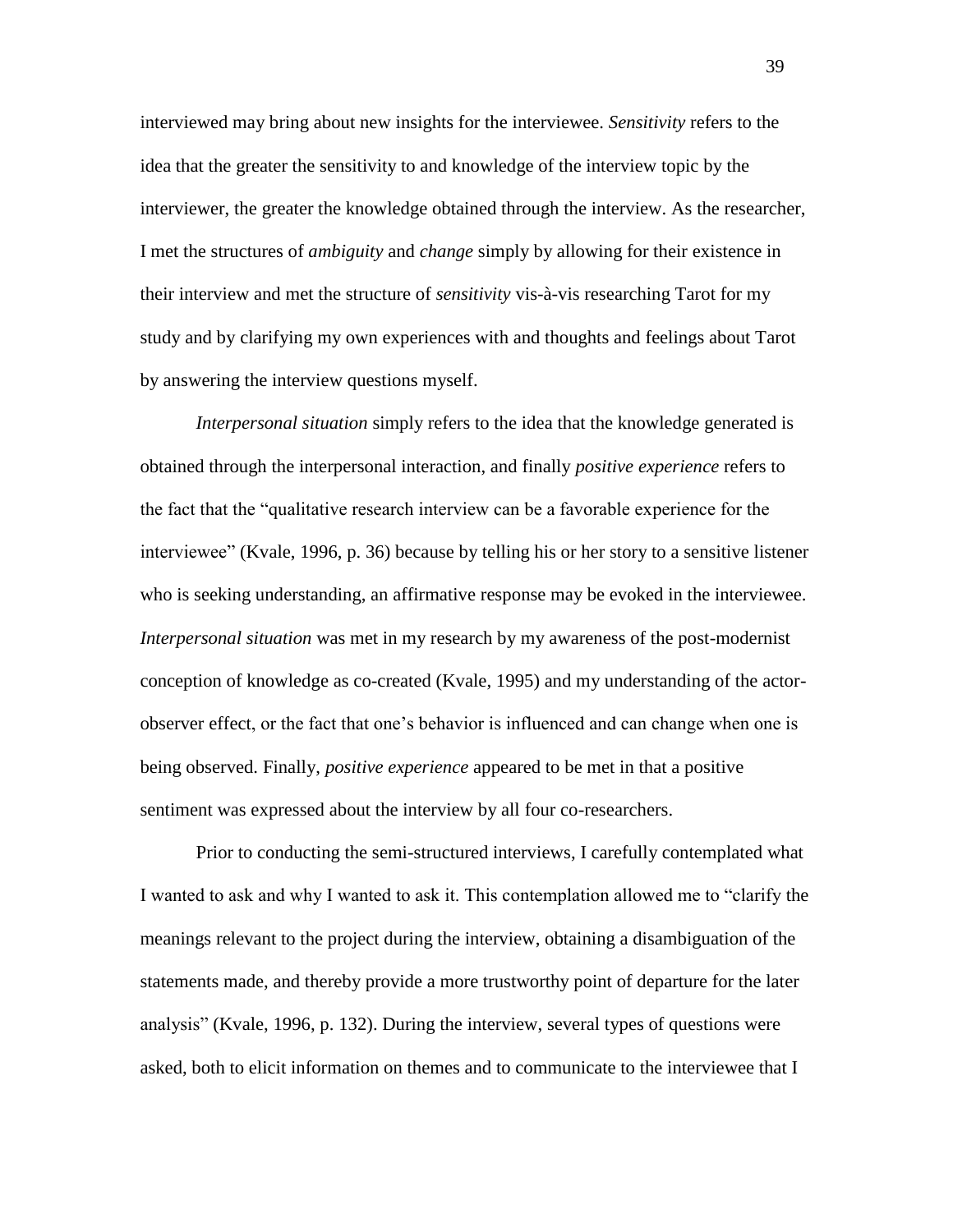was listening. I began with *introducing questions* such as "Could you describe for me… ?" to derive spontaneous and detailed descriptions of the interviewees" experiences and *direct questions*, such as "How long, in years, have you… ?" to obtain specific historical and demographic information. *Follow-up questions*, including nods and pauses, were used to extend the interviewees' responses.

*Probing questions* such as "Could you say more about… ?" were used to further explore the general content of the interviewees' responses, whereas *specifying questions*, such as "What did you mean by… ?" were used to "get more precise descriptions" of the specific content (Kvale, 1996, p. 134). When I sensed the subject matter of the interview was deviating from the topic under investigation, I used *structuring questions*, such as "The next question I"d like to ask is… ?" in order to move to another theme. Finally, *Interpreting questions*, such as "Do you mean that...?" were used to clarify the content of the interviewee"s response.

Although Kvale (1996) emphasizes the importance of the type and quality of questions asked during the interview, he explains that "active listening- the interviewer"s ability to listen actively to what the interviewee says- can be more important that the specific mastery of questioning techniques" (p. 132). While engaged in the interview process, I attempted to listen with an "evenly hovering attention" (Freud, 1963, as cited in Kvale, 1996, p. 135) to both the content and meaning of the interviewees" accounts. This allowed for both the asking of appropriate follow-up question and for the interviewee to perceive that she was being heard and that what she was saying was of consequence.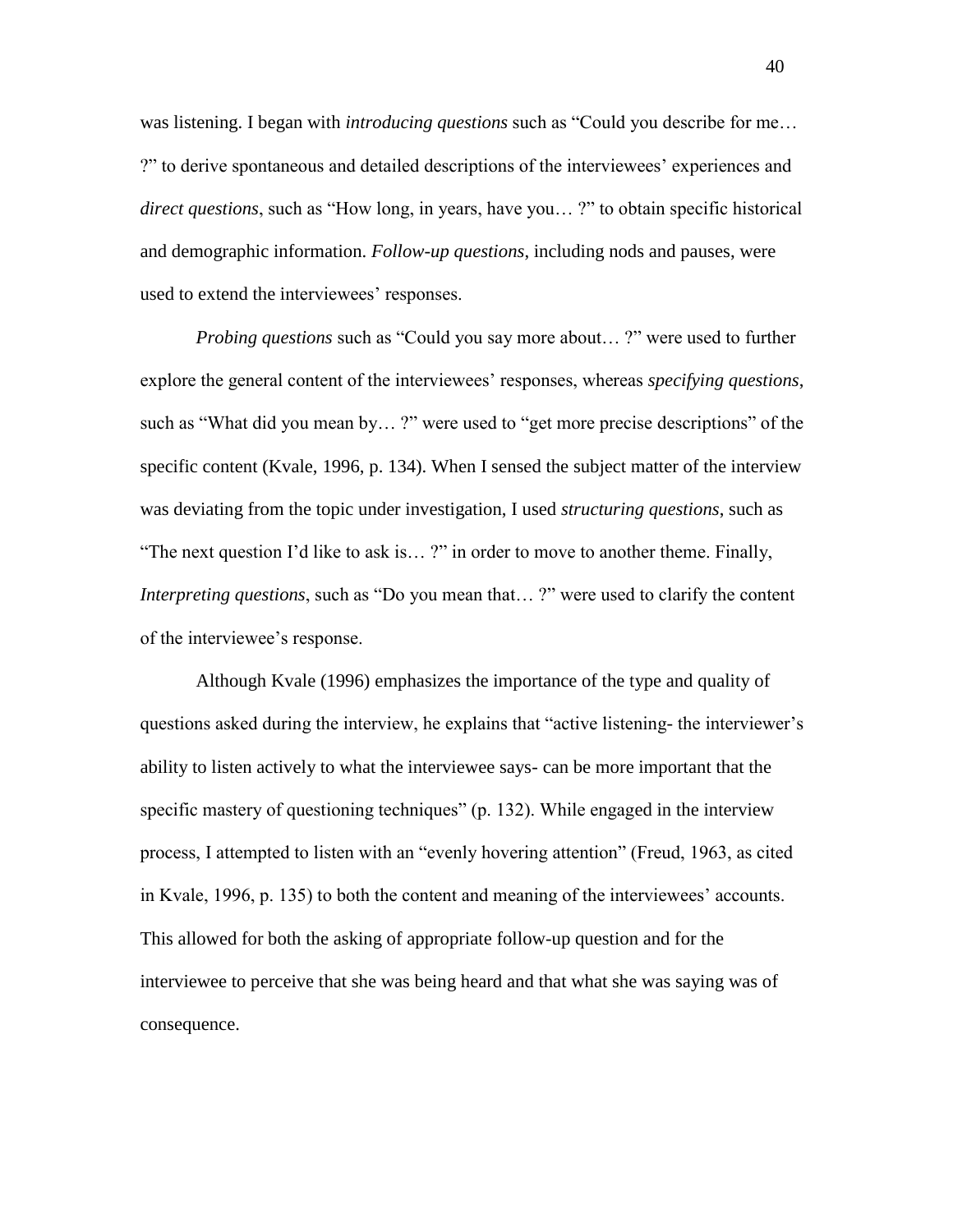#### *Data Analysis*

In order to clarify my own reactions to each interview and to aid in the maintenance of an etic perspective, I wrote down my thoughts and sensations and themes that arose in the interview directly following its completion. I transcribed each interview verbatim and then for the purpose of analyzing the content of the interviews, I employed Moustakas" modification of Van Kaam"s seven steps of phenomenological data analysis (Moustakas, 1994). Phenomenological and heuristic research methods differ in many respects, including data analysis procedures; for example, "whereas phenomenological research generally concludes with a presentation of the distilled structures of experience, heuristics may involve reintegration of derived knowledge that is itself an act of creative discovery, a synthesis that includes intuition and tacit understanding" (Douglass  $\&$ Moustakas, 1985, p. 43). For me as the researcher, this statement came into play in the forming of the interview themes. Forming the themes was always an intentional, conscious process, some seemed to come to me "out of the blue" or from a subconscious, or intuitive place.

However, incorporating a phenomenological procedure into my heuristic research design did not compromise its integrity. Douglass and Moustakas (1985) write that "although [heuristic] work done to date suggests a series of processes… of a highly individualized nature, each heuristic study is a unique, creative challenge" (p. 42).

The first of Van Kaam"s seven steps of phenomenological data analysis is *listing and preliminary grouping* in which every expression relevant to the experience was listed. The second step, *reduction and elimination*, involved testing each expression for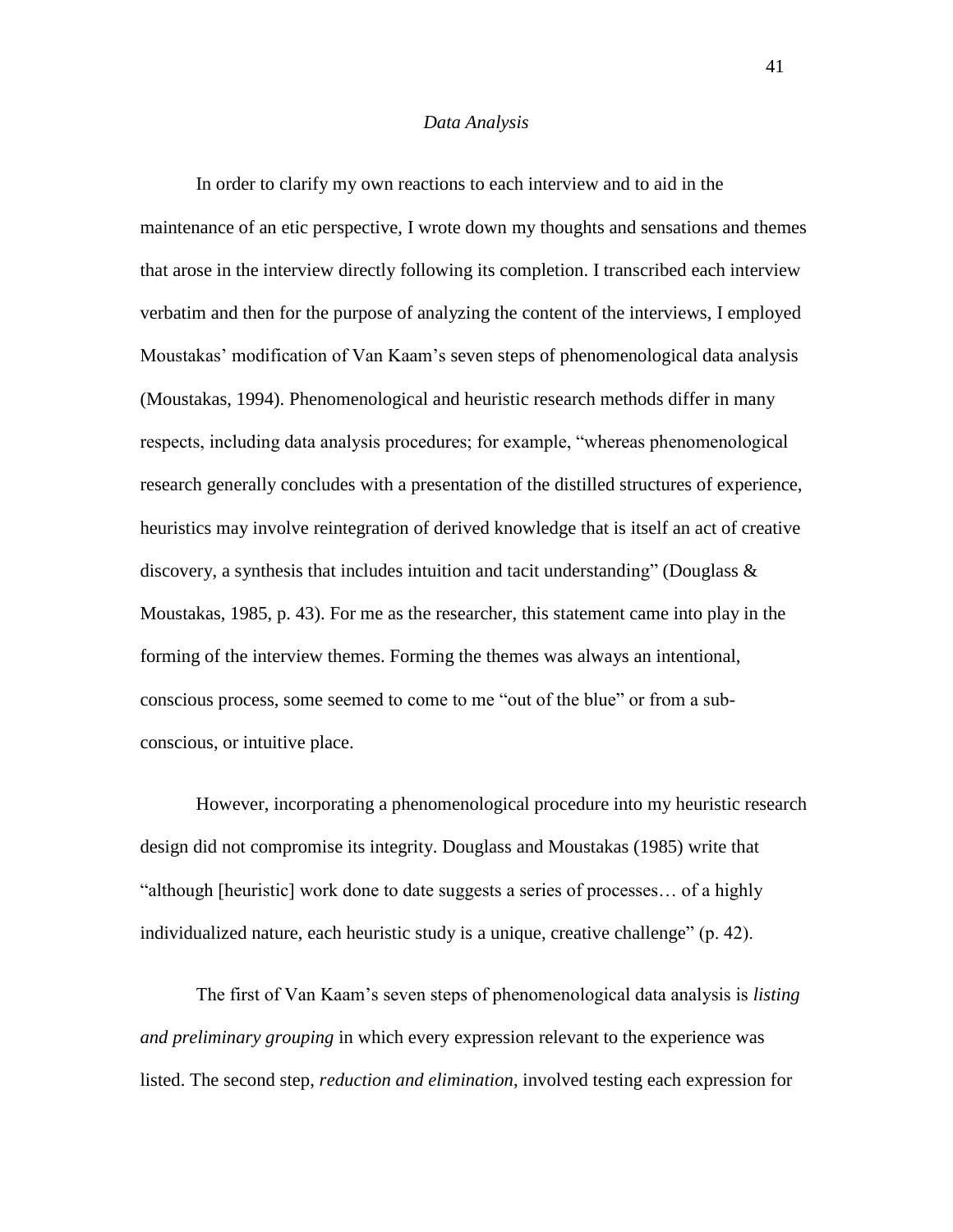moments that were necessary and sufficient for the understanding of the expression and determining whether it was possible to extract and label this expression. The third step, *clustering and thematizing the invariant constituents,* required that I group the invariant constituents into a thematic label (Moustakas, 1994, p. 121). Following this step, I engaged in step four, *final identification of the invariant constituents and themes by application*, in which the invariant constituents and related themes were "checked against the complete record of the research participant" (Moustakas, 1994, p. 121).

In step five, I created for each co-researcher, an "*Individual Textural Description* of the experience" (Moustakas, 1994, p. 121) comprised of the invariant constituents and related themes. Step six involved constructing for each co-researcher, "an *Individual Structural Description* of the experience based on the Individual Textural Description" (Moustakas, 1994, p. 121). Following this, the final step, step seven, required composing for "each research participant a *Textural-Structural Description* of the meanings and essence of the experience, incorporating the invariant constituents and themes" (Moustakas, 1994, p. 121). After completing these steps and derived from the Textural-Structural Description of each of the participants" data set, I created a "composite description of the meanings and essences of the experience, representing the group as a whole" (p. 121).

Once a draft of the composite description was completed, and as a check of validity, I gave each co-researcher a copy of this description. I informed her of her pseudonym, and asked her to review the data attached to this pseudonym and to inform me as to whether this information belonged under the prescribed theme. Each of the co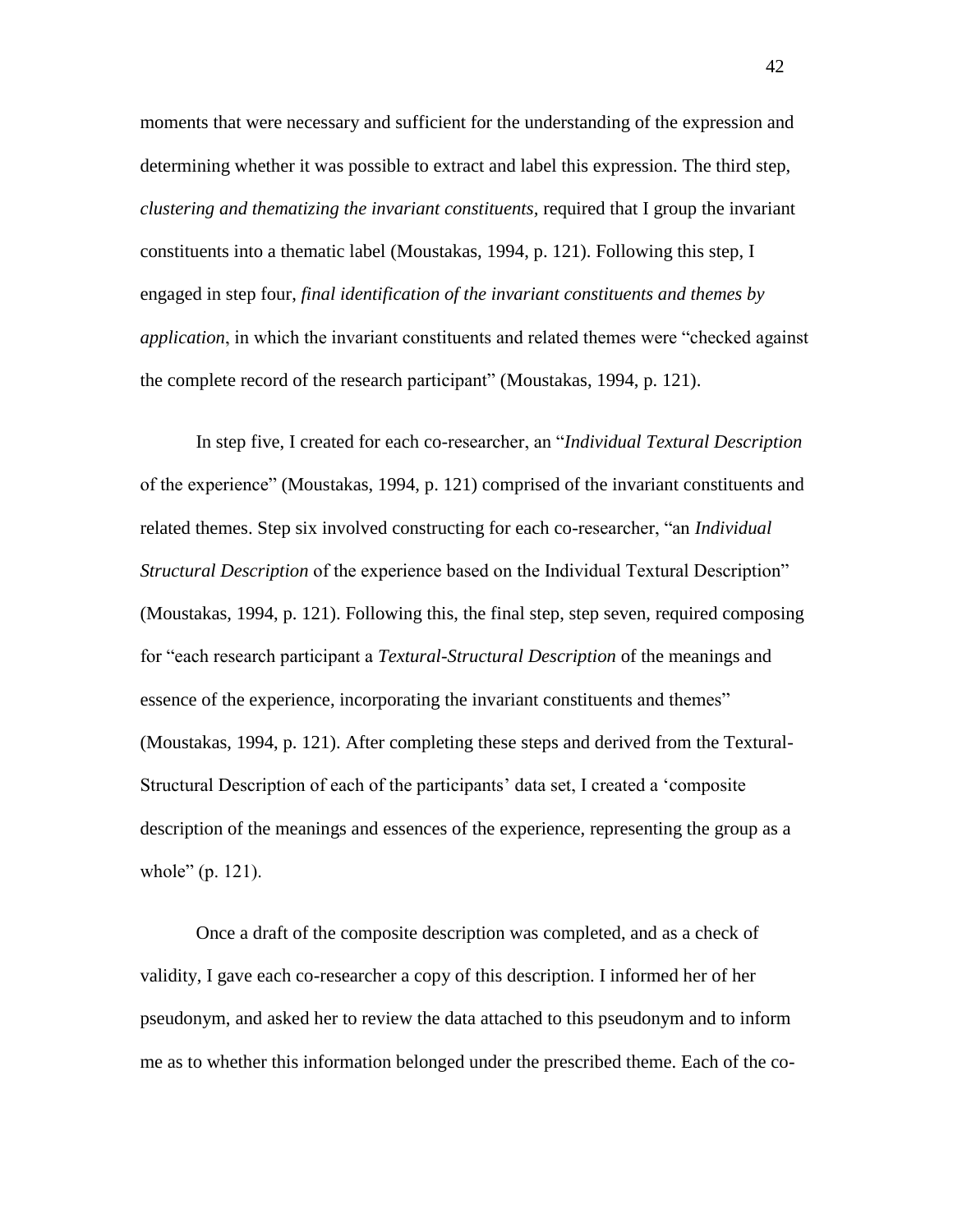researchers responded, only one with suggestions for changes; these changes were incorporated into the composite description.

### *Generalizability, Internal Validity, Credibility, and Transferability*

Heuristic research "is richly descriptive, but also strongly subjective, and weak in terms of generalizability" (Gray, 2004, p. 29). However, generalizability of data is not an aim of heuristic research. Gray (2004) writes that "philosophically, heuristic inquiry does not start from the premise that there is an external 'objective' truth to be discovered" (p. 29). Furthermore, internal validity is not sought after by the heuristic researcher; the heuristic researcher does not attempt to detach from the co-researcher, rather, he or she becomes wholly and pervasively immersed in the data such that "realizations occur, growing out of sheer, graphic, experiential involvement in and reflection on the theme or question" (Douglass & Moustakas, 1985, p. 47).

However, credibility and transferability were a concern in this study and attempts were made to ensure they were met. Credibility, or ensuring that the results of the study**,** from the perspective of the participants, are believable (Patton, 2002), was met by, providing the co-researchers with the themes that were generated and inquiring as to whether, in their estimation, their information belonged under the prescribed theme. It is not clear whether transferability, or the extend to which the results of this study can be transferred to other settings (Gall, Gall, & Borg, 2005) has been met in this study, however, specific techniques for the use of Tarot in therapy, based on the interview findings, will be outlined in the discussion section and it is my hope that these techniques will be propagated to therapists vis-à-vis the dissemination of my research.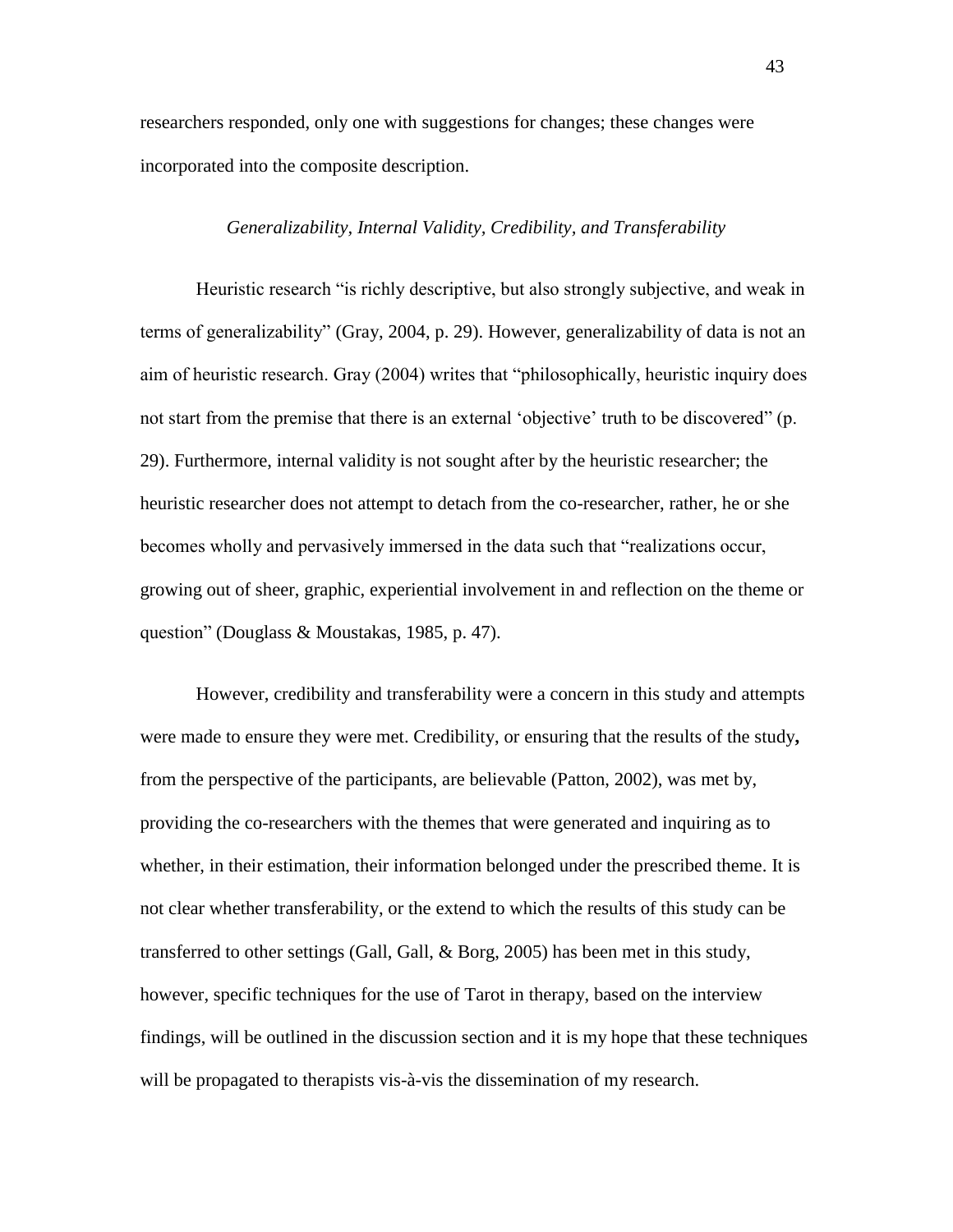#### Chapter 4

### Results and Analysis

# *Results*

The purpose of this study was to assess how regular users of Tarot cards utilize the cards, including the benefits associated with accessing the cards and the means by which the cards are interpreted. Four female co-researchers, ranging in age from their mid-thirties to early fifties, were interviewed. The interviews yielded background information, such the length of time that the cards have been used, and also in depth information, such as the reasons for using the cards. In this section, I will introduce each of the co-researchers and discuss background information related to their Tarot use, what Moustakas (1990) calls the "individual depictions" (p. 60). Also included in this section will be a description of the spreads that the co-researcher uses when accessing the cards. In the next section, *Analysis*, I will discuss the in depth information related to their use of Tarot. This information will be organized into themes, or subjects that are discussed by several of the co-researchers, what Moustakas (1990) calls the "composite depictions" (p. 69).

#### *Angela*

Angela is in her early fifties and has been using Tarot regularly since she was given her first deck in 1985. Shortly after acquiring this deck, she began a job doing readings over the phone "where [she] couldn"t even see the person." While she was doing this work, she "was really just learning" and says, "How many readings did I do a day? In those days, you had to do a five or six hour shift, so… you"re learning."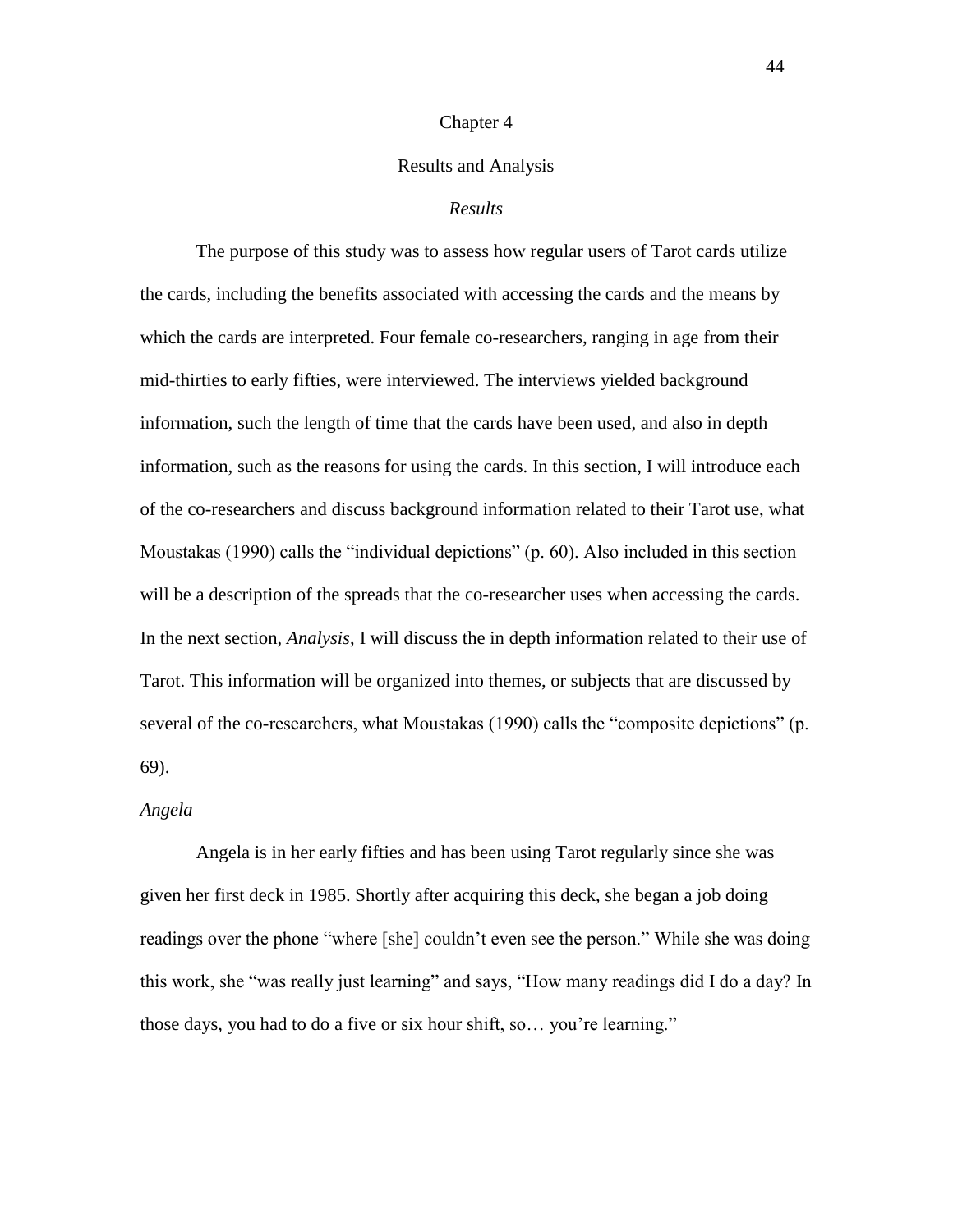In addition to the knowledge she gained at this worksite, Angela learned how to interpret the cards both by practicing with others who knew how to use them and by observing the patterns that emerged among her readings. She says, "It"s the symbolism… If you look at it intellectually, it"s the symbols you"re using- Major Arcana, Minor Arcana, the King, the Queen, the Page- … [then] you develop your own style, you develop your own rhythm." She continues:

And then I would notice all these patterns would be consistent and I"d go, ok, that card means such and such. Like that one that we flipped over, the High Priestess. Many times if somebody was pregnant that card would come up… I started to notice [that] this card"s telling me something else. Oftentimes I would say, "Can I ask you, are you concerned about pregnancy?" And then… they"d [say], "My God, how did you know?" …You become really good at it.

Angela uses the cards both for her own purposes and for doing readings for others. In using the cards for herself, she will choose one of her six decks, depending on what she is looking for from the cards, because as she says, "they all have really different energy." Some of the decks Angela uses include the Sacred Dakini, a water deck, and the Goddess Tarot deck, with artwork by Susan Boulet.

She says that when she first started using Tarot, she would read cards in the same manner for herself as she did for others. She would use a spread of ten cards, a spread that she created herself, which gives insight into a particular conflict, whether it be focussed on work, school, relationships, etc. Now, when reading for herself, Angela will pick only a few cards and do this on average, about once a month. She has been a paid Tarot reader, on and off, since receiving her first deck.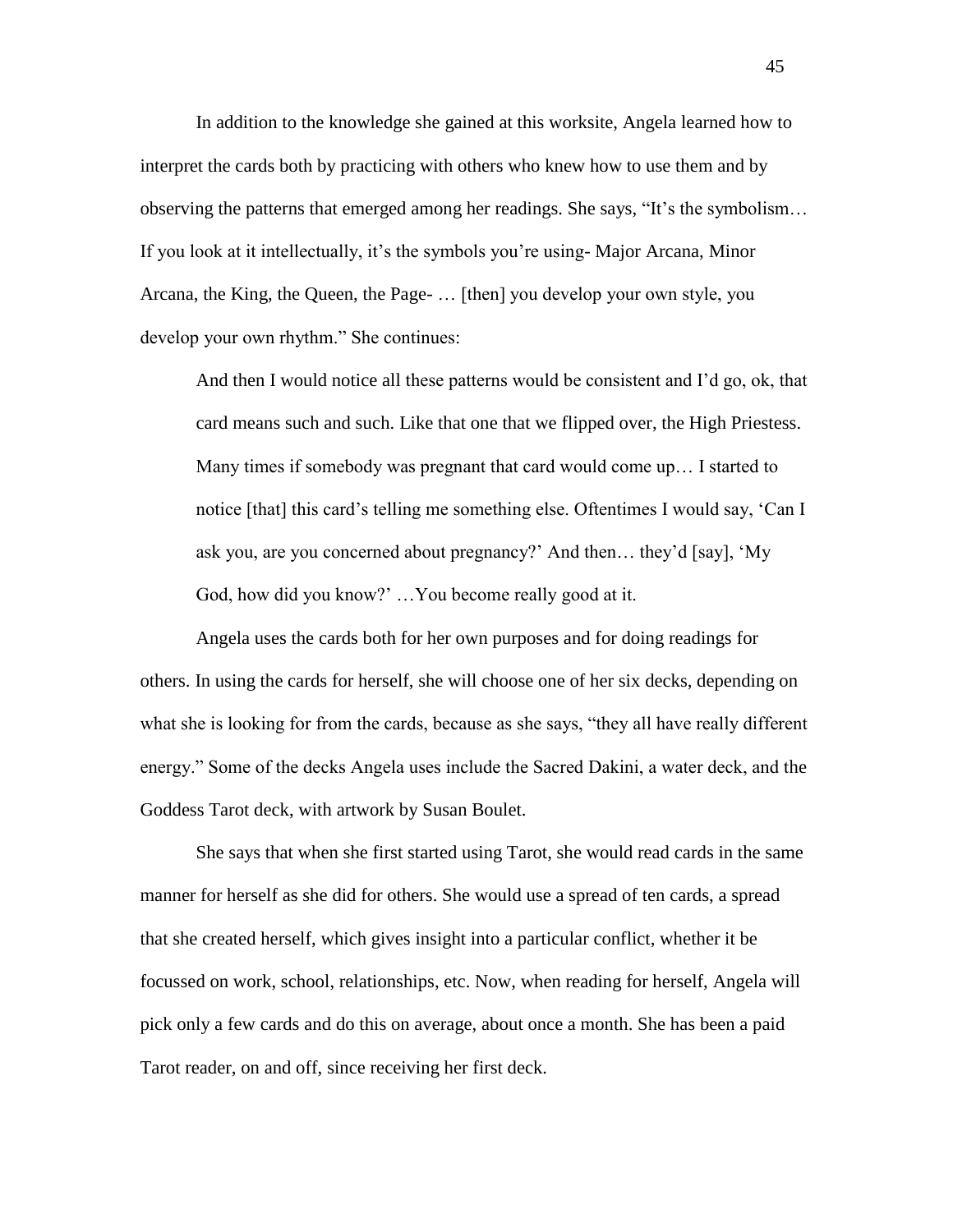Beth, in her mid-forties, has been using Tarot for approximately 10 years. She learned about the cards through a friend who does readings and by looking at the literature on the cards. However, she says of the written descriptions of Tarot, that "sometimes they didn"t really make sense, and of course when you look at each card separately, it doesn"t really make sense, especially if you"ve got three cards sitting together. That"ll change it." She says that she will also get a sense of the meaning of the cards simply by looking at the pictures on them, "like a lot of the times, [she] will look at the symbols that are on the cards." She discusses the images on a few of the cards she has spread out in front of her:

Obviously this is a happy card, the Sun card. You know some one"s happy; they"re having a good time, and the sun"s out. Symbols are really good. Even the Death card, it doesn't look bad in the sense that you've got the sun coming up here. You know, you've got the Pope here, which is yellow, so it's about power, finding your own inner authority. And the Hangman card, when you look at it, he"s hanging upside down, but he"s got this beautiful halo of light hanging around his head. He's ok with not making a decision right now. It's no big deal because he can untie himself at any point. [You can get a lot] just [by] really looking at what you're seeing, instead of reading it.

Beth says that, in addition to her academic understanding of the cards and examining the images themselves, she will often intuit their relationship to the situation at hand. She says:

*Beth*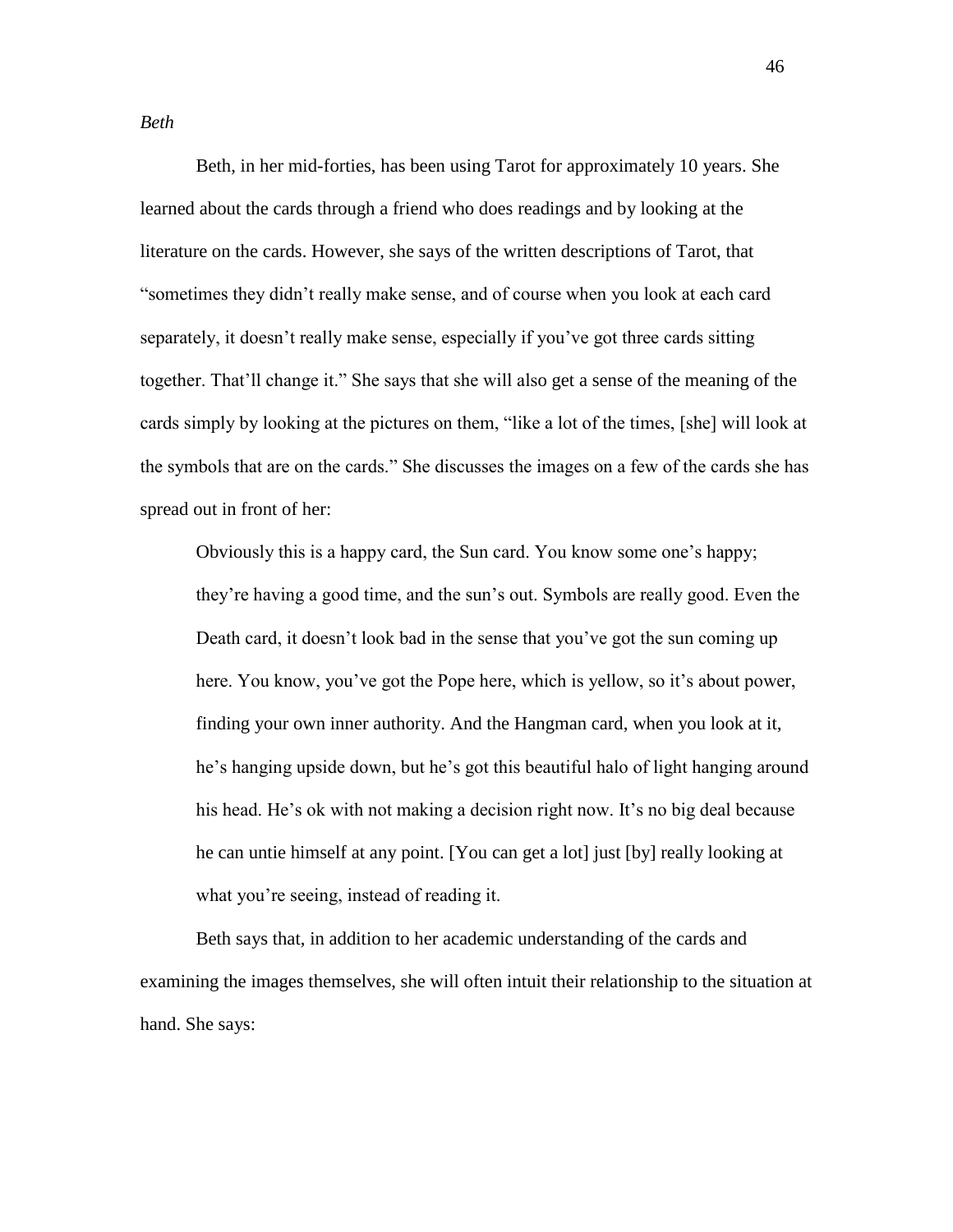And then when I read them, I read them on an intuitive level, even though there"s written explanations of the cards. A lot of the times I'll just go intuitively, so how the cards sit with each other will tell a story.

Beth has only one Tarot deck, the Rider-Waite deck. She says that she likes some of the other decks, "but [doesn"t] really connect with some of their viewpoints." For example, she says that "the cat deck, or the witch Tarot, or Allister Crowley's deck. It's not my belief system." What she likes about the Rider-Waite cards is their simplicity: "they"re pretty basic. They have some symbology in them, but it"s not overly decorative." She compares the symbology in the Rider Wait to that of other decks:

For instance, Allister Crowley also brings in Egyptian beliefs, and hermetics, and alchemy, and all this sort of stuff. [The Rider-Waite cards] just basically deal with very simplistic ways. That"s how I like it. Things get too complicated [and] the solution gets diluted.

She says that the one thing about the Rider-Waite deck that she doesn"t connect with is its Christian symbolism. She says that "because it was based on beliefs within a church structure, there is, of course, limitations to what I can learn." However, she notes that it is possible to interpret the symbols in a different way than they were intended. She says that "for instance, the Pope and all this, you can start to look at them a little differently, and I prefer to do that."

Beth has worked as a professional Tarot reader, but now uses the cards solely for herself. She says, "I have a website… And I was doing them through a store and also through my home. But now I just do them for myself." When doing readings for others and when she wants a more in-depth reading for herself, Beth uses the Celtic Cross

47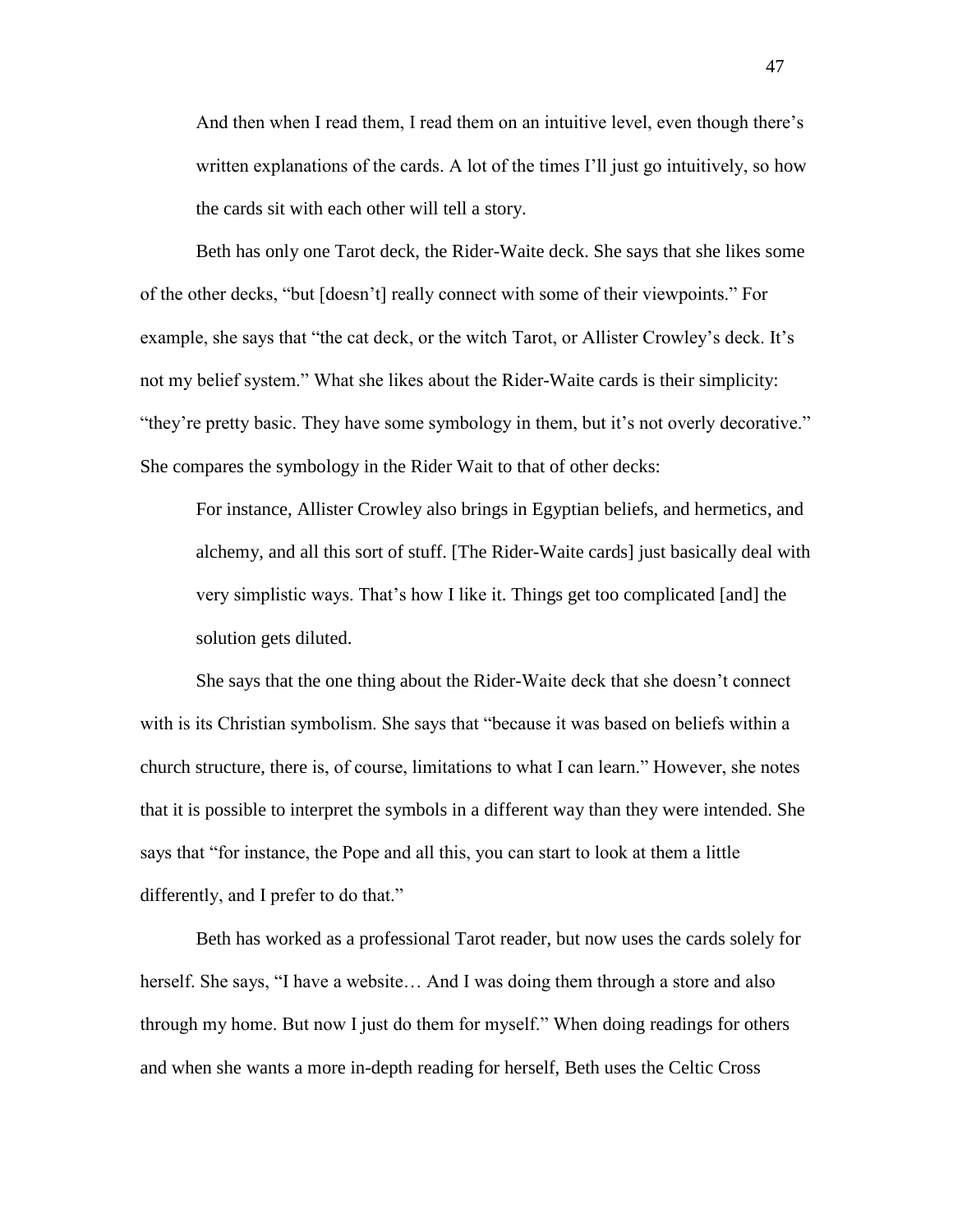spread. She says that "each book you see tells a bit of a different story [about the Celtic Cross]" (Figure 3). She explains that with the version that she uses, there are ten cards and each represents an aspect of the subject"s life, including the past, present, and future aspects of a particular challenge. When she is not looking for a detailed reading for herself, she'll pull just a few cards because "if it gets to be too many more, the answer can get diluted."

### *Chloe*

Chloe, in her early forties, has been using Tarot for 21 or 22 years. She says she became involved in Tarot at the same time that she "got interested in witchcraft." She says, with humour, "It was all part of being, "I"ll get a Tarot deck and that"ll make me an official witch."" Chloe uses the cards only for herself because, as she says, "[she"s] not a very good reader." She continues:

A friend and I were talking about that. We think everyone has at least one psychic gift. And some people are just really good. Most people who read Tarot don"t actually need the cards. They"re technically just channelling. The cards just make you feel better about where they"re getting the information.

Chloe learned about Tarot through literature and through friends who did readings. Like Beth, she mentions that an understanding of the cards can be obtained simply by examining the images; she says, "I always like the Tarot decks where you can look at the images and know without having to read the book what the hell's going on." She mentions a Tarot book that influenced her understanding of the cards: "The Tarot Handbook by Angela Arrien and she uses the Crowley deck. And what I like about it is she does it mostly from a psychological point of view."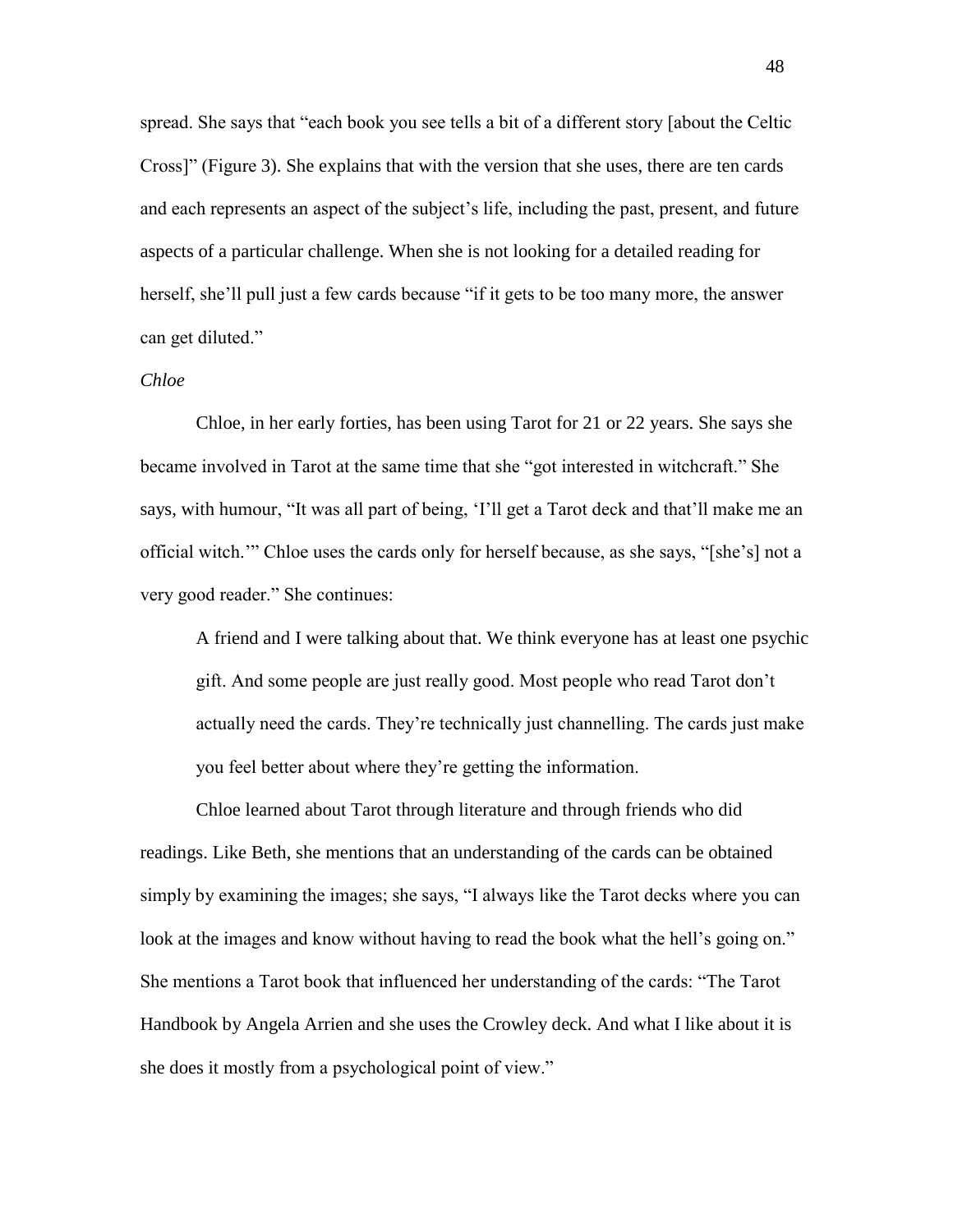Chloe has several Tarot decks, because, she says, "I use different decks for different reasons." Some of the decks, Chloe admits, she bought for the artwork, and some of them, she doesn't use. She will use her animal cards, "if something about the day feels weird and [she] feel[s] like, "Ok, what do I need to keep in mind?"" and "the Medicine cards, [she] find[s] are really good for everyday questions." The two decks that Chloe uses most often are the Osho Zen Tarot deck and the Allister Crowley deck. She says of the Osho Zen Tarot that "[she] love[s] the fact that everything about it is going with the flow. So even the negative cards aren't negative; it's just a moment."

Chloe also has the New Orleans Voodoo Tarot deck, which she finds "works great when it comes to family [but she] can't get anything from it, or it doesn't make sense if [she] use[s] it [for anything] else." Chloe uses the Crowley deck "as positive reinforcement for whatever [she] want[s] to bring into [her] life."

In addition to using different decks for different purposes, depending on her reason for accessing the cards, Chloe uses different spreads. She likes using the Osho Zen Tarot when it comes to relationships, employing a relationship spread. She says:

You visualize the person in your head as you shuffle the deck. And then what you do is you pull four cards. The first card is the energies you bring to the relationship; the other one's the energies the person brings; there's the composite energies; then there's the insight.

If she is doing a project, Chloe uses the medicine deck to create a butterfly spread. She says of this spread: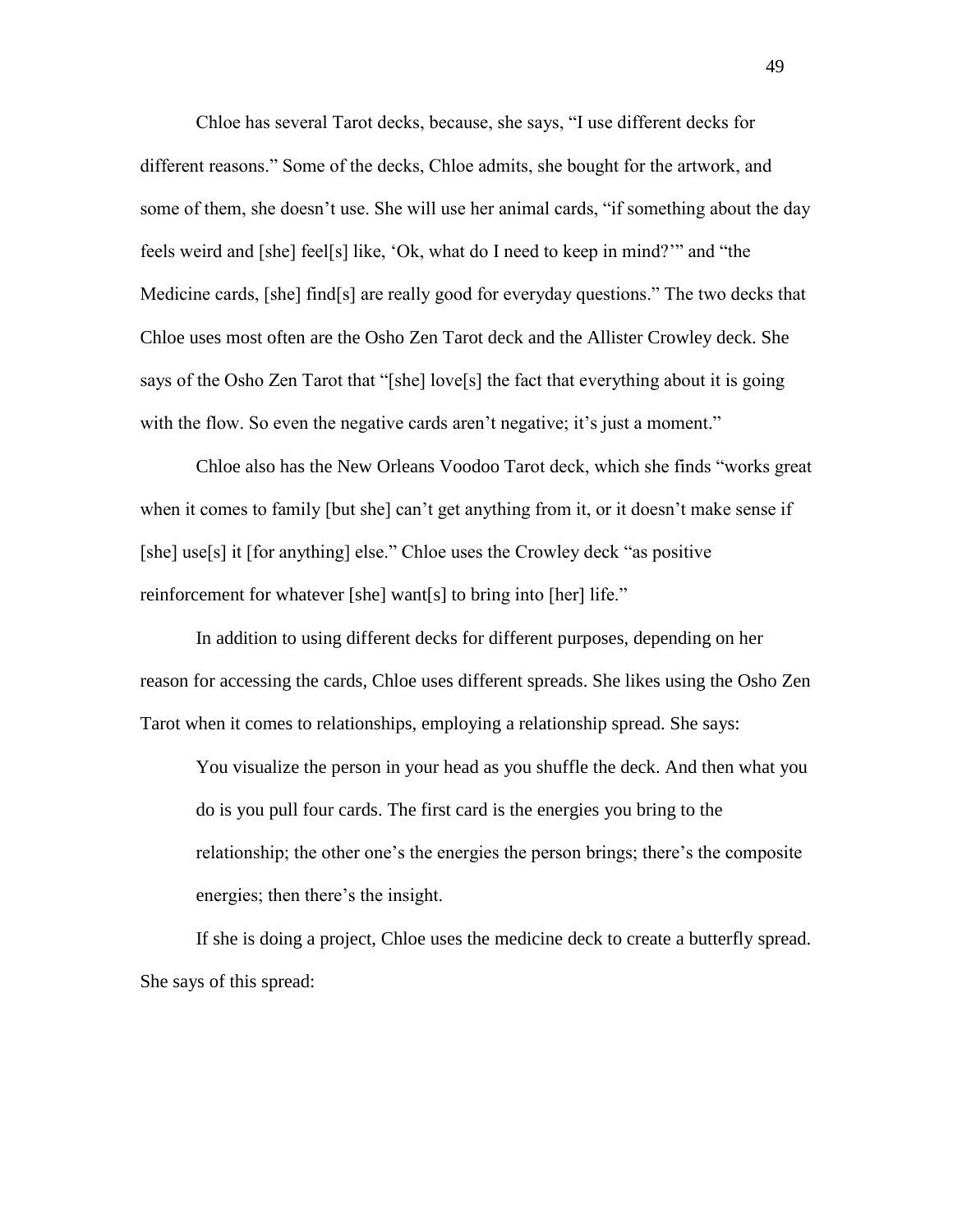It"s the different stages and the obstacles or things you need to watch out for [or] you need to do to make a project. [The spread] is neat because it"s like a creative brainstorming with yourself.

However, Chloe also mentions that she "rarely [does] readings at all anymore." What she does instead is "[she]'ll take whatever particular deck [she] like[s] at the moment and [she]"ll use a card like a positive affirmation [the way] some people will do a vision board." Or, she says, if she wants a quick overview of a situation, she will do a three card spread, symbolizing "past/present/future" of the situation, or the current state of her "mind/body/soul."

## *Doreen*

Doreen, in her late thirties, received her first Tarot deck 15 years ago and has been reading professionally for four years, full-time for two. In addition to her professional readings, a couple of times a week, Doreen uses the cards for herself; she says, "It's a fairly regular thing. I've always got them by my bedside." Whereas before, she would do "a really big Celtic Cross for [herself]", Doreen now will just pull one or two cards at a time.

When doing readings for others, although she has 25 Tarot decks in total, Doreen uses the same deck for each spread and she says she will always "start with the Celtic Cross" unless "they have something really, really specific they want to know *right now*." She says of this spread that "[she] find[s] it to be a good overview [of the person's life]." Some of the dimensions that are represented in the Celtic Cross are "the past, the present, the future, different influences" and she says, "[she] can easily see if different people are important [in the person"s] life." After the Celtic Cross, Doreen will use other spreads; if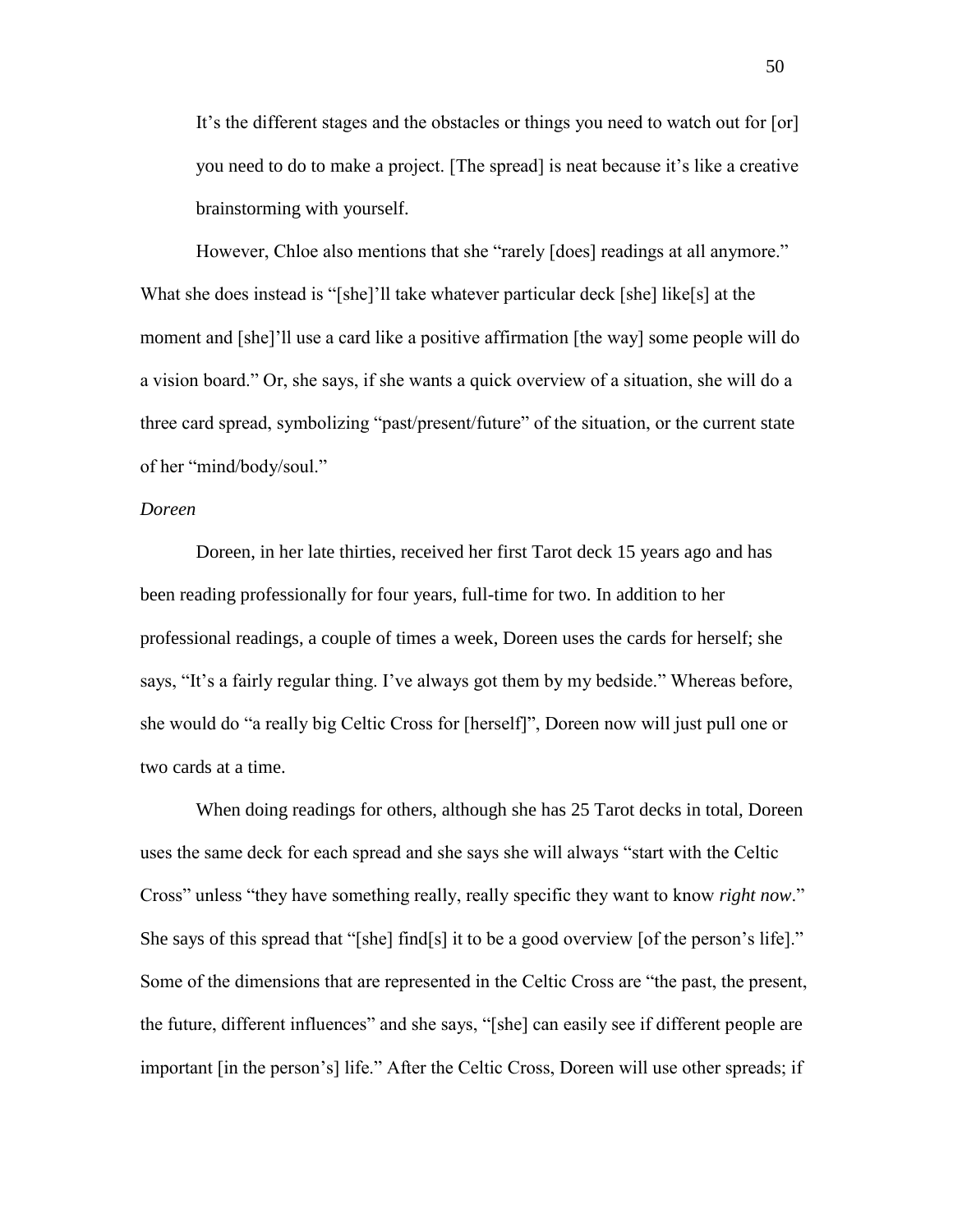someone wants insight into a specific relationship, she will use a relationship spread that she found on *Aeclectic*. She describes *Aeclectic* as, "an international Tarot forum [where] thousands and thousands of people [are] talking Tarot all the time." The version of the relationship spread that Doreen uses has seven cards in total: one symbolizing the overall relationship and three for each person. These three cards represent the communication level of each person, his or her emotional level, and the spiritual level.

If a client wants insight into a project that he or she has undertaken or is considering undertaking, Doreen will use "the bridge spread", which is comprised of five cards; the first one is "where you are right now", the last is "where you need to be", and "the three cards in the middle are like a ladder; they"re the three steps you need to take to get there." Doreen mentions that this spread is "really effective for making practical, reasonable, attainable steps" towards a goal. The final spread that Doreen will use in a reading "for everything else" is a three card spread in which the first card represents the situation, the second represents the challenge, and the third symbolizes the action to be taken. Doreen says that his spread "is a really generic spread that captures everything."

Doreen "did a lot of [her] studies surrounding Tarot on *Aeclectic*, but she says that "how [she] really learned Tarot [was by pulling] a card a day, either past, present or future", which she did "for many, many years." Her investigation into the meaning of the cards began with studying "the traditional way of doing it", through literature and intensives, and says "I have 46 books on Tarot." She says that "every card can mean a thousand things" and she now has many of these meanings mentally "catalogued". When reading Tarot, Doreen no longer has to think of the range of possible meanings for each card, but rather, she relies on her intuition. She says: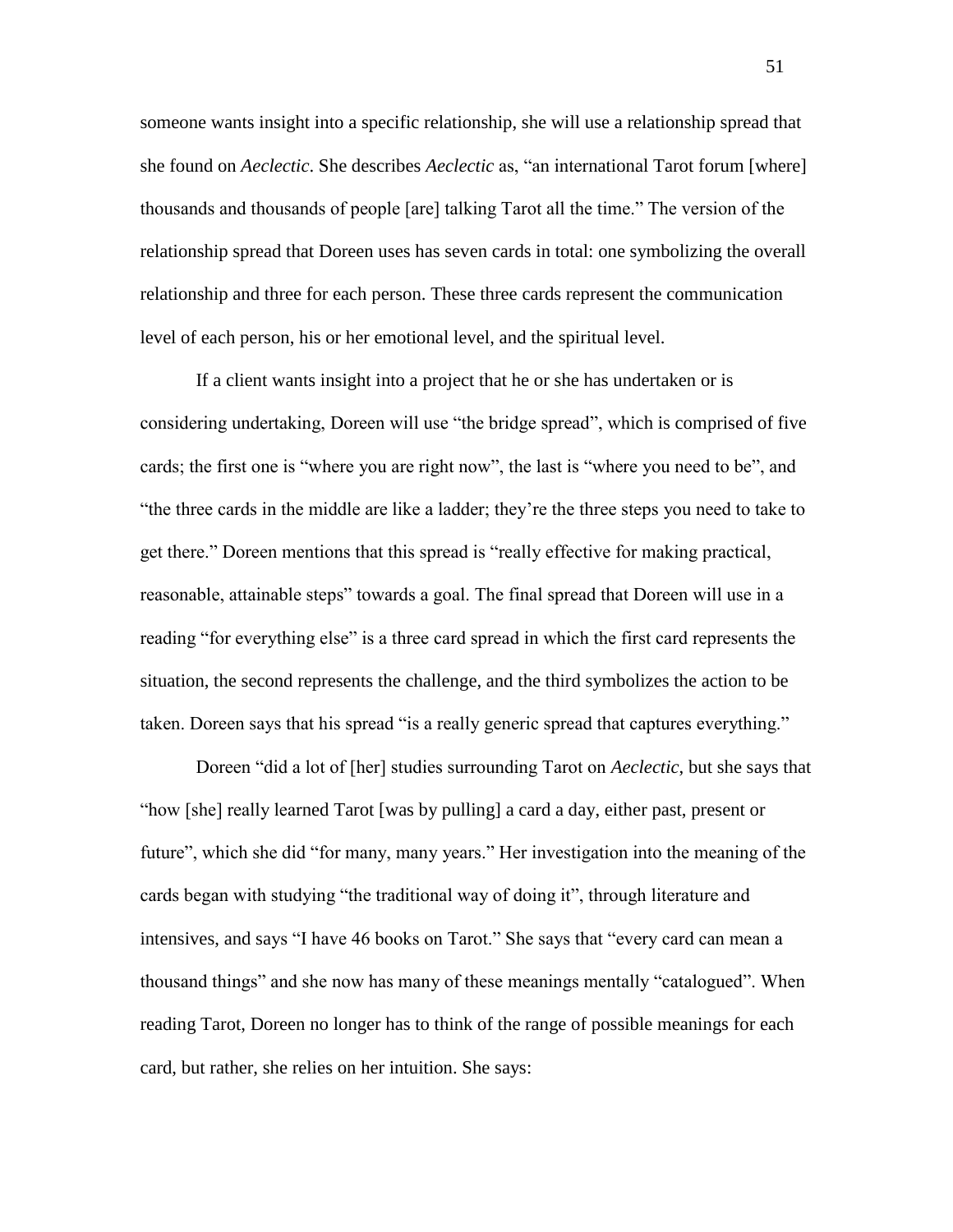One [interpretation] just intuitively comes up. And it"s usually within a fairly small range, but then I go off on that. So we've got the ten of cups here- I know it's about family- I know it's about the connection of love between family [members]. Then I go into a psychic mode where I think about the family, I"ll visualize her family… and I"ll just start talking about what I see. And I keep coming back- back and forth between the [academic understanding and my intuition].

#### *Analysis*

Among the interviews of the co-researchers, patterns emerged, involving such things as the philosophical orientation towards Tarot and the appeal of and reasons for accessing the cards. The following section is an account of these "common qualities and themes that embrace the experience of the co-researchers" (Moustakas, 1990, p. 52). The criterion for inclusion of a quality or theme is that it is discussed by at least three of the four co-researchers; thus considered to be a reflection of the entire group, not solely the experience of one or two individuals within the group. However, there are two instances wherein distinctly noteworthy topics (*Mind-State* and *Intentionality*) are discussed by only two of the co-researchers and these themes are expounded upon.

It should also be mentioned that the focus of the analyses is the co-researchers" use of Tarot for themselves, and not for doing readings for others. There are several reasons for this: the aim of the study was to assess how Tarot is used in a self-reflective context, the co-researchers speak in more depth about their personal use of the cards, and the general approach to, and technical details of, their personal use of Tarot can be applied to their use of Tarot for doing readings for others. In some instances, however,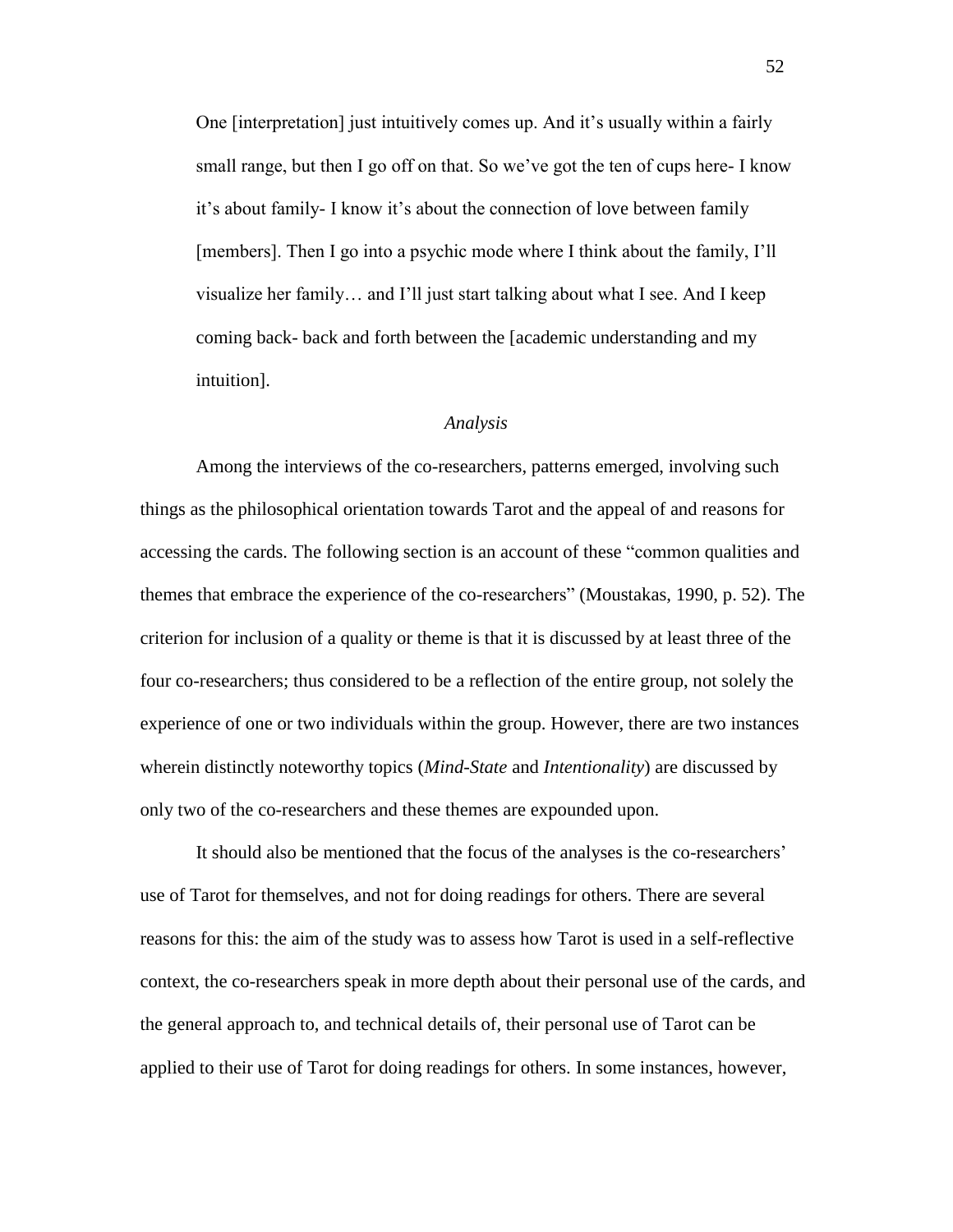the co-researchers refer to their use of Tarot for doing readings for others and where this information is be applicable to the potential use of Tarot for self-reflection, it is included in the results.

# *Personal Growth*

It is not surprising that, given that the use of Tarot for self-reflection was part of the selection criteria, all four of the co-researchers emphasize their use of Tarot for personal growth. They say that they use the cards to understand the present state of a situation and also to determine what course of action to take, either in working with emotions, or in changing an outside situation.

Although each uses the cards for self-development, the specific way that the cards are employed in this context varies between the co-researchers. Angela mentions that when she's "really, really hurting" she will pull a Goddess Tarot card to determine whether she can gain insight into her situation by reflecting on the archetypal journey taken by the individual goddess depicted. She recounts a time when she was not doing well and used the Goddess Tarot cards and "thought, "Ok, powerful, powerful symbol, give me some of that. What can I learn that this entity went through?""

Beth emphasizes how she doesn"t often use the cards to predict the future, but will use them instead to address a solution to a situation she is struggling with. She says:

I usually just use it for reflection. So if I feel like I"m struggling with somethingsomething isn't feeling clear- then I'll pick a couple of cards. And I usually ask it in a way that that allows me to address a solution, instead of directing into a problem. So it"s solution based. It"s like "Ok, if I"m feeling this anger, what are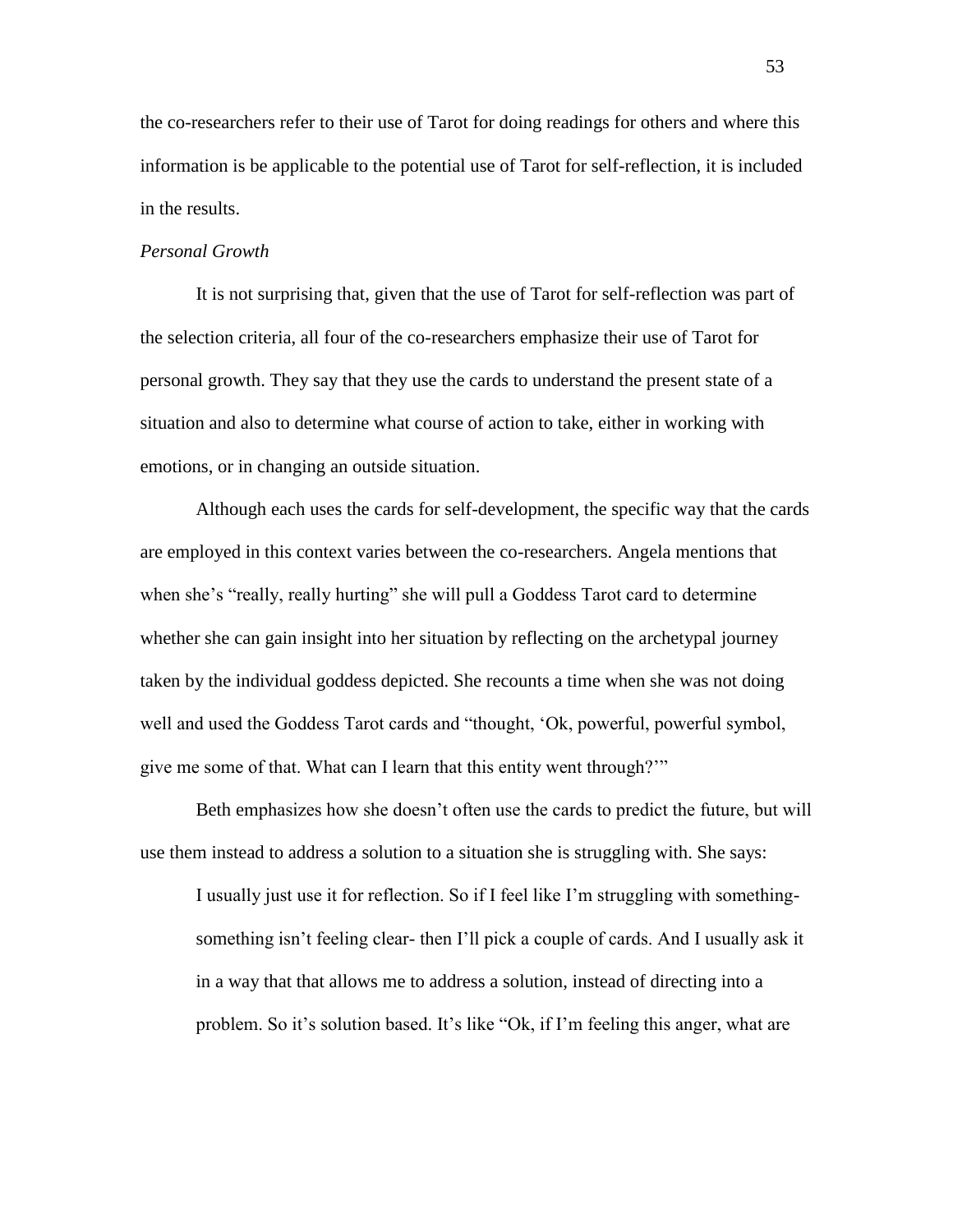the issues around it? How can I release it? What do I need to do that would be beneficial for myself as a person?"

Chloe mentions several times that her intent in using Tarot cards is "more about personal development than actually looking into the future." She says that she uses the cards "as a positive reinforcement for whatever [she] want[s] to bring into [her] life." She will pull a card "once a week, unless the cards really seem to be something [she] needs to work on for awhile" and then leave the card out until she feels that what is it she"s been working on has been resolved.

Chloe also emphasizes that Tarot doesn"t reveal anything to her that she doesn"t already know. She says that knowledge obtained through Tarot is already within her, but it is somehow just out of reach. She uses the following metaphor to explain this concept:

It"s kind of like when you wake up from a dream. Sometimes you can"t figure out what the hell's going on and it's only when you talk to someone else. And other times you wake up and you know very clearly what it is. And it's kind of like when you pick a card sometimes. It's just showing you what you already know.

Similarly, Doreen mentions that when she is in touch with herself, the cards she pulls do not surprise her; she says that "if you"re in tune with yourself, then they never wow." In line with Beth's orientation when using the cards, when using Tarot, instead of asking about a problem itself, Doreen will ask for insight into the present moment of a situation and about "what action should [she] best take in order to get on or stay on the best possible path." She states that the way she uses the cards has been influenced by her understanding of such things as positive visualization and the law of attraction and goes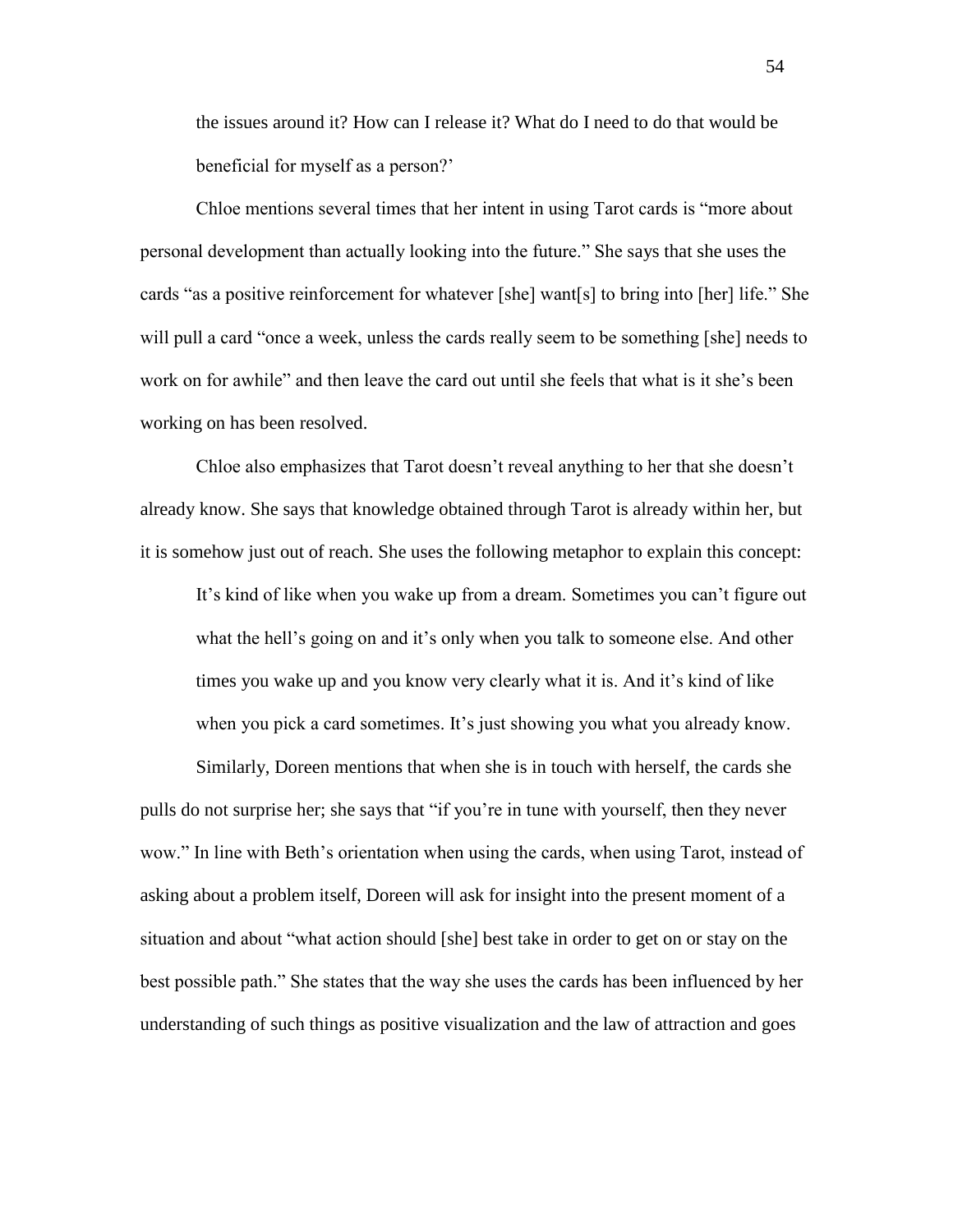on to say that she does not use Tarot to tell her what *is* going to happen, she uses it to tell her what *could* happen and "what [she] could do to get the most out of that."

# *New Perspectives*

All four participants talked about how they sometimes use Tarot when they are feeling stuck and sense that there is something they"re missing. This is a potentially valuable property of Tarot: its ability to offer various perspectives and possible courses of action that one is unable to discover on one"s own. Angela has used the Goddess Tarot Deck for this purpose and says, "I would read and really try to discover what maybe else I'm missing."

Beth mentions that when she"s approaching a situation feeling reactionary and would like to change her attitude, she will "pick a couple of cards, just to see what would be a better choice for me in the situation." She also says, as a Tarot reader, that she has had artists come to her who are feeling stuck, "like [they"re] looking too much at the same thing" and want to "see if [the] reading will help open up horizons", which Beth comments "is kind of cool."

Chloe says she"ll sometimes pull a card when something about the days feels weird and she could use some guidance in progressing; she"ll ask the cards, "Ok, what do I need to keep in mind?" Finally, Doreen says she"ll pull a Fairy card when she"s feeling a lack of clarity, when she's feeling "lost and sick or bewildered or hurt or uncertain." *Cards in a Spread Influence Each Other*

All four co-researchers commented on how, in addition to the individual meaning of each card in a spread, information can be derived by observing how the cards sit in relation to each other. Angela says that for example, when she is doing a reading, "the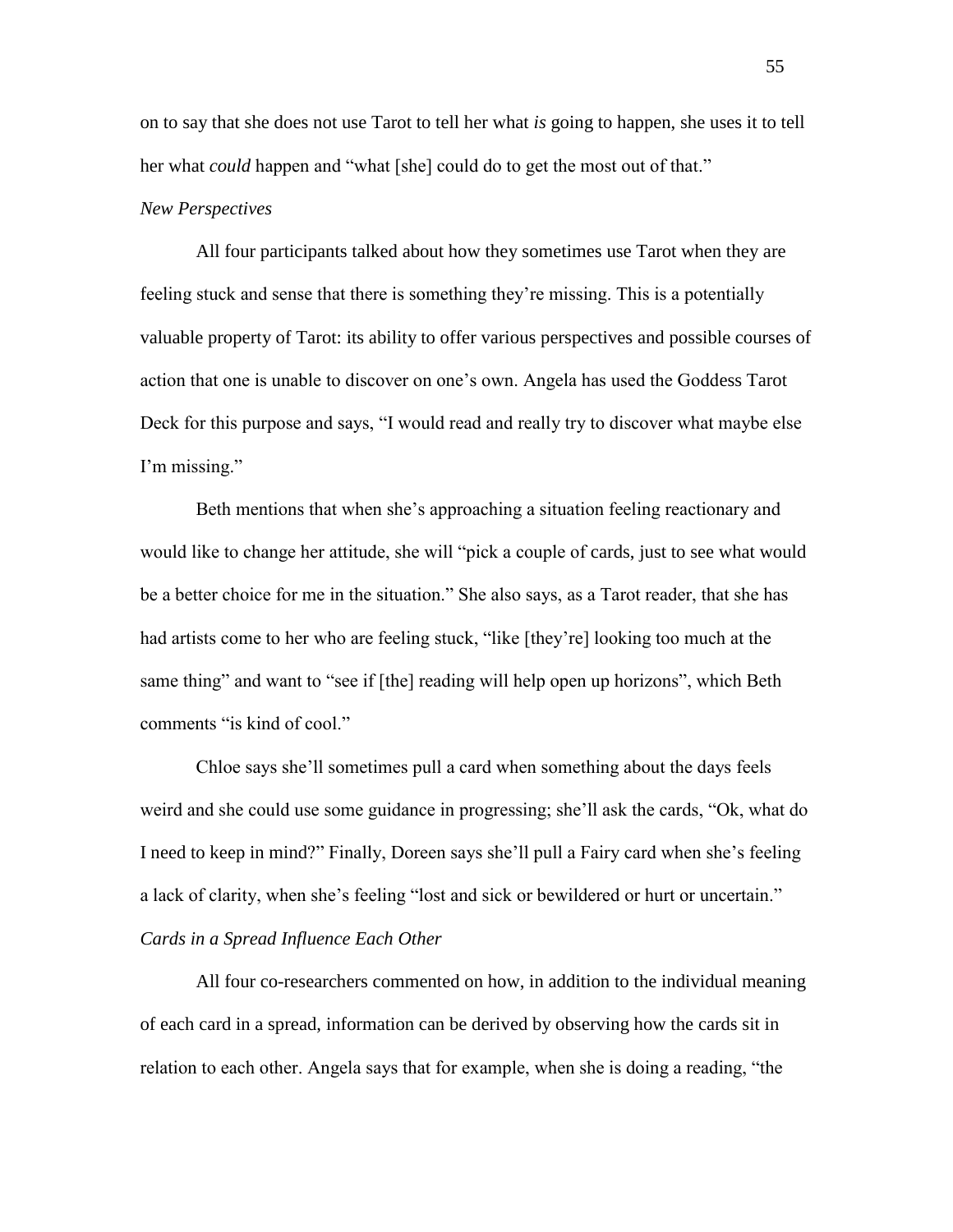fourth card will suggest something to [her] about the second one and on and on." Beth, Chloe, and Doreen all speak of this phenomenon as the cards *telling a story*. Beth says that a limitation of some of the descriptions of Tarot cards is that "[they don"t] really make sense when you"ve got three cards sitting together. There"s unlimited connections with them... [the cards] tell a story."

Chloe reflects on "the appeal of Tarot" and says it is perhaps that the pictured cards *telling a story* is an example of our most ancient and primitive language, that of communication through symbols. She says:

When we use them it touches on the most simplistic... it's like our sense of smell, which is one of our strongest senses for survival. Maybe that's what it is: because it was a form of survival, if we communicated through pictures.

### *Objectivity*

All of the co-researched mention the difficulty they have in being objective when either doing a reading, or interpreting a few cards, for themselves. Two co-researchers mention that when doing readings for themselves, they tend to project onto the cards what they want the cards to depict. Angela says: "And the thing is that there's a lot of projecting that goes on. Especially when you do something for yourself, you want a certain answer." And Chloe says:

You can sort of twist the meaning to suite your life. I think that's sort of the reason it"s hard to do it for yourself and it"s hard to do it for someone you know. Because you tend to want to project and if it looks like it"s going to be bad, you try to slant it in a way. Because if you don"t know somebody, you trust your intuition more.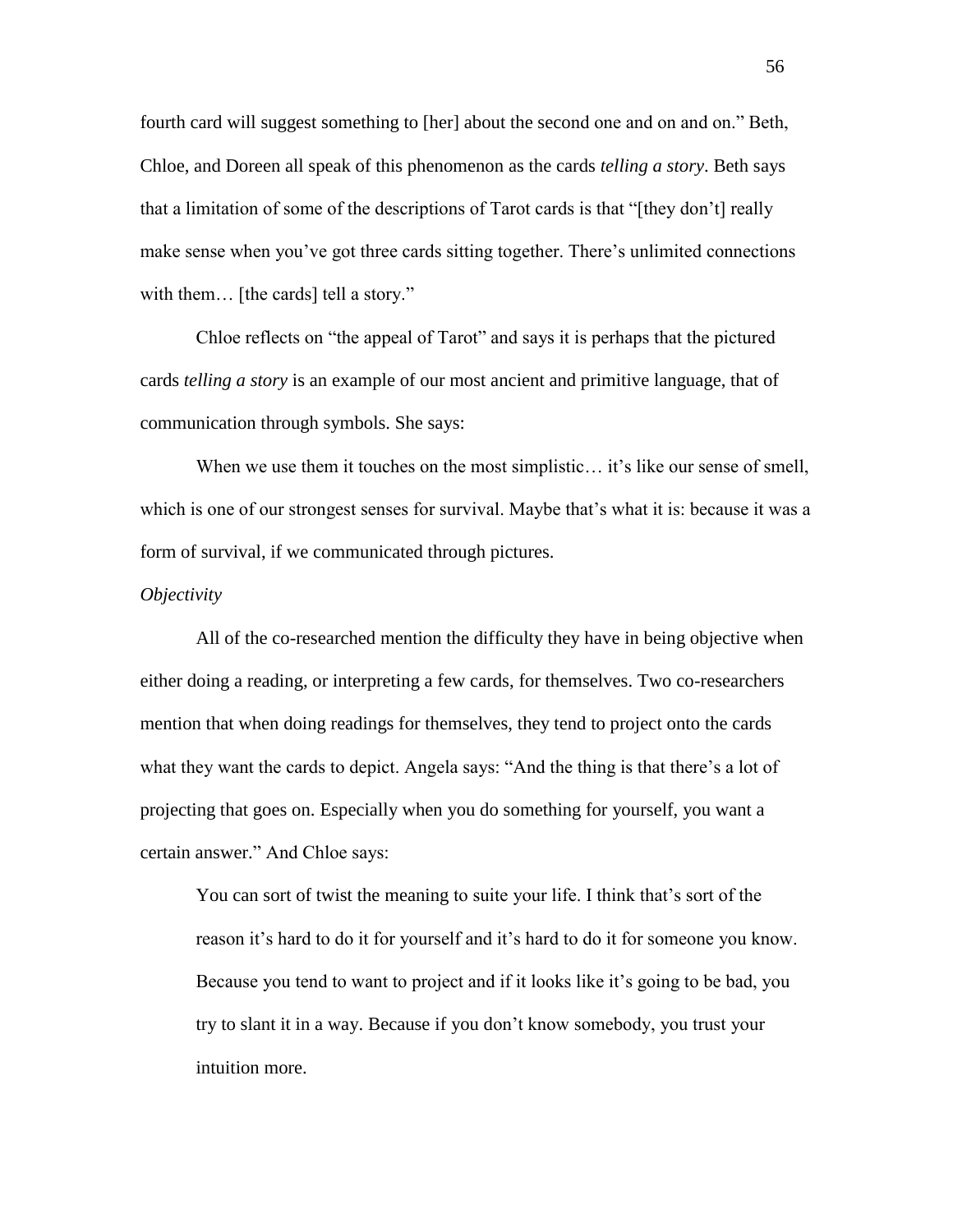Three of the co-researchers mention that it is a common phenomenon for individuals who do Tarot reading for others to begin having difficulties reading for themselves. Beth says that "the more I did readings for other people, the more difficulty I had having the objectivity to read for myself." When I ask Doreen if she knows why it had become, as she says, "more and more increasingly hard to actually read for [herself]", she ponders the question for a moment and says, "No, but apparently that's really common." She goes on to say:

The better I get at readings for others, the harder time I have of having the *objectivity* and cutting through my own bullshit to actually see the clarity of the truth of what"s being represented there… When I lay my own cards on the table, I might see the truth, but here's my agenda, here's my emotions, here's my desires, here"s everything else piled on top of it.

## *Self-Interpretation*

This difficulty in maintaining objectivity does not override the necessity of sometimes interpreting the cards for oneself. Three co-researchers emphasize the importance of deriving one"s own meaning from the cards, because, as Beth mentions, otherwise, "you"re always coming through [someone else"s] viewpoint, even though [he or she] might be getting some stuff that's coming through." She says that when she does readings for individuals who appear "really interested in [Tarot]", she suggests to them that they get their own deck, "and start playing around with it because then [they] become [their] own authority."

While showing me much of her collection of 25 Tarot decks, Doreen comes across one she says is more of a psychological tool than a traditional Tarot deck. She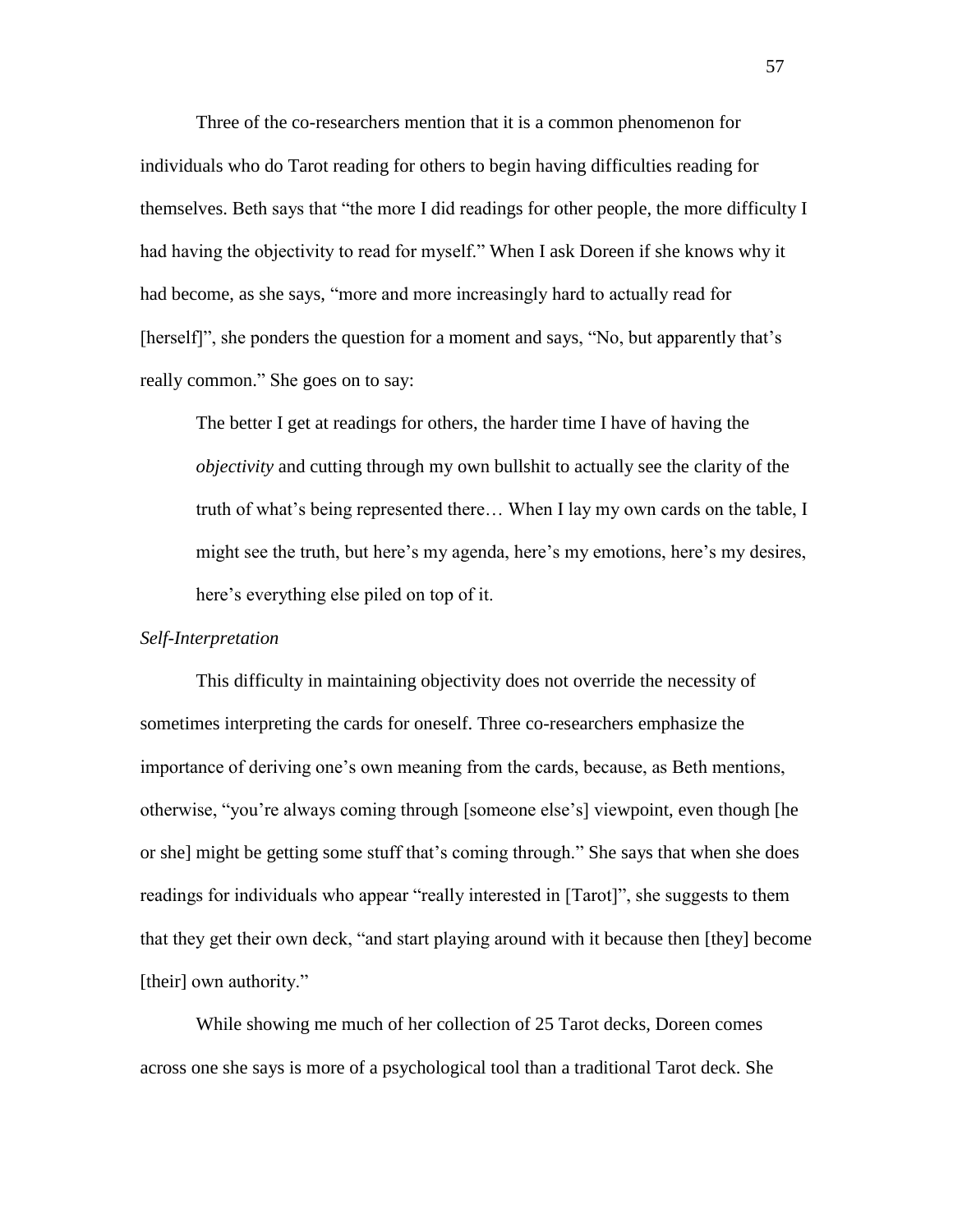explains that, "in the instructions it says "no one else is supposed to interpret the cards for you." You just use them as your own personal process." This notion that the cards have multiple meanings and that in having input in the interpretation process, one becomes his or her own authority, is elucidated by Chloe in the following metaphor:

[Tarot"s] like electricity, you can use it to turn on a light or you can use to power a laser beam that can pop a hole in somebody... It's an inanimate object; it doesn"t do anything except what you want it to do.

#### *Underlying Philosophy*

The purpose of my study was to investigate the way in which regular users of Tarot utilize the cards. Therefore, it is appropriate to include in this section the mindset, or philosophy, with which the co-researchers approach Tarot use. Three of the four coresearchers emphasize their belief that thoughts greatly influence, not only the effect that Tarot cards have on one's life, but also one's life path in general. Beth notes that when she uses Tarot cards, she looks for insights that will allow her to change her thought patterns. She says:

I believe that we create our lives through our thoughts. So if I feel like something is happening and I know that whatever has happened is something that I"m thinking, then I go to the cards and say, "Ok, what are my thoughts on the subject?'

She mentions that if she starts by changing her thoughts, the outside situation will likely change as well; she says, "it's what's inside that's usually reflected outside, so if I start from the inside, then it usually changes the situation." Chloe says that the only power Tarot cards have, is the power they are ascribed through one"s thoughts; she says,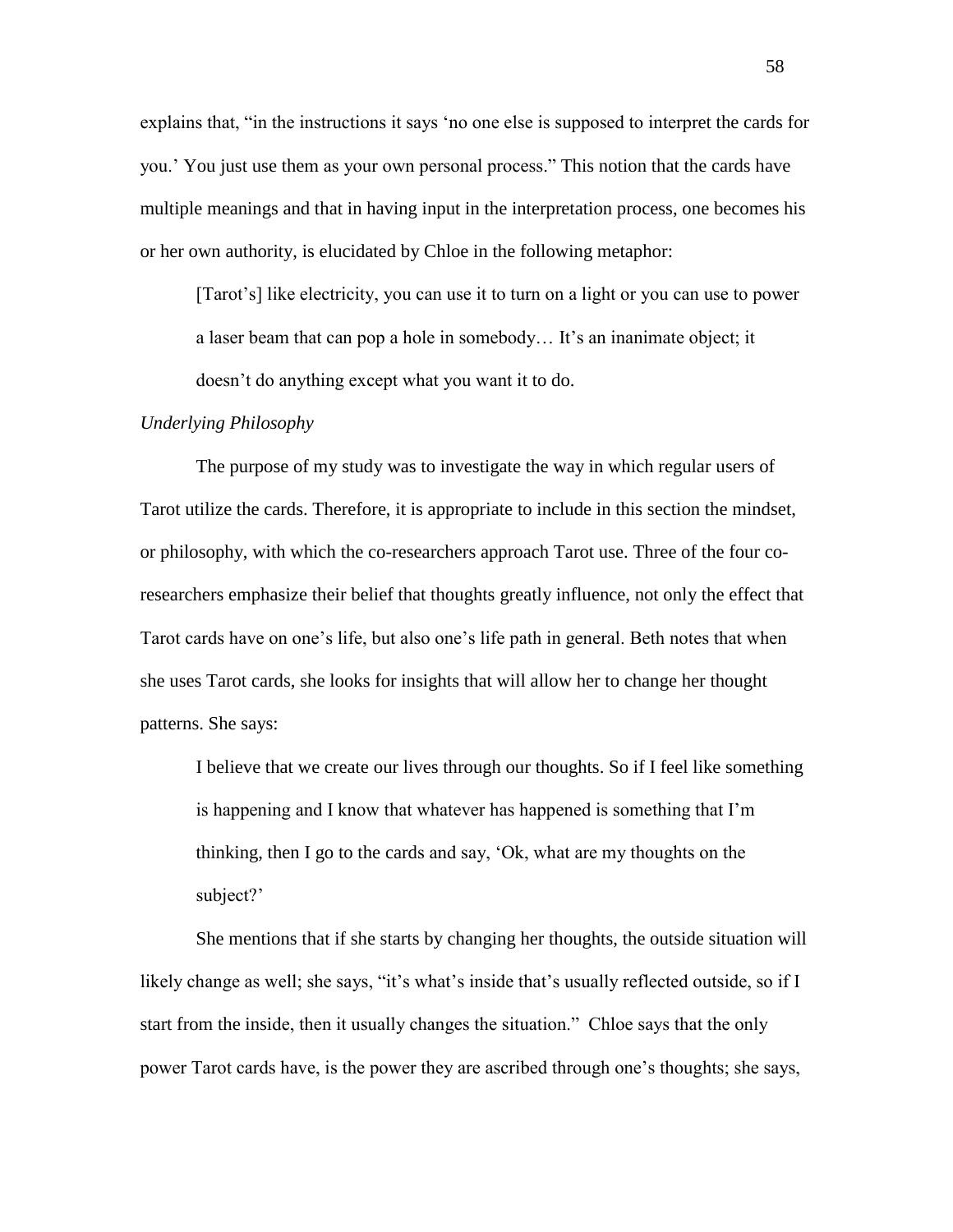"I personally think it"s what you believe that gives it power. That"s what drives everything anyway." She also comments on her belief that people have, in large part, control over their lives: "As you get older, you realize you have more control than you think you do." Lastly, Doreen discusses how her understanding that "[Tarot] could all be power of suggestion" has affected her approach to doing readings; she says that "the longer [she's] been doing this, the more [she's] trying to focus on the positive."

# *Being Open to Messages in the Cards*

An additional insight that using Tarot can give, beyond that provided by an understanding of the cards" meanings, is whether one is open to the messages presented in the cards, or is rather looking for a specific answer. Three of the co-researchers mention that when they continually pull cards, reshuffle, and pull again, they take it a sign that they are not open to receiving what the cards are conveying. Chloe says, "I don"t know a single person who hasn"t reshuffled the deck seven or eight times and still the same answer and is going, 'Oh, that can't be right! No he does love me!'" Chloe says that when using the cards, looking for a specific answer, eventually "the cards stop talking and it"s like, "stop nagging me."" Doreen says that she finds the more cards she pulls, "it's a sign that [she] want[s] them to tell [her] what she want[s] them to tell [her], instead of listening to the situation that"s actually there." To prevent this from happening, she will "start with one card and try to use it as a catalyst." Beth also limits the cards she pulls so that she can see the messages in the cards more clearly. She says that she"ll pull just a few cards because "if it gets too many, then the answer can get diluted."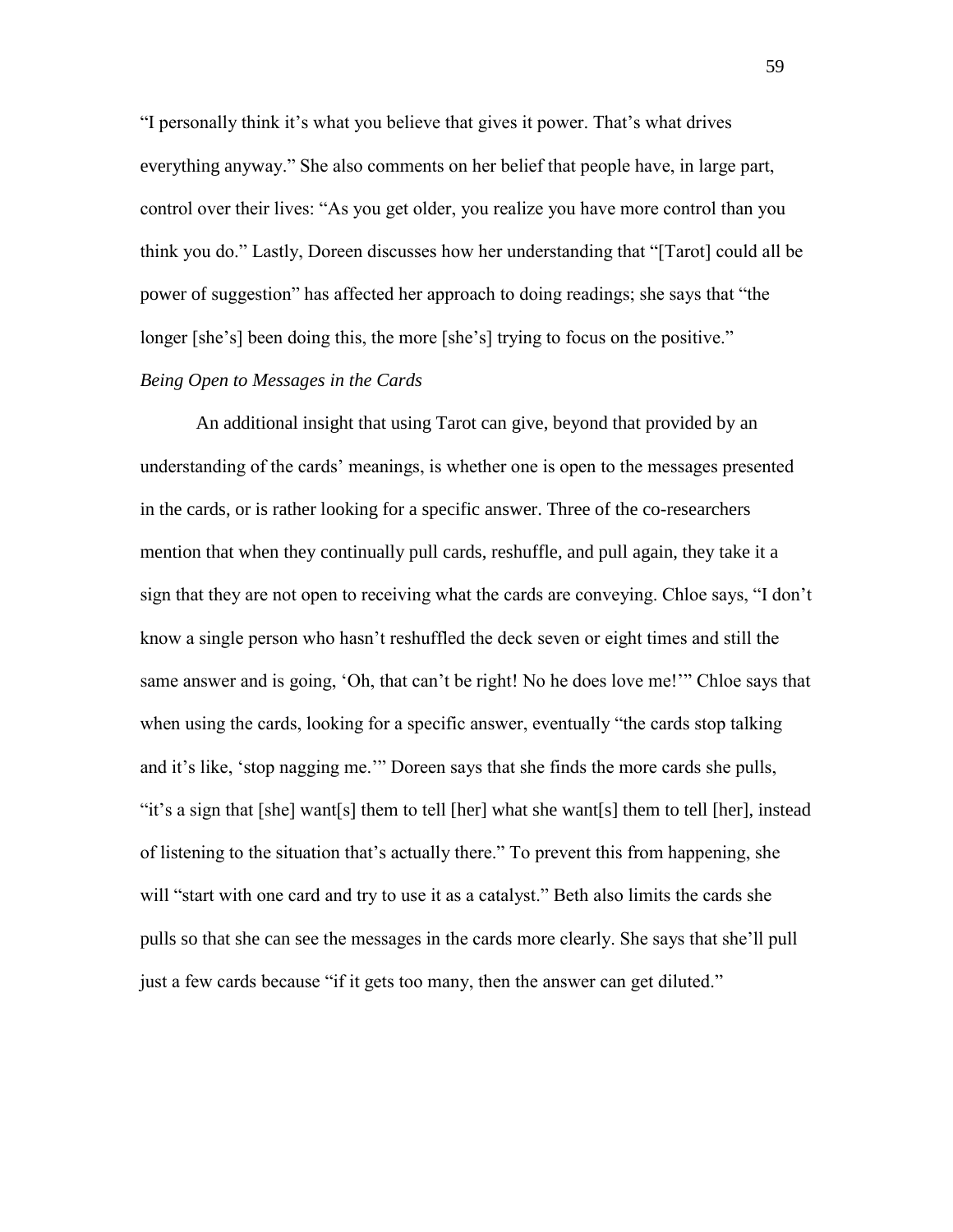*Magic*

Three of the co-researchers say that the *magical* quality of Tarot is, at least in part, what attracts them to the cards; that there is something extraordinary and convivial about the cards, which captivates them and awakens a sense of wonder. Beth says:

You know, as we get older, we tend to get more serious and worry about things. Life, in some ways, stops being fun. These are kind of fun. It brings in some of this magical, wonderful element of life that we may bypass... It's fun! I feel like a kid when I"m doing it, even though I"m asking really serious questions. It"s just sort of magical. There's something really lovely about it... that sort of expanded my life.

Chloe mentions how things such as Tarot bring enchantment to life, an experience that is threatened with the loss of the myths of childhood. She notes that "once you find out about Santa Clause or that the tooth fairy aren"t real, you start looking for things that are kind of magical… some of the artwork is magical." Doreen says that when she first started using Tarot cards and she began to see the messages in the cards materialize in her life, "[she] was just *fascinated* by it." She said that this is how "her love and fascination and obsession with Tarot developed." For Doreen, using Tarot cards "awakened a sense of wonder [and] was the first little sparkle of something beyond the mundane."

#### *Healing Images*

Three of the co-researchers discussed the notion that the images on the Tarot cards have the potential to bring about healing; that it is not just an understanding of the meaning allotted to each card that has the capacity to elicit growth and change. Doreen"s comments:

60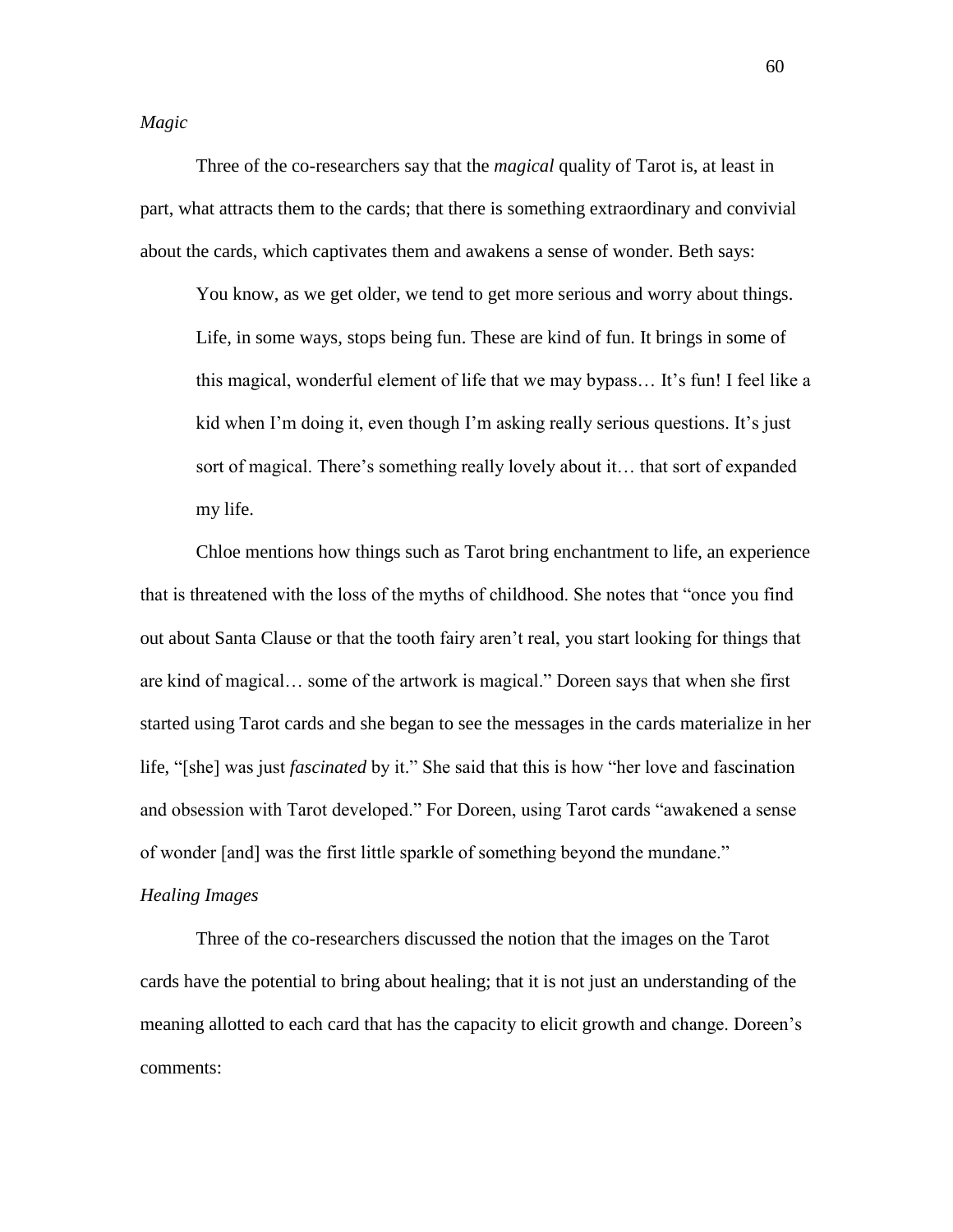And I also say to the skeptics who come in, "You know, you don"t have to believe in anything for this to be useful for you… If I lay these cards out, the pictures and the stories I tell about them trigger something in you that brings up memories, that allows you to cut through, to make associations in your head that brings up healing suggestions, then that's useful!"

Angela, when discussing the Water Tarot deck, says that the "images are so powerful" and says that when she uses the Goddess Tarot, "just by looking at them [she] can begin a healing process". She then says, "I mean look at these paintings… they"re just *beautiful*!" Beth notes that one need not have extensive knowledge about the meaning of each Tarot card; that much understanding can be attained by just looking at the images on the cards. She mentions that the message in the card can be understood simply by observing the image; she says:

And then you get the Tarot books that go, 'The Hermit card means that you're gonna have demise" and all this sort of stuff, but they don"t mention the whole aspect of wisdom. Some books can be very limited. I find it"s kind of like if you"re looking at a painting: it"s better to look yourself before someone tells you, because then you"ll look a little deeper, but if you"ve constantly got a book in front of you… you"re gonna be missing the message in the card.

#### *Comfort in Bad Times*

Three of the four co-researchers say that they use Tarot cards more often in bad times; that accessing the cards gives them comfort when things are not going well. Angela says the amount she accesses Tarot changes "and depending if [she"s] having bad times, then [she"s] pulling like crazy." Chloe says that whether she uses the cards or not

61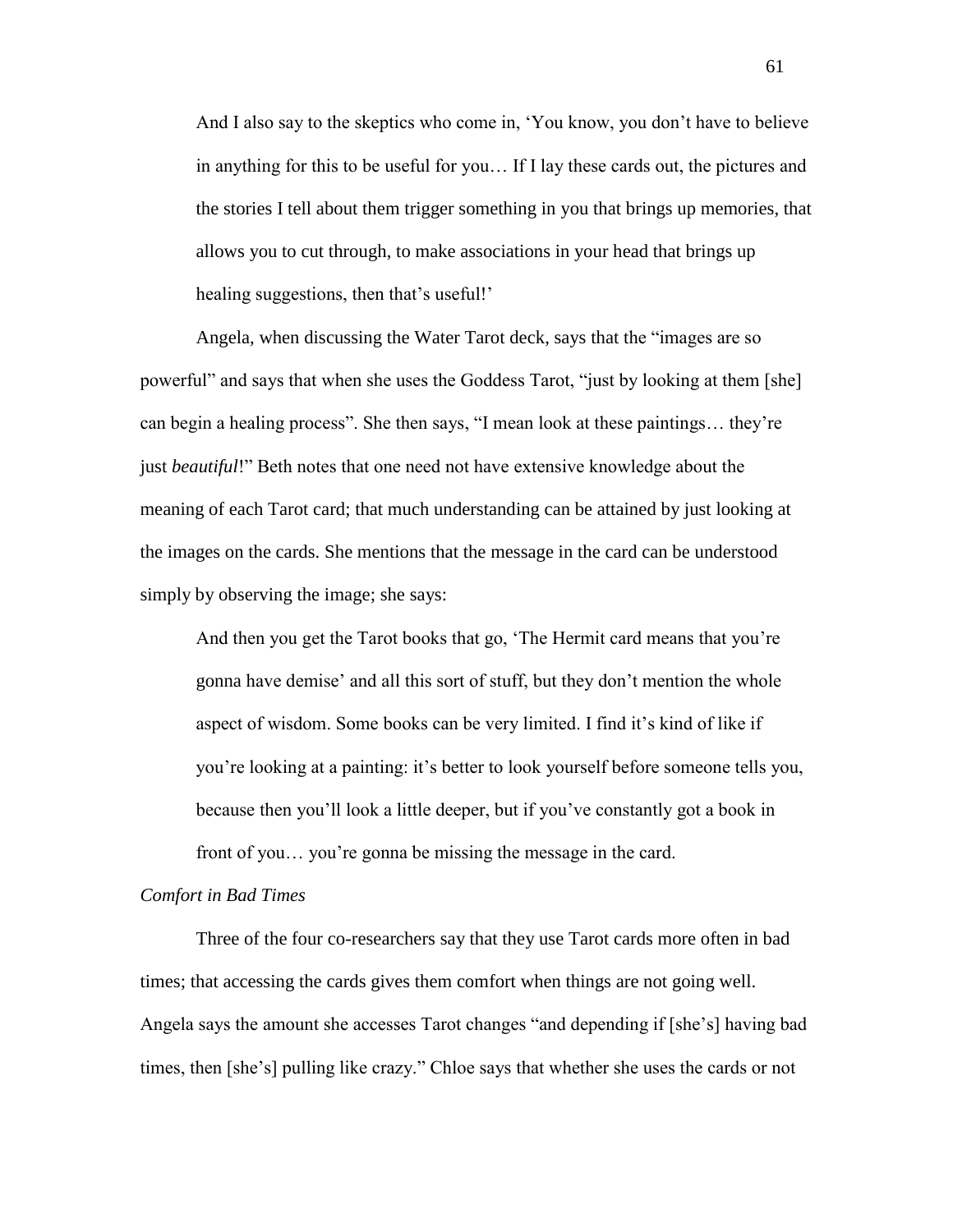"depends on how secure [she] feel[s] in life, because nobody really uses the Tarot deck when things are going well." She likens this to the notion that people often wait for things to fall apart before making adjustments in life; she says:

It's a lot like you don't make changes in your life when things are going well. You always wait for things to start going really bad and go 'oh, damn, maybe I should look for a new job or end this relationship."

Chloe associates pulling Tarot cards when she"s feeling bad with calling her girlfriends; she says "when you have an emotional problem, you call all your girlfriends, and you pull out your Tarot deck: "Oh, he does still love me. I can go to bed now. I don"t have to eat this chocolate cake."" Lastly, Doreen mentions that her connection to Tarot cards is like a relationship; one that brings her comfort in bad times, in part because the cards are "always there." She says:

You can always pick up the deck. You can always ask. Even when all your friends are in bed and your mom doesn"t want to hear you talk about your boyfriend. You can always pick them up and get a little bit of reflection back, even if you"re too clouded to read it. It"s a relationship. It"s a relationship with yourself.

### *Confirmation*

Three of the co-researchers comment that the function of Tarot cards is largely to confirm that things are ok; that one"s life is not without order. Beth says that when doing readings for clients, she sees her purpose, at least in part, as reinforcing that the person is ok, "that they"re really wonderful beings and you just have to find what you love to do and just go and do it." Similarly, Doreen says that the most common function of her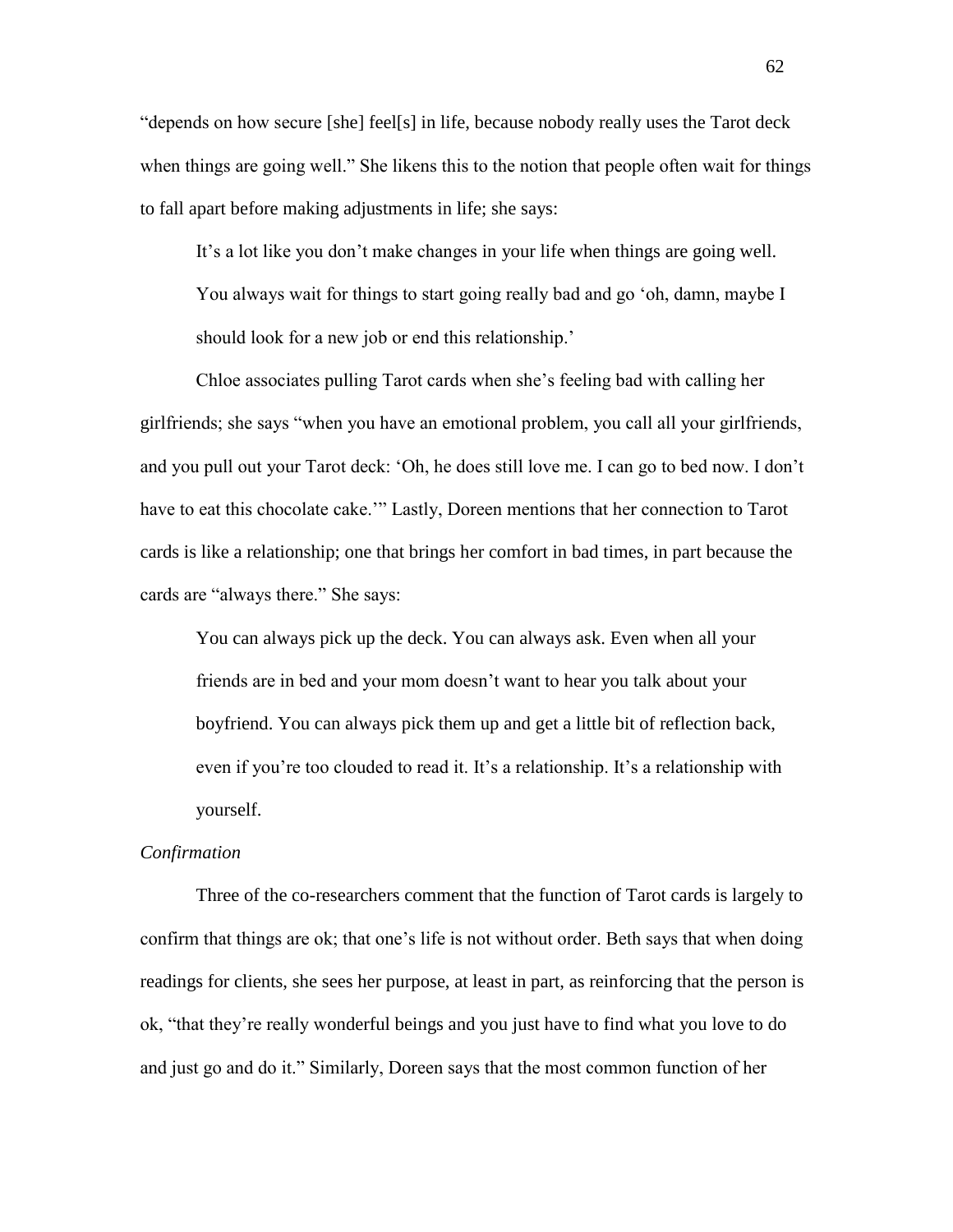professional readings is to confirm that the client is on the right track and accurately perceives the situations in his or her life. She says that readings are typically "confirmation that what they"re feeling is what they"re feeling, what they think they should do is right, and what they think is happening to them is actually happening to them."

Chloe says that Tarot functions to reassure her, in times of stress, that her life has order. She states:

I realized that I"m not one of those people who does really well with a map, but at the same time, I find, that whenever I get anxious about a situation, part of me wants to use Tarot. It's almost like a means of reassuring yourself that your world is ok.

#### *Influence of Mind-State*

Two co-researchers comment on the notion that their state of mind has an influence on how they interpret the individual Tarot cards. This is a point of interest because it indicates that accessing Tarot cards can, in addition to the messages in the cards themselves, give information on one"s current emotional state. Beth says:

A lot of the times, I find doing them for myself, I can tell what frame of mind I"m in by what I"m picking up. If I"m feeling a little darker or something, I may look at the card and say, "God this is horrible!" and I won"t even see the sun. So in some ways it reflects where you're at then you're reading the cards.

Beth goes on to say that the cards she pulls in relation to a question will reflect the clarity with which she has asked the question. She says that when her question is ambivalent, the cards themselves will be ambivalent; when she is in an ungrounded state,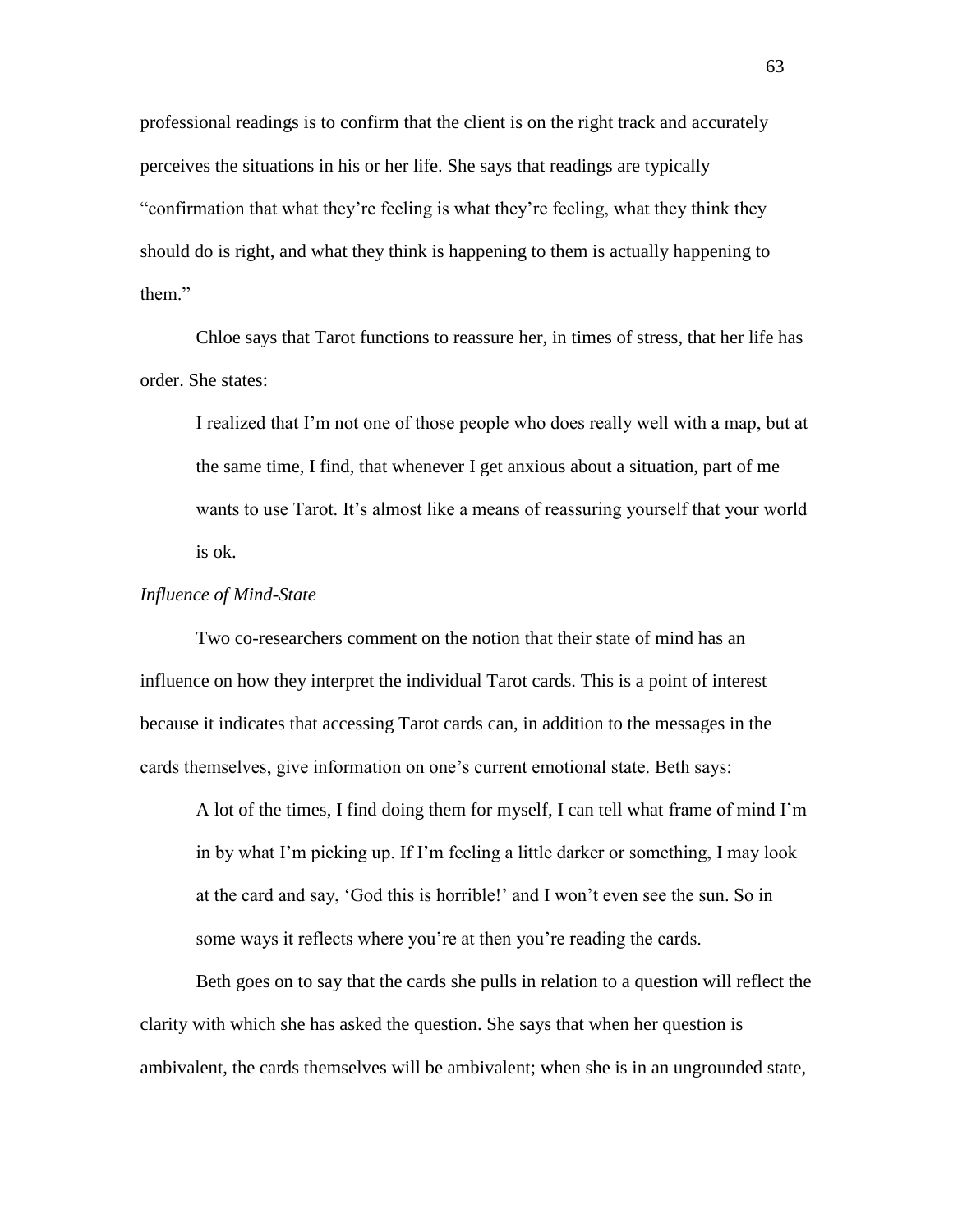the cards do not seem to make sense, and are "showing you [that you are ungrounded]." On the other hand, she says that, "when you really know what you want, then you get the answer." Chloe describes how her understanding of the cards she has drawn for a relationship spread, or a spread used to elucidate the dynamics in a specific relationship, can change depending on what is currently transpiring in the relationship. She says, for example, after drawing the cards, "a week later, suppose you had a fight, it actually does change. I always find that kind of interesting."

#### *Intentionality*

Two of the co-researchers mention that they often choose Tarot cards intentionally, rather than selecting them at random. The significance of this technique is that it allows, as Beth puts it, for one, "to become a creator of [his or her] life, instead of just saying, "OK, well the cards are gonna tell me."" Chloe says that she rarely does tradition readings for herself anymore, but will rather, "take whatever particular deck [she] like[s] at the moment and [will] use a card as a positive affirmation and sit it on [her] altar or wherever [she does] meditation." She offered the example of when she lost a housecleaning job:

I had a happiness card, a money card, and I think I took the balance card because I wanted a job that would still leave me room, that I would be happy at, and that would make me money. I picked symbols that made sense to me.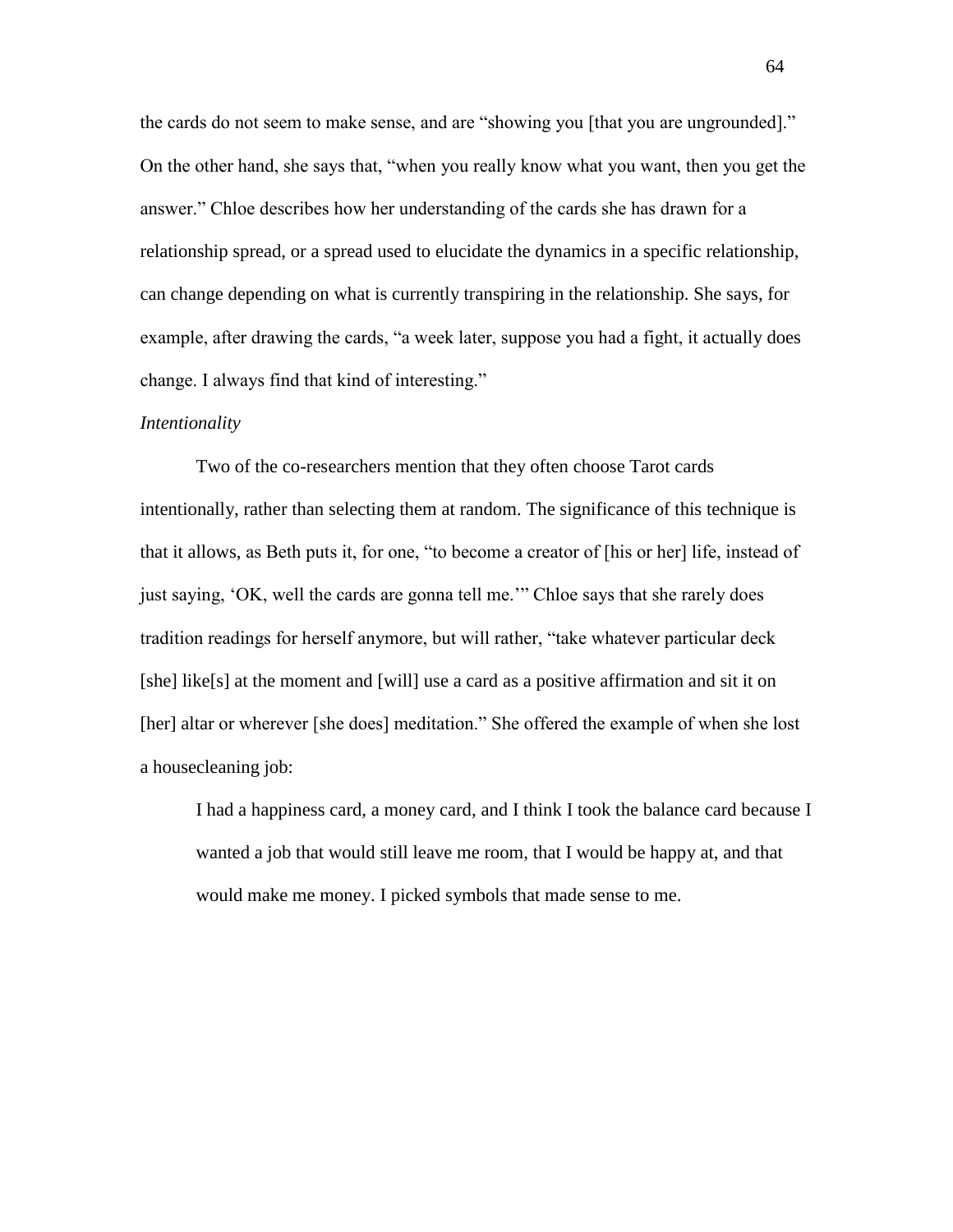#### Chapter 5

#### Discussion

This study sought to investigate the way in which Tarot cards were utilised, including benefits associated with the use of the cards, by four female co-researchers. The co-researchers ranged in age from mid-thirty to early fifty, and the focus of the study was the way in which they use cards for self-reflection and not for doing readings for others. Although the background information and specific way in which the cards were employed varied between the co-researchers, strong commonalities emerged in the interviews. These commonalities, or themes, will be briefly discussed below and will be related to the extant literature on Tarot. It should be noted, however, that despite the fact that scholars, such as Campbell (Campbell & Roberts, 1993) and Jung (as cited in Douglas, 1997), have emphasized the historical and psychological value of the Tarot deck, and that over a thousand Tarot and the related Oracle decks are in existence (Aeclectic Tarot, 2009), to date, the research on Tarot has been sparse.

#### *Details of Usage*

Research reveals that individuals who do not take part in divination practices, including Tarot, often hold negative stereotypes of those who do. For example, in reviewing the academic writings on divination, Crocker (2003) found many "who suggested either obliquely or outright (e.g., Marks, 1986) that diviners are basically either lying or are mentally ill" (p. 6). Given that "Tarot… has had little research" (Coulter, 2004, p. 339), it is significant that there are several studies that have investigated the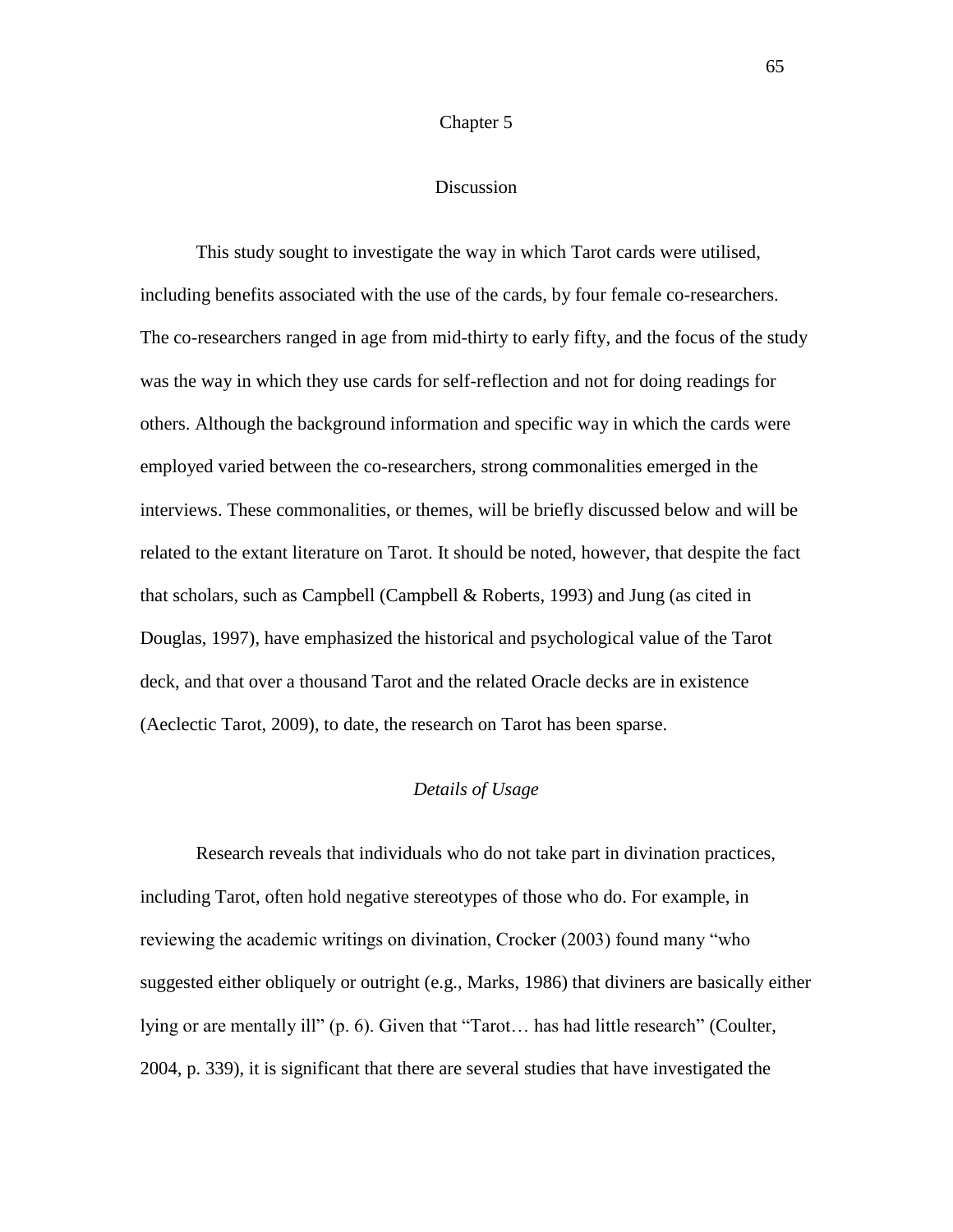relationship between divination practices and the Barnum Effect, or the tendency to accept bogus feedback as an accurate reflection of one"s own individual life circumstances, (Ivtzan & French, 2004; Ivtzan, 2007; Sjöberg & af Wåhlberg, 2002; Tobacyk et al., 1988) or have looked at the correlation between divination and "denial of analytic knowledge [and] traditional superstition" (Sjoberg & Wahlberg, 2002, p. 751).

The conception of divination practitioners as naïve and superstitious sharply contrasts the philosophy with which the co-researchers in my study approach Tarot card use; they emphasized that the power that Tarot cards can exude on one's life is an effect of one's thoughts. Chloe said that, "[I]t's what you believe that gives it power. That's what drives everything anyway" while Beth said that when she is using Tarot, she looks for insights that will allow her to change her thinking because "if [she] start[s] from the inside, then it usually changes the situation."

All four co-researchers mentioned that it is often difficult to maintain objectivity when interpreting cards for themselves because they tend to project onto the cards what they want them to reflect. However, three of the co-researchers also noted the importance of interpreting the cards for oneself to prevent the information from always coming through someone else's viewpoint, and as Beth said, so that "you become your own authority." This is an apparent contradiction, however, it implies that although one might benefit from outside input into the significance of a card, ultimately, one is the authority of one"s life and has the task of identifying how the card pertains to one"s life. In addition, the co-researchers said that instead of pulling cards at random, they will sometimes chose specific cards from the deck. The cards are used as an affirmation for what they hope to bring into their lives and Beth said this allows her to be the creator of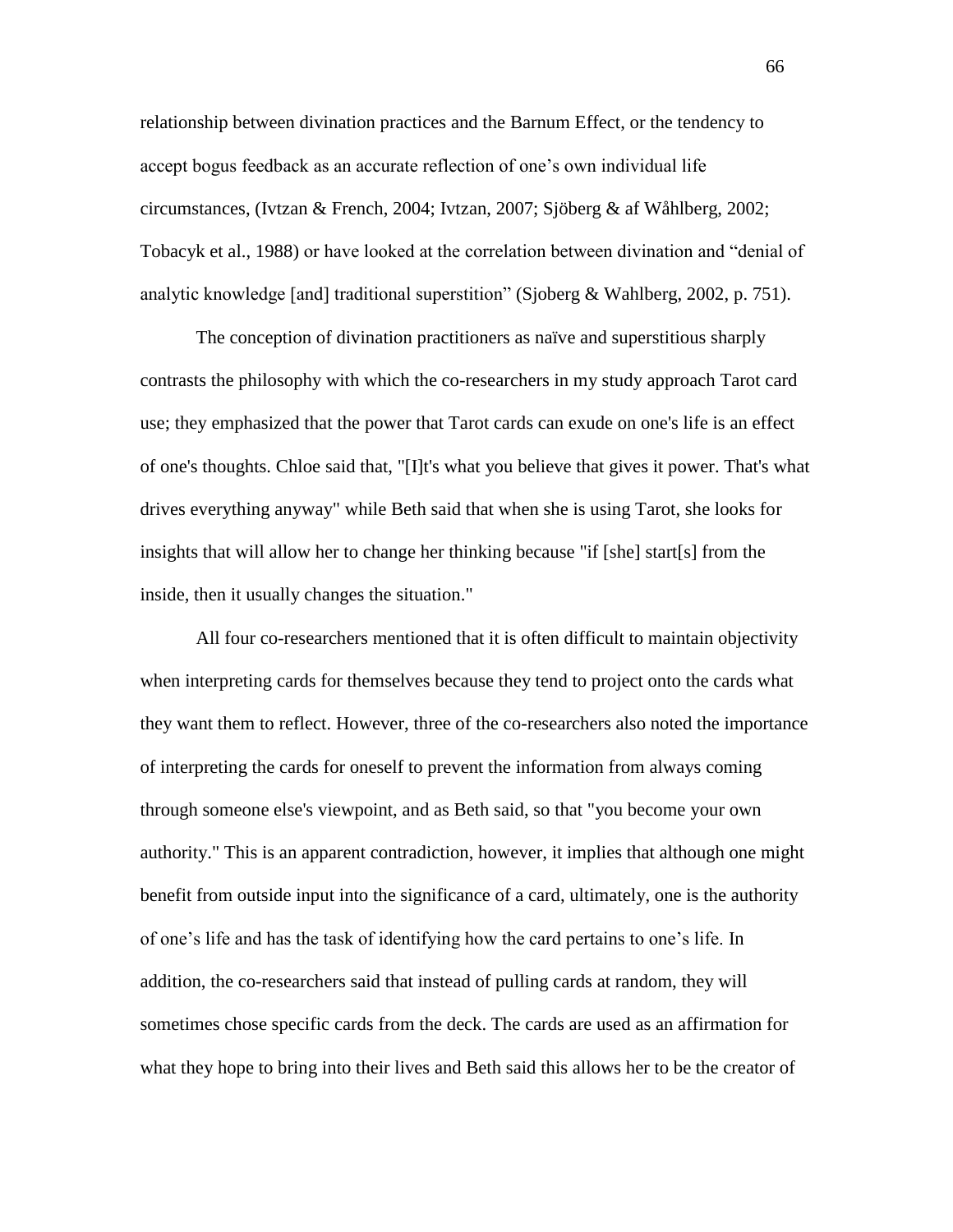her life, rather than taking the position that "ok, well the cards are gonna tell me". The personal responsibility that the co-researchers assume both in the in their approach to the use of Tarot and in interpreting the cards is in contrast to Sjoberg & Wahlberg's (2002) study which found Tarot practitioners to be fatalistic and prone to religiosity.

### *Benefits*

In her 2004 study, Crocker looked at the way in which "North American female diviners… experience and explain the process of divination" (p. iii). Her results indicated that divination, including the use of Tarot, "perceived to result in greater self-knowledge and mental and physical well-being" (p. iii) and "was described by interviewees as a meaningful, fulfilling act of intrapsychic communication accessing seldom used cognitive-affective capacities to gain insight and balance" (p. iii). Crocker (2004) suggests that her study may lead to further exploration of "divination as an unusual way of knowing used by talented, productive women, contrary to negative stereotypes" (p. iii). Despite the fact that Crocker (2004) looked at the use of Tarot for divination whereas my study explored the use of Tarot for self-reflective purposes, my study did investigate the benefits of Tarot use and, compared to Crocker (2004), provided greater detail as to the specific way in which the use of Tarot led to mental well-being.

The benefits, reported by the co-researchers, associated with the use of Tarot included awakening a sense of enchantment and providing a reliable source of comfort when things are not going well. In general, the process of employing the cards was described as an effort to gain insight into current situations and into courses of action that might aid in working with emotions and in changing external circumstances. One of the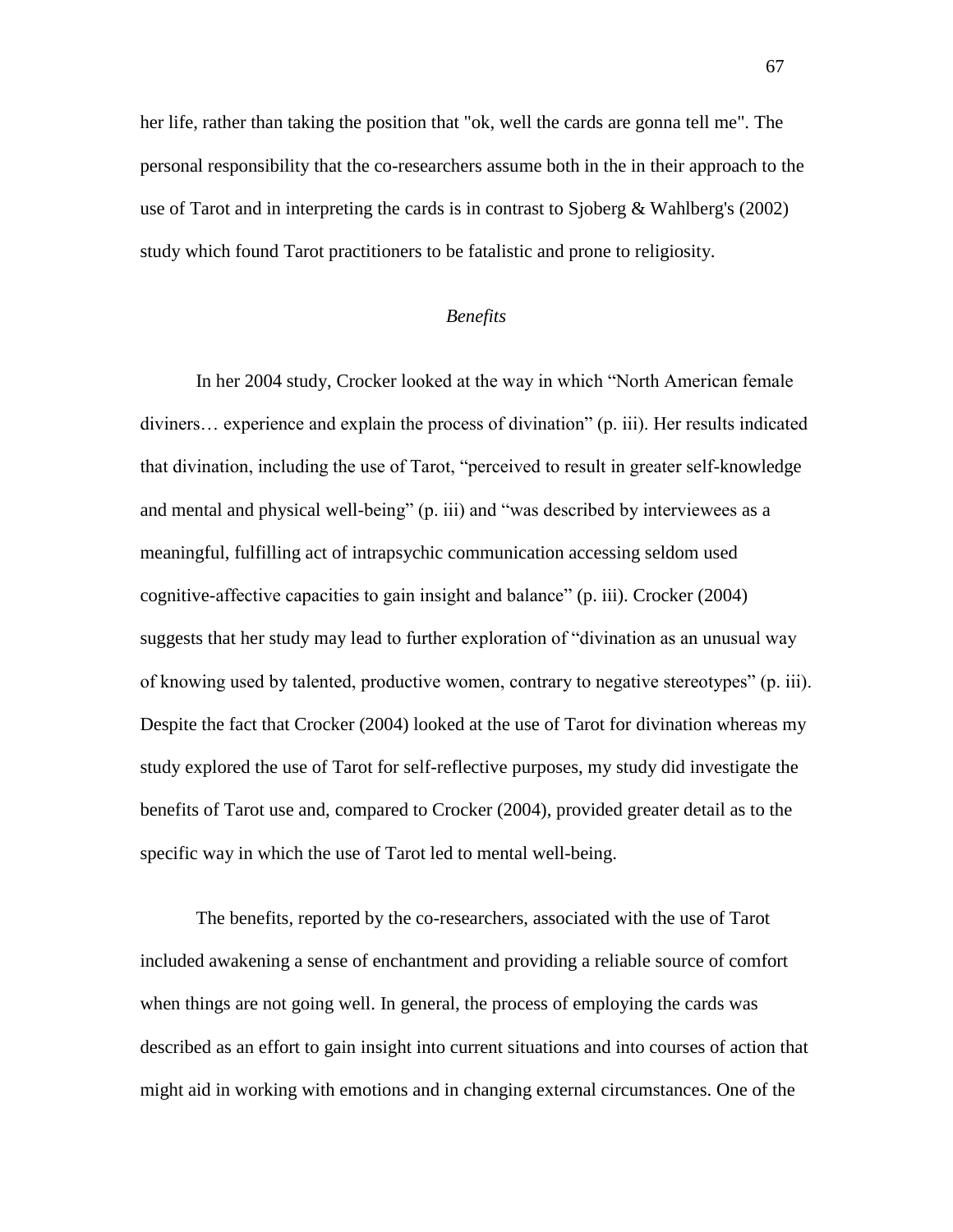co-researchers mentioned that she drew cards as positive reinforcement for what she wanted to bring into her life and that she would leave these cards out until what she was working on had been resolved. Tarot was reported as useful in gaining new perspectives; that when feeling uncertain or "stuck", the cards offered insights and possibilities that they had been unable to come to on their own.

The co-researchers also discussed how, it wasn't only the prescribed meaning of each card that was useful for self-reflection, but that the images themselves had the potential to bring about healing; this occurred both automatically, by, as Kirschke (1998, as cited in Shechtman, 2007, p. 64) writes "trigger[ing] reactions within us that cannot easily be expressed in words", and in a effortful way, by the conscious consideration of the meaning of the images. Finally, the co-researchers commented on how, by noticing the aspects of the cards on which they have focused, they can gain insight into their current emotional state. Beth said that she "can tell what state of mind [she's] in by what [she's] picking up."

#### *The Use of Tarot in Therapy*

### *Client Issues that Tarot would Aid with*

Coulter (2004) proposes that using Tarot cards in therapy is useful when clients are experiencing trouble coping, a moderate amount of stress, difficult life circumstances, or are troubled because of illness (p. 342). Based on the interview results, Tarot could be useful in working with clients who are feeling blocked or stuck; who are experiencing repetitive thinking and would like to begin thinking, or approaching a situation, in a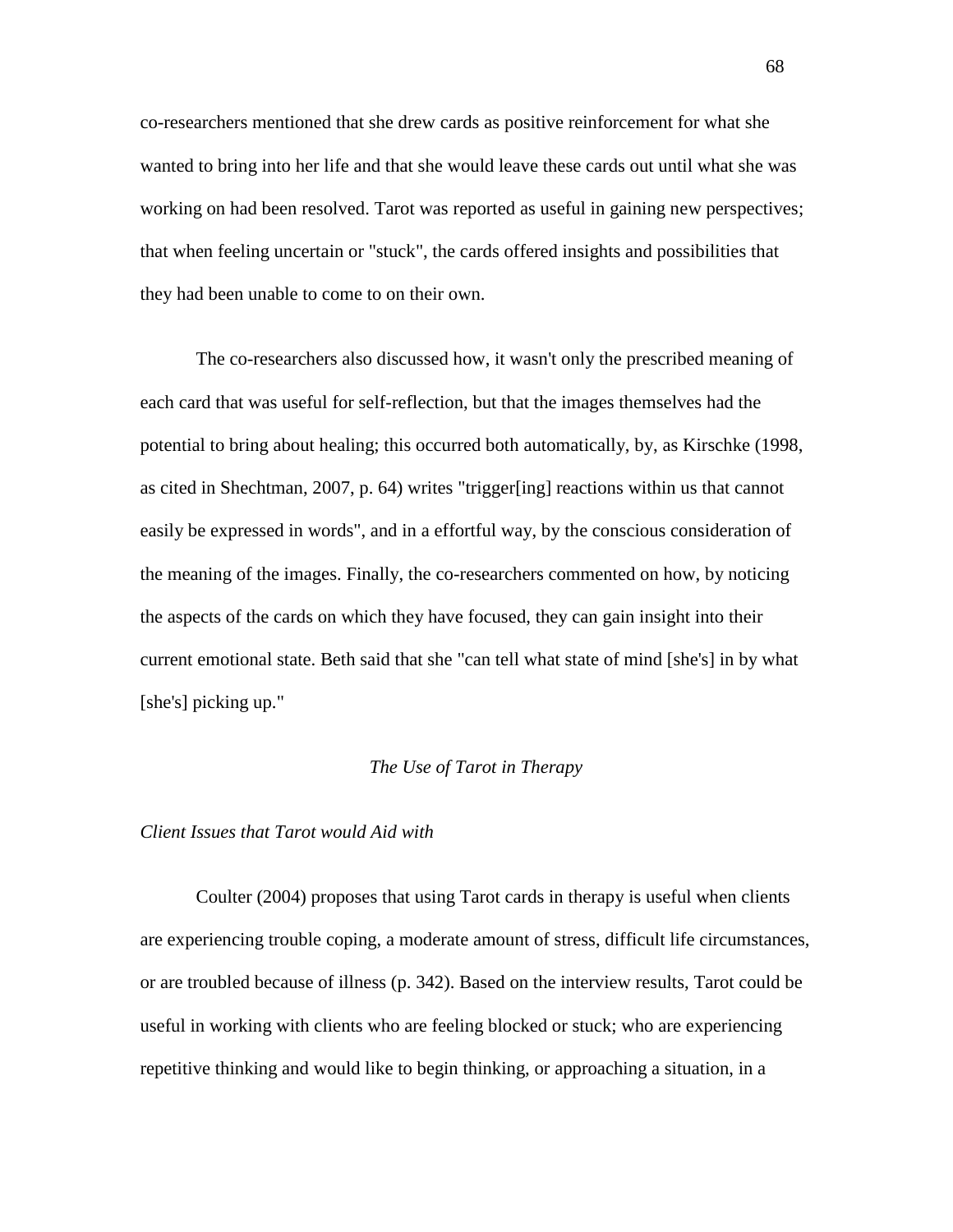different manner. The cards may also be useful with clients who are experiencing difficult life transitions, such as loss of a job or a relationship break-up because several of the co-researchers mentioned that the cards are a means of reassurance that one's life is not without order and that things, although momentarily difficult, are essentially ok.

Two co-researchers mentioned that Tarot can aid in the identification of their current emotional, or mind state. Hence, the use of the cards might benefit clients who are feeling disjointed or disconnected from their current psychological state, clients who *don't know* how they're feeling. In addition to the insight into one's present state, observing the cards, or as Beth said, "just really looking at what you're seeing", could function as a grounding exercise, by bringing the client into the present moment, a technique that could be useful with clients, as Coulter (2004) proposes, who are experiencing a small to moderate amount of anxiety.

Using Tarot may not be useful if clients appear to require someone to listen to them; if they really just want to he heard, the cards may be seen as superfluous and a distraction. In addition, with short client sessions, introducing the cards and engaging in an activity with Tarot might not be possible within the allotted timeframe.

#### *Clients with whom Tarot would be the Most Useful*

The research on Tarot, to date, has focused on female populations (Coulter, 2004; Crocker, 2004), hence we know nothing of its use with individuals outside of this group. One of the co-researchers mentioned that, when doing readings for others, she likes to use the cards when someone is feeling extreme emotion, such as anger, "so that their energy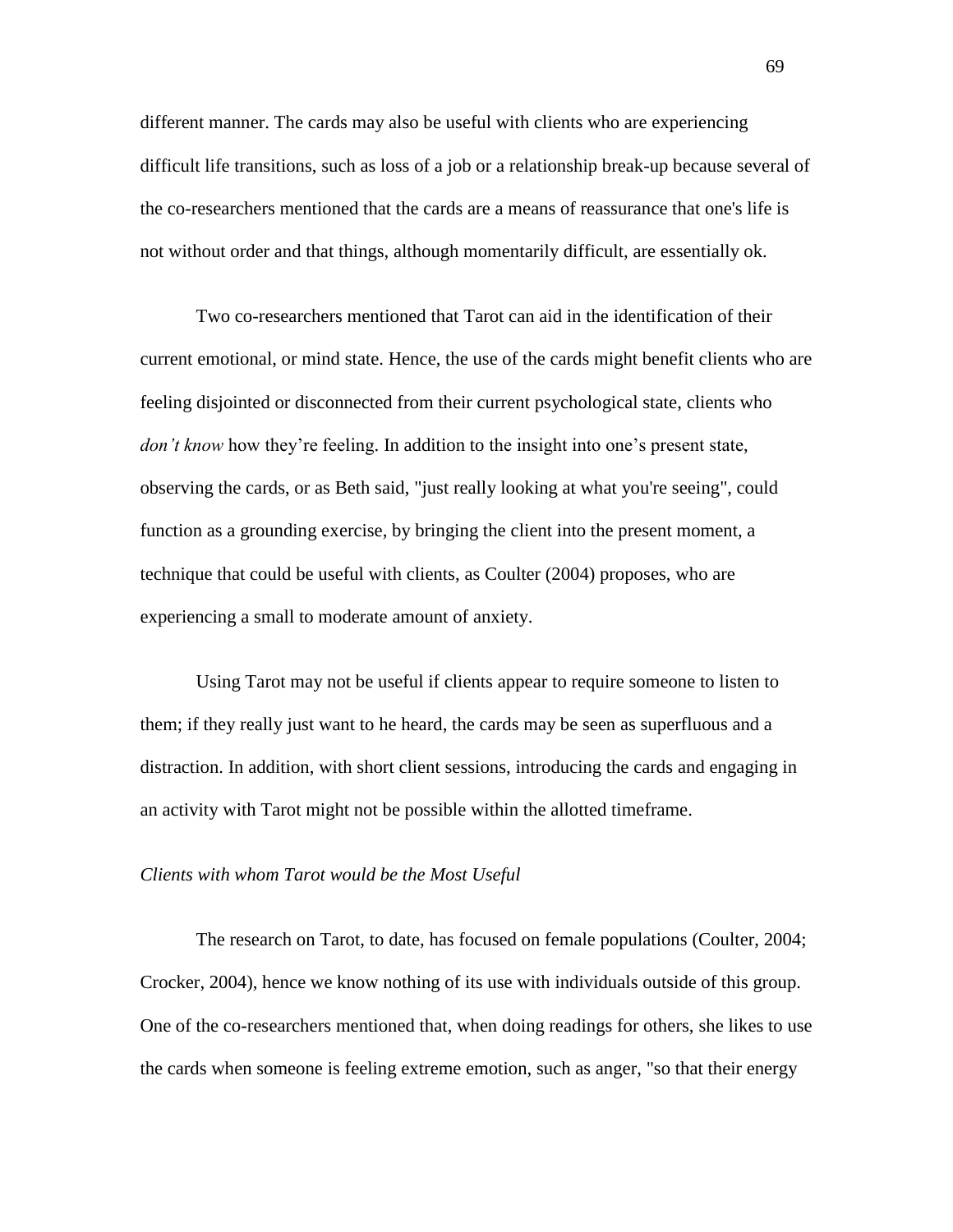goes into that and [she doesn't] have to deal with all that crap." Thus, in working with clients, therapists might consider using Tarot with very angry clients, as the co-researcher says, in order to direct the energy away from the therapist.

Tarot may not be useful, as Coulter (2004) writes, with schizoid or paranoid clients. Introducing the cards to such clients may actually function to increase symptoms such as paranoid thoughts. Therapists should also avoid using the cards with clients who hold fundamentalist religious beliefs: the cards may not be in alignment with such clients' belief systems. Coulter (2004) proposes that therapists who use Tarot assess their clients' religious affiliations before engaging in activities with the cards. I would extend Coulter's categories of clients with whom Tarot might not be useful to include members of cultures that may hold negative views of items commonly associated with the occult. In working with clients from other cultures, the therapist, before introducing Tarot, might want to research his or her culture and decide whether Tarot will fit with his or her cultural belief system.

#### *Techniques*

#### *Before session.*

Because, as several of the co-researchers mentioned, different decks are appropriate for different situations, and as one of the co-researchers said, some decks do not align with "[her] belief system", it would be useful for therapists who use Tarot to have several decks so that the appropriate one, based on the client's circumstances and belief system, can be chosen. The therapist should also have knowledge of several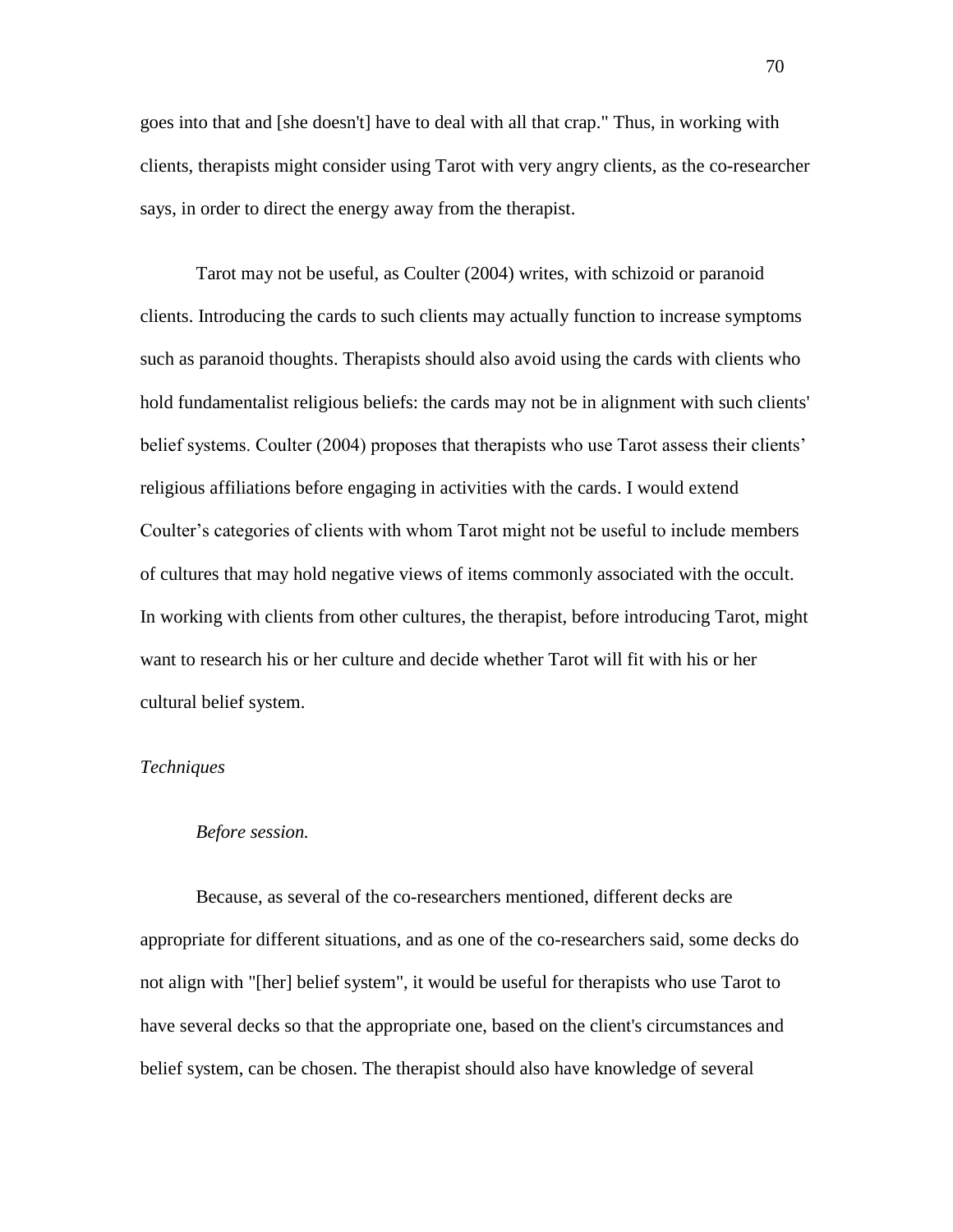different spreads, because as the co-researchers mentioned, different spreads are appropriate for different purposes. The therapist should also have an understanding of the various interpretations of the cards, so that in dialoguing with clients, she is able to determine the interpretation that best fits the client's predicament. It is therefore very important, before a therapist begins using Tarot, that he or she becomes versed in the cards, both in the various types of decks and spreads, but also in the various schools of thought pertaining to the interpretation of the cards. As was seen in the *Results* section of this study, Angela did not have a sound understanding of Tarot before she began doing readings, and this, for me as the researcher, was alarming.

#### *In session.*

The co-researchers in this study mentioned the difficulty they had in being objective when doing readings for themselves, and also the importance of interpreting the cards for themselves. Taking these observations into account, in using Tarot with clients, therapists might want to share with the client their understanding of the meaning of the card, but also dialogue with the client about her impressions of the card. The client need not have an intellectual understanding of the card to gain insight into its meaning because, as several of the co-researchers mentioned, a lot can be gained by just observing the images. Questions that the therapist might ask in order to elicit dialogue about the card could include:

- What do you see here?
- How does what you see apply to your situation?
- What images and thoughts arise from the image?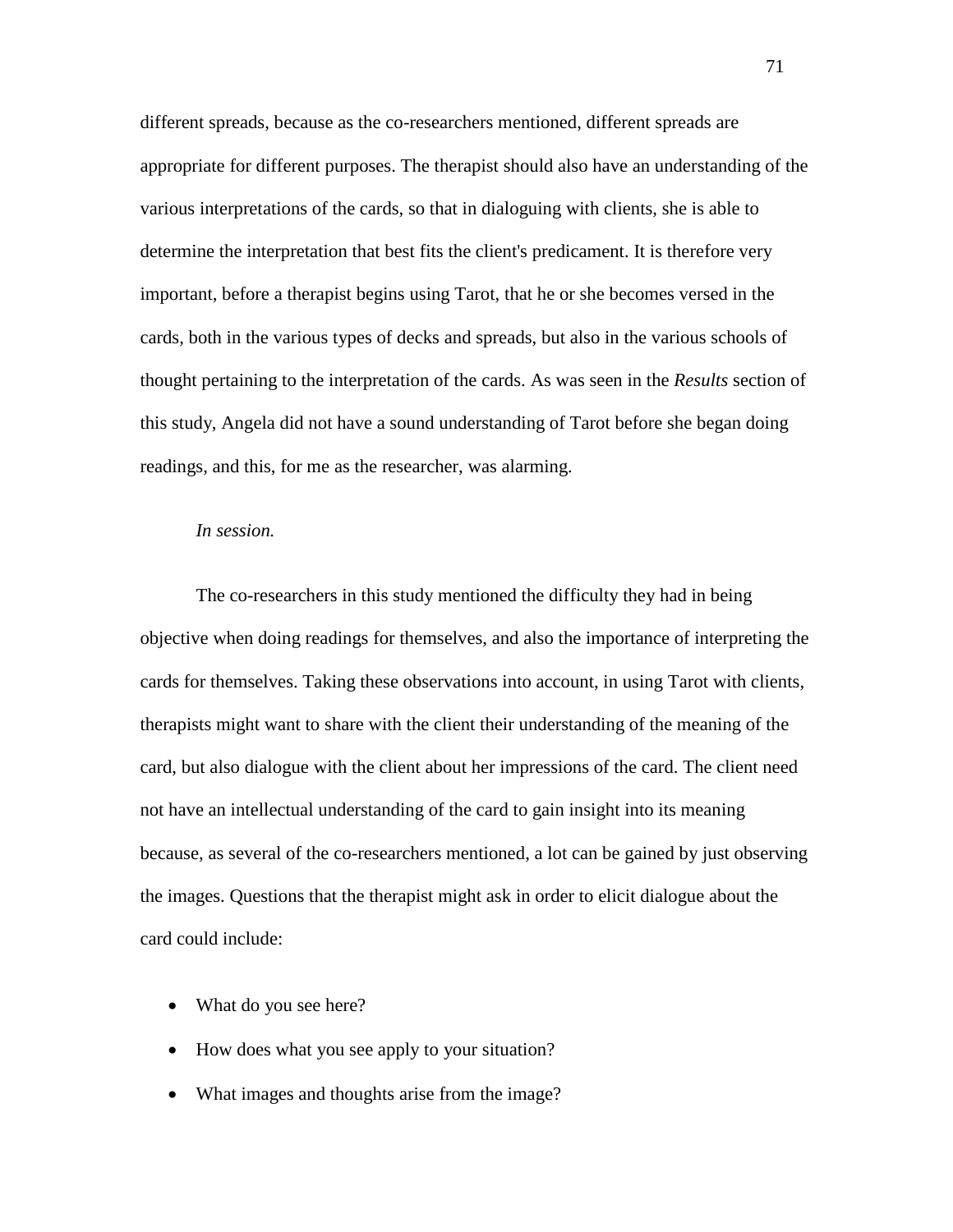• How do these cards relate to each other?

The interviews with the co-researchers also revealed that sometimes they will pull cards at random, or blindly, and that at other times, cards are chosen intentionally. Pulling cards at random might be useful with clients who are feeling stuck and would like to acquire a new perspective or who are looking for novel insights into a situation. Once a card(s) is pulled, the client and therapist may begin a discussion about what aspects of the card(s) are relevant to the situation.

Pulling cards intentionally could be useful in identifying the desires or goals of clients; as a symbol of what it is they want. This process could be likened to the solutionfocussed brief therapy"s (SFBT) miracle question, which is often used to develop therapeutic goals. The miracle question is formulated as, "If a miracle happened and the problem you have was solved overnight, how would you know it was solved, and what would be different?" (Corey, 2005, p. 394), and allows clients to identify the changes they would like to see occur, and opens up a variety of future possibilities.

Pulling cards intentionally could also be advantageous in activities wherein clients are identifying theirs, or another"s, role in specific situation. Again, in such instances, the card may serve as a starting point from which to open up dialogue. Shechtman (2007) discusses a similar activity that can be used in the initial session of a therapeutic group. In this exercise, group members choose a therapeutic card, meaningful to them, and introduce themselves through the card, which "conveys personal meaning that helps group members get closer to each other" (Shechtman, 2007, p. 79).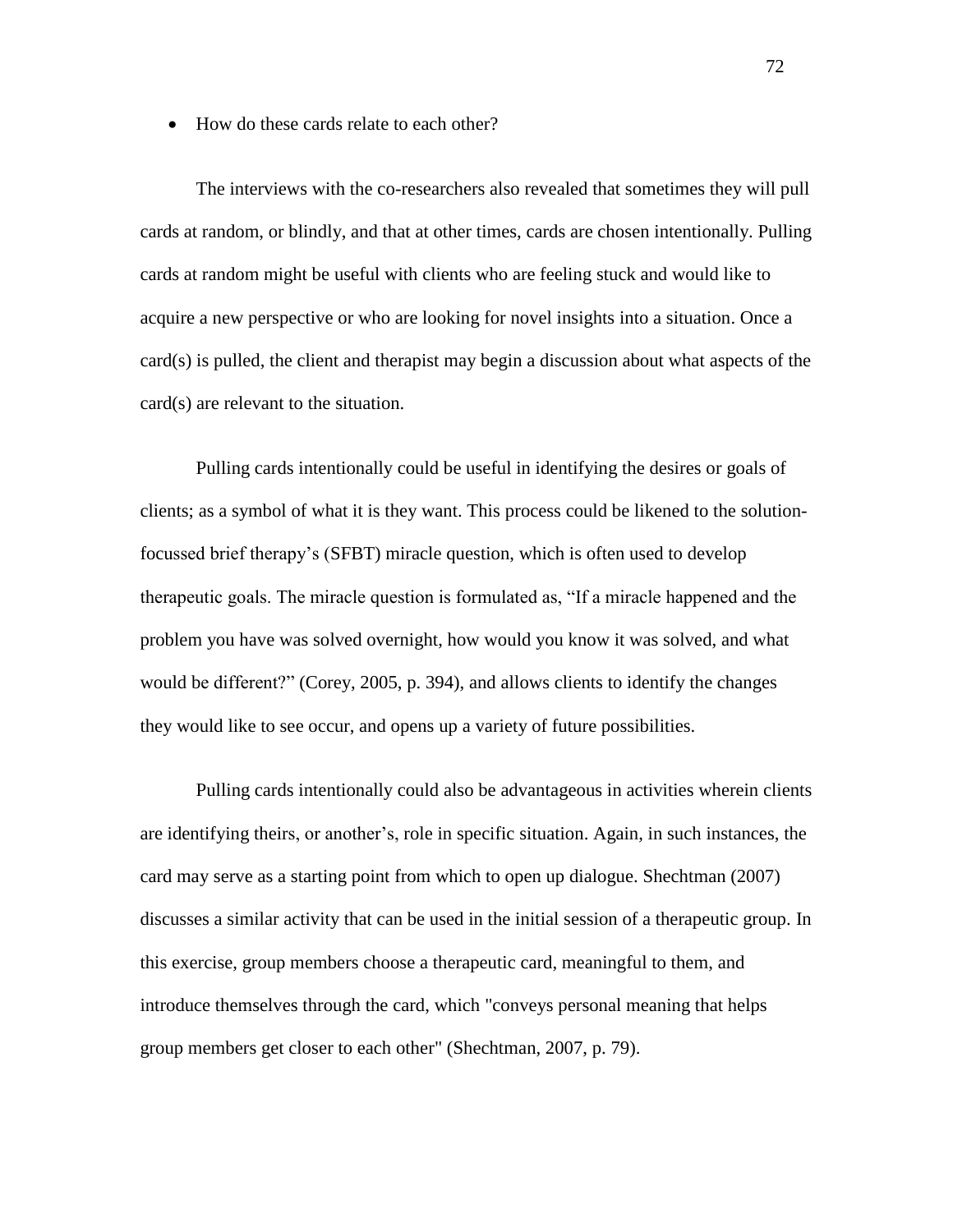Based on the presenting concern of the client, the therapist may choose to focus on only one card, or in instances where the client is looking for a good deal of insight, choose to use an entire Tarot spread. It should be noted that even when using an entire spread, cards can be chosen either intentionally or at random. The spread can be selected based on the needs of client: if the client would like insight related to a relationship, the therapist may choose to use the "relationship spread" (Figure 4), whereas if the client is having difficulty making a decision, the "choice spread" (Figure 5) would be a good option.

### *Implications for Therapists*

One implication that this study has for therapists is the potential to bring Tarot cards into therapy sessions and to use them with clients for a variety of concerns. Contrary to the common view that Tarot is used solely for divination and that diviners are "either lying or are mentally ill" (Crocker, 2004, p. 6), this study provides further evidence that Tarot cards can be an effective means of obtaining "self-knowledge and... mental well-being [and can help individuals] obtain insight and balance" (Crocker, 2004, p. iii). Concerns that may be addressed with the help of Tarot include trouble coping, illness, difficult life circumstances (Coulter, 2004), repetitive thinking, challenging life transitions, disjointedness, a small to moderate amount of anxiety, and intense emotion, such as anger.

In the case of angry clients, Tarot can be a means of diverting the emotional energy away from the therapist, and thus be a tool that benefits the therapist as much as the client. In this vein, Tarot can be used as a means of self-care for therapists. One of the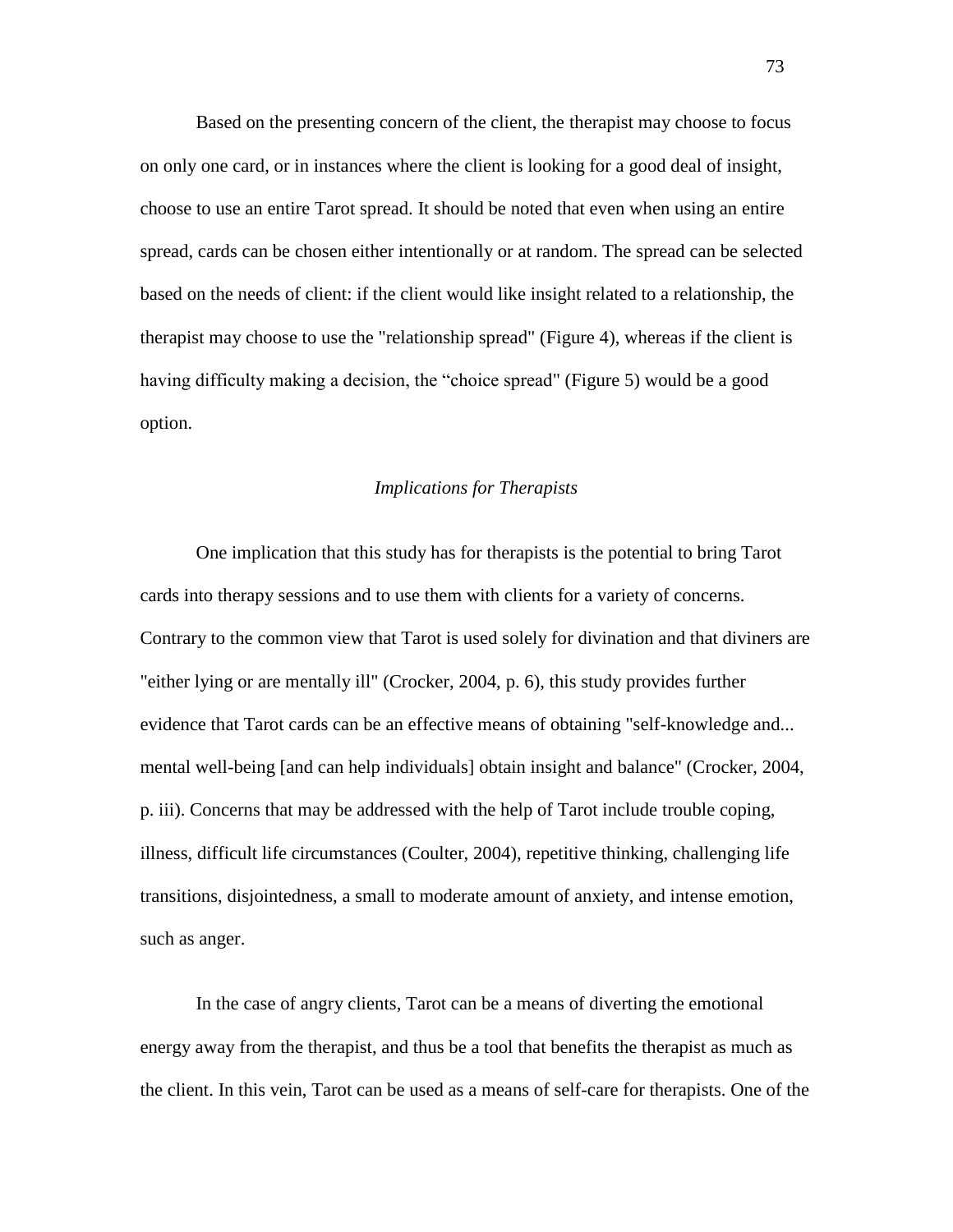co-researchers mentioned that before beginning a Tarot reading, she will often pull a card as a way of focussing and creating intent for the meeting. Before a therapist begins a session with a client, such an activity might help with grounding and mentally preparing for the session. Additionally, the same co-researcher mentioned that she engages in positive visualizations for the types of clients that she wants to work with and that once she began these visualization activities, she noticed her " readings got better and [she] got more energetic." Pulling a few cards as a means of affirming the type of clients that one wants to work with and as a way of becoming cognisant of what one hopes to achieve through therapy sessions, could be an important self-care activity for therapists, helping to bring agency and energy to their work.

#### *Limitations*

One limitation of this study is that it reflected the experiences and views of women, within a specific age range, and in Canadian society; it is therefore difficult to generalize the results beyond these strictures. Further, the study, congruent with a heuristic research design, included only a small number of participants. Although generalizability is not an aim of heuristic research (Moustakas, 1990) this again, brings the generalizability of the findings into question. Finally, the interviews focussed on the co-researchers personal use of Tarot, and when the use of the cards for doing readings for others was discussed, it was in the context of traditional Tarot readings and not therapeutic readings, or readings done in therapy sessions. For this reason, applying the findings to the use of Tarot in therapy is somewhat tenuous.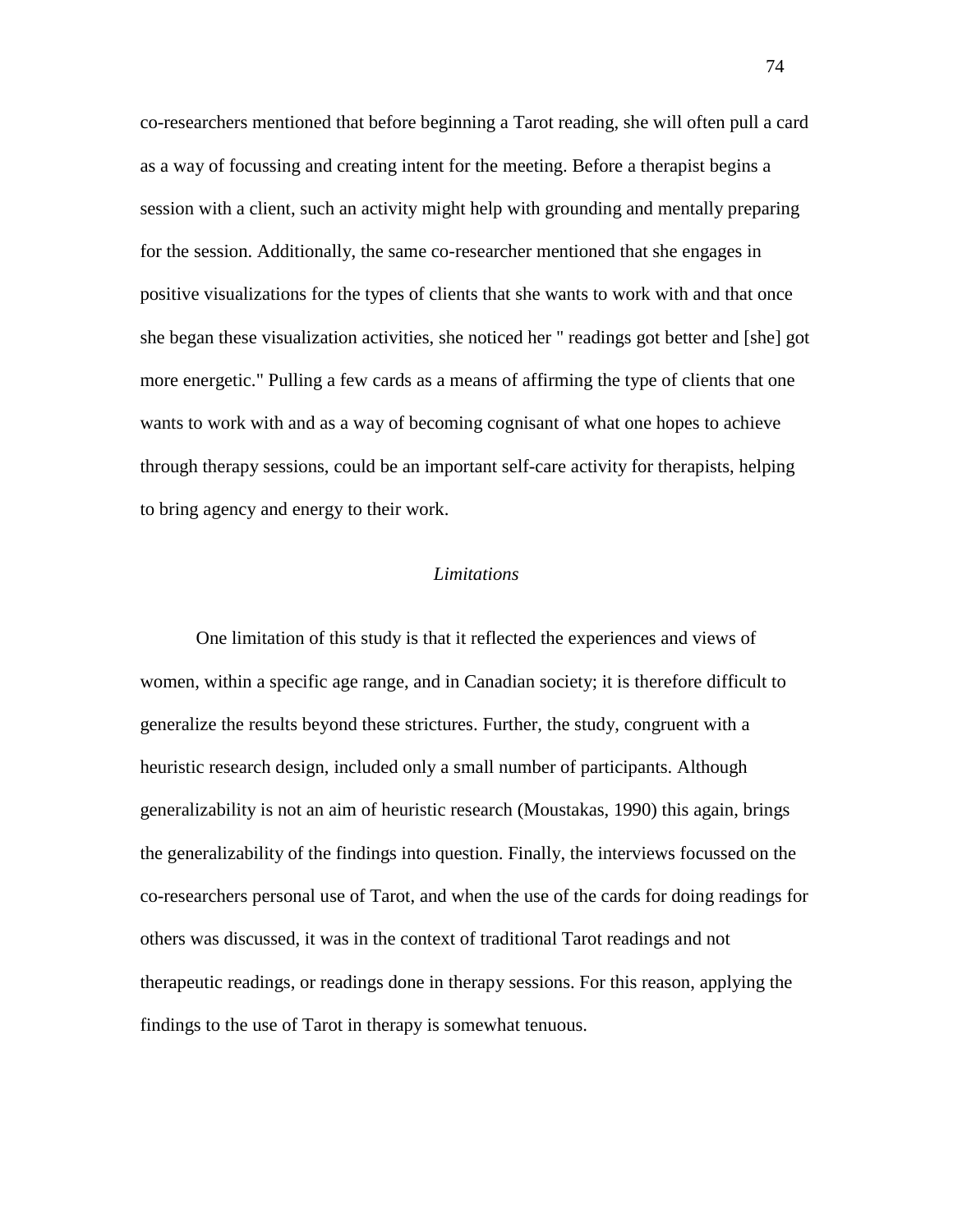#### *Recommendations for Further Research*

Future research investigating the potential psychological correlates of Tarot use might include a greater number of participants. Although this study found psychological benefits associated with the use of Tarot, it did so only in a group of women living in Victoria, BC, and therefore, future research might investigate the benefits associated with the use of Tarot by males and individuals outside of Canadian society. Future studies might also look at the effectiveness of Tarot use in therapy sessions, which could include an investigation of such factors as the relative effectiveness of the cards for use with different presenting concerns and disorders and an examination of various uses of Tarot in therapy, i.e., the choosing of cards blindly versus intentionally.

### *Concluding Thoughts*

Completing this research, specifically, conducting and analyzing the interviews, has had a profound effect both on my psychology and on the way in which I use Tarot cards. For example, I have thought about and tried to integrate into my life insights that the coresearchers shared such as the concept that our thoughts influence our life circumstances and the importance of interpreting symbols, and events, for ourselves. I have also started to pull Tarot cards, instead of just at random, also intentionally, as Chloe said, as a positive reinforcement for what I want to bring into my life. Most importantly, conducting this research has reinforced for me the value and importance of Tarot; by witnessing the intelligent, rational, and insightful way in which the coresearchers use Tarot, my own use of Tarot has been validated.

75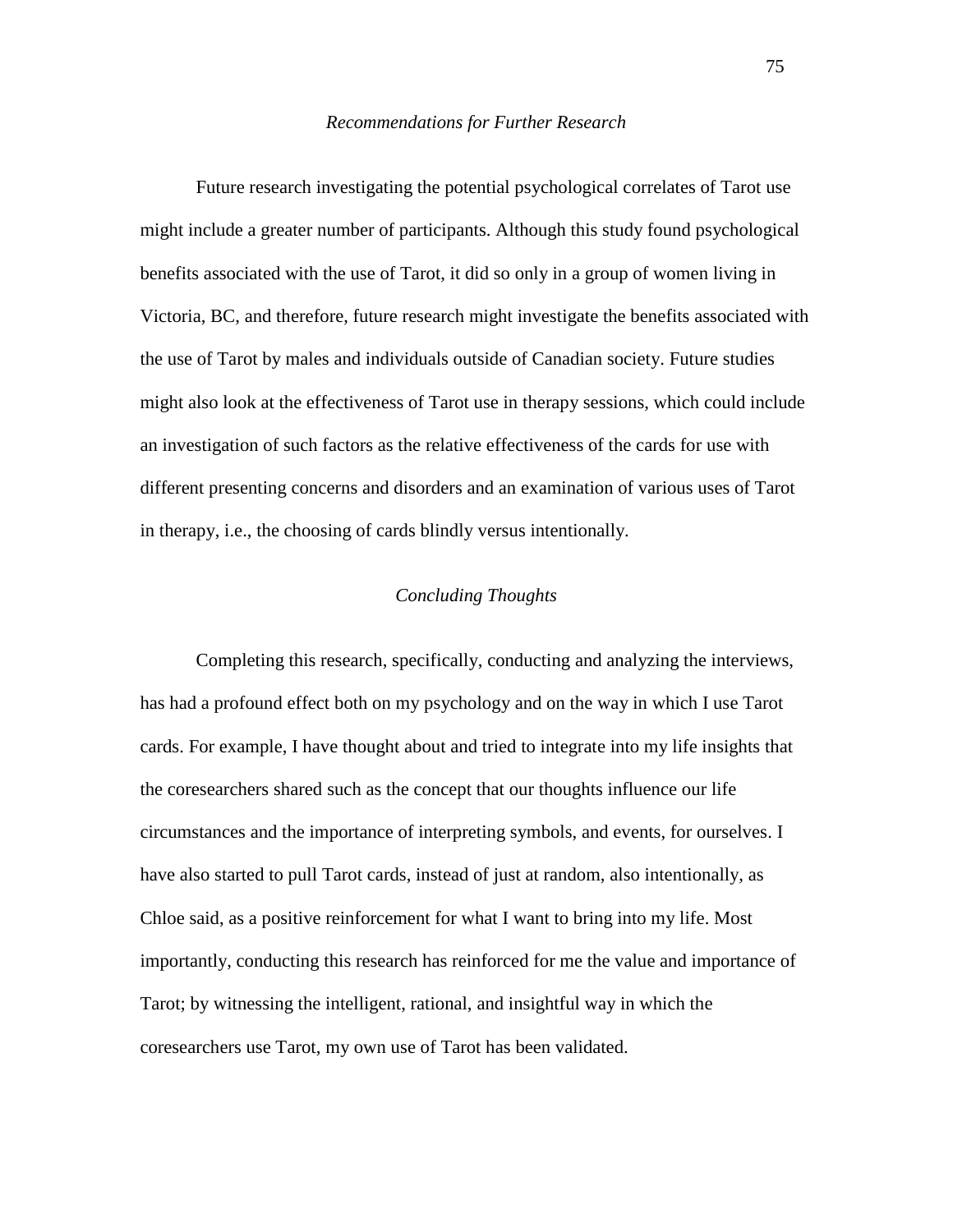Given the co-relational nature of the heuristic interview process, I should also mention that my leanings and approach to Tarot likely had an impact on the information that was sought in the interviews. It is probable that I asked questions and gave feedback in ways that influenced what the coresearchers shared with me. Additionally, it is also likely that my own knowledge about and approach to Tarot influenced the results, or the themes, that I chose to include. I strongly identify with all of the themes in my study and as an extension, I would assert that I sought themes from the interviews that I understood, or could relate to. For example, with the theme titled *Magic*: I have always found there to be a magical quality about the cards and they definitely have functioned in bringing something beyond the mundane into my life. I love the feel of the cards and the pictures on them and when I use them, I feel I"m tapping into a part of life, and of myself, that can otherwise be lost in the rest of my day.

I believe my research brings to light the magical and potentially powerful nature of Tarot cards and brings academic validity to their use, something that has been missing in the literature to date. I believe that, given Tarot has been used for approximately 600 years, and has been used, most recently, as a tool for healing, by looking at its use for therapeutic purposes, my research brings together an ancient healing tool and the modern day healing technique of therapy. My research shows that not only does Tarot have the potential to be used rationally and intelligently as a therapeutic tool, but it is currently being used this way by women, outside of academic and professional circles.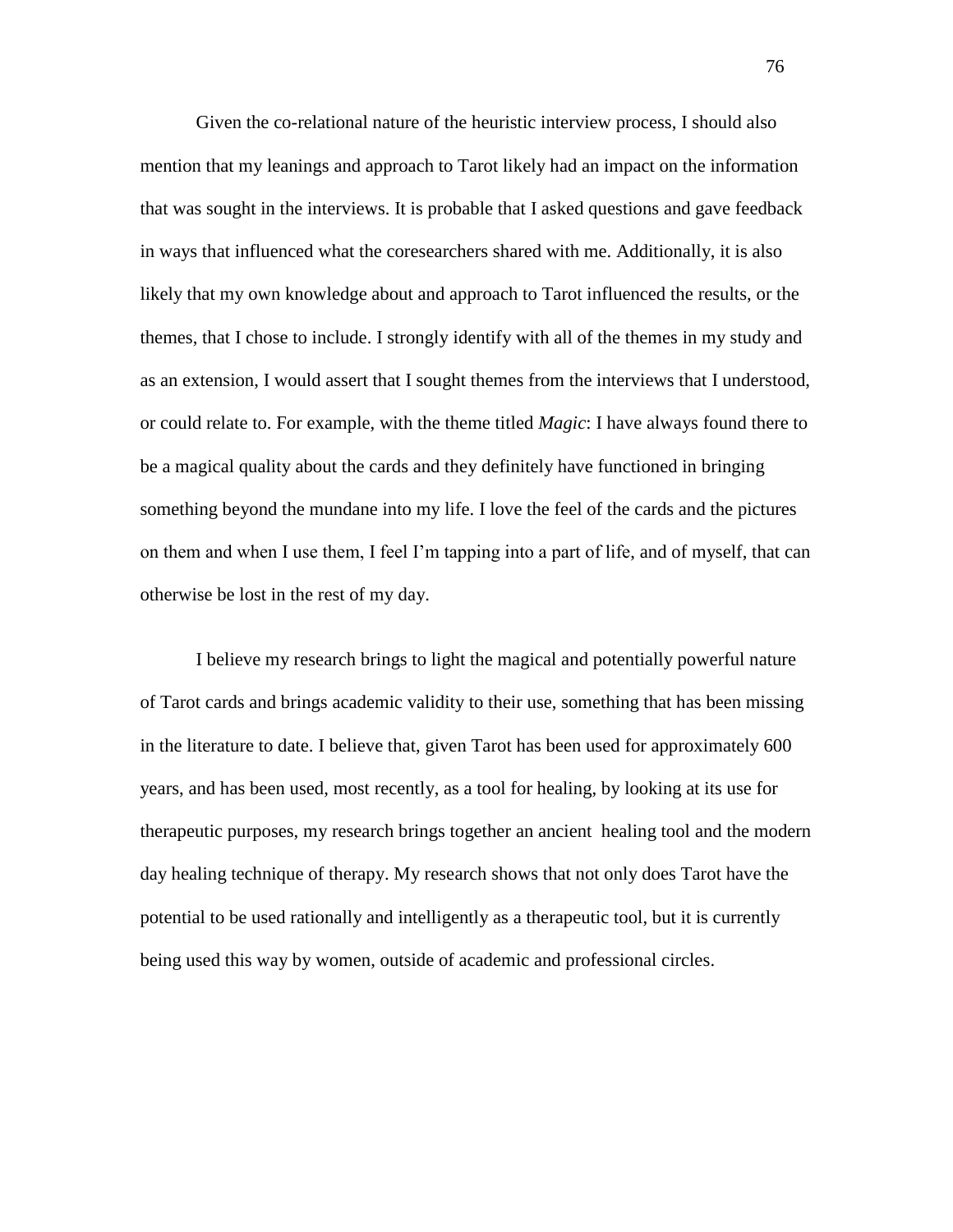1. *Figure 1.* Card images from Motherpeace Tarot (Aeclectic Tarot, 2009)



Permission to use this image was granted by Karen Vogel on August 3, 2009 and Vicki Noble on August 12, 2009.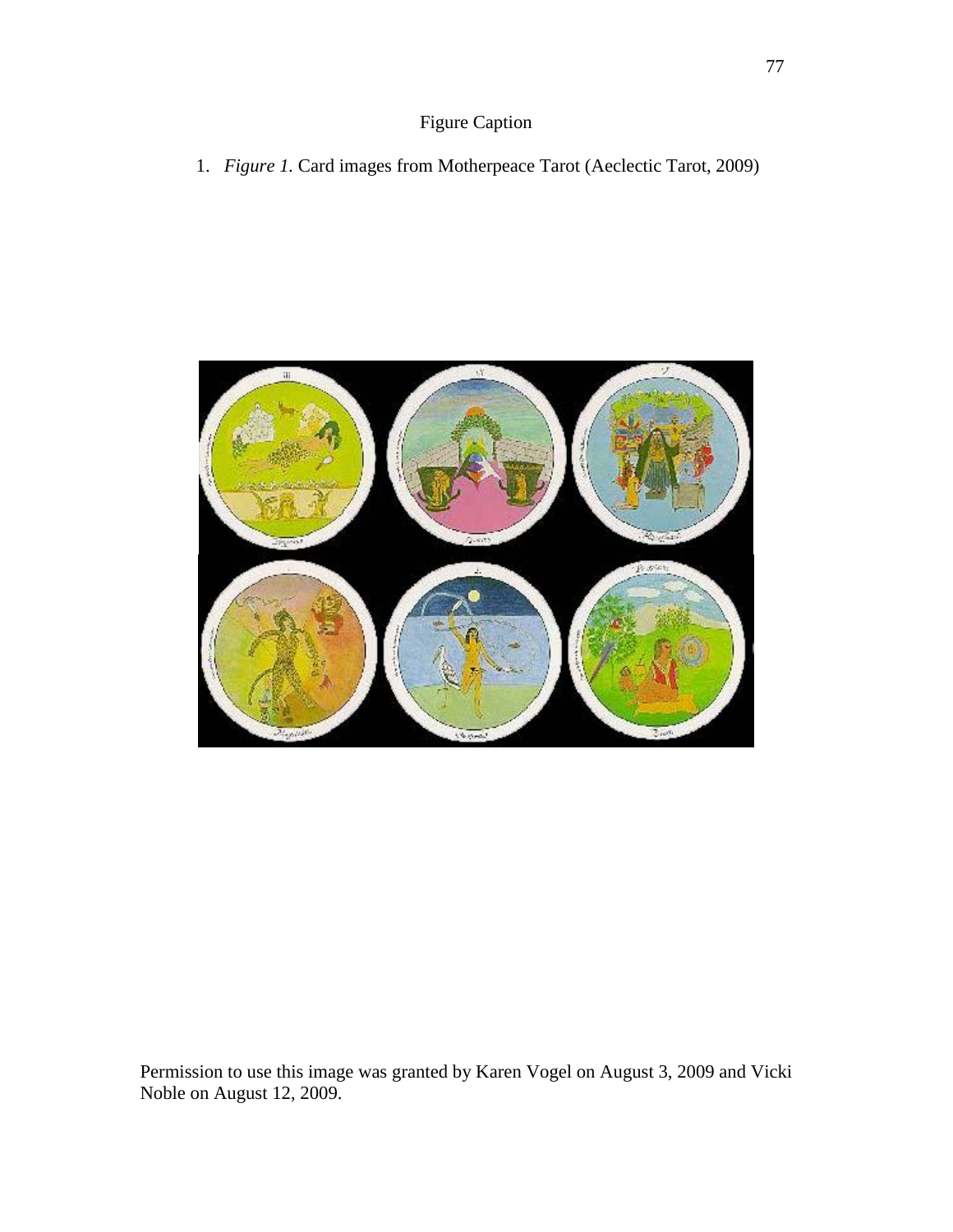2. *Figure 2.* Diagram of ascent along spiritual lines vis-à-vis the Trump cards

(Campbell & Roberts, 1993, p. 8)

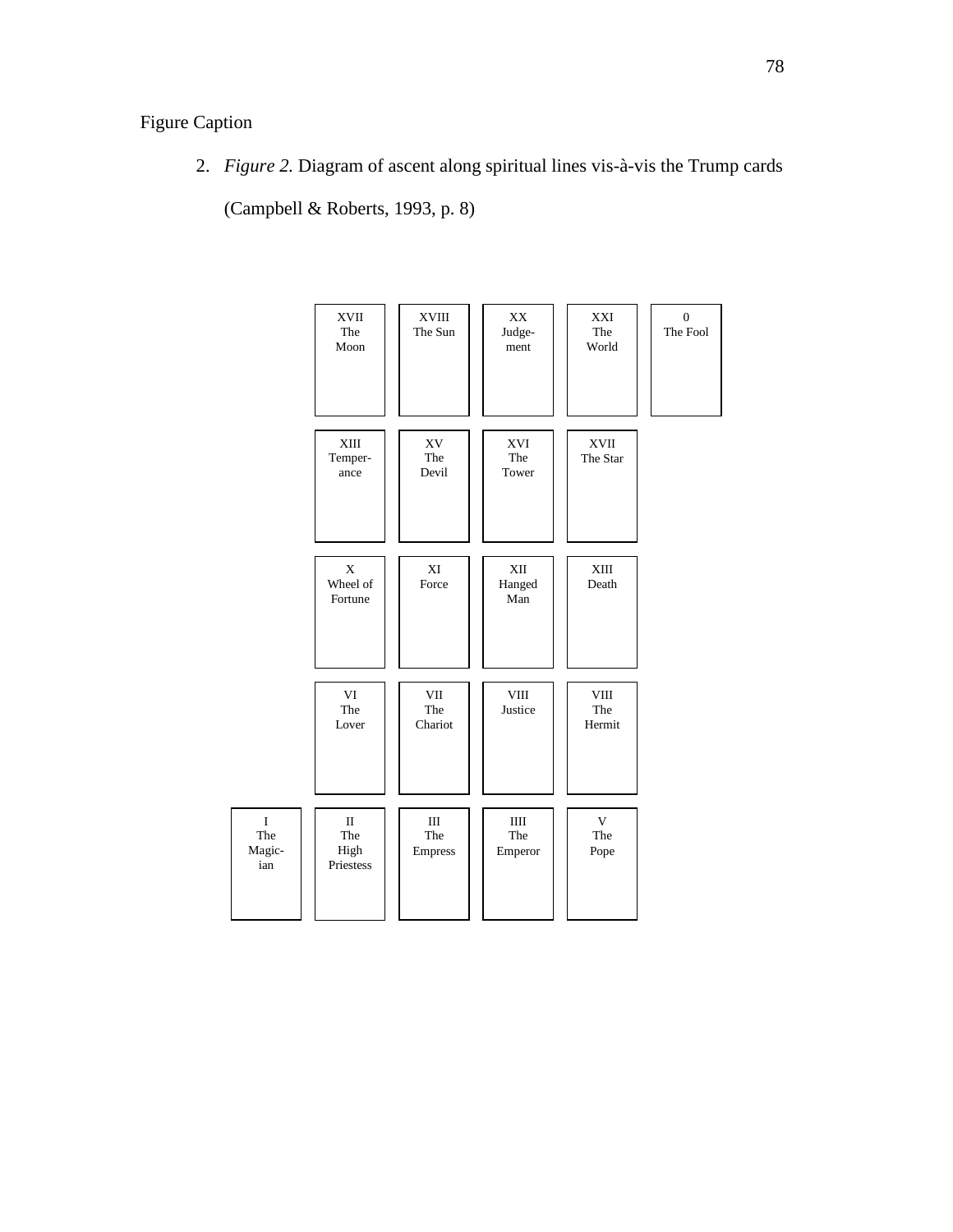3. *Figure 3.* Celtic Cross Spread: diagram and description (Solandia,

2009)



- 1. Central question or issue
- 2. Environment of the question (others involved and deeper elements of the concern)
- 3. Conscious aspects of the question (individual is aware of these)
- 4. Subconscious elements of the issue (individual might not be aware of these)
- 5. Aspects of the issue from recent past
- 6. The near future aspects of the issue
- 7. Tone of the issue and additional nuances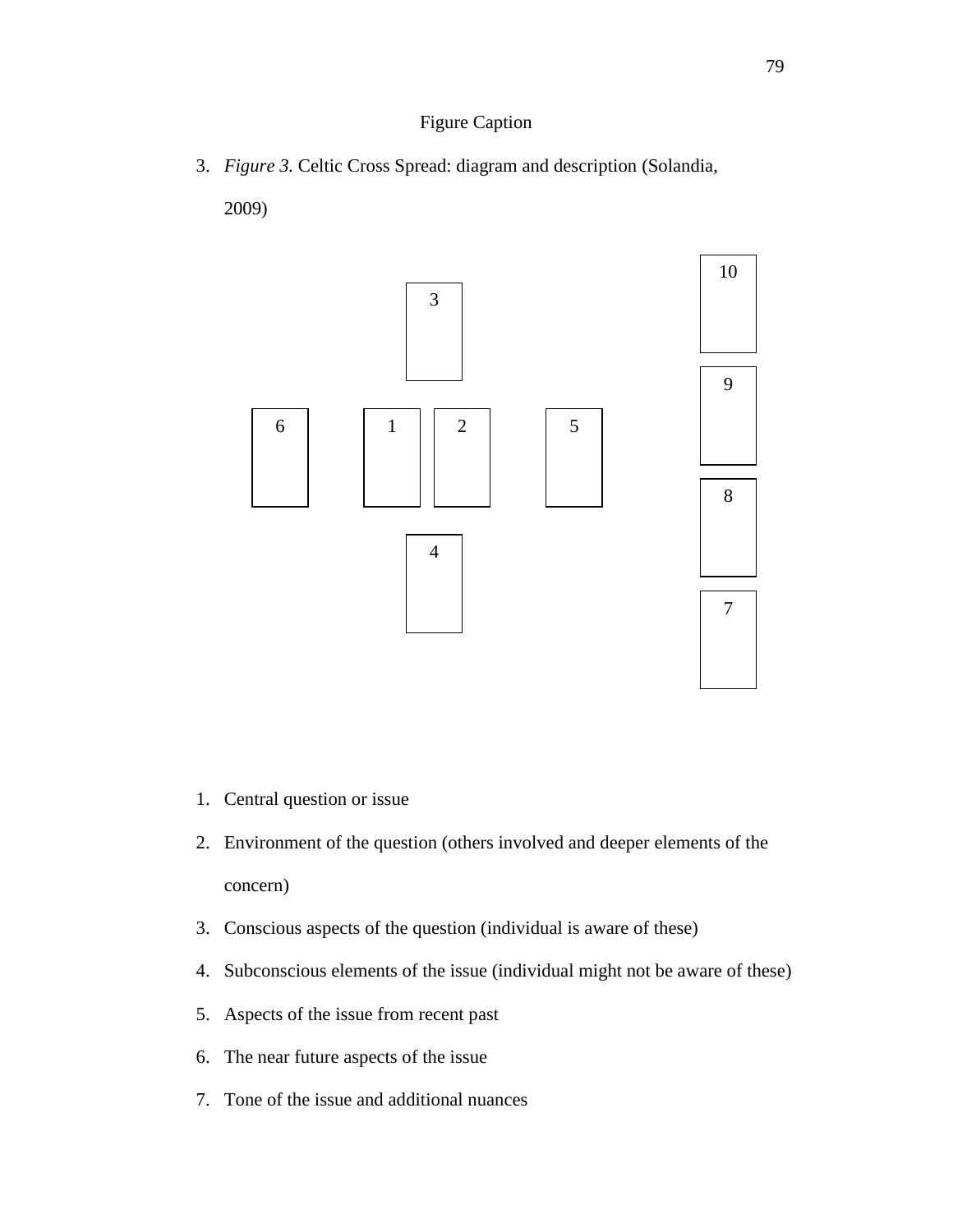- 8. Opinions of the others regarding the questioner
- 9. Card representing the hopes and fears of the individual
- 10. The ultimate outcome of the issue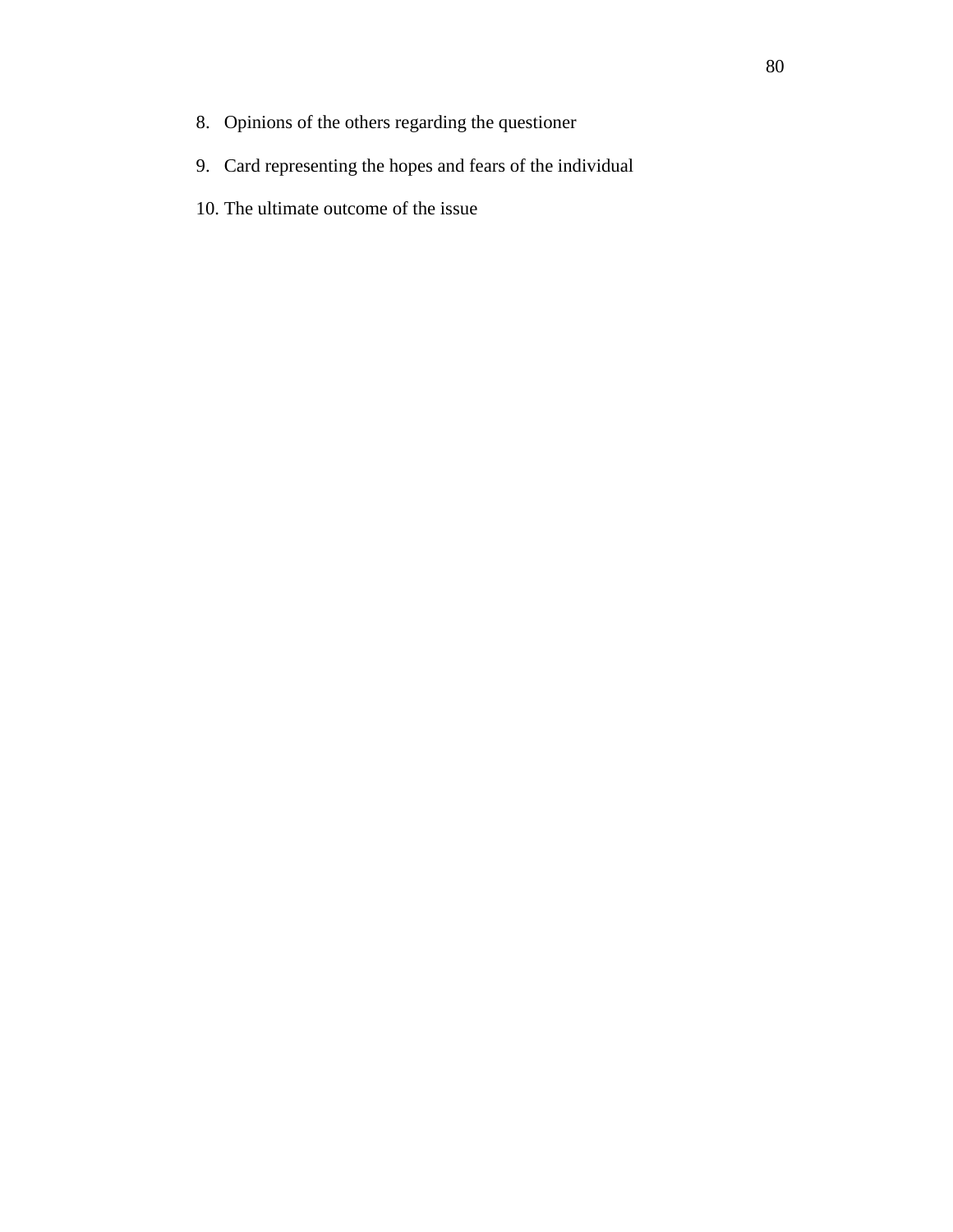1. *Figure 4.* Snapshot Relationship Spread: diagram and description

(Aeclectic Tarot, 2009)



- 1. How things are at the moment
- 2. What your mind says; what you think you should feel
- 3. What your heart says; your real feelings
- 4. How you appear to the other person
- 5. What the other person"s mind says
- 6. What the other person"s heart says
- 7. How the other person appears to you; the impression he or she gives you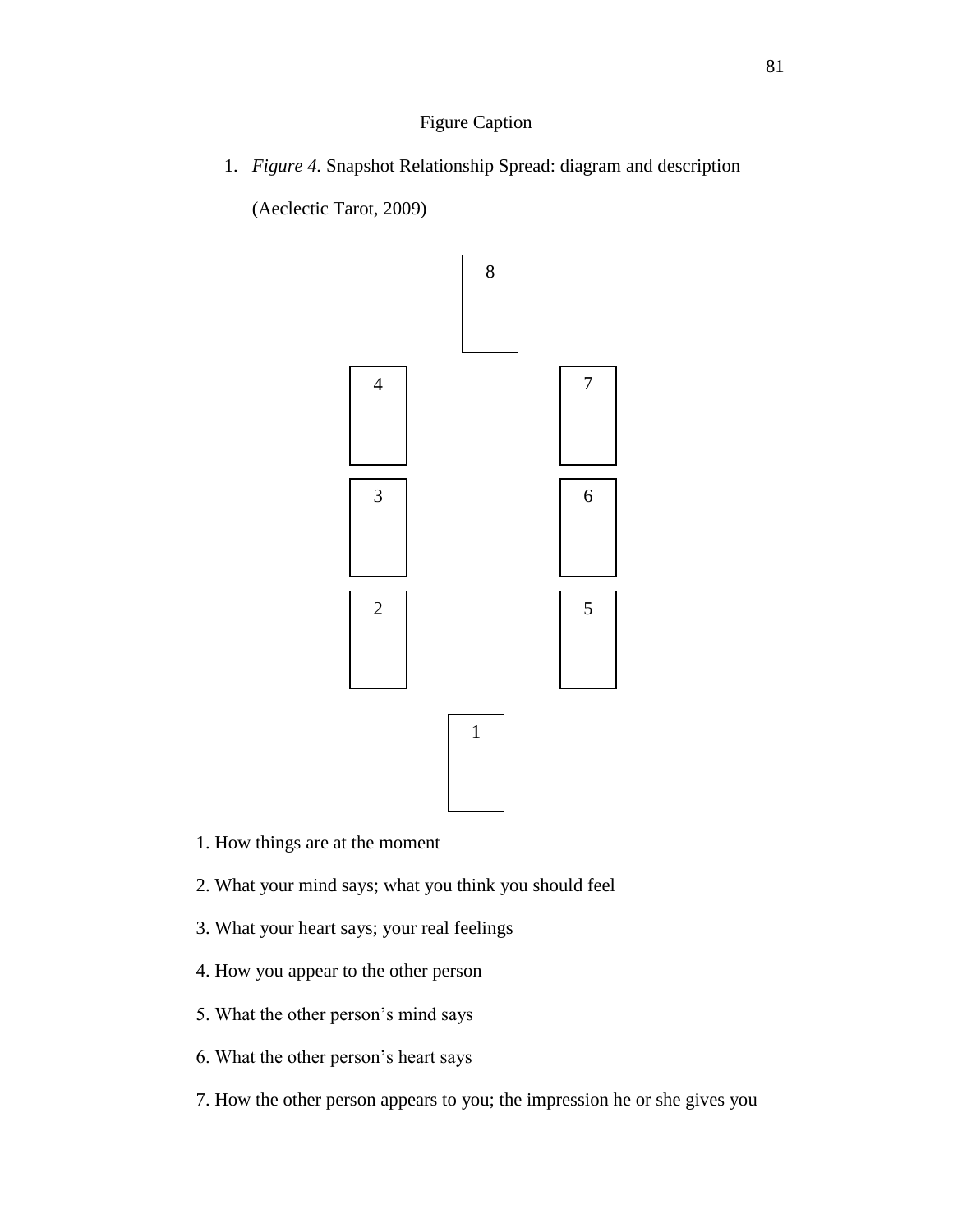8. The direction the relationship is headed in the next few months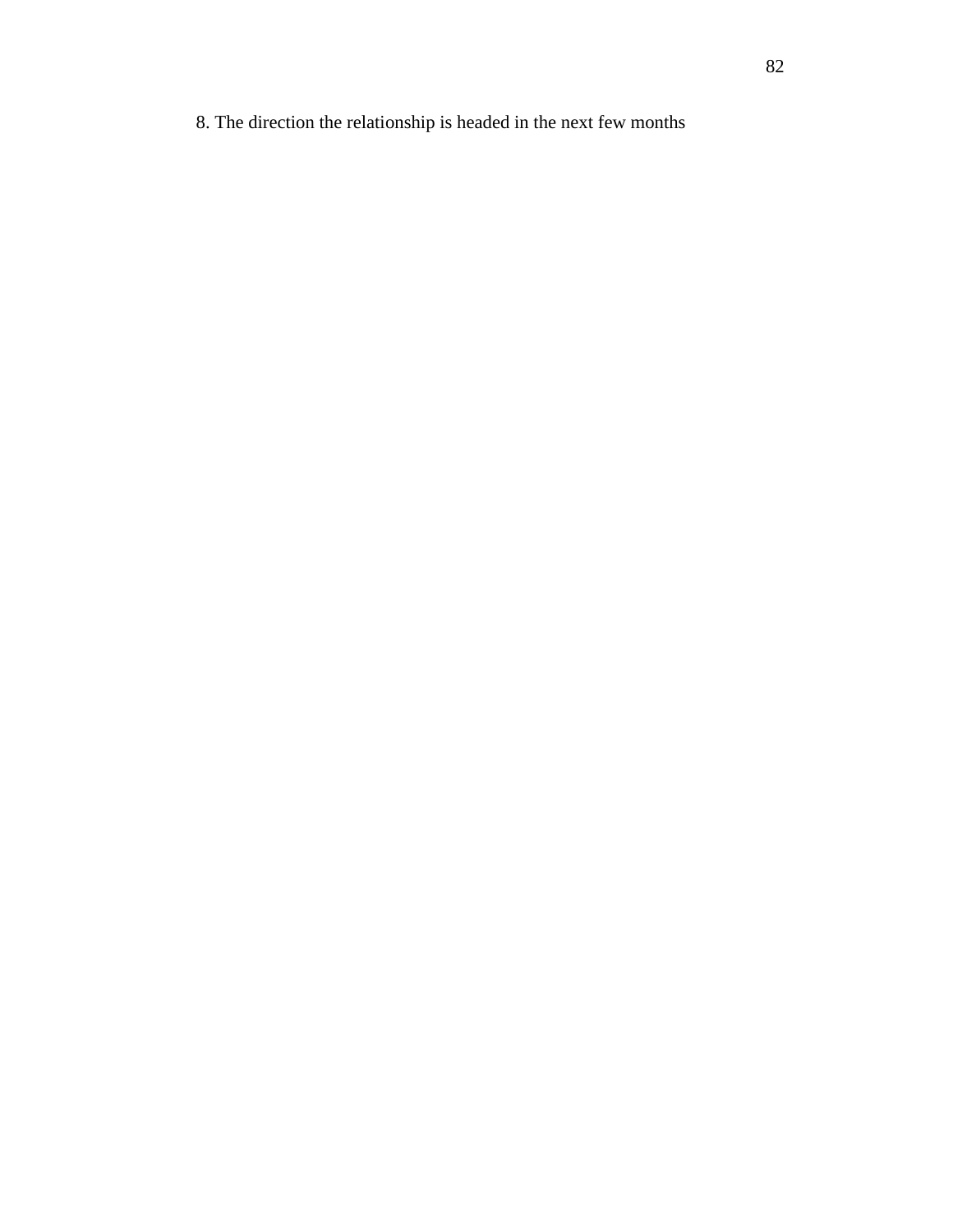1. *Figure 5.* Choice Spread: diagram and description (Aeclectic Tarot, 2009)



- 1. The individual herself
- 2. Things to keep in mind when considering choices
- 3. / 5. / 7. One course of action (various aspects)
- 4. / 6. / 8. Alternative course of action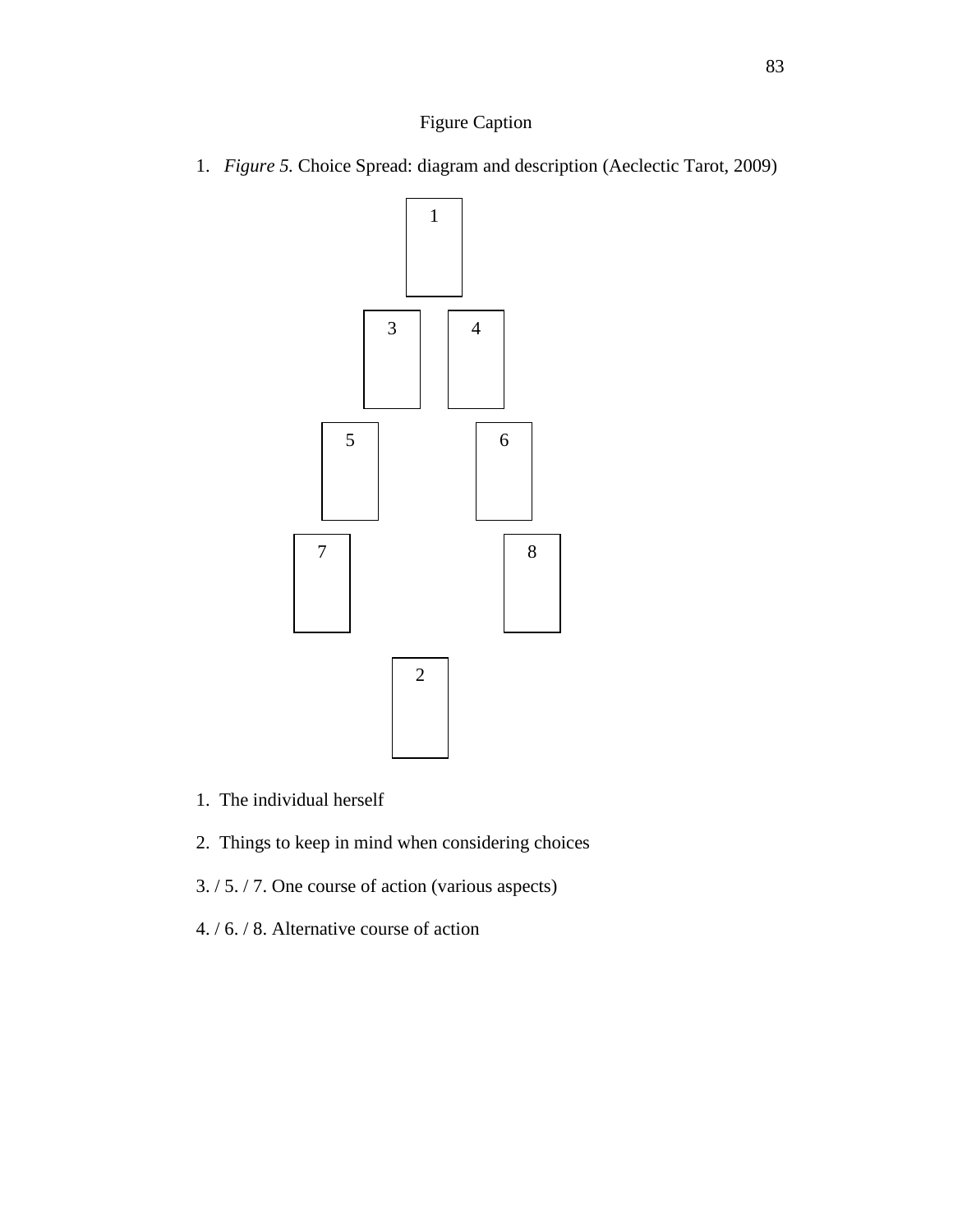#### References

Aeclectic Tarot. (2009). Message posted to<http://www.aeclectic.net/tarot/>

- Arrien, A. (1997). *The tarot handbook: Practical applications of ancient visual symbols* (Putnam ed.). New York, NY: Jeremy P. Tarcher.
- Assad, R. M. (1984). The archetypal symbology of the tarot, meditation and psychological change. *Dissertations and Abstracts International, 45*(3), 787.
- Baruch, Y. (1999). Response rates in academic studies: A comparative analysis. *Human Relations, 52*(4), 421-438.

Beal, G. (1975). *Playing cards and their story*. Newton Abbot [Eng.]: David & Charles.

- Blackmore, S. J. (1983). Divination with tarot cards: An empirical study. *Journal of the Society for Psychical Research, 52*(794), 97-101.
- Campbell, J., & Roberts, R. (1993). *Tarot revelations*. San Fransisco: Alchemy Books.

Cavendish, R. (1975). *The tarot* (1st U.S. ed.). New York: Harper & Row.

- Corey, G. (2005). *Theory and practice of counseling and psychotherapy* (7th ed.). Monterey, Calif: Brooks/Cole Pub. Co.
- Coulter, A. H. (2004). Rx:RN: Pictures that heal: *Alternative & Complementary Therapies, 10*(6), 339-342.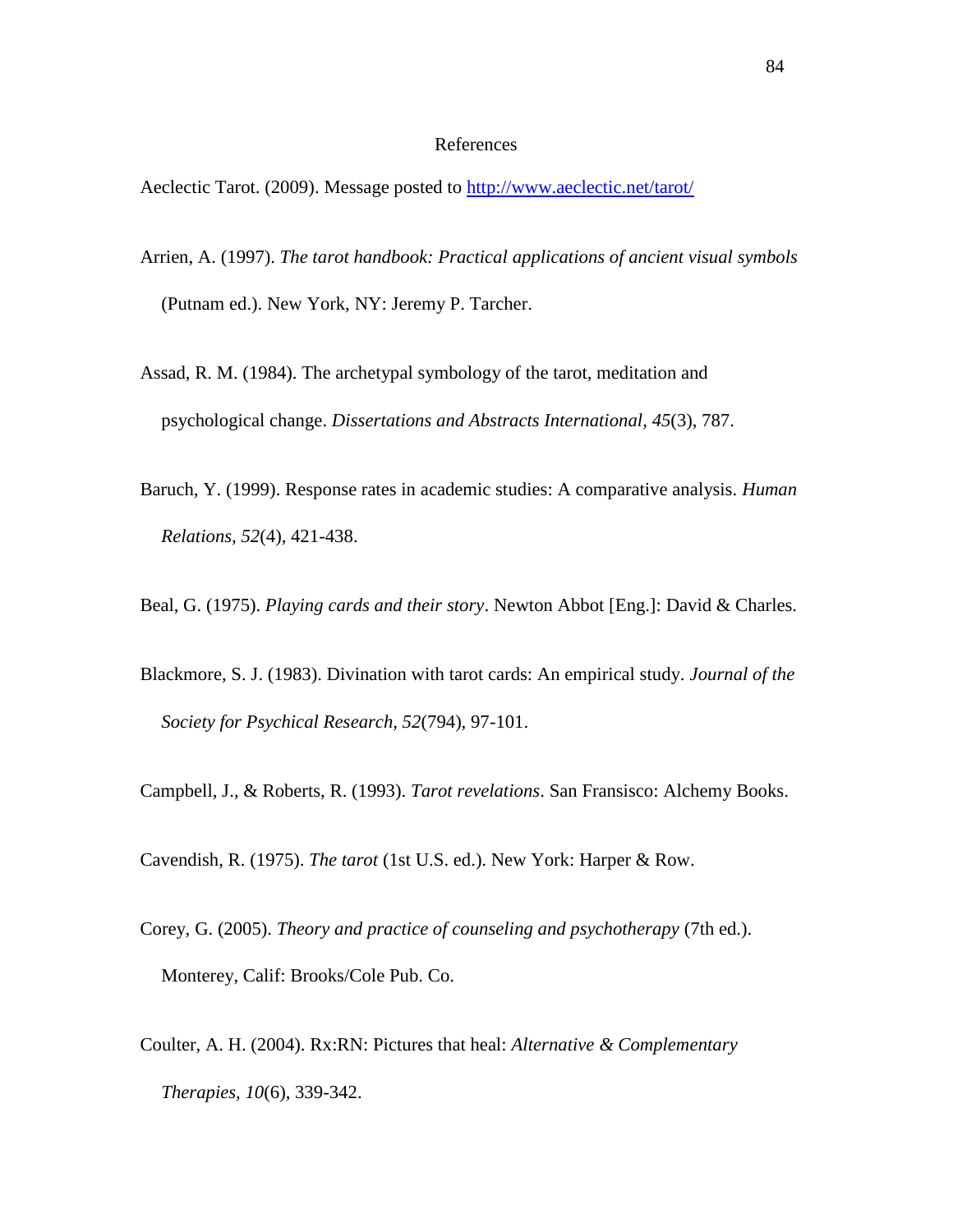- Creswell, J. W. (2008). *Research design: Qualitative, quantitative, and mixed methods approaches*. Thousand Oaks, CA: Sage Publications.
- Crocker, R. A. (2004). In the cards: A qualitative and quantitative investigation of divination practice and creativity within the feminist spirituality movement. *Dissertations and Abstracts International: Section B: The Sciences and Engineering, 64*(7-B), 3579.
- Davidson, L. (2001). Foresight and insight: The art of the ancient tarot. *Journal of the American Academy of Psychoanalysis & Dynamic Psychiatry, 29*(3), 491-502.
- Douglas, C. (Ed.). (1997). *Visions: Notes of the seminar given in 1930-1934 by C. G. Jung*. Princeton, NJ: Princeton University Press.
- Douglass, B. G., & Moustakas, C. (1985). Heuristic inquiry: The internal search to know. *Journal of Humanistic Psychology, 25*(3), 39.
- Ellis, A. (1999). Why rational-emotive therapy to rational emotive behavior therapy? *Psychotherapy: Theory, Research, Practice, Training, 36*(2), 154-159.
- Erikson, E. H. (2001). *The Erik Erikson reader* (R. Coles, Ed.). New York, NY: W. W. Norton & Company.
- France, M. H. & Lawrence, J. (1993). OH cards: A process for interpersonal explorations. *Guidance and Counselling, 8*(4), 40-49.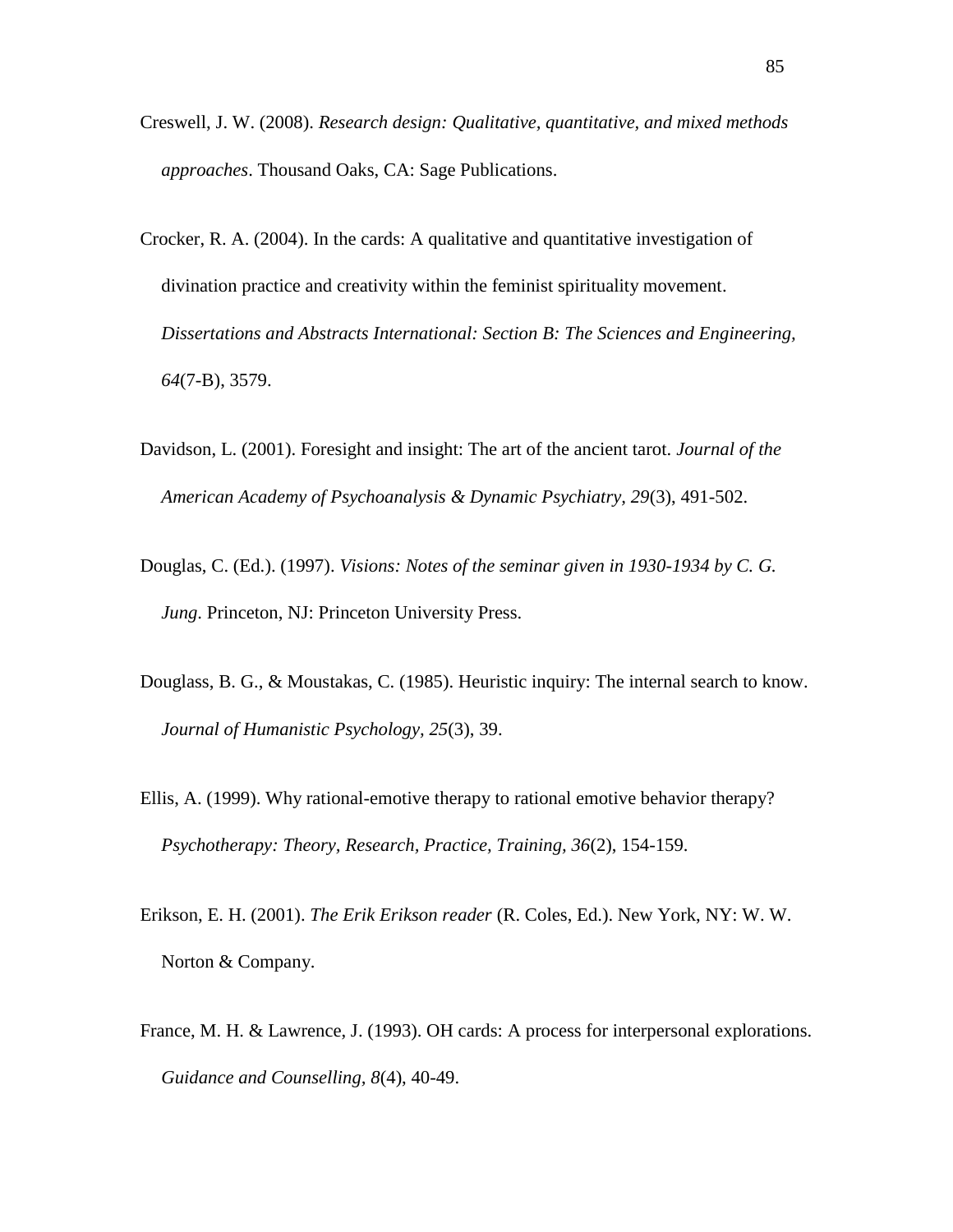- Gall, J. P., Gall, M. D., & Borg, W. R. (2005). *Applying educational research: A practical guide* (5th ed.). Boston: Pearson/Allyn & Bacon.
- Glick, P., Gottesman, D., & Jolton, J. (1989). The fault is not in the stars: Susceptibility of skeptics and believers in astrology to the Barnum effect. *Personality and Social Psychology Bulletin, 15*(4), 572-583.
- Gray, D. E. (2004). *Doing research in the real world: Qualitative and quantitative approaches*. Thousand Oaks: California: Sage Publications Inc.
- Ivtzan, I., & French, C. C. (2004). Testing the validity of Tarot cards: Can we distinguish between a real and a control reading? *The Parapsychological Association Convention,*  437-439.
- Ivtzan, I. (2007). Tarot cards: A literature review and evaluation of psychic versus psychological explanations. *Journal of Parapsychology, 71*(1), 139-150.
- Jung, C. G. (1980). *The archetypes and the collective unconscious* (R. F. C. Hull Trans.). N.J.: Princeton University Press.
- Jung, C. G., & Read, H. E., Sir. (1966). *The collected works of C.G. Jung* (2nd ed.). Princeton, N.J: Princeton University Press.
- Jung, C. G. & Hull, R. F. (1986). *Aspects of the feminine*. Princeton: Princeton University Press.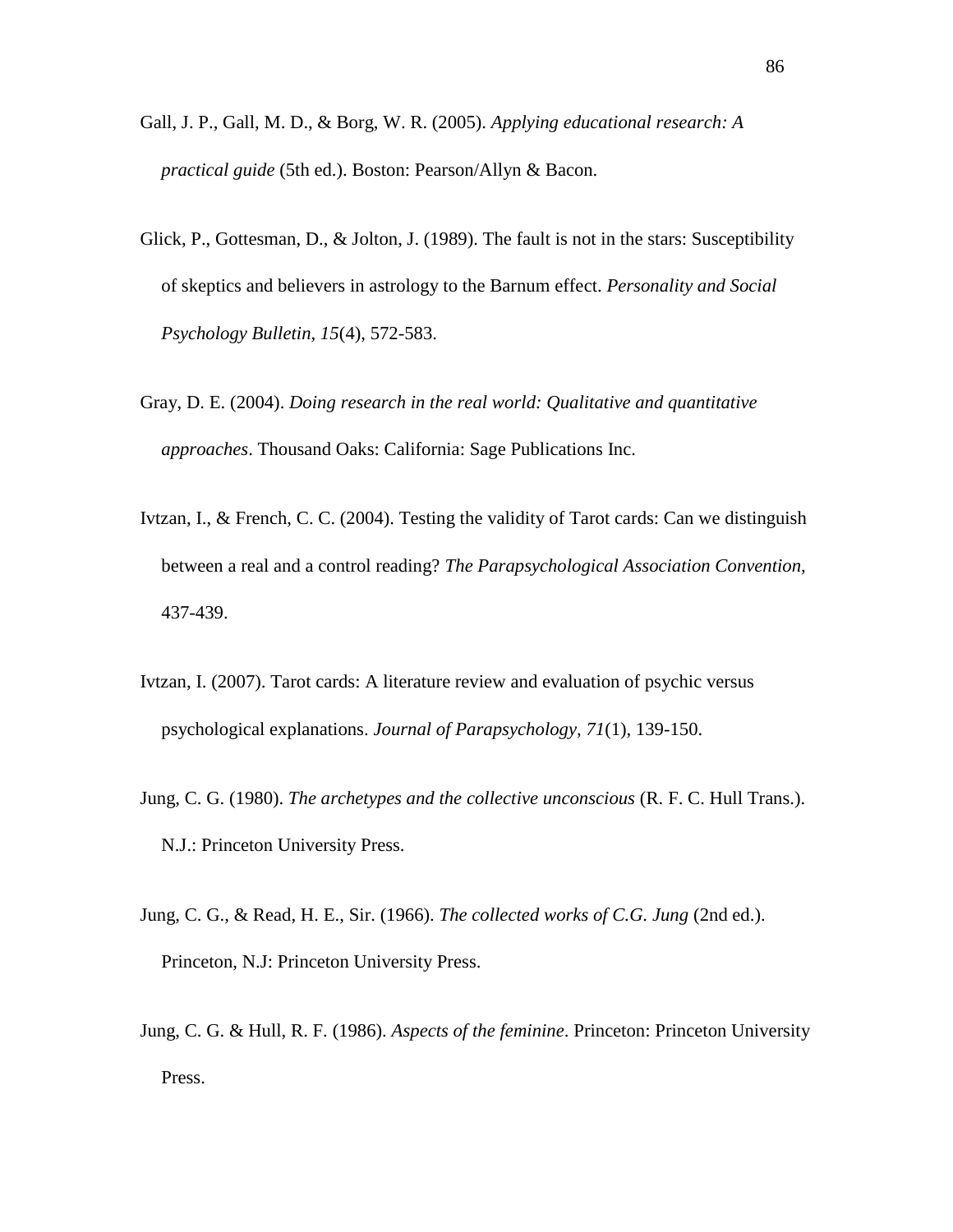Kopp, J. B. (1984). *The use of tarot cards as an archetypal projective instrument*. US: ProQuest Information & Learning. Retrieved from [http://ezproxy.library.uvic.ca/login?url=http://search.ebscohost.com/login.aspx?direct](http://ezproxy.library.uvic.ca/login?url=http://search.ebscohost.com/login.aspx?direct=true&db=psyh&AN=1984-53084-001&loginpage=login.asp&site=ehost-live&scope=site) [=true&db=psyh&AN=1984-53084-001&loginpage=login.asp&site=ehost](http://ezproxy.library.uvic.ca/login?url=http://search.ebscohost.com/login.aspx?direct=true&db=psyh&AN=1984-53084-001&loginpage=login.asp&site=ehost-live&scope=site)[live&scope=site](http://ezproxy.library.uvic.ca/login?url=http://search.ebscohost.com/login.aspx?direct=true&db=psyh&AN=1984-53084-001&loginpage=login.asp&site=ehost-live&scope=site)

Kvale, S. (1996). *Interviews: An introduction to qualitative research interviewing*. Thousand Oaks: California: Sage Publications Inc.

Kvale, S. (1995). The social construction of validity. *Qualitative Inquiry, 1*(1), 19.

Moustakas, C. (1990). *Heuristic research*. Newbury Park, California: Sage Publications.

Moustakas, C. E. (1994). *Phenomenological research methods*. Thousand Oaks, Calif: Sage.

- Nichols, S. (1980). *Jung and tarot: An archetypal journey*. London: Body, Mind & Spirit.
- Noble, V. (1983). *Motherpeace : A way to the goddess through myth, art, and tarot* (1st ed.). San Francisco: Harper & Row.
- Patton, M. Q. (2002). *Qualitative research and evaluation methods*. Thousand Oaks, CA: Sage Publications.
- Prochaska, J. O., DiClemente, C. C., & Norcross, J. C. (2003). In search of how people change: Applications to addictive behaviors. In P. Salovey, A. J. Rothman, P. Salovey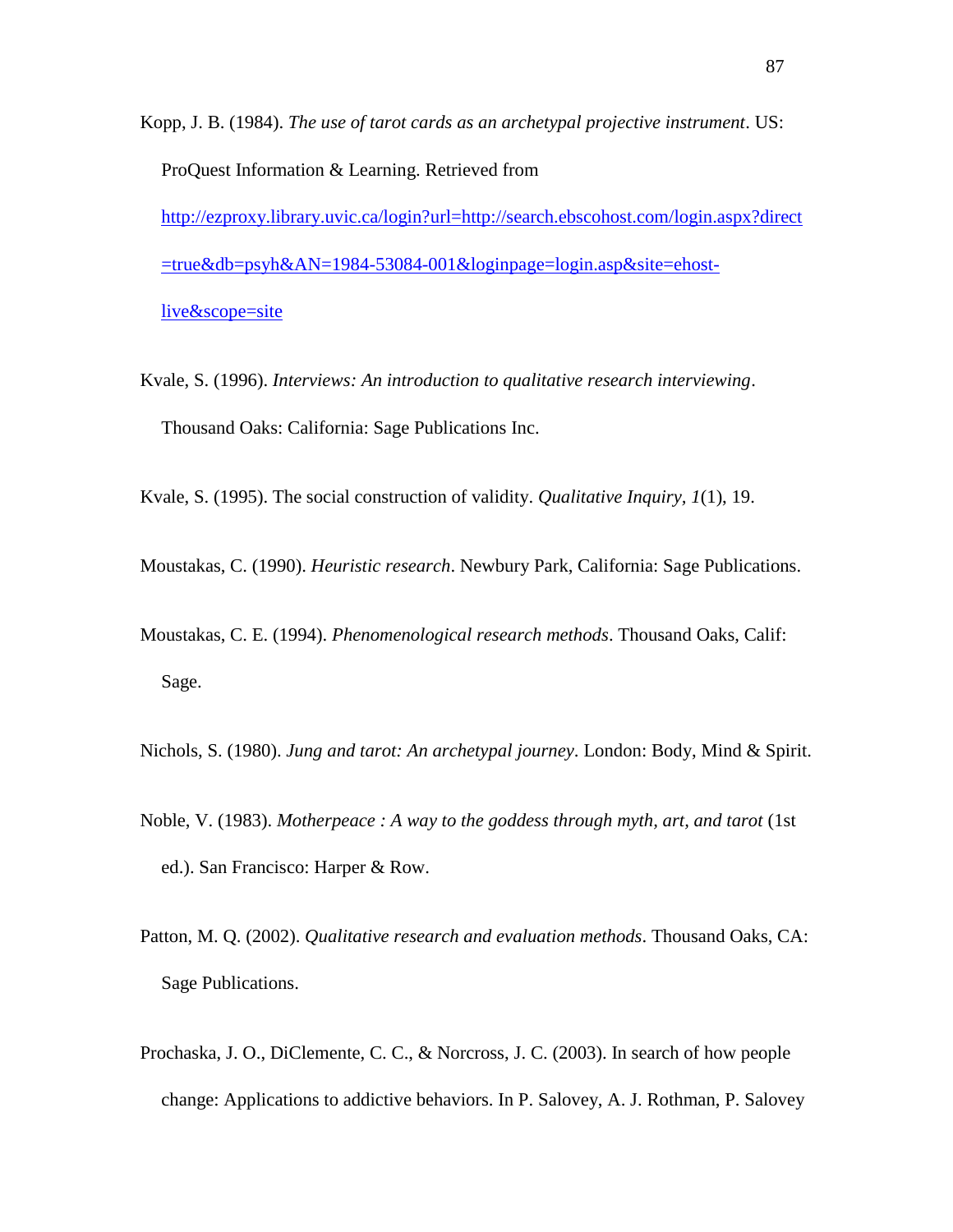& A. J. Rothman (Eds.), *Social psychology of health.* (pp. 63-77). New York, NY US: Psychology Press.

Raman, Ely (1982). OH deck. Moritz, Egetmeyer, OH Publishing.

- Robins, R. W., Spranca, M. D. & Mendelsohn, G. A. (1996). The actor-observer effect revisited: Effects of individual differences and repeated social interactions on actor and observer attrubutions. *Journal of Personality and Social Psychology, 71*(2), 375- 389.
- Rogers, C. R. (1977). *Carl Rogers on personal power*. Oxford England: Delacorte.
- Sadhu, M (1962). *The Tart: A contemporary course of the quintessence of hermetic occultism*. North Hollywood, Calif.: Wilshire Book Co.
- Shechtman, Z. (2007). *Group counseling and psychotherapy with children and adolescents: Theory, research and practice*. Florence, Kentucky: Routledge.
- Sjoberg, L., & Wahlberg, A. (2002). Risk perception and new age beliefs. *Risk Analysis, 22*(4), 751-764.
- Solandia. (2009). Aeclectic Tarot. Message posted to

<http://www.tarotforum.net/showthread.php?s=&threadid=1459>

Stevens, A. (1994). *Jung: A very short introduction*. New York: Oxford University Press.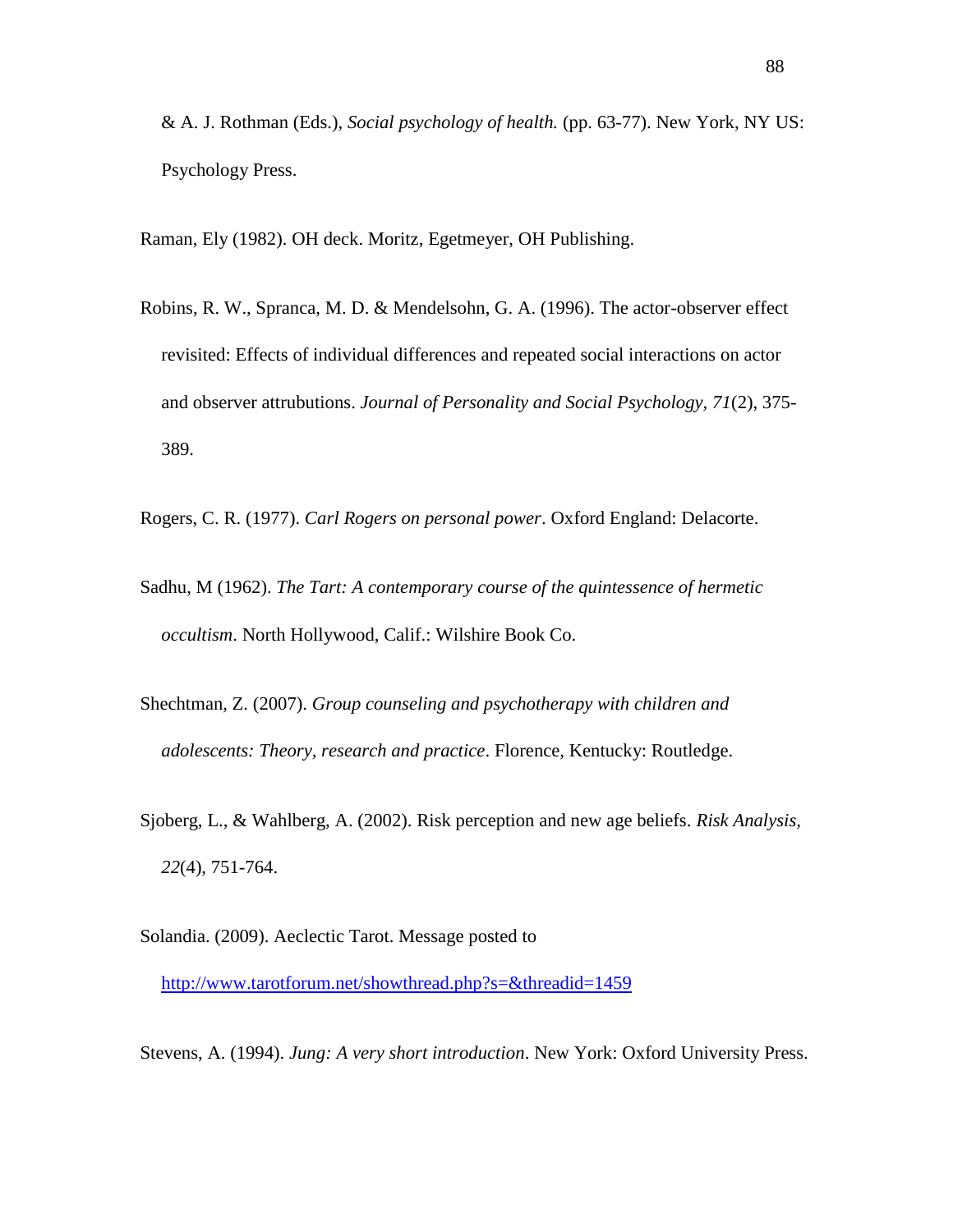- Stevens, A. (1982). *Archetype, a natural history of the self*. London: Routledge & K. Paul.
- Tobacyk, J., Milford, G., Springer, T., & Tobacyk, Z. (1988). Paranormal beliefs and the Barnum effect. *Journal of Personality Assessment, 52*(4), 737-739.

Vogel, K. & Noble, V. (1983). Motherpeace round Tarot deck. US Games Systems.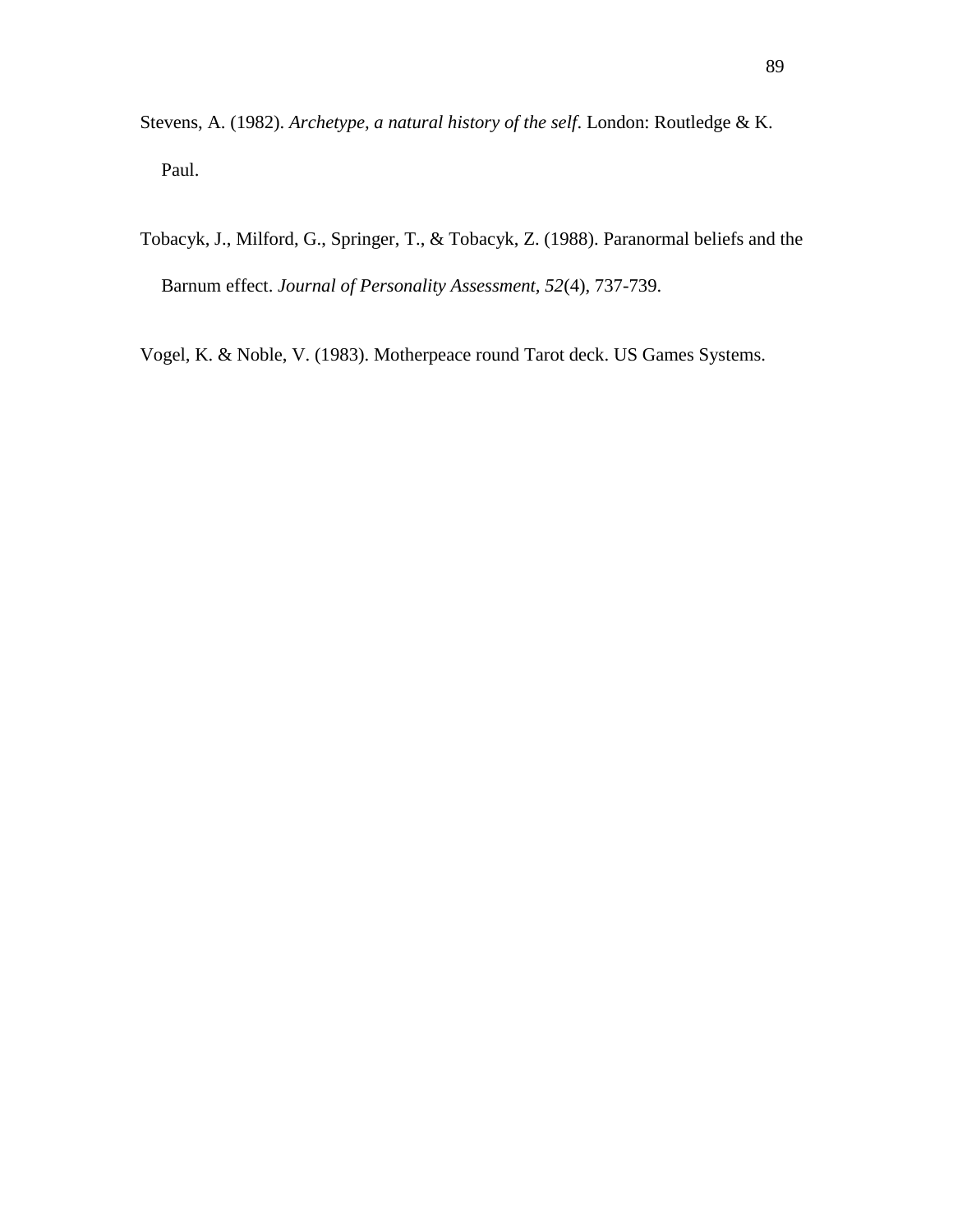# EPLS University of Victoria **Participant Consent Form**

## **Use of Tarot as a Psychological Tool**

You are invited to participate in a study entitled Use of Tarot as a Psychological Tool that is being conducted by Gigi Hofer.

Gigi Hofer is a Graduate Student in the department of Educational Psychology and Leadership Studies at the University of Victoria and you may contact her if you have any further questions by email ( $g$ igihofer@gmail.com) or telephone (250-508-5533).

As a Graduate student, I am required to conduct research as part of the requirements for a Masters degree in Counselling Psychology. It is being conducted under the supervision of Dr. Honore France. You may contact my supervisor at 250-721-7858.

## **Purpose/ Objectives and Importance of Research**

The purpose of this research is to investigate how regular users of tarot cards utilize the cards*.* Specifically, it will assess what benefit the cards bring to participants' lives and what form of interpretation participants used to understand the meaning of the cards. I have used tarot cards for over ten years and it is my belief that they can be used as an effective tool for self-understanding and potentially in a therapeutic context. By looking at how the cards are used and at various ways of interpreting them, I intend to make a case for the use of the cards in a therapy.

## **Participants Selection**

You are being asked to participate in this study because you use tarot cards on a regular basis.

## **What is Involved**

If you agree to voluntarily participate in this research, your participation will include participating in an interview, in which you will be asked a total of seven questions.

## **Inconvenience**

Participation in this study may cause some inconvenience to you, involving the dedication of approximately one hour of your time spent taking part in this interview.

## **Risks**

There are no known or anticipated risks to you by participating in this research.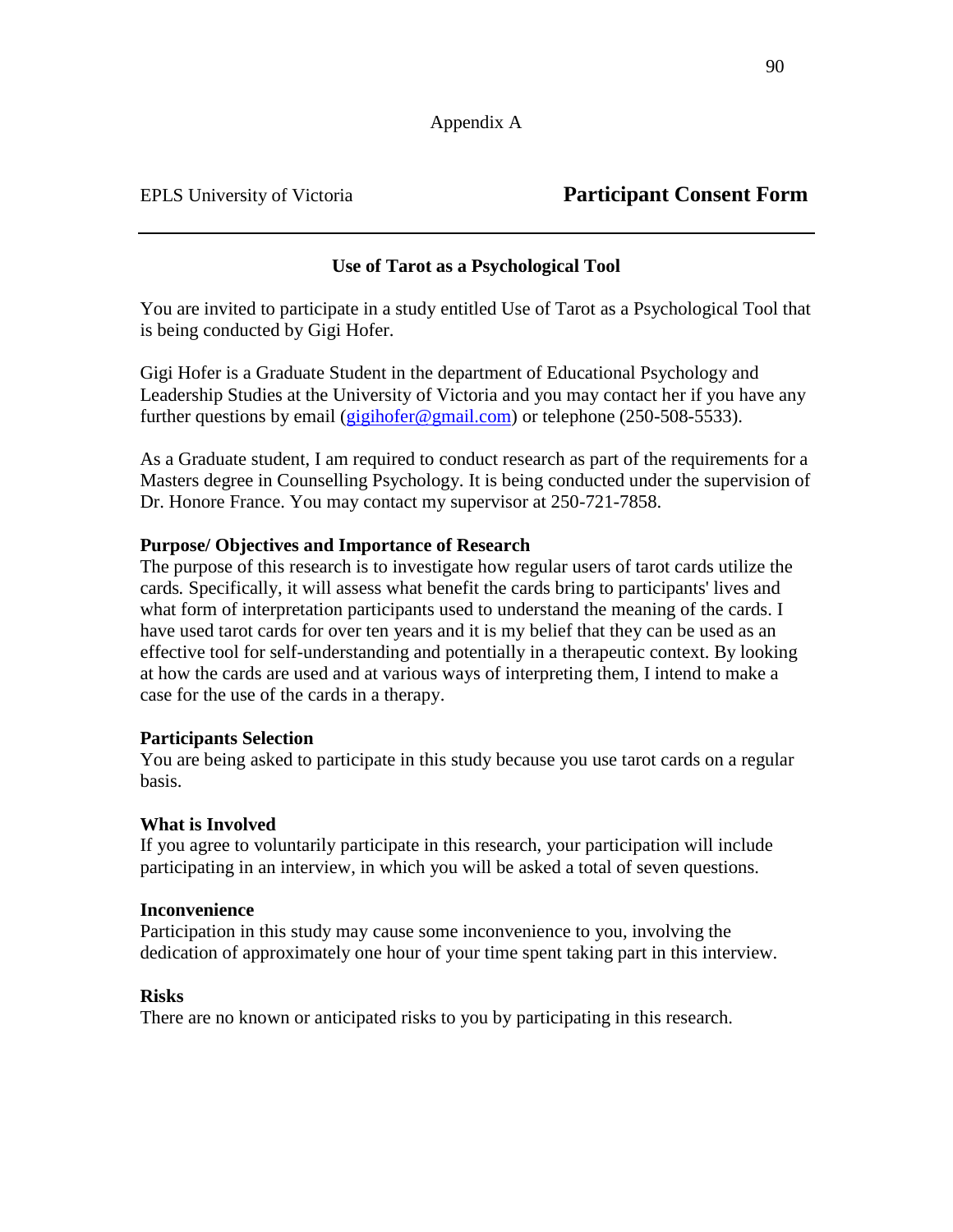## **Benefits**

The potential benefits of your participation in this research include the potential of contributing to the academic literature on the therapeutic benefits associated with tarot cards.

# **Voluntary Participation**

Your participation in this research must be completely voluntary. If you do decide to participate, you may withdraw at any time without any consequences or any explanation. If you do withdraw from the study, your data will not be used.

## **Anonymity**

In terms of protecting your anonymity, instead of using your name, I will use a pseudonym and I will also change your identifying characteristics.

# **Confidentiality**

Your confidentiality and the confidentiality of the data will be protected by the storage of your data in a locked filing cabinet, accessible only to me.

## **Dissemination of Results**

It is anticipated that the results of this study will be shared with others in the following ways: a thesis.

## **Disposal of Data**

Data from this study will be disposed of in May, 2009. Electronic data will be erased and paper copies will be shredded.

## **Contacts**

Individuals that may be contacted regarding this study include me, the researcher, and my supervisor, Dr. Honore France. For our contact information, please see the preceding page.

In addition, you may verify the ethical approval of this study, or raise any concerns you might have, by contacting the Human Research Ethics Office at the University of Victoria (250-472-4545 or ethics@uvic.ca)

\_\_\_\_\_\_\_\_\_\_\_\_\_\_\_\_\_\_\_\_\_\_\_ \_\_\_\_\_\_\_\_\_\_\_\_\_\_\_\_\_\_\_\_\_\_\_ \_\_\_\_\_\_\_\_\_\_\_\_\_\_\_\_\_\_\_\_

*Name of Participant* Signature Date